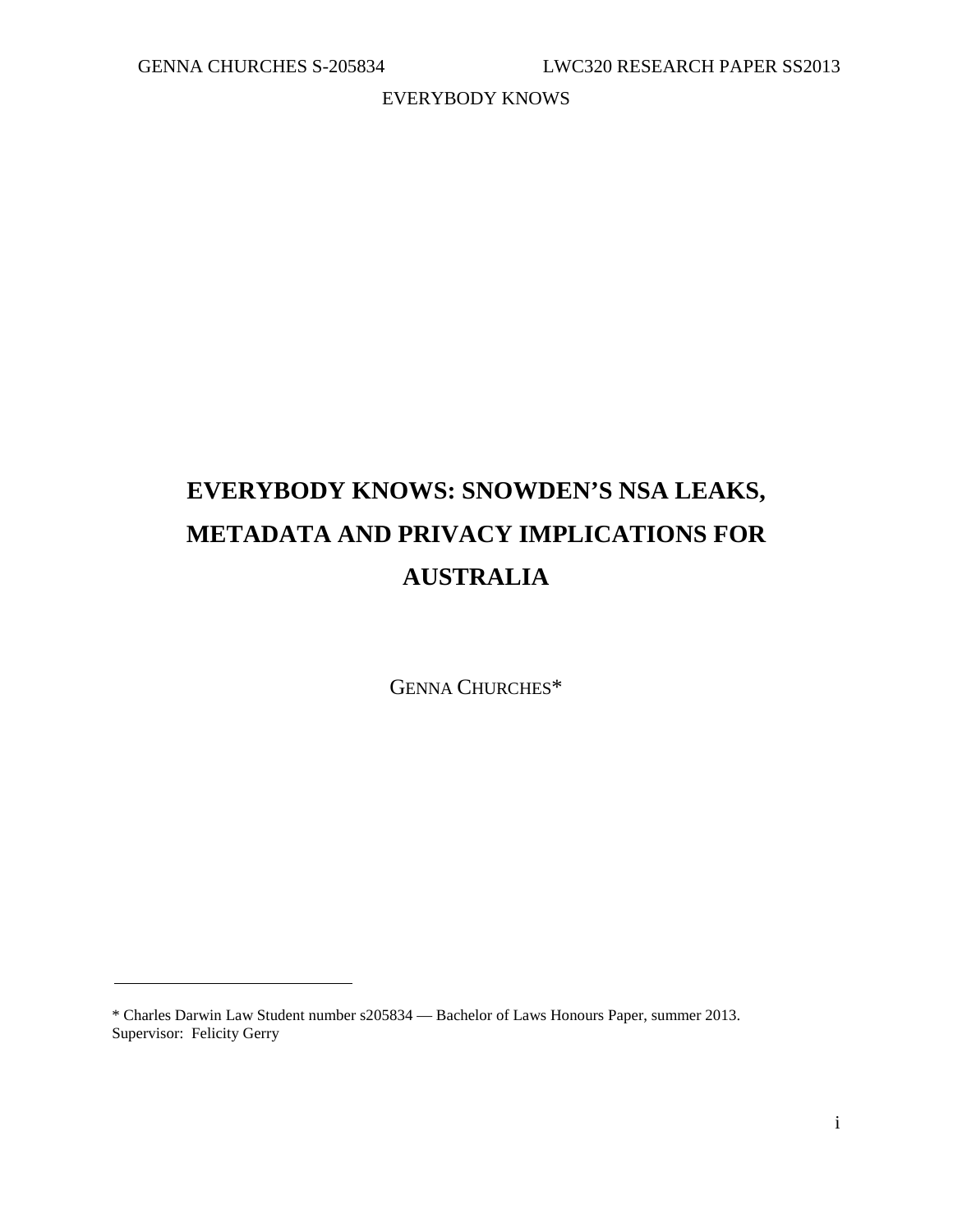# TABLE OF CONTENTS

<span id="page-1-0"></span>

| $\bf{I}$       |  |  |
|----------------|--|--|
| $\mathbf{I}$   |  |  |
| A              |  |  |
| B              |  |  |
| $\mathbf{1}$   |  |  |
| $\overline{2}$ |  |  |
| 3              |  |  |
| 4              |  |  |
| 5              |  |  |
| 6              |  |  |
| Ш              |  |  |
| A              |  |  |
| B              |  |  |
| $\mathsf{C}$   |  |  |
| D              |  |  |
| IV             |  |  |
| A              |  |  |
| $\mathbf{1}$   |  |  |
| B              |  |  |
| $\mathbf{1}$   |  |  |
| $\overline{2}$ |  |  |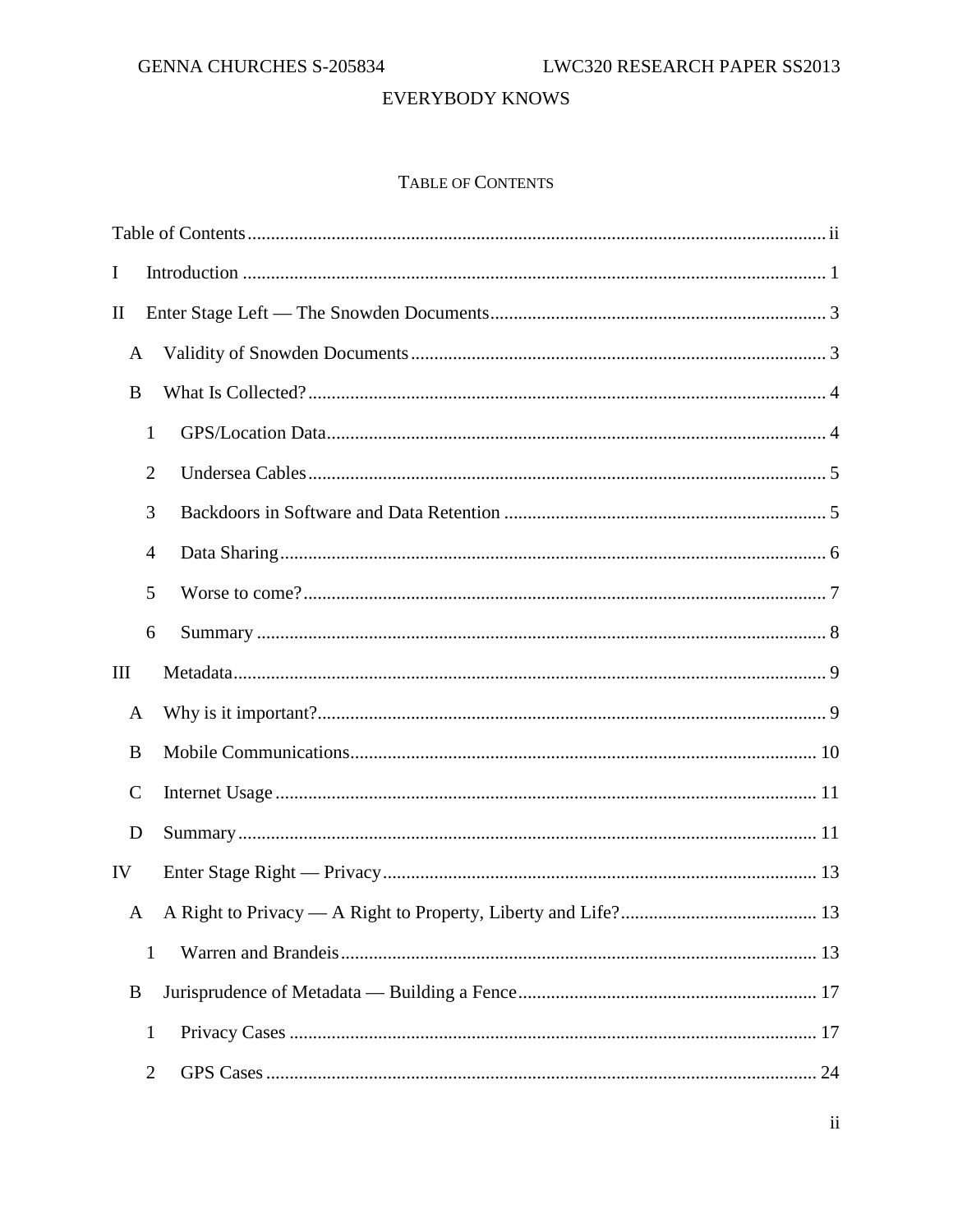| 3             |                                                                            |    |  |
|---------------|----------------------------------------------------------------------------|----|--|
| $\mathsf{C}$  |                                                                            |    |  |
| V             |                                                                            |    |  |
| A             | Telecommunications (Interception and Access) Act 1979 (Cth) ('TIAA') 31    |    |  |
| B             |                                                                            |    |  |
| $\mathcal{C}$ | Australian Security Intelligence Organisation Act 1979 (Cth) ('ASIOA')  35 |    |  |
| D             |                                                                            |    |  |
| E             |                                                                            |    |  |
| ${\bf F}$     |                                                                            |    |  |
| VI            |                                                                            |    |  |
| A             |                                                                            |    |  |
| B             |                                                                            |    |  |
| $\mathsf{C}$  |                                                                            |    |  |
| D             |                                                                            |    |  |
| <b>VII</b>    |                                                                            |    |  |
| A             |                                                                            |    |  |
| B             |                                                                            |    |  |
| VIII          |                                                                            | 44 |  |
| IX            |                                                                            |    |  |
| X             |                                                                            |    |  |
|               |                                                                            |    |  |
| $\mathbf{A}$  |                                                                            |    |  |
| B             |                                                                            |    |  |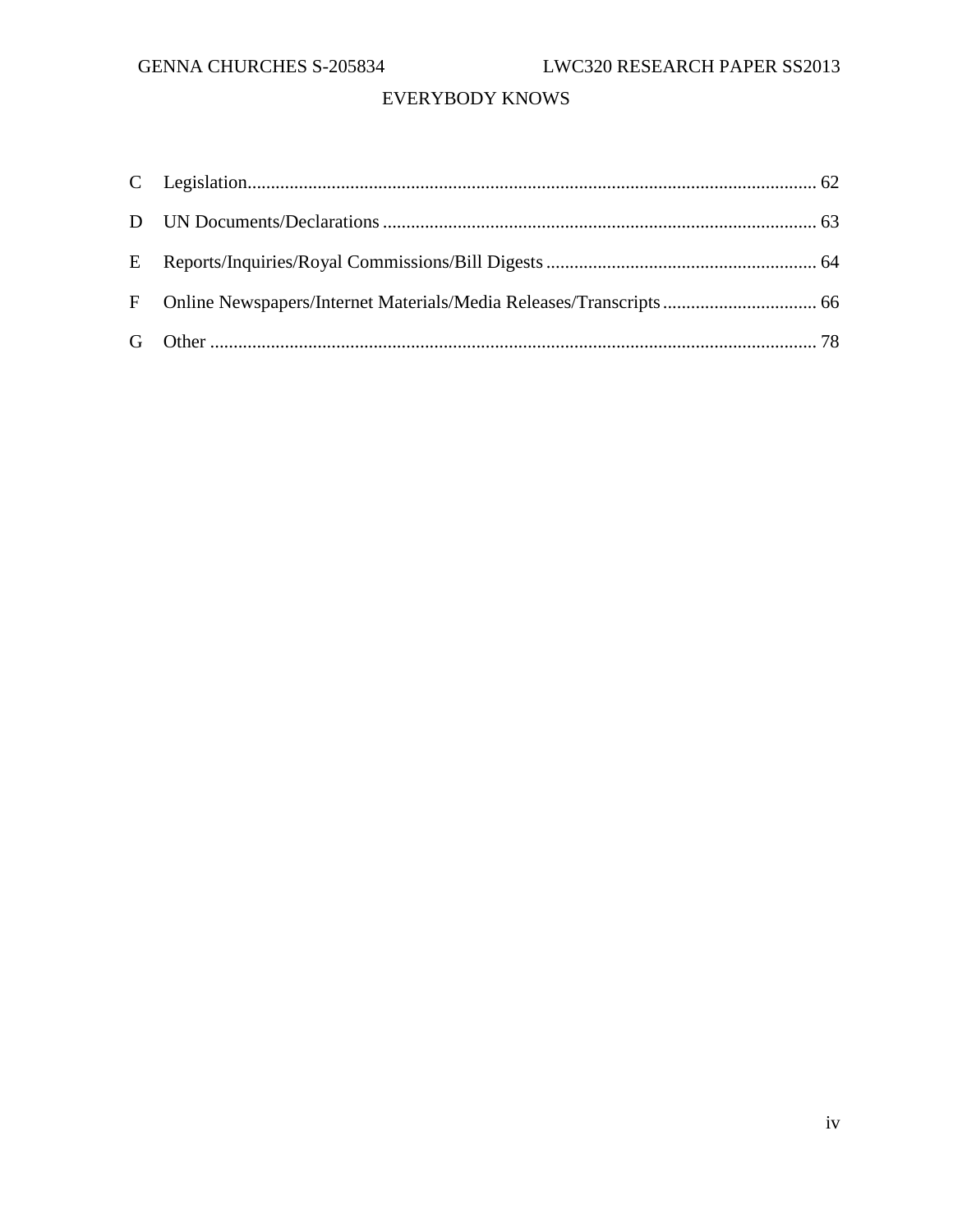# *The price of freedom is eternal vigilance.* [1](#page-4-1)

#### I INTRODUCTION

<span id="page-4-0"></span>In 1890, lawyers Warren and Brandeis, wrote an influential paper discussing the support within the common-law for a right to privacy.<sup>[2](#page-4-2)</sup> They considered the many similar protections already afforded by the torts of libel, slander and defamation and their homogenous support of a tort of privacy. They believed the press was overstepping the 'bounds of proprietary and decency',  $3\overline{ }$  $3\overline{ }$ dealing in a prurient trade of gossip, stepping so low as to portray 'details of sexual relations'.<sup>[4](#page-4-4)</sup>

Privacy has not attained the great heights which Warren and Brandeis envisaged — instead the media is hacking phones,<sup>[5](#page-4-5)</sup> corporations are collecting masses of metadata<sup>[6](#page-4-6)</sup> and governmental spy agencies have been accessing and retaining metadata *and* communications of ordinary citizens the world over.<sup>[7](#page-4-7)</sup>

Every detail of life is either retained in some form by governments and/or large corporations or at least accessible without permission or judicial check. Data is collected, analysed and retained, granting unsurpassed insight into the most personal of details and thought. How would Warren and Brandeis<sup>[8](#page-4-8)</sup> have felt in today's transparent world? A world which, with the aid of the

<span id="page-4-1"></span><sup>&</sup>lt;sup>1</sup> This quote has been attributed to many different sources from Thomas Jefferson and Abraham Lincoln through to Leonard Courtney, Wendell Phillips and John Curran, Master of the Rolls in Ireland; see also Robert McClelland, 'The Future of Security' (2007) 3(4) *Original Law Review* 107, quoting, Franco Frattini, European Commissioner responsible for Justice, Freedom and Security, 'Our citizens entrust us with the task of protecting them against crime and terrorist attacks; however, at the same time, they entrust us with safeguarding their fundamental rights.<sup>2</sup> Samuel D Warren and Louis D Brandeis, 'The Right to Privacy' (1890) 5(IV) *Harvard Law Review* 193.<sup>3</sup> Ibid

<span id="page-4-4"></span><span id="page-4-3"></span><span id="page-4-2"></span>

 $^4$  Ibid.  $\,$ 

<span id="page-4-5"></span><sup>5</sup> Leveson LJ, Leveson Inquiry, *The Report into the Culture, Practices and Ethics of the Press*, 29 November 2012 <http://www.levesoninquiry.org.uk/>; Lisa O'Carroll, 'Rebekah Brooks To Begin Her Defence At Phone-Hacking Trial', *The Guardian* (online), <http://www.theguardian.com/uk-news/2014/feb/18/rebekah-brooks-defence-phonehacking-trial-andy-coulson?CMP=ema\_546>.<br><sup>6</sup> See, eg, Nina Golgowski, 'How Target Knows When Its Shoppers Are Pregnant – and Figured out a Teen Was

<span id="page-4-6"></span>before Her Father Did', *The Daily Mail* (online), <http://www.dailymail.co.uk/news/article-2102859/How-Target-knows-shoppers-pregnant--figured-teen-father-did.html#ixzz2uOkwgc3X>.

<span id="page-4-8"></span><span id="page-4-7"></span><sup>&</sup>lt;sup>7</sup> See, eg, The Guardian, *The NSA Files* <http://www.theguardian.com/world/the-nsa-files>. <sup>8</sup> Warren and Brandeis, above n 2.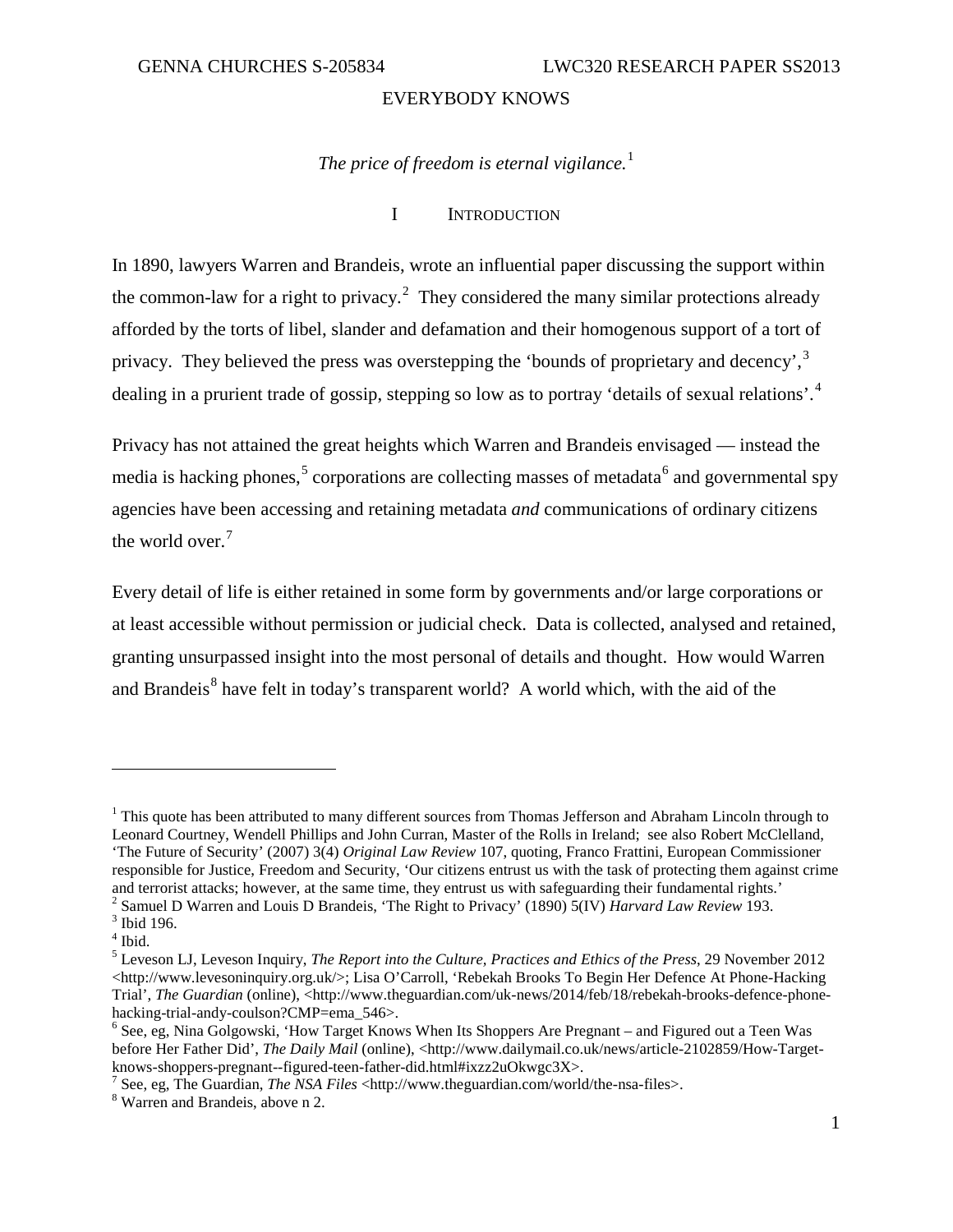$\overline{a}$ 

#### EVERYBODY KNOWS

documents released by Edward Snowden, $9$  has shown privacy stripped bare — nearly every last shred of dignity and decency has vanished. No longer is there a 'right to be let alone', or a right to be forgotten — it appears everybody does indeed know everything about everyone<sup>[10](#page-5-1)</sup> and the right to have a private life has gone.

This paper will discuss the secret retention of metadata and content, discover whether jurisprudence establishes the privacy of such data, consider the legislative controls of Australian Intelligence Communities  $({^4}$ AIC')<sup>[11](#page-5-2)</sup> and expose the ramifications for democracy under Australia's constitutional monarchy.

<span id="page-5-0"></span><sup>9</sup> Glenn Greenwald, Ewen MacAskill and Laura Poitras, 'Edward Snowden: The Whistle-blower behind the NSA Surveillance Revelations', *The Guardian* (online), 10 June 2013<br>
<http://www.theguardian.com/world/2013/jun/09/edward-snowden-nsa-whistleblower-surveillance>.

<span id="page-5-1"></span><sup>&</sup>lt;sup>10</sup> Leonard Cohen, *Everybody Knows* (I'm Your Man, 1988) — a popular singer and song writer predicted that 'Everybody Knows'; see, eg, Sean Curnyn, 'Everybody Knows (Starting with the NSA)', *The Cinch Review*

<span id="page-5-2"></span>Australian Intelligence Communities is a blanket term which covers Australian Security Intelligence Organisation ('ASIO'), Australian Secret Intelligence Service ('ASIS'), Defence Signals Directorate ('DSD') now known as Australian Signals Directorate, Office of National Assessments amongst others.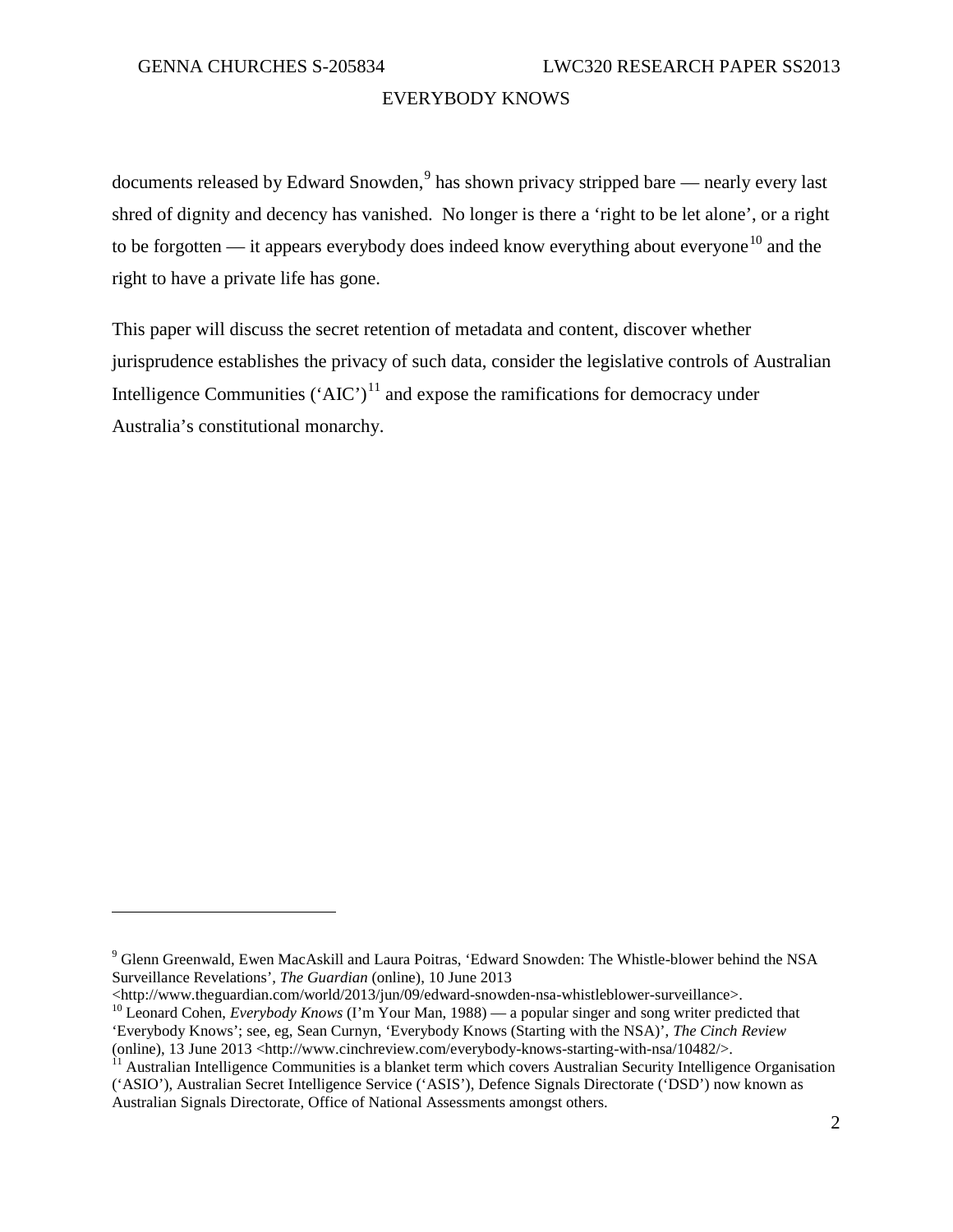#### II ENTER STAGE LEFT — THE SNOWDEN DOCUMENTS

<span id="page-6-0"></span>In April 2012, Edward Snowden began copying information whilst working as a National Security Agency ('NSA') contractor.<sup>12</sup> On 20 May 2013, Snowden arrived in Hong Kong with between  $9000^{13}$  $9000^{13}$  $9000^{13}$  and 1.7 million<sup>[14](#page-6-4)</sup> secret NSA documents. In conjunction with various journalists, the task of progressively publishing the documents has begun.

### A *Validity of Snowden Documents*

<span id="page-6-1"></span>Whilst there are still many documents to be published,<sup>[15](#page-6-5)</sup> it is clear there is a culture of systematic surveillance of most, if not *all* people — indiscriminate and largely without judicial or Ministerial approval.<sup>[16](#page-6-6)</sup>

In the 'Draft Report on the US NSA Surveillance Program',<sup>[17](#page-6-7)</sup> the European Parliament found:

compelling evidence of the existence of far reaching, complex and highly technologically advanced systems designed … to collect, store and analyse communication and location data and

<span id="page-6-2"></span><sup>&</sup>lt;sup>12</sup> Sean Wilentz, 'Would You Feel Differently about Snowden, Greenwald and Assange If You Knew What They Really Thought?', *New Republic* (online), 19 January 2014 <http://www.newrepublic.com/article/116253/edwardsnowden-glenn-greenwald-julian-assange-what-they-believe>; Barton Gellman, 'Edward Snowden, after Months of NSA Revelations, Says His Mission's Accomplished,' *The Guardian* (online), 24 December 2013

 $\langle$ http://www.washingtonpost.com/world/national-security/edward-snowden-after-months-of-nsa-revelations-sayshis-missions-accomplished/2013/12/23/49fc36de-6c1c-11e3-a523-fe73f0ff6b8d\_story.html>. <sup>13</sup> Spiegel Online International, 'Greenwald: "Explosive" NSA Spying Reports Are Imminent', *Spiegel Online* 

<span id="page-6-3"></span>*International* (online), 19 July 2013 <http://www.spiegel.de/international/world/journalist-says-explosive-reports-<br>coming-from-snowden-data-a-912034.html>.

<span id="page-6-4"></span><sup>&</sup>lt;sup>14</sup> Michael Kelley, 'NSA: Snowden Stole 1.7 Million Classified Documents and Still Has Access to Most of Them', *Business Insider Australia* (online), 14 December 2013 <http://www.businessinsider.com.au/how-many-docs-did-

<span id="page-6-6"></span><span id="page-6-5"></span><sup>&</sup>lt;sup>15</sup> Ibid.<br><sup>16</sup> AAP, 'US Government Appeals Ruling on NSA Data Program', *SBS* (online), 4 January 2014  $\lt$ http://www.sbs.com.au/news/article/2014/01/04/us-govt-appeals-ruling-nsa-data-program>; see also *Klayman v Obama* (D DC, Dkt # 13 (No 13-0851), # 10 (No 13-0881, 16 February 2013) Memorandum Opinion 58.<br><sup>17</sup> European Parliament, Committee on Civil Liberties, Justice and Home Affairs, *Draft Report on the US NSA* 

<span id="page-6-7"></span>*Surveillance Program, Surveillance Bodies in Various Member States and the Impact on EU Citizens of Fundamental Rights and on Transatlantic Cooperation in Justice and Home Affairs*, Doc No 2013/2188 (INI), 8 January 2014 ('*Draft Report on the US NSA Surveillance Program*').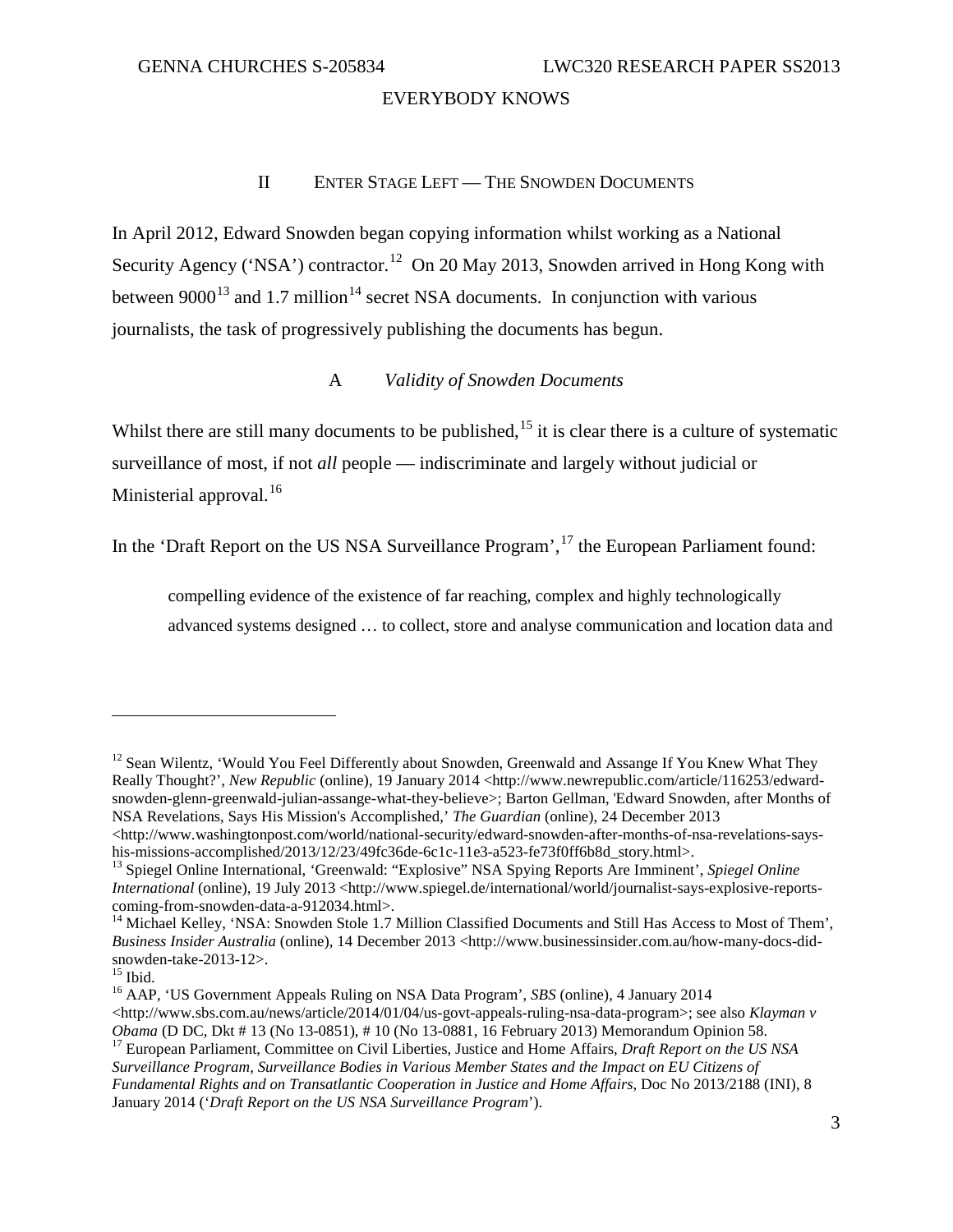metadata of all citizens around the world on an unprecedented scale and in an indiscriminate and non-suspicion based manner.<sup>[18](#page-7-2)</sup>

The report describes various NSA programmes conducted in conjunction with European Union member states,<sup>[19](#page-7-3)</sup> granting further validity to the documents. The NSA has also confirmed the existence of some programmes.<sup>[20](#page-7-4)</sup>

#### B *What Is Collected?*

<span id="page-7-0"></span>Due to the secrecy of intelligence programmes, it is impossible to know every detail about what *is* being collected, what *can* be collected and in what circumstances information is collected. The Snowden documents grant an insight into surveillance probably occurring *right now*.

<span id="page-7-1"></span>1 *GPS/Location Data*[21](#page-7-5)

Blanket Global Positioning System ('GPS') data and location data provided by triangulation of mobile phone signals and registrations at mobile phone towers<sup>[22](#page-7-6)</sup> is being collected at a rate of 5

<span id="page-7-2"></span> $^{18}$  Ibid 16 [1].<br> $^{19}$  Ibid 16 [2].

<span id="page-7-4"></span><span id="page-7-3"></span><sup>&</sup>lt;sup>20</sup> See, eg, David Kravets, 'Reading between the Lines of Redacted NSA Documents', *Wired* (online), 19 February 2014 <http://www.wired.com/threatlevel/2014/02/nsa-gallery/>; James Ball, 'NSA Stores Metadata of Millions of Web Users for up to a Year, Secret Files Show', *The Guardian* (online), 1 October 2013

<span id="page-7-5"></span><sup>&</sup>lt;http://www.theguardian.com/world/2013/sep/30/nsa-americans-metadata-year-documents>. <sup>21</sup> See, eg, 'How the NSA Is Tracking People Right Now', *The Washington Post* (online),

<sup>&</sup>lt;http://apps.washingtonpost.com/g/page/world/how-the-nsa-is-tracking-people-right-now/634/>; Paul Lewis, 'Snowden Documents Show NSA Gathering 5,000,000,000 Cell Phone Records Daily', *The Guardian* (online), 5 December 2013 <http://www.theguardian.com/world/2013/dec/04/nsa-storing-cell-phone-records-daily-snowden>; Barton Gellman and Ashkan Soltani, 'NSA Tracking Cellphone Locations Worldwide, Snowden Documents Show', *The Washington Post (online),* 5 December 2013 <http://www.washingtonpost.com/world/national-security/nsatracking-cellphone-locations-worldwide-snowden-documents-show/2013/12/04/5492873a-5cf2-11e3-bc56 c6ca94801fac\_story.html>; 'NSA Defends Global Cellphone Tracking' *news.com.au* (online), 7 December 2013 <http://www.news.com.au/world/breaking-news/nsa-defends-global-cellphone-tracking/story-e6frfkui-1226777696658>.

<span id="page-7-6"></span><sup>&</sup>lt;sup>22</sup> 'How the NSA Is Tracking People Right Now', above n 21; see also Sharon Rodrick, 'Accessing Telecommunications Data for National Security and Law Enforcement Purposes' (2009) 37 *Federal Law Review*  375, 403-5.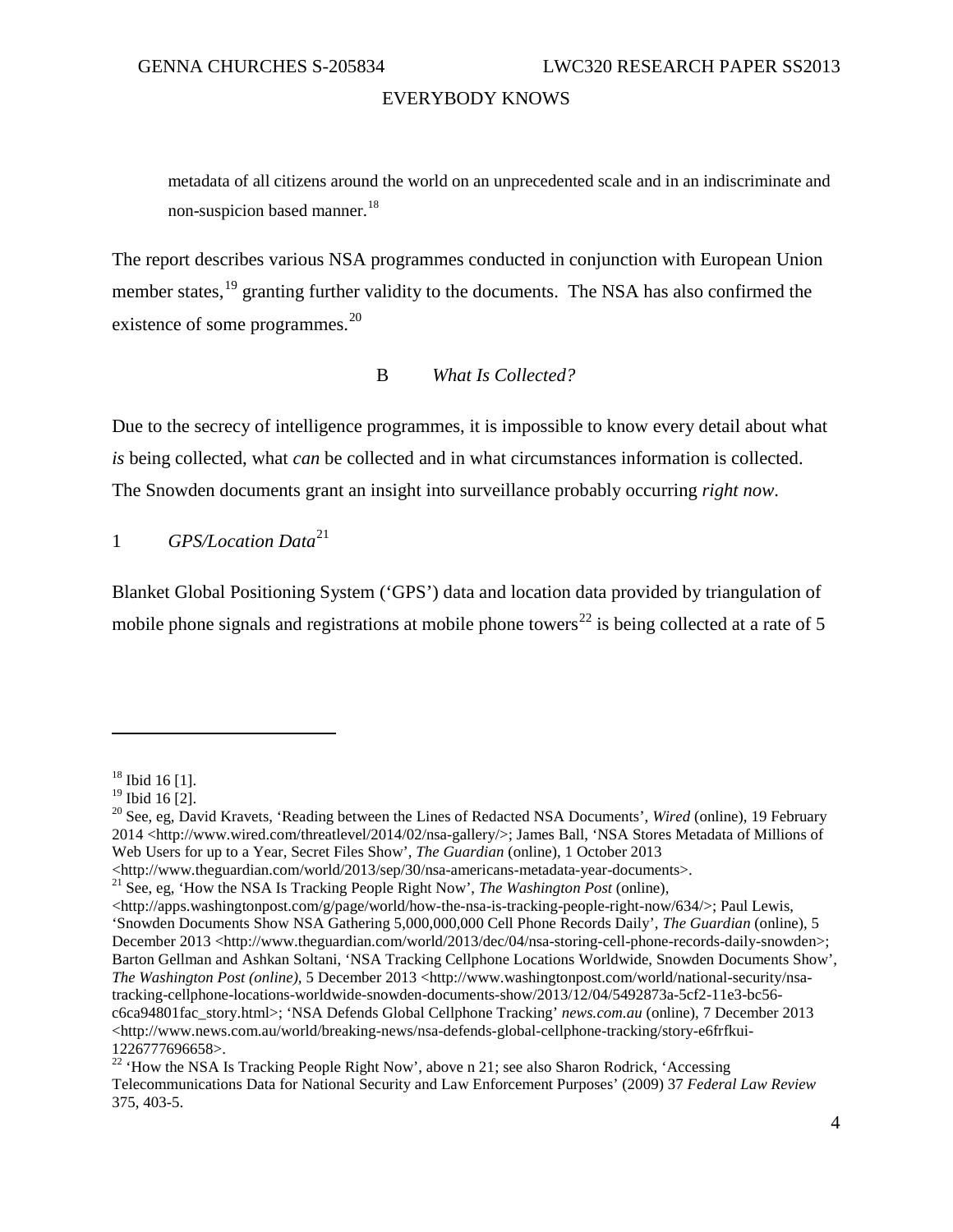billion records a day from users outside the USA.<sup>[23](#page-8-2)</sup> This enables authorities to track users' movements and to probe movements of other devices which may be in the same vicinity.<sup>[24](#page-8-3)</sup>

#### <span id="page-8-0"></span>2 *Undersea Cables*<sup>[25](#page-8-4)</sup>

Information is tapped from fibre-optic undersea cables with the Defence Signals Directorate  $(50\text{D}^2)^{26}$  $(50\text{D}^2)^{26}$  $(50\text{D}^2)^{26}$  implicated in collecting data directly from SEA-ME-WE-3 which carries much of Australia's international telephone and Internet traffic.<sup>[27](#page-8-6)</sup>

# <span id="page-8-1"></span>3 *Backdoors in Software and Data Retention*[28](#page-8-7)

Internet and software corporations<sup>[29](#page-8-8)</sup> have been implicated<sup>[30](#page-8-9)</sup> in granting NSA direct access to their servers, enabling access to email, Internet searches, video and communications networks and social media. This access does not require the consent of the service provider.<sup>[31](#page-8-10)</sup>

Other data collection systems<sup>[32](#page-8-11)</sup> collect 'nearly everything a typical user does on the Internet'<sup>[33](#page-8-12)</sup> including *content* and *metadata*. The NSA released a document which claims<sup>[34](#page-8-13)</sup> it only 'touches'

<span id="page-8-4"></span>

<span id="page-8-3"></span><span id="page-8-2"></span><sup>&</sup>lt;sup>23</sup> Lewis, above n 21.<br><sup>24</sup> Ibid.<br><sup>25</sup> Ball, above n 20; Phillip Dorling, 'Australian Spies in Global Deal to Undersea Cables', *Sydney Morning Herald* (online), 29 August 2013 <http://www.smh.com.au/technology/technology-news/australian-spies-in-global-deal-totap-undersea-cables-20130828-2sr58.html>; Lewis, above n 21; The Australian undersea cable is known as 'SEA-ME-WE-3'.<br><sup>26</sup> Defence Signals Directorate recently renamed Australian Signals Directorate. 'DSD' will be used for consistency

<span id="page-8-5"></span>throughout this paper.<br> $27$  Lewis, above n 21.

<span id="page-8-13"></span><span id="page-8-12"></span><span id="page-8-7"></span><span id="page-8-6"></span><sup>&</sup>lt;sup>28</sup> Glenn Greenwald and Ewen McAskill, 'NSA Prism Program Taps In To User Data Of Apple, Google And Others', *The Guardian* (online), 7 June 2013 <http://www.theguardian.com/world/2013/jun/06/us-tech-giants-nsadata>; Dominic Rushe, James Ball, 'Prism Scandal: Tech Giants Flatly Deny Allowing NSA Direct Access to Servers', *The Guardian* (online), 7 June 2013 <http://www.theguardian.com/world/2013/jun/07/prism-tech-giantsshock-nsa-data-mining>; Will Ockenden, 'Australia Prepared Briefing On US Global Internet Spying Program Prism Before Snowden Revelations' *ABC News* (online), 8 October 2013 <http://www.abc.net.au/news/2013-10- 08/australia-prepared-briefing-on-prism-spying-program/5004290>; Lenore Taylor, 'Australians will Be Troubled by Google, Facebook and Our Poor Surveillance by US', *The Guardian* (online), 7 June 2013 <http://www.theguardian.com/world/2013/jun/07/australians-troubled-us-surveillance-google-facebook-apple>.

<span id="page-8-8"></span><sup>29</sup> Including Google, Yahoo, Microsoft, Facebook, Skype and Apple.<br><sup>30</sup> Greenwald and McAskill, above n 28.<br><sup>31</sup> Ibid. <sup>32</sup> Such as NSA programmes codenamed 'Xkeyscore' and 'Marina'.

<span id="page-8-9"></span>

<span id="page-8-11"></span><span id="page-8-10"></span>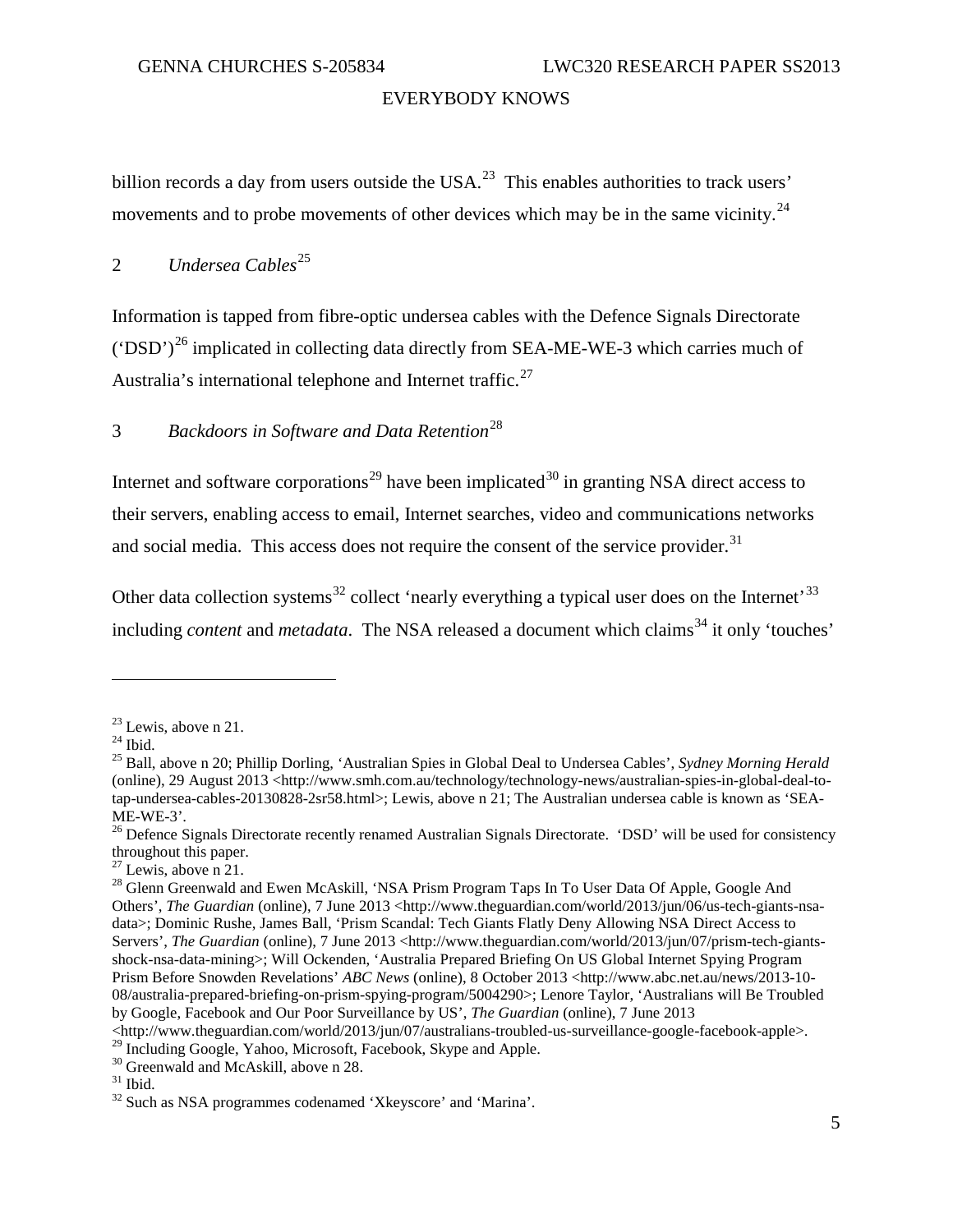1.6 per cent of daily Internet traffic and 0.025 per cent is actually reviewed. However, when calculated on the percentage of internet traffic relating to communications, rather than the download of music and video, 1.6 per cent becomes particularly revealing. Geoff Jarvis, Professor of Journalism and Internet Commentator said; '[By] very rough, beer soaked napkin numbers, the NSA's 1.6 per cent of net traffic would be half the communication on the Internet. That is one helluva lot of "touching".<sup>[35](#page-9-1)</sup>

#### <span id="page-9-0"></span>4 *Data Sharing*

The 'Five Eyes Agreement' includes the UK, Canada, Australia and New Zealand<sup>[36](#page-9-2)</sup> and instructs the DSD will 'collaborate directly', 'exchange raw material, technical material and end products' in conducting allocated tasks.[37](#page-9-3)

The DSD is able to:  $38$ 

Share bulk, unselected, unminimised metadata as long as there is no intent to target an Australian National — *unintentional collection is not viewed as a significant issue*. However, if a 'pattern of life' search did detect an Australian then there would be a need to contact DSD and ask them to obtain a Ministerial warrant to continue.

This evidences the DSDs' collection of 'bulk, unselected, unminimised metadata' on Australian nationals, information which is so detailed that a 'pattern of life' search can be conducted.<sup>[39](#page-9-5)</sup>

<sup>&</sup>lt;sup>33</sup> 'XKeyscore Presentation from 2008 – Read in Full', *The Guardian* (online), 31 July 2013<br>
<http://www.theguardian.com/world/interactive/2013/jul/31/nsa-xkeyscore-program-full-presentation>.

<span id="page-9-2"></span>

<span id="page-9-1"></span><sup>&</sup>lt;sup>34</sup> 'Marina' programme.<br>
<sup>35</sup> Ball, above n 20.<br>
<sup>36</sup> Paul Farrell, 'History of Five Eyes — Explainer', *The Guardian* (online), 2 December 2013<br>
<http://www.theguardian.com/world/2013/dec/02/history-of-5-eyes-explainer>

<span id="page-9-4"></span><span id="page-9-3"></span><sup>&</sup>lt;sup>37</sup> Ibid.<br><sup>38</sup> Ewen McAskill, James Ball and Katherine Murphy, 'Revealed: Australian Spy Agency Offered to Share Data about Ordinary Citizens', *The Guardian* (online), 2 December 2013

 $\langle$ http://www.theguardian.com/world/2013/dec/02/revealed-australian-spy-agency-offered-to-share-data-aboutordinary-citizens> (emphasis added).

<span id="page-9-5"></span> $39$  A 'pattern of life' search constructs a portrait of the individuals' daily activities.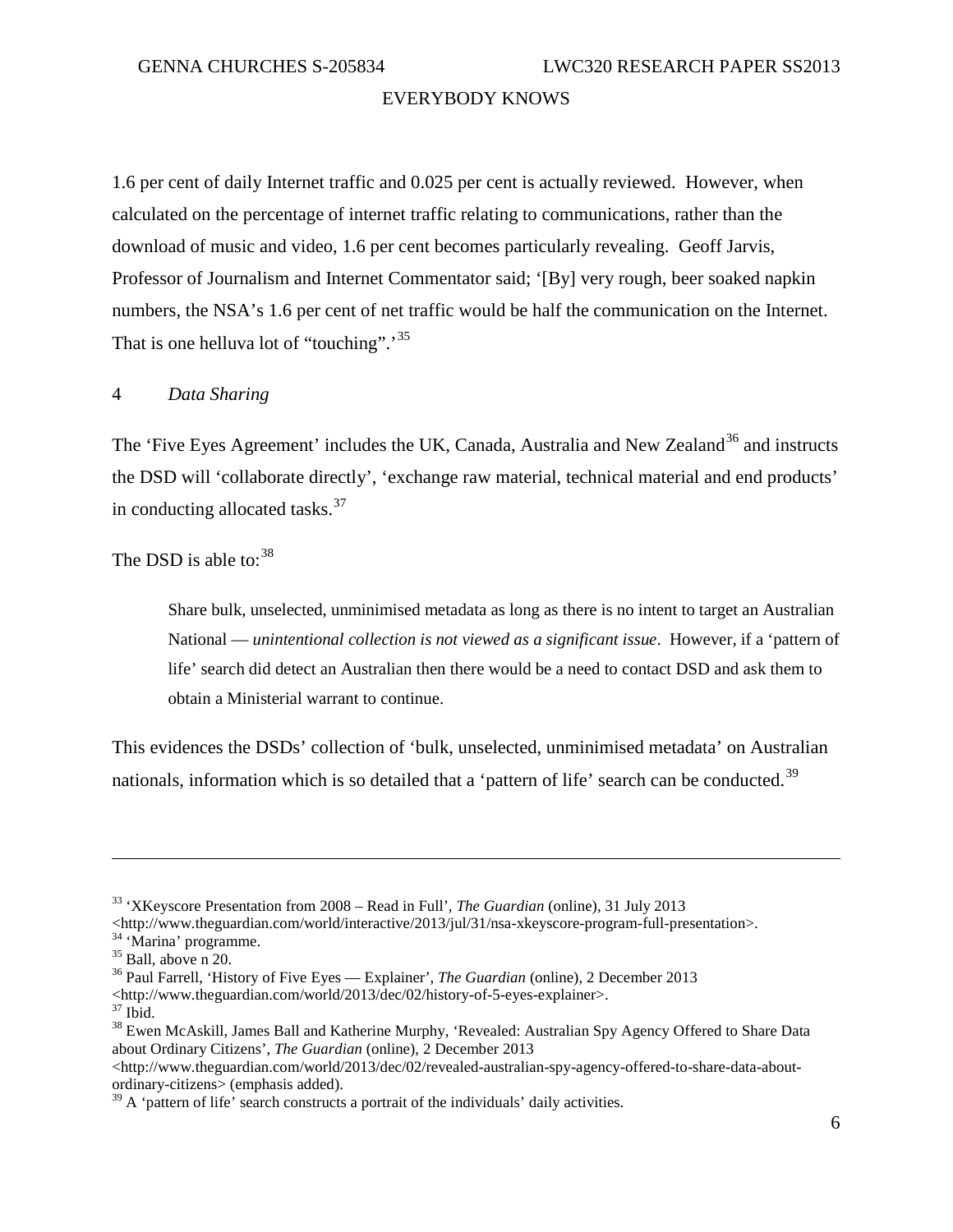The DSD appears prepared to share retained medical, legal, religious or restricted business information<sup>[40](#page-10-1)</sup> with other members.<sup>41</sup> Further, the document reveals AIC were considering information sharing with non-intelligence agencies,  $42$  meaning any level of the executive could access such information without a warrant.

<span id="page-10-0"></span>5 *Worse to come?*

Defence Minister David Johnston was questioned<sup>[43](#page-10-4)</sup> as to whether there was 'worse to come':

we must assume the worst. There is no alternative for us now. The 'Five Eyes' have achieved quite amazing and wonderful things in recent generational history and as I said to the Secretary for the Defence and the Secretary of State we have invested far too much in this space to even contemplate a backward step<sup>[44](#page-10-5)</sup>

The American Civil Liberties Union ('ACLU') has brought several actions in District Courts across America<sup>[45](#page-10-6)</sup> and the President has attempted to alleviate public concern over the collection of US data.[46](#page-10-7)

However, Australia's response has been typically minimalistic. Greens Senator Scott Ludlam explains:

 $\overline{a}$ 

Politicians such as Vermont Senator Bernie Sanders have been vocal in criticizing surveillance of American citizens.

<span id="page-10-4"></span><span id="page-10-3"></span>

<span id="page-10-2"></span><span id="page-10-1"></span><sup>&</sup>lt;sup>40</sup> Normally protected by *Privacy Act 1988* (Cth) ('*PA*').<br><sup>41</sup> McAskill, Ball and Murphy, above n 38.<br><sup>42</sup> Ibid.<br><sup>43</sup> At an audience of defence industry representatives at a closed conference in Perth, Western Austral

<span id="page-10-5"></span> $\langle$ http://au.news.yahoo.com/thewest/latest/a/20119934/more-spy-leaks-to-come-minister/>; Katherine Murphy, 'Australia's Surveillance Has "Achieved Too Much" to Stop, Says David Johnson', *The Guardian* (online), 3 December 2013 <http://www.theguardian.com/world/2013/dec/03/australias-surveillance-achieved-too-much-to-<br>stop-david-johnston/print>.

<span id="page-10-6"></span><sup>&</sup>lt;sup>45</sup> See, eg, *Klayman v Obama,* (D DC, Dkt # 13 (No 13-0851), # 10 (No 13-0881, 16 February 2013) Memorandum Opinion 58.

<span id="page-10-7"></span><sup>46</sup> Spencer Ackerman, 'NSA Statement Does Not Deny Spying On Members Of Congress', *The Guardian* (online), 5 January 2014 <http://www.theguardian.com/world/2014/jan/03/nsa-asked-spying-congress-bernie-sanders> —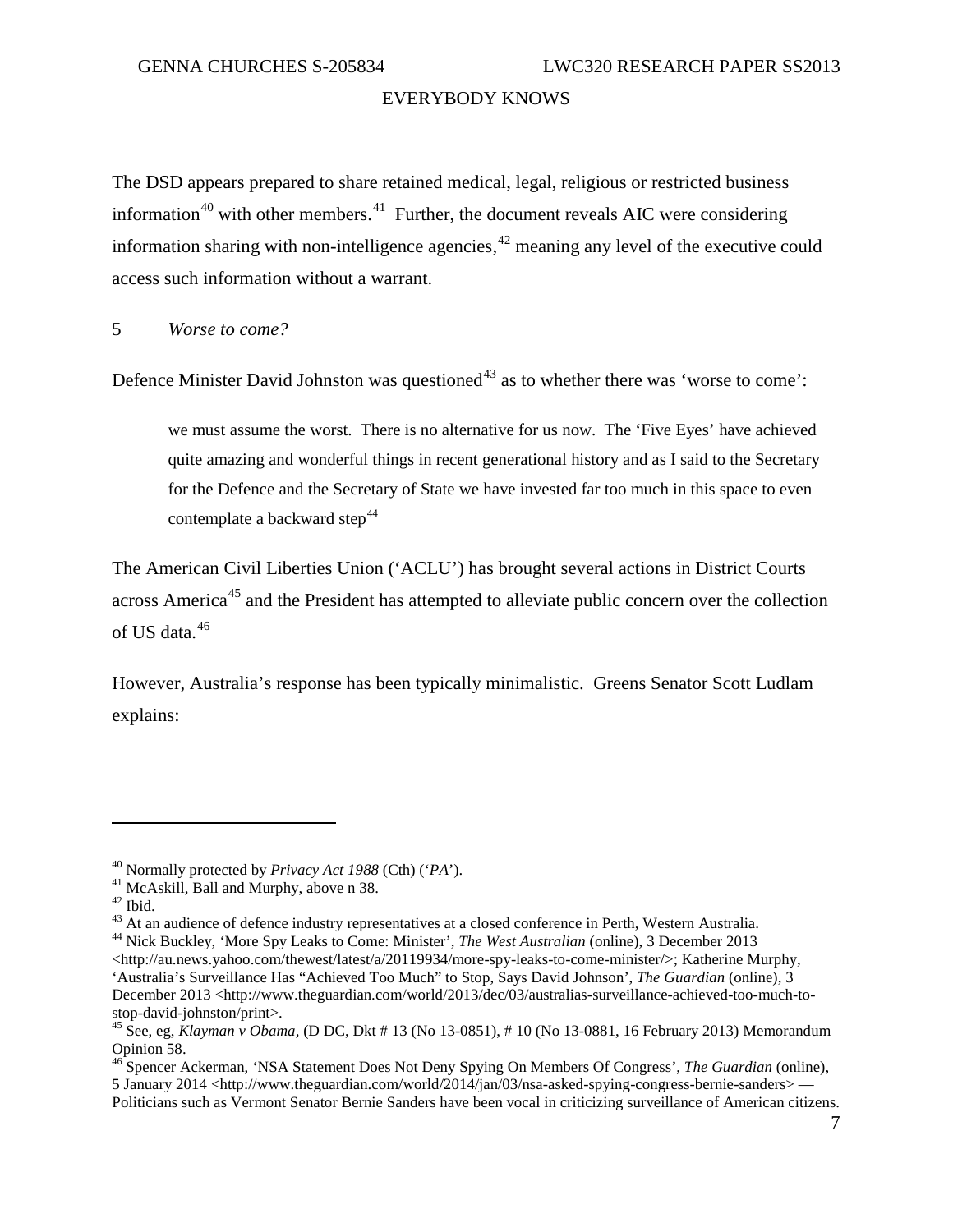The Australian government has tried to be completely opaque about this, our Attorney-General … will just wave their hands and say 'national security', and that is meant to make you stop asking questions.'<sup>[47](#page-11-1)</sup>

A statement released by Timothy Pilgrim, Privacy Commissioner, epitomised the Government's responses to surveillance claims:

The right to privacy is not absolute  $-$  it must be balanced against other important rights and ideals, such as freedom of expression and national security. In Australia, the Federal ..*.* laws recognise this and include a number of exemptions and exceptions for intelligence and law enforcement agencies.<sup>[48](#page-11-2)</sup>

The trend is for national security to ride roughshod over privacy, despite a distinct lack of legislative power for AIC to undertake blanket surveillance of Australians.

<span id="page-11-0"></span>6 *Summary*

It is likely, if not certain, AIC are involved in the blanket collection and dissemination of at *least* metadata, if not content of email and text messages, and are likely to have at *least* considered sharing restricted information with other members of 'Five Eyes'.

<span id="page-11-2"></span><span id="page-11-1"></span><sup>&</sup>lt;sup>47</sup> Ockenden, above n 28.<br><sup>48</sup> Bernard Keane, 'Australia's Supine Reaction to Our Surveillance Planet', *Crikey* (online), 14 June 2013 <http://www.crikey.com.au/2013/06/14/australias-supine-reaction-to-our-surveillance-planet/>.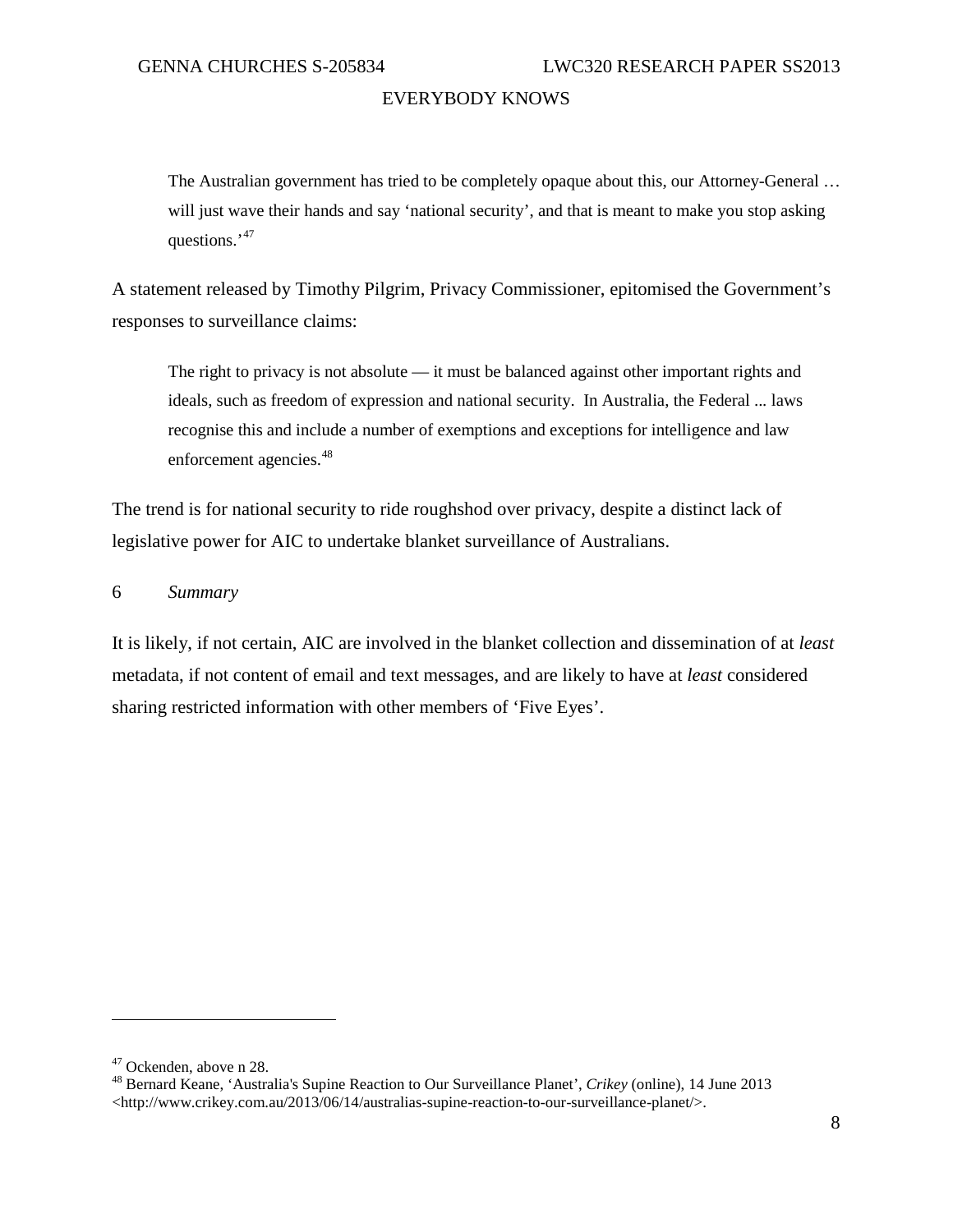#### III METADATA

<span id="page-12-0"></span>Contrary to comments by Prime Minister Tony Abbott that it is 'essentially the billing data', <sup>[49](#page-12-2)</sup> metadata, can be sensitive and personal information and 'can actually be more revealing than content'.[50](#page-12-3)

#### A *Why is it important?*

<span id="page-12-1"></span>Metadata is used by intelligence services to conduct 'pattern of life' searches which map out an individual's daily routine and tasks.<sup>[51](#page-12-4)</sup> The European Parliament commented that it:

condemns in the strongest possible terms the vast, systematic, blanket collection of the personal data of innocent people, often comprising intimate personal information: emphasises that the systems of mass, indiscriminate surveillance by intelligence services constitute a serious interference with the fundamental rights of citizens<sup>[52](#page-12-5)</sup>

Whilst there is no actual *content* involved, metadata shows *absolutely everything else*, from the subject line of an email<sup>[53](#page-12-6)</sup> through to the search term of a Google search.<sup>54</sup> It shows the senders' and receivers' email addresses, the times and dates of those communications, the webpages visited, the IP address, call data, text message data and the location of the devices<sup>[55](#page-12-8)</sup> and the duration of calls. It shows the usage of social media, and their origins.<sup>[56](#page-12-9)</sup>

<span id="page-12-2"></span><sup>49</sup> Oliver Laughland, 'Metadata: Is It Simply "Billing Data", or Something More Personal?', *The Guardian* (online), 2 December 2013 <http://www.theguardian.com/world/2013/dec/02/metadata-should-it-be-dismissed-as-billing-data-or-is-it-personal-material>.

<span id="page-12-3"></span><sup>&</sup>lt;sup>50</sup> Ann Cavoukian, Information and Privacy Commissioner, Ontario Canada, *A Primer on Metadata: Separating Fact from Fiction'* July 2013 <http://www.privacybydesign.ca/index.php/paper/a-primer-on-metadata-separating-fact-from-fiction/>.

<span id="page-12-5"></span><span id="page-12-4"></span><sup>&</sup>lt;sup>51</sup> Ball, above n 20.<br>
<sup>52</sup> *Draft Report on the US NSA Surveillance Program*, above n 17, 17 [9].<br>
<sup>53</sup> Cf, Rodrick above n 22, 391–2.<br>
<sup>54</sup> Ibid 393–5.<br>
<sup>55</sup> *Telecommunications Act 1997* (Cth) s 275A ('*TA*').<br>
<sup>56</sup> S

<span id="page-12-6"></span>

<span id="page-12-7"></span>

<span id="page-12-8"></span>

<span id="page-12-9"></span>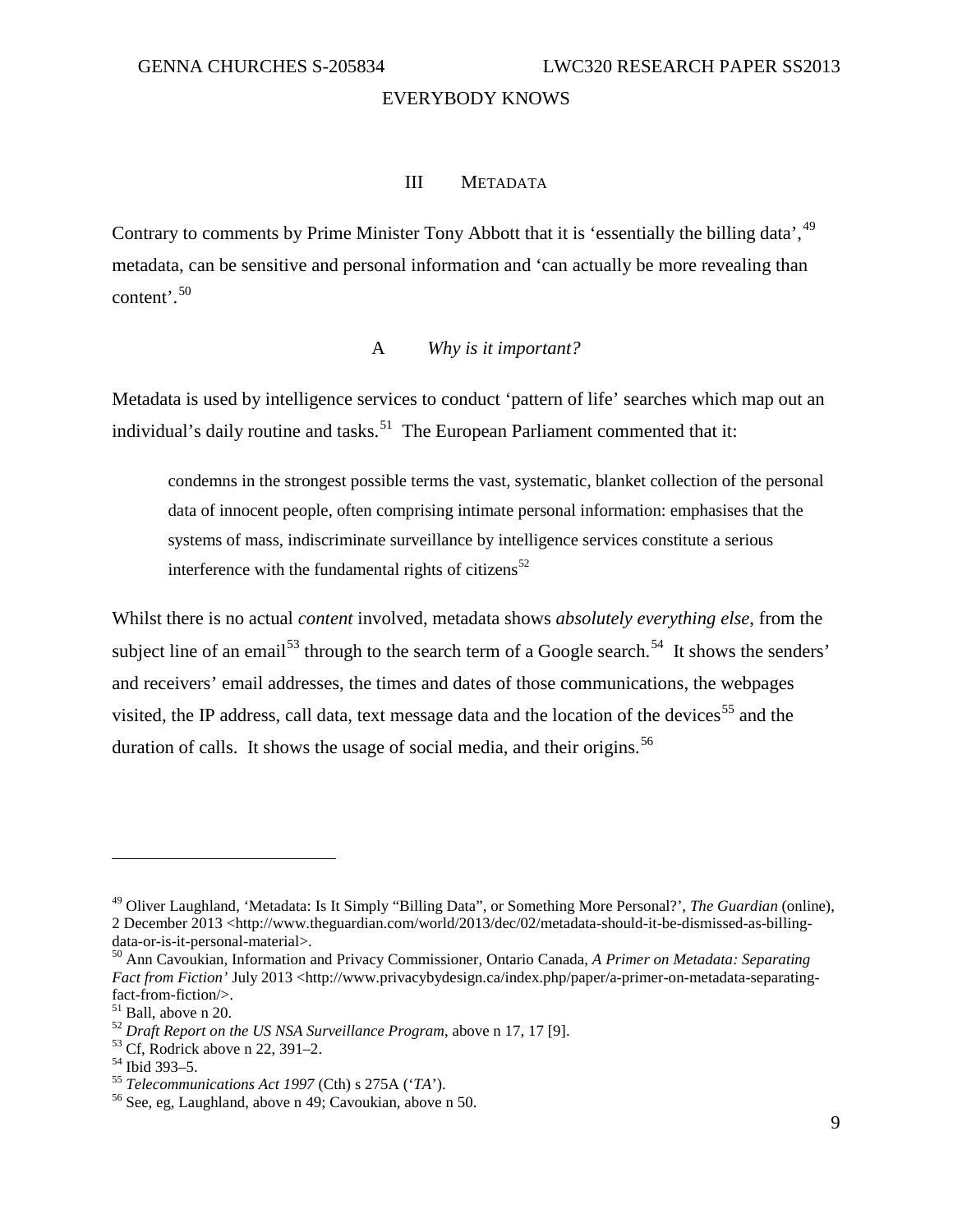$\overline{a}$ 

#### EVERYBODY KNOWS

The information which can be gleaned from 'raw' metadata is limitless. Everything from shoe size, location and personal thoughts and persuasions can be deciphered.<sup>[57](#page-13-1)</sup>

The adage 'knowledge is power'<sup>[58](#page-13-2)</sup> immediately springs to mind. However, just how many Australians are creating metadata?

#### B *Mobile Communications*

<span id="page-13-0"></span>Smartphones, the current pinnacle of technology, have combed mediums and technologies which were previously contained within separate devices and far less portable.<sup>[59](#page-13-3)</sup> However, just as this joyous combination has become the 'must have' device for modern life, equally it has become the 'must have' device for modern surveillance.<sup>[60](#page-13-4)</sup>

Smartphone uptake in Australia has been rapid — in 2012, 51 per cent of Australians owned a smartphone.<sup>61</sup> Saturation of all mobile phone users, including conventional mobile phones, has reached 92 per cent of adult Australians.

<span id="page-13-1"></span><sup>57</sup> See, eg, Australian Law Reform Commission, *For Your Information: Australian Privacy and Law Practice*,

<span id="page-13-2"></span><sup>&</sup>lt;sup>58</sup> Attributed to Sir Francis Bacon although, interestingly the Latin equivalent is the motto of the US program 'Total Information Awareness' — *Scientia est potentia*; see, eg, John Horgan, 'US Never Really Ended Creepy "Total Information Awareness" Programme', *Scientific American* (online), 7 June 2013

 $\langle$ http://blogs.scientificamerican.com/cross-check/2013/06/07/u-s-never-really-ended-creepy-total-informationawareness-program/>.

<span id="page-13-3"></span> $59$  Emails, satellite navigation, phone calls, cameras, MP3 players, diaries are all functions which have been combined into the smartphone — small and readily portable.

<span id="page-13-4"></span> $^{60}$  See, eg, Greenwald and McAskill, above n 28; see also Ubiquitous Computing — International Telecommunications Union, *The Internet of Things* (2005)

<sup>&</sup>lt;http://www.itu.int/osg/spu/publications/internetofthings/> — examples of this in everyday life with Wi-Fi capabilities of fridges, through to the logging of smartphones by advertising rubbish bins in the UK which then provided tailored advertising to the device owner and similar systems where devices are logged by traffic lights in Australia. See eg, 'City of London Corporation Wants "Spy Bins" Ditched', *The Guardian* (online), 13 August 2013 <http://www.theguardian.com/world/2013/aug/12/city-london-corporation-spy-bins>; Australian Broadcasting Corporation, 'In Google We Trust', *Four Corners*, 10 September 2013

<sup>&</sup>lt;http://www.abc.net.au/4corners/stories/2013/09/09/3842009.htm>.

<span id="page-13-5"></span><sup>61</sup> Australian Communications and Media Authority, *Communications Report 2011–12 Series, Report 3— Smartphones and tablets Take-up and use in Australia* (2013) 1.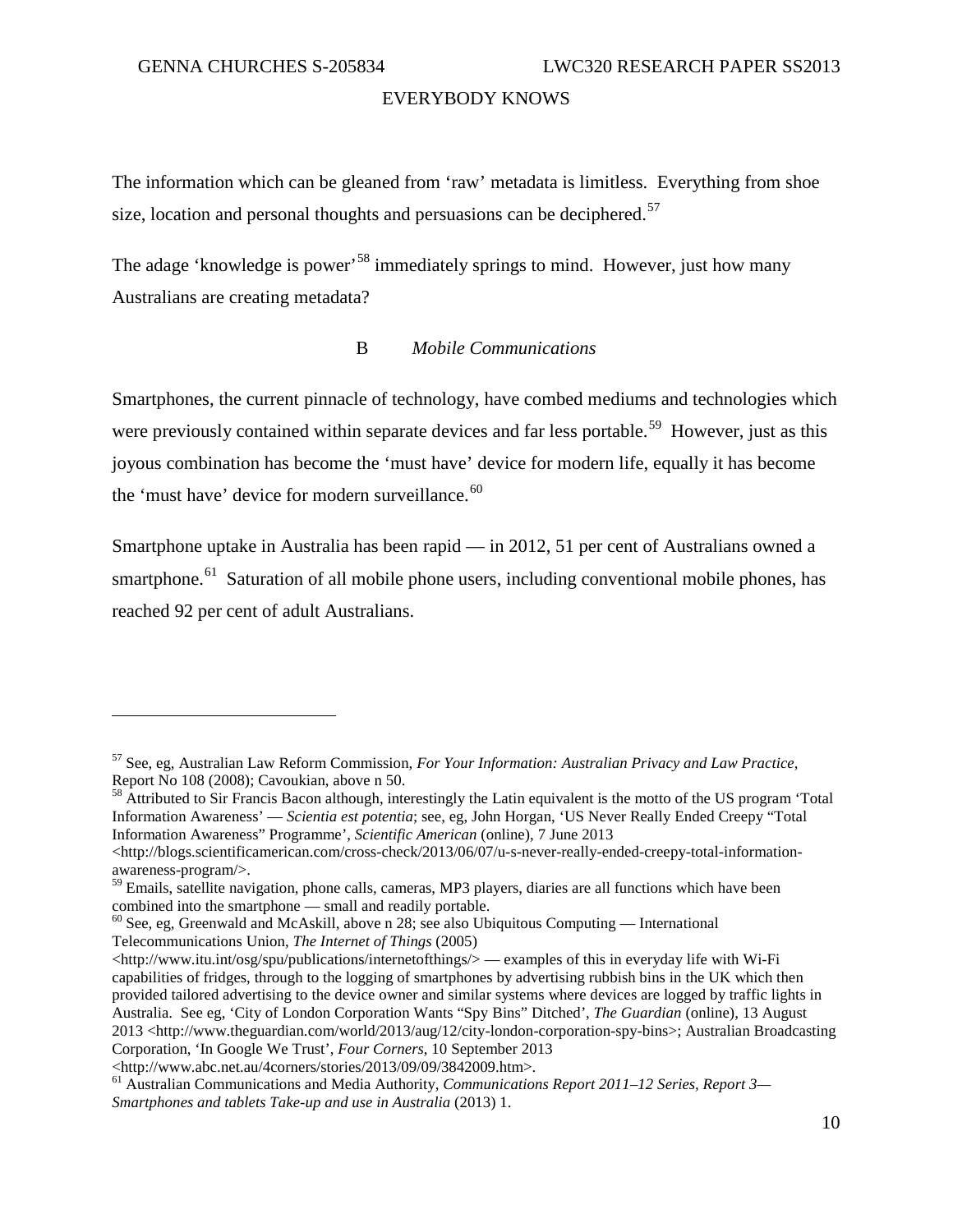#### C *Internet Usage*

<span id="page-14-0"></span>Figures from 2012 demonstrate 93 per cent of Australians had accessed the Internet. Further, 80 per cent of Australians had an Internet connection at home, and 32 per cent accessed the Internet via their mobile handset. $62$ 

Statistics show that whilst users believe the Internet had improved their daily lives, <sup>[63](#page-14-3)</sup> they were concerned about government<sup> $64$ </sup> and corporations accessing their information.<sup>65</sup>

Users believe they should be free to criticise their government and have a right to express their opinion, even if the ideas are extreme.<sup>66</sup> Users also accessed government policy, contacted MPs and government bodies online.<sup>[67](#page-14-7)</sup>

81.3 per cent of users check their email daily<sup>[68](#page-14-8)</sup> and nearly 40 per cent worried about the privacy of such communications.<sup>[69](#page-14-9)</sup>

#### D *Summary*

<span id="page-14-1"></span>These statistics demonstrate Australians, like others throughout the world, rely on the Internet for dissemination of information, social and business interaction and communication in general. Australians utilise the Internet for political communications<sup>[70](#page-14-10)</sup> and believe the Internet should be

<span id="page-14-2"></span><sup>62</sup> Australian Communications and Media Authority, *Communications Report 2011–12 Series, Report 2—Australia's* 

<span id="page-14-3"></span><sup>&</sup>lt;sup>63</sup> Scott Ewing and Julian Thomas, ARC Centre of Excellence for Creative Industries and Innovation, *CCi Digital Futures* 2010 the Internet in Australia (2010) 1-11.

<span id="page-14-5"></span>

<span id="page-14-6"></span>

<span id="page-14-7"></span>

<span id="page-14-8"></span>

<span id="page-14-10"></span><span id="page-14-9"></span>

<span id="page-14-4"></span><sup>&</sup>lt;sup>64</sup> Ibid 41.<br>
<sup>65</sup> Ibid 47-8.<br>
<sup>66</sup> Ibid 47-8.<br>
<sup>66</sup> Ibid 41.<br>
<sup>67</sup> Ibid 37-43.<br>
<sup>68</sup> Ibid 14.<br>
<sup>69</sup> Ibid 41.<br>
<sup>69</sup> Ibid 41.<br>
<sup>69</sup> Ibid 41.<br>
<sup>70</sup> See generally Theresa Sauter and Axel Burns, ARC Centre of Excellence for *Social Media In The Media: How Australian Media Perceive Social Media As Political Tools* (2013); Jim McNamara and Gail Kenning, 'E Electioneering 2010: Trends In Social Media And Use In Australian Political Communication' (2011) 139 *Media International Australia* 7, 13.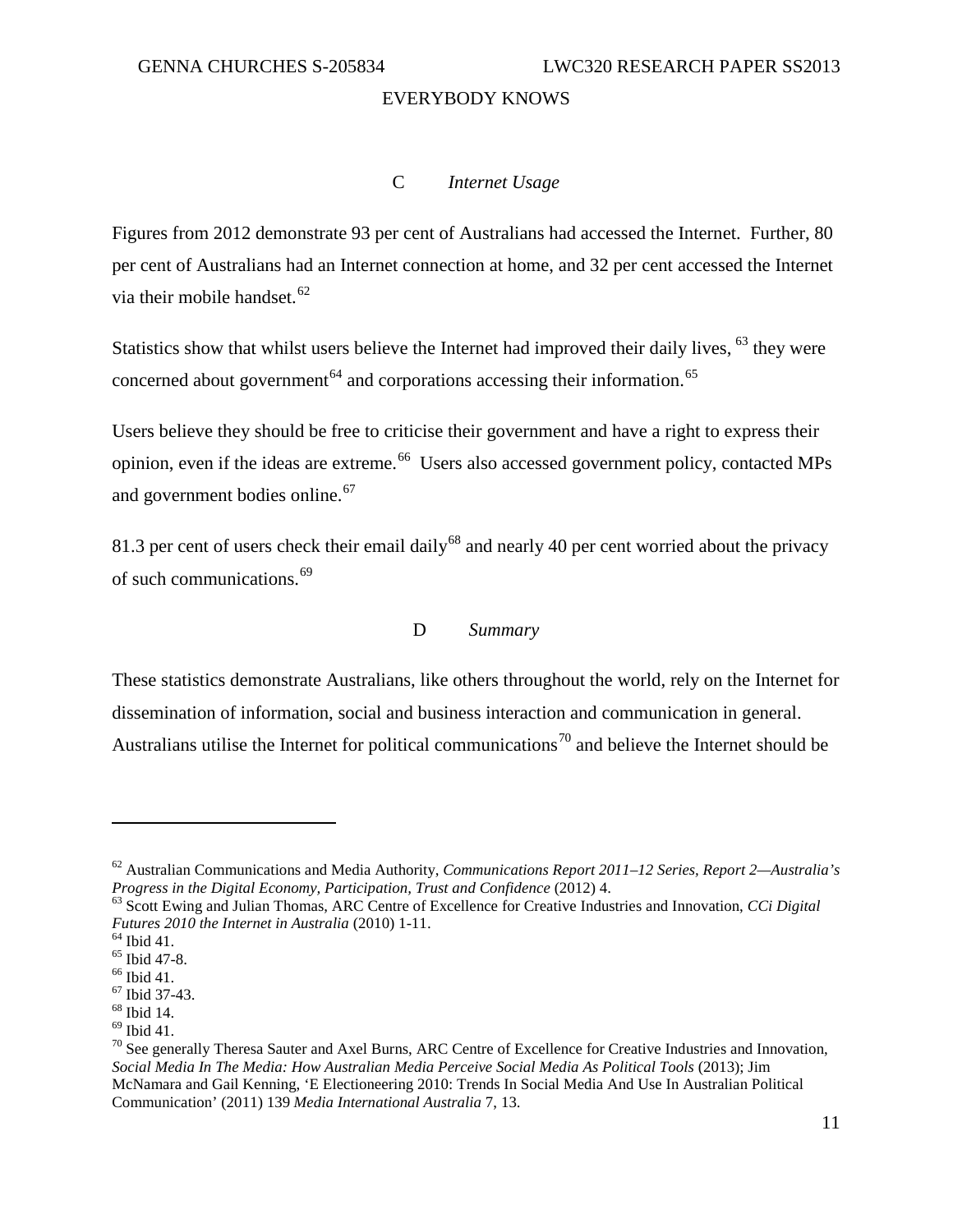a place where they can freely criticise the government and express opinion and ideas. The secret watching, collecting and analysing such usage *is* a breach of privacy.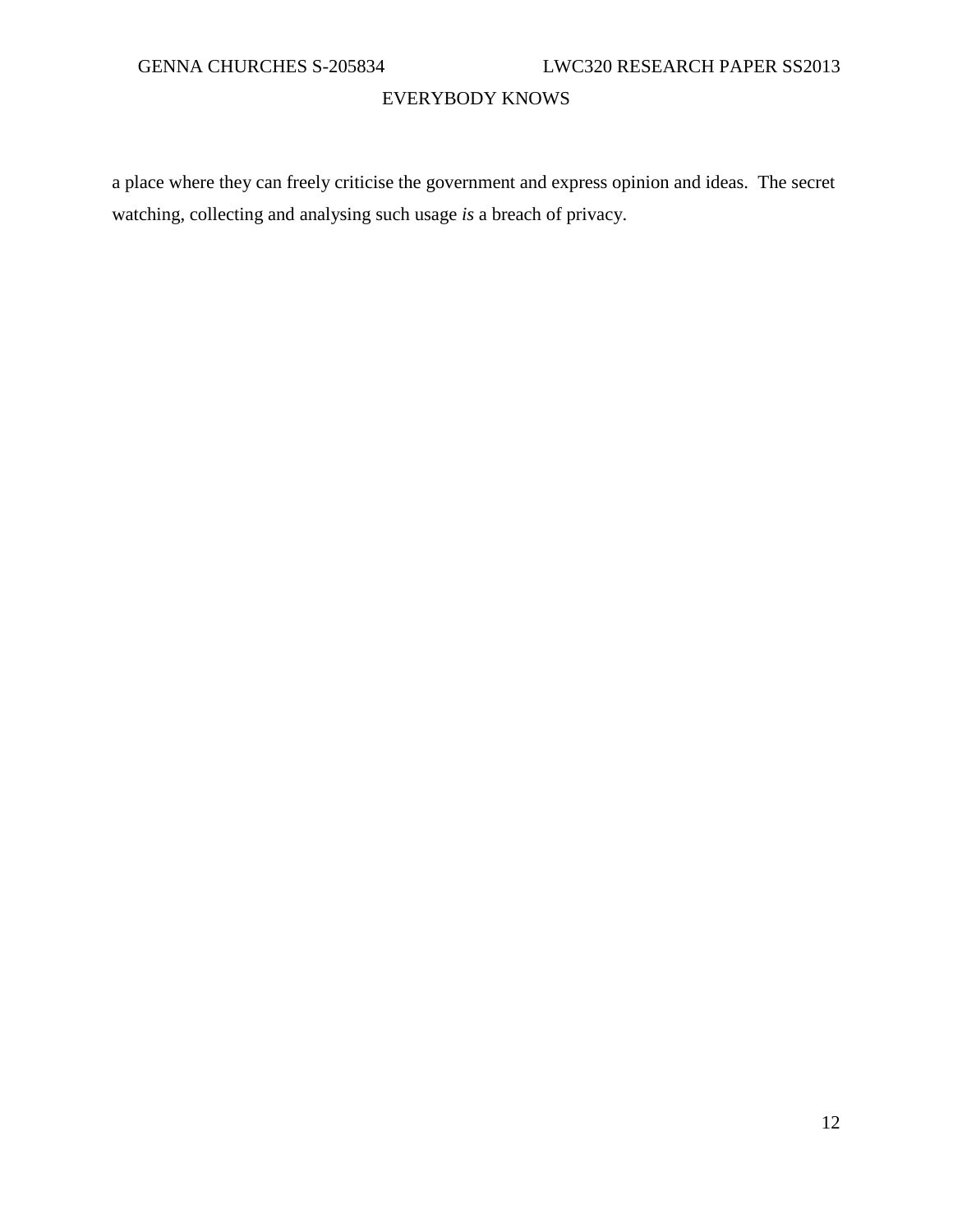#### IV ENTER STAGE RIGHT — PRIVACY

<span id="page-16-0"></span>Privacy has been defined, throughout the years, as many different things. Perhaps it is this confusion over its exact meaning which has, effectively, banished privacy to the realms of legal obscurity. The right to privacy is often propounded as something which *might* protect us from unscrupulous media reports,<sup>[71](#page-16-3)</sup> which *might* protect us from the prying eyes of corporations. It *might* be bound in the common law, [72](#page-16-4) it *might* be bound in the *Universal Declaration of Human Rights* ('*UDHR*').<sup>73</sup> Alternatively, there are those academics who believe in reductionism that privacy is superfluous, that the right to property,  $^{74}$  $^{74}$  $^{74}$  liberty and life form adequate protections.[75](#page-16-7) However, with respect to electronic surveillance, what does privacy mean?

#### A *A Right to Privacy — A Right to Property, Liberty and Life?*

<span id="page-16-1"></span>Privacy seems such a simple concept — 'the state of being private; retirement or seclusion, secrecy,<sup>[76](#page-16-8)</sup> 'the interest of a person in sheltering his or her life from unwarranted interference or public scrutiny'.<sup>[77](#page-16-9)</sup> In reality, privacy is a jumble of limited protections which lay in tort,<sup>[78](#page-16-10)</sup> property[79](#page-16-11) and a raft of other legal areas, [80](#page-16-12) which *may* protect specific aspects of privacy.

#### <span id="page-16-2"></span>1 *Warren and Brandeis*

<span id="page-16-4"></span><span id="page-16-3"></span><sup>&</sup>lt;sup>71</sup> Warren and Brandeis, above n 2; *Doe v Australian Broadcasting Corporation* [2007] VCC 281.<br><sup>72</sup> Warren and Brandeis, above n 2; Cf Greg Taylor, 'Why Is There No Common Law Right of Privacy?' (2000)<br>26(2) *Monash Uni* 

<span id="page-16-5"></span><sup>&</sup>lt;sup>73</sup> Universal Declaration of Human Rights, GA Res 217A (III), UN GAOR, 3rd session, 183 plen mtg, UN Doc A/810 (10 December 1948); *International Covenant on Economic, Social and Cultural Rights*, opened for signature 16 December 1966, 993 UNTS 171 (entered into force 3 November 1976) ('*IPPCR*'); *Privacy Act 1988* (Cth)

<span id="page-16-7"></span><span id="page-16-6"></span><sup>&</sup>lt;sup>75</sup> See, eg, Amy Peikoff, 'Beyond Reductionism: Reconsidering the Right to Privacy' (2008) 3(1) *New York University Journal of Law & Liberty* 1.

<span id="page-16-9"></span><span id="page-16-8"></span><sup>&</sup>lt;sup>76</sup> Susan Butler (ed), *Macquarie Concise Dictionary* (Macquarie, 5th edition, 2010) 999.<br><sup>77</sup> Peter Butt, David Hamer (eds), *Concise Australian Legal Dictionary* (LexisNexis, 4<sup>th</sup> ed, 2011) 458.<br><sup>78</sup> American Law Inst

<span id="page-16-11"></span><span id="page-16-10"></span>

<span id="page-16-12"></span>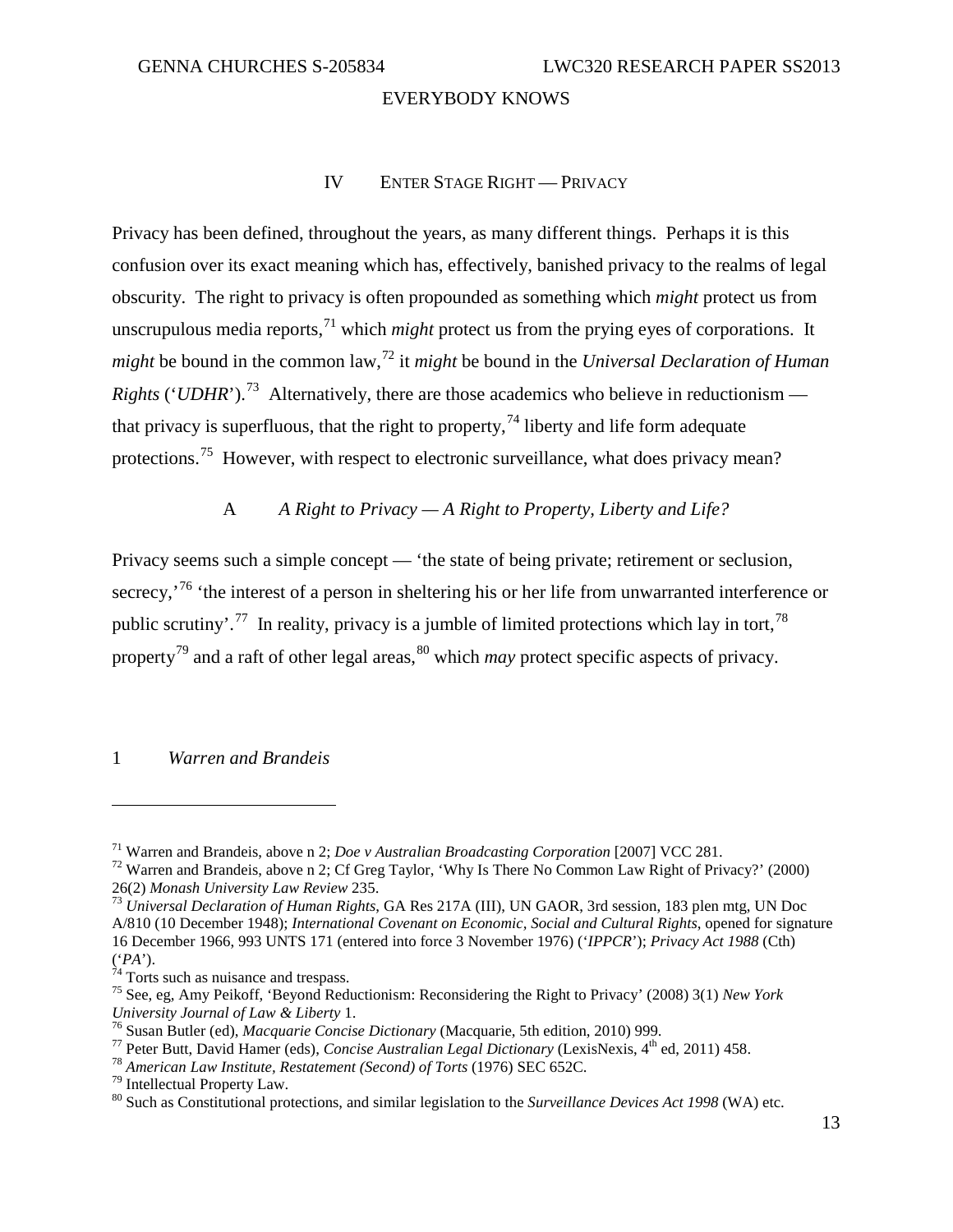'The right to be let alone', although not strictly coined by Warren and Brandeis, has become reputably linked with their article 'The Right to Privacy'[81.](#page-17-0) They explore the evolution of common law and, in particular, tort, from its earliest beginnings where it only afforded a protection to 'a right to life' — a natural extension being a right to liberty, such as freedom from incarceration, and the right to security of property.<sup>82</sup> Once people have security over property and freedom from arbitrary incarceration, quality of life becomes the next fundamental right the protection of their 'feelings and intellect'.<sup>83</sup> Progressions such as the tort of assault, arising from battery, demonstrate the law's movement from physical actions to protection of the psyche.

Quality of life is protected by torts such as nuisance, which protecting the 'quiet enjoyment' of property from interference. Protection of reputation is granted through libel, slander and defamation further demonstrating the law considers these rights, although largely intangible, worthy of protection. Warren and Brandeis compare the mental harm caused by the unauthorised display of private lives in printed newspapers, with the harms caused by slander and libel:

The intensity and complexity of life, attendant upon advancing civilisation, have rendered necessary some retreat from the world, and man, under the refining influence of culture, has become more sensitive to publicity, so that solitude and privacy have become more essential to the individual; but modern enterprise and invention have, through invasions upon his privacy, subjected him to mental pain and distress, far greater than could be inflicted by a bodily injury.<sup>[84](#page-17-3)</sup>

Libel and slander relate to the damage of reputation, whereas harm caused by invasion of privacy needs to encompass the impact on the 'estimate of himself'<sup>85</sup>— the personal feelings damaged.<sup>[86](#page-17-5)</sup>

<span id="page-17-1"></span><span id="page-17-0"></span><sup>&</sup>lt;sup>81</sup> Warren and Brandeis, above n 2.<br><sup>82</sup> Ibid 193.<br><sup>83</sup> Ibid. 84<br><sup>84</sup> Ibid 196.<br><sup>85</sup> Ibid 197.<br><sup>86</sup> Ibid.

<span id="page-17-2"></span>

<span id="page-17-3"></span>

<span id="page-17-4"></span>

<span id="page-17-5"></span>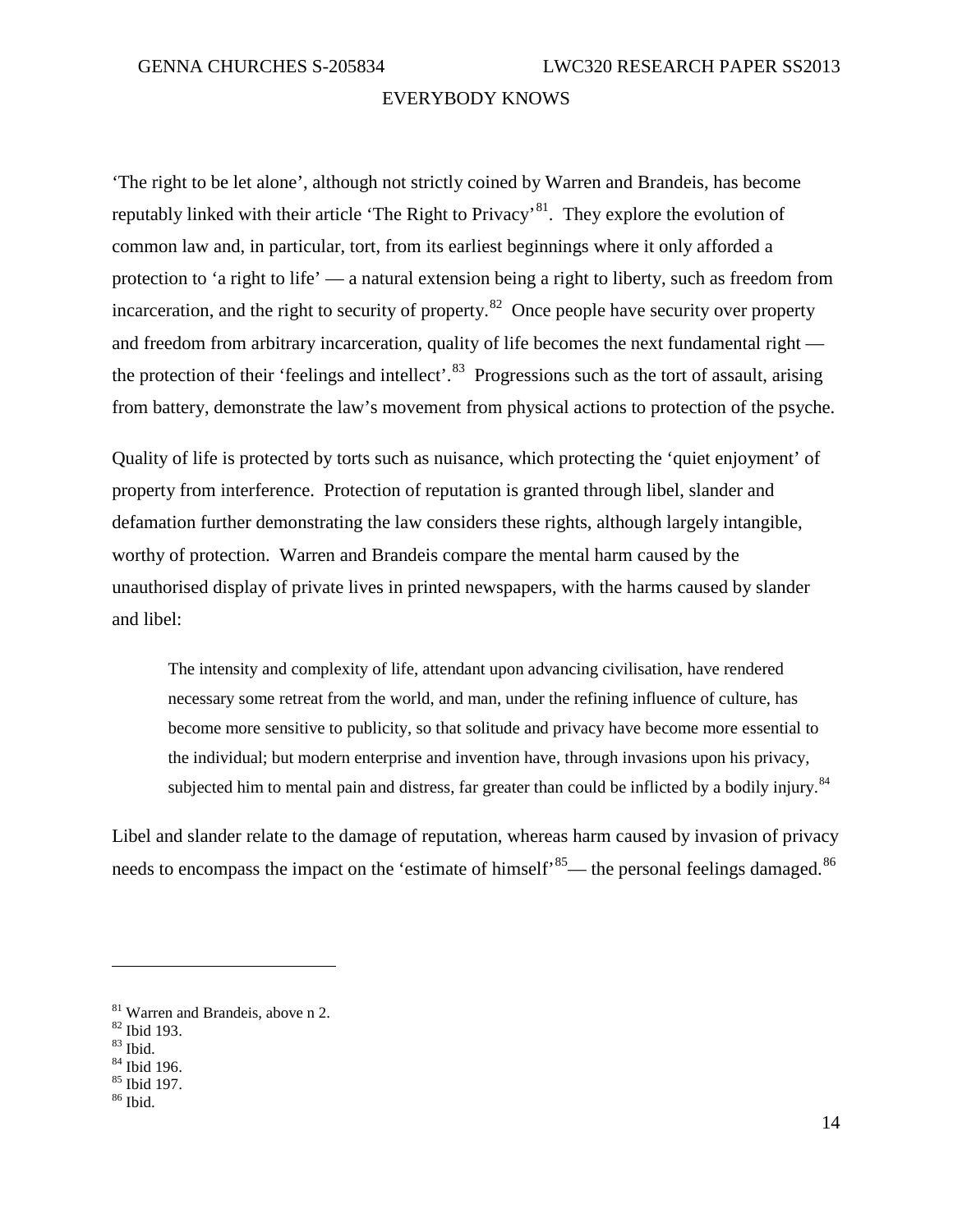Instead of stretching libel and slander to fit the right of privacy,  $87$  the common law protects privacy through the absolute right to control publication of what is private. When one party receives a letter, does the receipt of that letter entitle the receiver to publish the letter? Or does access to a diary grant the accessee the right to publish? *Prince Albert v Strange*<sup>[88](#page-18-1)</sup> held if private letters, which made personal disclosures, were written to particular persons, the Court would rightly issue an injunction to restrain publication, protecting the writer from anguish.<sup>[89](#page-18-2)</sup>

In *Wyatt v Wilson*, [90](#page-18-3) Lord Cottenham concluded a man 'is entitled to be protected in the exclusive use and enjoyment of that which is exclusively his,<sup>[91](#page-18-4)</sup> reflecting 'if one of the late King's physicians have kept a diary of what he heard and saw, the Court would not, in the King's lifetime, have committed him to print and publish it'. $^{92}$  $^{92}$  $^{92}$ 

Akin to the right not to be assaulted, imprisoned or maliciously prosecuted, the right of privacy is concluded as partly being a right to control the act of publication, not the protection of private property but one of 'inviolate personality'.<sup>[93](#page-18-6)</sup> Warren and Brandeis predicted this right would not only protect the written word from invasion but also the individual from the press, photographers, or 'the possessor of any other modern device for recording or reproducing scenes or sounds<sup>34</sup> with particular emphasis on protecting domestic life from exploitation.<sup>[95](#page-18-8)</sup>

They focused on the right of solitude, the right to have some sanctity in one's home. This theory was successful in *Griswold v Connecticut*, [96](#page-18-9) where laws ordering disclosure of information

<span id="page-18-9"></span>

<span id="page-18-0"></span> $87$  In 1960, Prosser developed this theory further, concluding that there are four torts which make up privacy. These were subsequently published in *American Law Institute, Restatement (Second) of Torts* (1976) SEC 652C; William Prosser, 'Privacy' (1960) 48(3) *California Law Review* 383. <sup>88</sup> (1849) 49 ER 1302.

<span id="page-18-2"></span><span id="page-18-1"></span><sup>89</sup> Ibid 202.

 $90$  (1820) unreported.

<span id="page-18-4"></span><span id="page-18-3"></span><sup>&</sup>lt;sup>91</sup> Warren and Brandeis, above n 2, 205.

<span id="page-18-5"></span> $92$  Ibid.

<span id="page-18-6"></span><sup>93</sup> Ibid 206, 212.

<span id="page-18-7"></span><sup>94</sup> Ibid 206.

<span id="page-18-8"></span><sup>&</sup>lt;sup>95</sup> Danielle Keates Citron and David Gray, 'Addressing the Harm of Total Surveillance: a Reply to Professor Neil Richards' (2003) 126 *Harvard Law Review Forum* 262, 269–70. <sup>96</sup> 381 US 479 (1965).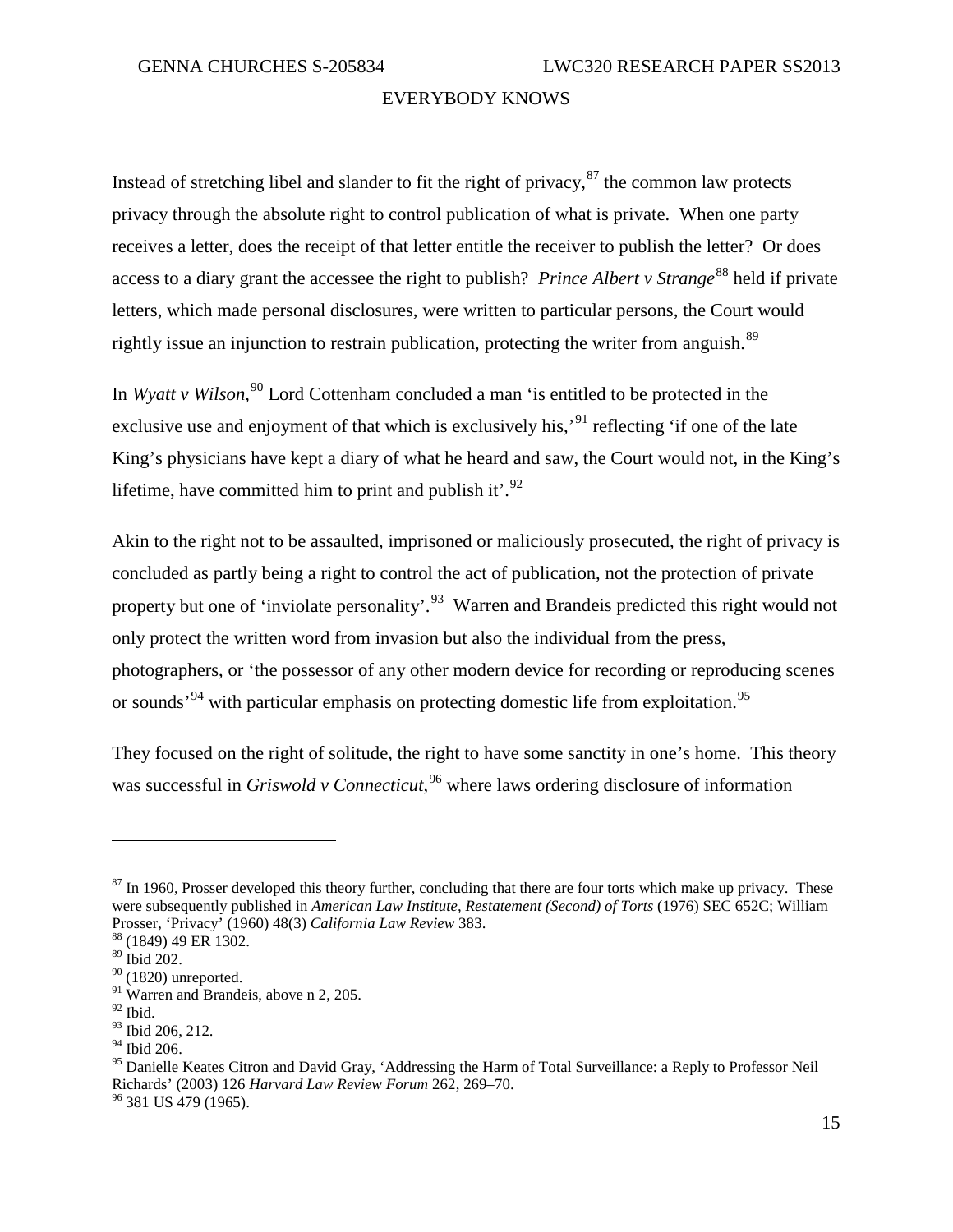regarding birth control use by married couples were held invalid, breaching the right of marital privacy.[97](#page-19-0)

#### *(a) Brandeis J*

Brandeis became Justice Brandeis of the United States Supreme Court and was influential in many of the early *United States Constitution* Amend IV ('*Fourth Amendment*') search/privacy cases. In *Olmstead v United States*, [98](#page-19-1) he prophetically commented:

in the application of a Constitution, our contemplation cannot be only of what has been, but of what may be.' The progress of science in furnishing the government with means of espionage is not likely to stop with wiretapping. *Ways may someday be developed by which the government,*  without removing papers from secret drawers, can reproduce them in court, and by which it will *be enabled to expose to a jury the most intimate occurrences of the home.* Advances in the psychic and related sciences may bring *means of exploring unexpressed beliefs, thoughts and emotions* … Can it be said that the Constitution affords no protection against such invasions of individual liberty?<sup>[99](#page-19-2)</sup>

 $(b)$  Roe v Wade<sup>[100](#page-19-3)</sup>

This case was based on the 'penumbras' doctrine, <sup>[101](#page-19-4)</sup> holding Texan laws forbidding abortions during the first trimester were invalid due to the invasion of privacy. A considerable portion of

<span id="page-19-0"></span> $97$  Some US jurisprudence until this point had denied the existence of Warren and Brandeis's version of privacy see, eg, *Roberson v Rochester Folding Box Company,* 64 NY 422 (1902); *Pavesich v New England Life Insurance Co,* 50 SD 68 (1905) — both cases involved the use of the plaintiff's image in advertising against their wishes. <sup>98</sup> 277 US 438 (1928).<br><sup>99</sup> Ibid 474 (Brandeis J) (emphasis added).<br><sup>100</sup> 410 US 113 (1973).<br><sup>101</sup> Rights based Constitutional interpretation.

<span id="page-19-2"></span><span id="page-19-1"></span>

<span id="page-19-4"></span><span id="page-19-3"></span>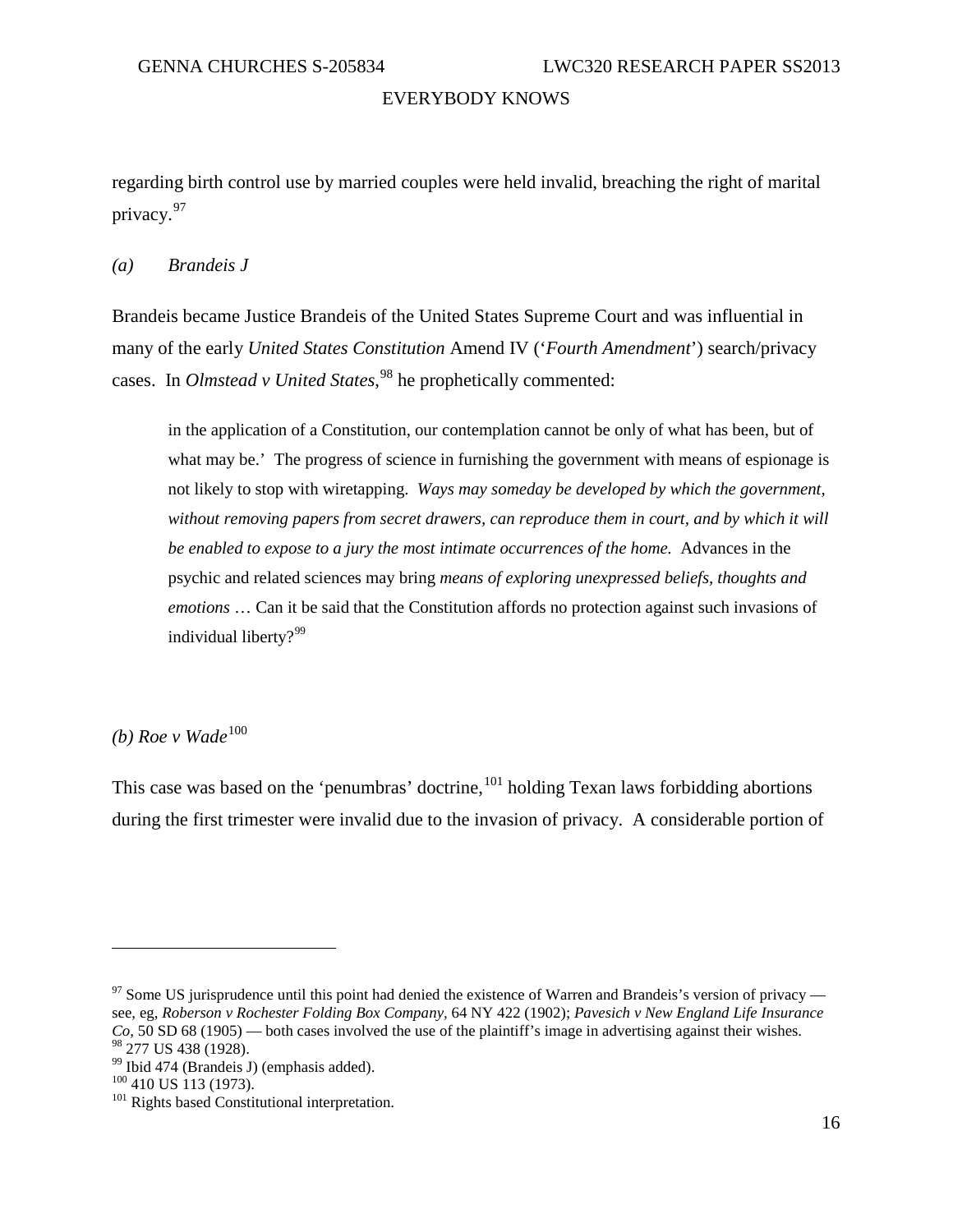the right of privacy can be attributed to the *United States Constitution/Bill of Rights* especially the *Fourth Amendment*. [102](#page-20-2)

Analogies have been drawn between the 'penumbras' and the High Court's 'constitutional implications',<sup>[103](#page-20-3)</sup> such as the implied freedom of political communication. However, protections steeped in the common law and various constitutions have not been formulated in recent history. Instead, it is important to analogise the protections afforded with their modern equivalent — mail has become email, telephones are still used, although free from wires. There are other technologies, just as Brandeis J predicted, which have allowed far more perverse ways to intrude on an individual's privacy.[104](#page-20-4)

Metadata allows an individual to be tracked wherever they carry their smartphone, the internal contents of emails can be collected and searched without the sender or recipient even becoming aware.<sup>[105](#page-20-5)</sup> Governments have the power to reveal the thoughts and opinions of individuals using Internet searches or electronic communications.<sup>[106](#page-20-6)</sup> However, there is sufficient case law to demonstrate such data is private and deserving of the highest protection.

#### B *Jurisprudence of Metadata — Building a Fence*

<span id="page-20-1"></span><span id="page-20-0"></span>1 *Privacy Cases*<sup>[107](#page-20-7)</sup>

 $\overline{a}$ 

<span id="page-20-9"></span><span id="page-20-8"></span>*Victoria Park Racing v Taylor* ('*Victoria Park*')<sup>[108](#page-20-8)</sup> was long held as a barrier to Warren and Brandeis's common law privacy protections.<sup>[109](#page-20-9)</sup> Although that opinion has been negated by the

<span id="page-20-3"></span><span id="page-20-2"></span><sup>&</sup>lt;sup>102</sup> *Roe v Wade,* 410 US 113 (1973) (Blackmun J).<br><sup>103</sup> Rights based interpretation of the *Australian Constitution*; Peter Bailey, *The Human Rights Enterprise in*<br>*Australia and Internationally* (LexisNexis 2009) 658.

<span id="page-20-5"></span><span id="page-20-4"></span><sup>&</sup>lt;sup>104</sup> Olmstead v United States, 277 US 438,474 (Brandeis J) (1928).<br><sup>105</sup> Contrary to a regular search warrant where a copy is given; see also *Warshak v United States*, 490 F 3d 455 (6<sup>th</sup> Cir, 2007); see also *Telecommunications (Interception and Access) Act 1979* (Cth) ('*TIAA*') ss 7, 63, 105 — ISP and carriers are required not to disclose interception and access authorisations.<br><sup>106</sup> See, this paper 'Metadata'.

<span id="page-20-7"></span><span id="page-20-6"></span> $107$  This is by no means an exhaustive list.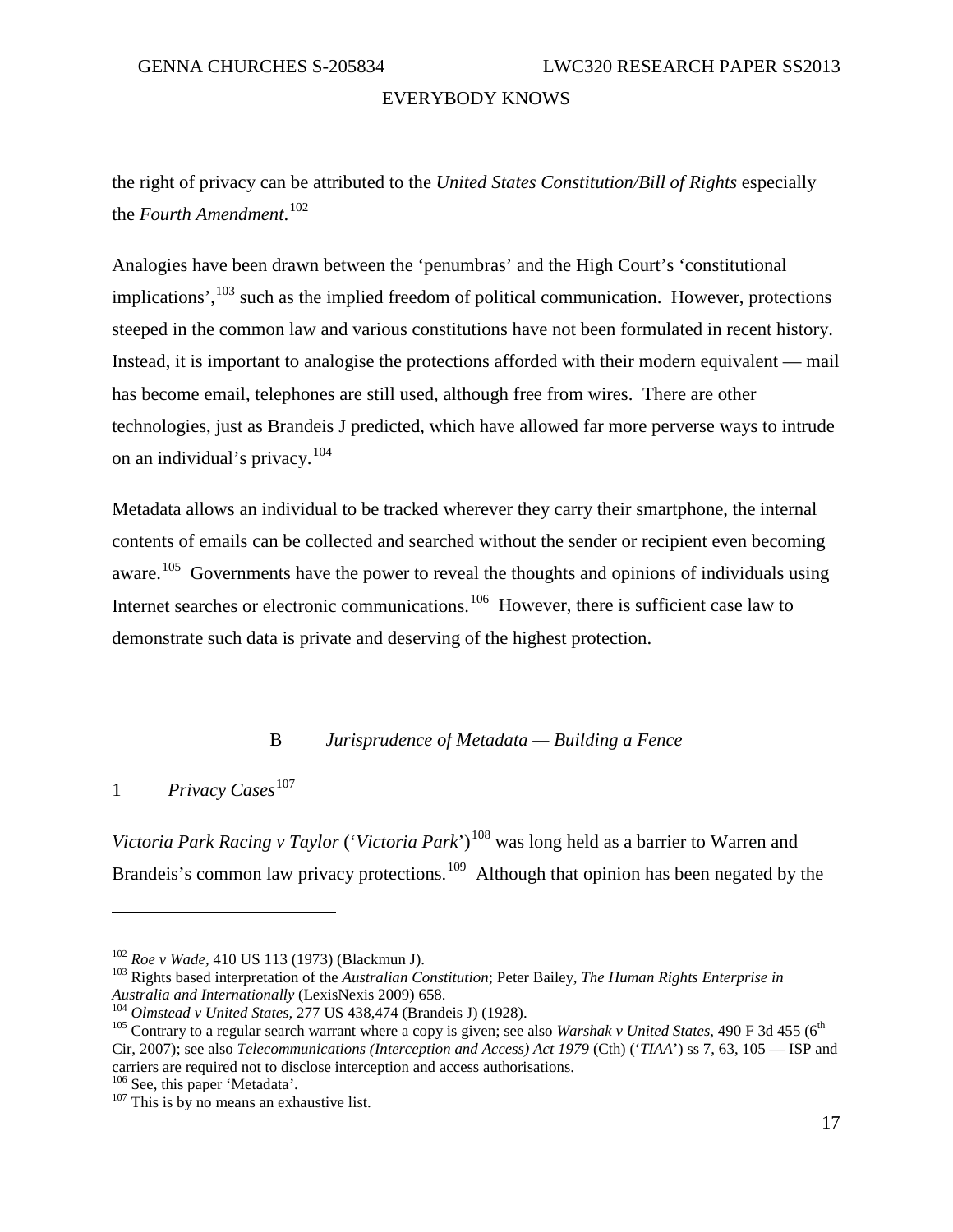High Court in recent years, the case demonstrates the existence of privacy behind closed doors or a 'fence'<sup>[110](#page-21-0)</sup> consistent with US jurisprudence.

#### *(a) Victoria Park*

 $\overline{a}$ 

The plaintiff conducted 'competitions in the comparative merits of racehorses'<sup>[111](#page-21-1)</sup> at its Victoria Park Racecourse. Taylor built a platform on his property, obtaining commanding views of the racecourse activities and tote board, and allowed commentary to be broadcast via radio. The plaintiff sought an injunction and brought actions in nuisance and copyright. The High Court ruled against the plaintiff, but the deliberations were pertinent — had the defendant taken the plaintiff's property or, more rightly in the case of privacy, did the plaintiff have a right to privacy in this spectacle?

There was no property in a spectacle<sup>[112](#page-21-2)</sup> — Taylor was free to watch and broadcast horse racing occurring at Victoria Park. Victoria Park Racing had no right to privacy for their races — if viewable outside the racecourse they were not private. Latham CJ opined: 'the law cannot by an injunction in effect *erect fences which the plaintiff is not prepared to provide*. The defendant does no wrong to the plaintiff by looking at what takes place on the plaintiff's land'.<sup>[113](#page-21-3)</sup>

<sup>108</sup> *Victoria Park Racing and Recreation Grounds Co Ltd v Taylor* (1937) 58 CLR 479.

<sup>109</sup> See, eg, *Australian Broadcasting Corporation v Lenah Game Meats Pty* Ltd (2001) 208 CLR 199, 249 (Gummow and Hayne JJ) 277-8 (Kirby).<br><sup>110</sup> Victoria Park Racing and Recreation Grounds Co Ltd v Taylor (1937) 58 CLR 479, 494 (Latham CJ).<br><sup>111</sup> Ibid, 502 (Rich J); it is arguably correct to say that an action in nuisance

<span id="page-21-1"></span><span id="page-21-0"></span>property owner or indeed a business (save a corporation) from the prying eye of a neighbour and, today, statutory provisions such as the *Surveillance Devices Act 1998* (WA) may have offered some protection should spying be sufficiently serious, the mental distress caused by such actions may have been protected by *Khorasandjian v Bush* (1993) QB 727, 742–4 and the developing tort of privacy as enunciated in *Grosse v Purvis* (2003) QDC 151. However, it must be kept in mind that holding race meets was a public event, to which the public paid any entry fee. Also, there were steps that Victoria Park Racing could have taken, such as moving the tote board from the view of Taylor and erecting a screen to block the view of Taylor's platform. The discussions on what privacy is *not*, maybe sufficient jurisprudence to demonstrate that metadata should be protected.

<span id="page-21-2"></span><sup>&</sup>lt;sup>112</sup> Australian Broadcasting Corporation v Lenah Game Meats Pty Ltd (2001) 208 CLR 199, 321 (Callanan J) considered it time to recognise property in a spectacle.

<span id="page-21-3"></span><sup>113</sup> *Victoria Park Racing and Recreation Grounds Co Ltd v Taylor* (1937) 58 CLR 479, 494 (Latham CJ) (emphasis added).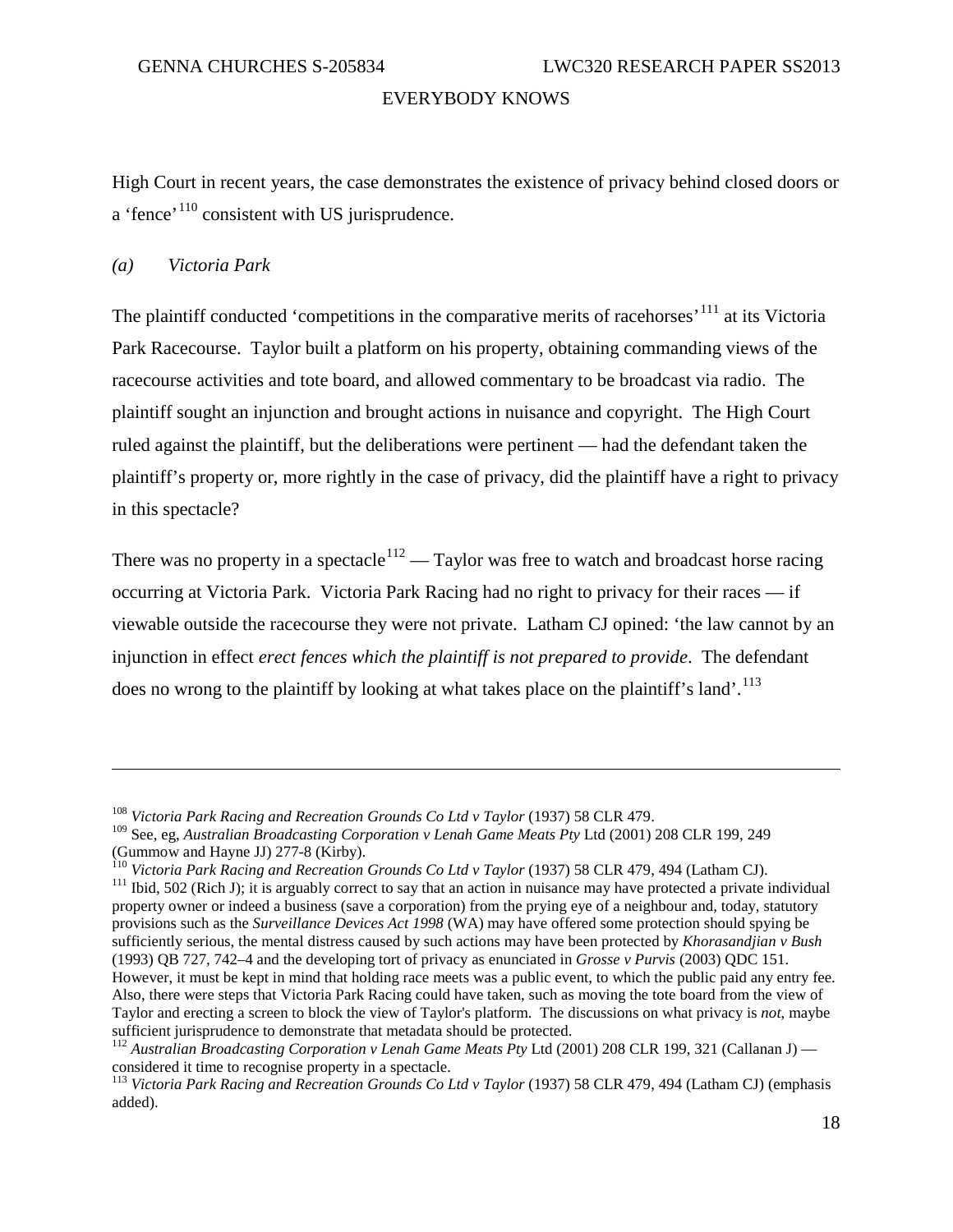If the spectacle is viewable or visible to third parties, there is no right to privacy. The same sentiment is expressed in historical cases such as *Entick v Carrington*, <sup>[114](#page-22-0)</sup> where the court held: the eye cannot by the laws of England be guilty of a trespass<sup>'.[115](#page-22-1)</sup>

Kevin Gray[116](#page-22-2) used the analogy of a lighthouse. If the lighthouse keeper chooses to turn on the light, he cannot discriminate between vessels which see the light and those which do not — the light is non-excludable. However, that does not deny the keeper his right to control the light or 'spectacle', a concept important when considering privacy of data which is created — is metadata non-excludable property?

Metadata, *required* by service providers to facilitate communications, is protected by the *Telecommunications (Interception and Access) Act 1979* (Cth) ('*TIAA*'), [117](#page-22-3) preventing disclosure of such information unless requested by a law enforcement or the Australian Security Intelligence Organisation ('ASIO') who has obtained the relevant authority.<sup>[118](#page-22-4)</sup> Therefore, the law has ensured *excludability*. With this in mind, *Victoria Park* supports the notion that metadata is private — it is not viewable by third parties and the law has effectively 'erected a fence'.<sup>[119](#page-22-5)</sup>

It would not be unreasonable to categorise metadata as property. The bundle of rights<sup>[120](#page-22-6)</sup> associated with property have been satisfied — the right to exclude others,  $121$  the right to use and enjoy the property,  $122$  the right to possess, and the right to alienate.<sup>[123](#page-22-9)</sup>

<span id="page-22-4"></span><span id="page-22-3"></span>

<span id="page-22-1"></span>

<span id="page-22-2"></span>

<span id="page-22-0"></span><sup>&</sup>lt;sup>114</sup> (1765) 95 ER 807.<br>
<sup>115</sup> Ibid, also quoted in *Kyllo v United States*, 190 F 3d 1041 (9<sup>th</sup> Cir, 1999) ('*Kyllo*').<br>
<sup>116</sup> Kevin Gray, 'Property into Thin Air' (1991) 50(2) *Cambridge Law Journal* 252, 269.<br>
<sup>117</sup>

<span id="page-22-6"></span><span id="page-22-5"></span><sup>&</sup>lt;sup>120</sup> CA Arnold, 'The Reconstitution of Property: Property As a Web of Interests' (2002) 26 Harvard Environmental *Law Review 281, 283.*<br><sup>121</sup> TW Merrill, 'Property and the Right to Exclude' (1998) 77 *Nebraska Law Review* 730, 731 — through the

<span id="page-22-7"></span>Telecommunications (Interception and Access) Act 1979 (Cth).<br><sup>122</sup> By creating metadata by using electronic communications.

<span id="page-22-8"></span>

<span id="page-22-9"></span><sup>&</sup>lt;sup>123</sup> Samantha Hepburn, *Australian Property Law Cases Materials and Analysis* (LexisNexis Butterworths, 2nd ed, 2012) 37–8.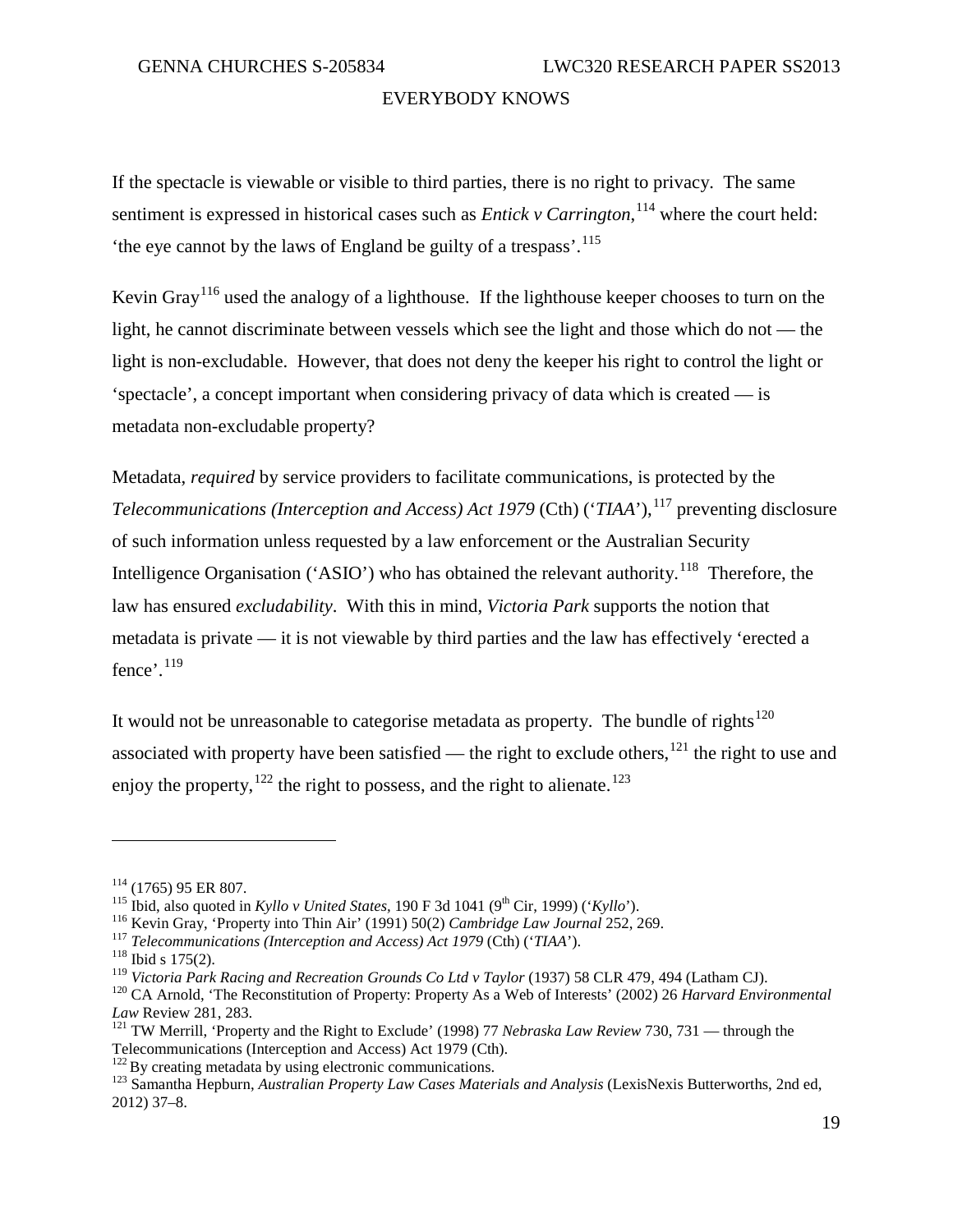# *(b) Katz v United States ('Katz')*[124](#page-23-0)

Katz had been transmitting wagering information across state lines from a number of phone booths, violating federal law. The FBI installed listening devices in two of the phone booths, without a warrant. The phone booths were made of glass with a closable door. Precedent had established that protection under the *Fourth Amendment* required 'that a person have exhibited an actual (subjective) expectation of privacy and second that the expectation be one that society is prepared to recognise as reasonable'.<sup>[125](#page-23-1)</sup> The Court held:

[That Katz] was not [seeking privacy from] the intruding eye — *it was the uninvited ear*. He did not shed his right to do so simply because he made calls from a place where he might be seen… *One who occupies* [a telephone booth], *shuts the door behind him*, and pays the toll that permits him to place a call is surely entitled to assume that the words he utters into the mouthpiece will not be broadcast to the world.<sup>[126](#page-23-2)</sup>

The recording devices violated the *Fourth Amendment* due to Katz's subjective expectation of privacy and societal expectations of privacy in a phone booth. Again, the 'erection of a fence' to protect privacy has appeared.<sup>[127](#page-23-3)</sup>

# *(c) Smith v Maryland ('Smith')*[128](#page-23-4)

In *Smith*, the Supreme Court held the installation of a 'pen register'<sup>[129](#page-23-5)</sup> on a telephone line without a warrant did not constitute a *Fourth Amendment* violation. Determining factors included the difference between listening into *actual* content as opposed to merely recording the phone numbers of outgoing calls, whether the subscriber had a reasonable belief the numbers

<span id="page-23-2"></span>

<span id="page-23-1"></span><span id="page-23-0"></span><sup>&</sup>lt;sup>124</sup> *Katz v United States*, 389 US 347 (1967) ('*Katz*').<br><sup>125</sup> Ibid 361. 126 Ibid 352 (emphasis added); see also Kevin Emas and Tamara Pallas, '*United States v Jones*: Does Katz Still Have Nine Lives?' (2012) 24 *St. Thomas Law Review* 116.<br><sup>127</sup> The analogy of closing the phone booth to shield from the uninvited ear and erecting a fence to obscure the view

<span id="page-23-3"></span>of racing in *Victoria Park Racing and Recreation Grounds Co Ltd v Taylor* (1937) 58 CLR 479. <sup>128</sup> 422 US 735 (1979).

<span id="page-23-5"></span><span id="page-23-4"></span> $129$  A method of recording the numbers dialled on a telephone.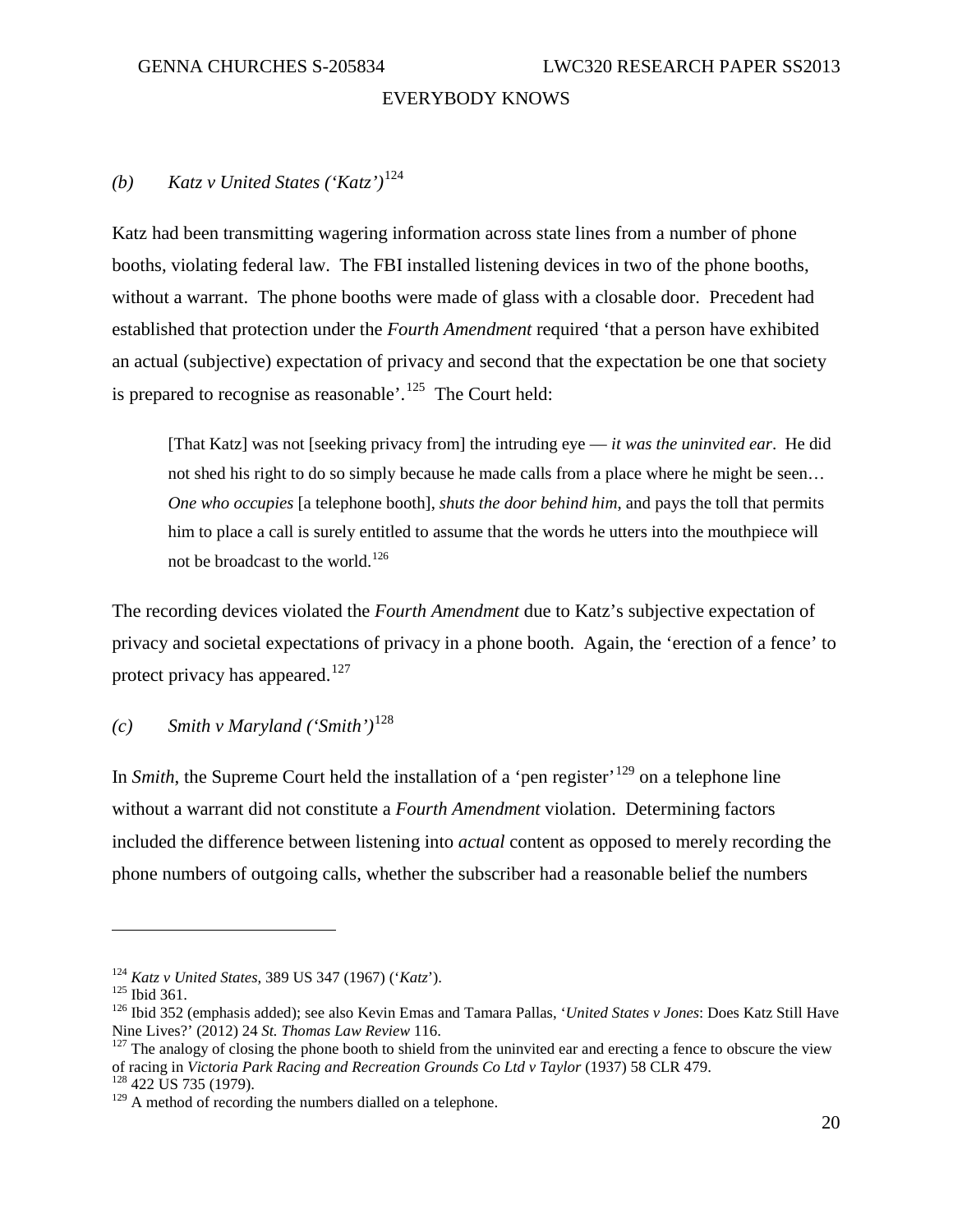dialled would be held to be private and another *Katz* principle, something shared with third parties can no longer be held to be private.

If metadata only showed the number dialled, then *Smith* supports of the collection of metadata without a warrant. However, the 'pen register' was installed on a telephone line owned by a specific target, as opposed to the blanket collection. Further, those in dissent held 'it easily could reveal the identities of the persons and the places called, and thus reveal the most intimate details of a person's life'.<sup>130</sup> Sound familiar?<sup>[131](#page-24-1)</sup>

*(d) Kyllo v United States ('Kyllo')*[132](#page-24-2)

In *Kyllo*, the *sanctity of the fence* was considered. [133](#page-24-3) Kyllo was suspected of growing marijuana inside his triplex unit. Police used a heat imaging camera to look for heat emitted from marijuana production. The images showed the roof of the garage and one side wall of the home was hot. Kyllo was convicted but sought to have the images suppressed. The Court found the images were non-intrusive and only showed the outside of the home. It 'did not show any people or activity within the walls of the structure' and 'the device used cannot penetrate walls or windows to reveal conversations or human activities', <sup>[134](#page-24-4)</sup> demonstrating the same principle found in *Victoria Park* — if the activity was visible from the street, or outside of the home then it could not be held to be private. A second appeal confirmed: '[No] expectation of privacy because he made no attempt to conceal the heat escaping from his home, and even if he had, there was no objectively reasonable expectation of privacy because the imager "did not expose any intimate details of Kyllo's life"'.<sup>[135](#page-24-5)</sup>

<span id="page-24-0"></span><sup>&</sup>lt;sup>130</sup> *Smith v Maryland,* 422 US 735, 748 (Stuart J dissenting) (1979); David Bender, 'What You Need to Know about NSA Mass Acquisition of Telephony Metadata' (2013) 30 (9) *Computer & Internet Lawyer* 1, 5.

<span id="page-24-3"></span>

<span id="page-24-4"></span>

<span id="page-24-2"></span><span id="page-24-1"></span><sup>&</sup>lt;sup>131</sup> Similar claims are made in this paper, see, this paper, 'Metadata'.<br><sup>132</sup> 533 US 27(2001).<br><sup>133</sup> Ibid 29.<br><sup>134</sup> United States v Kyllo, 1996 US 3864, 3–5 (15 March 1996) Affidavit, 190 F 3d 1041 (9<sup>th</sup> Cir 1999) Revi 533 US 27 (2001).

<span id="page-24-5"></span><sup>135</sup> 533 US 27, 31(2001); Emas and Pallas, above n 126, 135.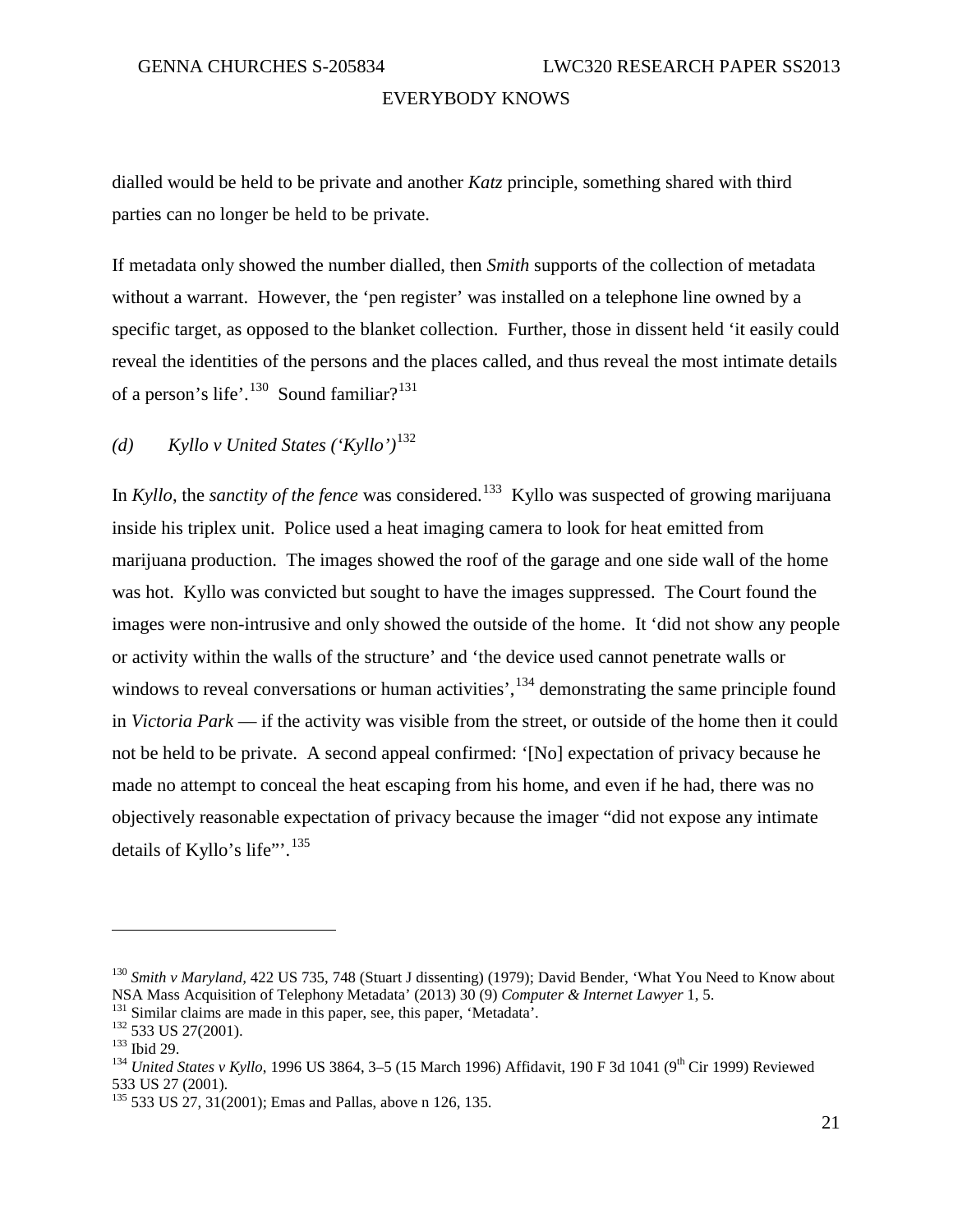However, the Supreme Court applied the *Katz* test and found there was a reasonable expectation of privacy in the home which society expected law enforcement to honour. Scalia J noted thermal imaging might 'disclose, for example, at what hour of the night the lady of the house takes her daily sauna and bath — a detail many would consider intimate'.[136](#page-25-0) It was the ability to see beyond the fence — beyond the point where people consider themselves to be *in* private.

# *(e) Australian Broadcasting Corporation v Lenah Game Meats Pty Ltd ('Lenah')*[137](#page-25-1)

In *Lenah,* surveillance cameras were surreptitiously installed in an abattoir used to kill possums for pet meat.<sup>138</sup> The footage was supplied to the ABC by an animal rights group. Lenah was successful in obtaining an injunction, but, on appeal to the High Court, the majority held the injunction should not have been granted as corporations do not have a right to privacy.

Gleeson CJ observed the difficulty in discerning what is private and what is not private:

Certain kinds of information about a person, such as information relating to health, personal relationships, or finances, may be easy to identify as private; as may certain kinds of activity, which a reasonable person, applying contemporary standards of morals and behaviour, would understand to be meant to be unobserved. *The requirement that disclosure or observation of information or conduct would be highly offensive to a reasonable person of ordinary sensibilities is in many circumstances a useful practical test of what is private*. [139](#page-25-3)

This is analogous to the *Katz* principles — the expectation of privacy when and where an individual subjectively considers themselves to be in private, and whether society recognises that expectation to be reasonable.

<span id="page-25-1"></span><span id="page-25-0"></span><sup>&</sup>lt;sup>136</sup> Ibid 38; see also Emas and Pallas, above n 126, 136.<br><sup>137</sup> *Australian Broadcasting Corporation v Lenah Game Meats Pty Ltd* (2001) 208 CLR 199.<br><sup>138</sup> Ibid 237 [77].

<span id="page-25-3"></span><span id="page-25-2"></span><sup>139</sup> *Australian Broadcasting Corporation v Lenah Game Meats Pty* Ltd (2001) 208 CLR 199, 226 [42] (Gleeson CJ) (emphasis added).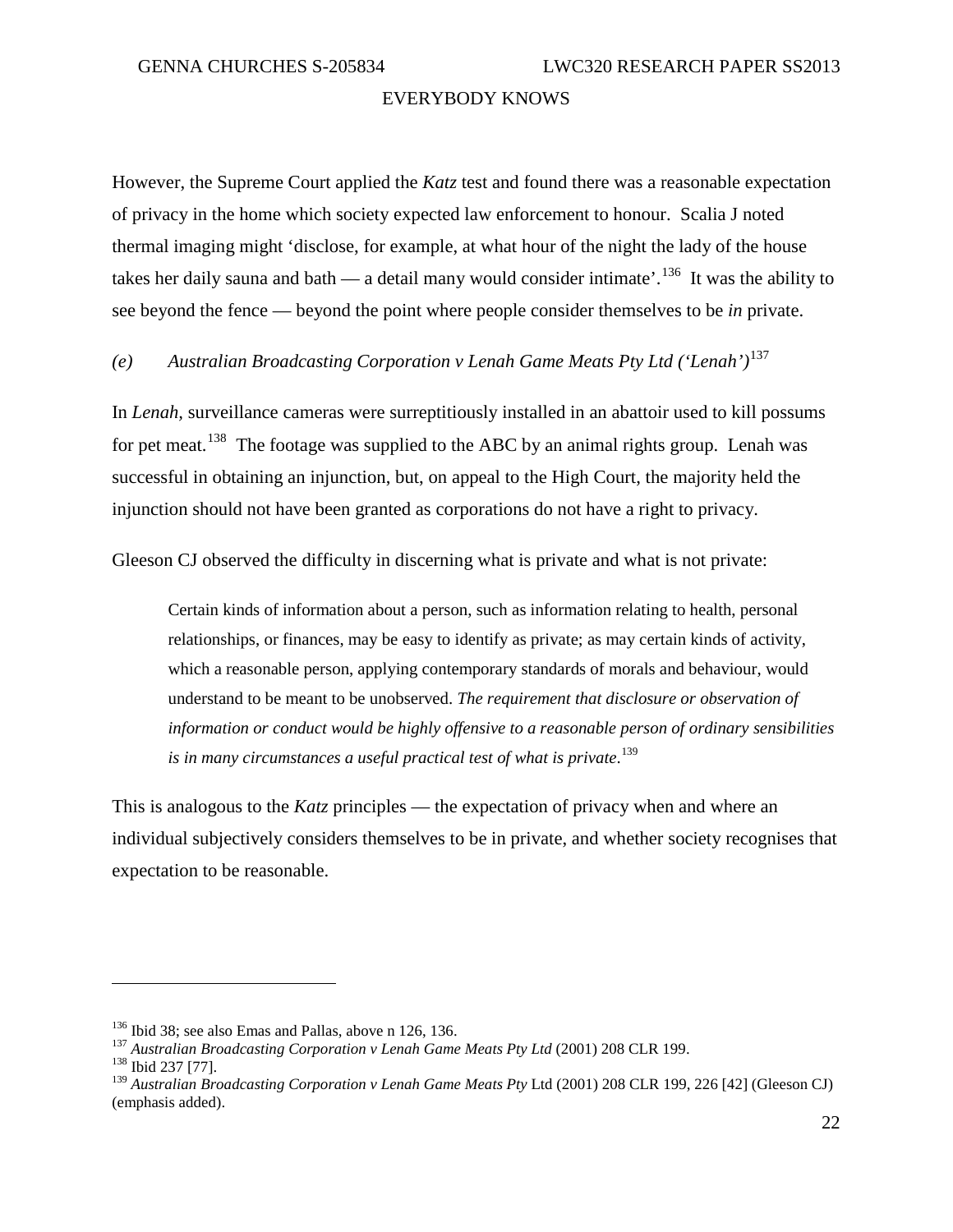Kirby J raised the issue of freedom of political communication<sup>[140](#page-26-0)</sup> under the *Australian Constitution* and balanced the public interest in the footage, finding it should be released.<sup>[141](#page-26-1)</sup>

*Lenah* removed *Victoria Park* as the barrier to the evolving tort of privacy — however, it is unnecessary to explore further in this paper.

*(f) Warshak v United States ('Warshak')*[142](#page-26-2)

In 2005, a fraud investigation into Warshak obtained a sealed order from a Magistrate Judge, requiring 'any email communications received by the specified accounts that the owner or user of the accounts has already access, viewed or downloaded'.<sup>143</sup> The ISP was prevented from revealing the contents of the order.<sup>[144](#page-26-4)</sup> Warshak initiated a suit against the United States after the orders were unsealed. The District Court found there is a 'reasonable expectation of privacy in his personal emails' which is not removed when the communication is stored on the server of an  $ISP.$ <sup>[145](#page-26-5)</sup> Furthermore, they granted injunctive relief preventing the United States acquiring the contents of emails 'without providing the relevant account holder or subscriber prior notice'.<sup>146</sup> In the Sixth Circuit, the Court agreed, <sup>[147](#page-26-7)</sup> however, the case was reheard *en blanc*, <sup>[148](#page-26-8)</sup> avoiding a ruling on the *Fourth Amendment* issue.<sup>[149](#page-26-9)</sup>

<span id="page-26-0"></span><sup>&</sup>lt;sup>140</sup> Ibid 330-9 (Callanan J) — raised the opposing opinion that to apply the freedom of political communication to the facts of this case would involve a considerable and therefore unacceptable, expansion of it. See, this paper 'Constitutional Rights'.

<span id="page-26-2"></span><span id="page-26-1"></span><sup>&</sup>lt;sup>142</sup> 490 F3d 455 (6<sup>th</sup> Cir. 2007); *Warshak v United States,* (No 1:06-cv-357, 2006) US Dist LEXIS 50076, (SD Ohio 2007).

<span id="page-26-3"></span><sup>143</sup> This is consistent with the *Stored Communications Act* 18 USC § 2703(a) (2000 & Supp 2005); Tamar R Gubins, '*Warshak v United States*: The Katz for Electronic Communication' (2008) 23 *Berkeley Technology Law Journal* 723.

<span id="page-26-4"></span><sup>&</sup>lt;sup>144</sup> Ibid § 2703(d) — ISP and carriers are required not to disclose under the *Telecommunications (Interception and Access) Act 1979* (Cth) ('*TIAA*') ss 7, 63, 105.

<span id="page-26-6"></span><span id="page-26-5"></span><sup>&</sup>lt;sup>145</sup> Warshak v United States, (No 1:06-cv-357, 2006) US Dist LEXIS 50076, (SD Ohio 2007) 19.<br><sup>146</sup> Ibid 32.<br><sup>147</sup> Warshak v United States, 490 F3d 455 (6<sup>th</sup> Cir, 2007).<br><sup>148</sup> Warshak v United States, No 06-4092, 2007 US

<span id="page-26-7"></span>

<span id="page-26-9"></span><span id="page-26-8"></span><sup>&</sup>lt;sup>149</sup> Vacated *Warshak v United States*, No 06-4092, 2007 US App LEXIS 23741 (6<sup>th</sup> Cir 9 October 2007); Gubins, above n 143, 723.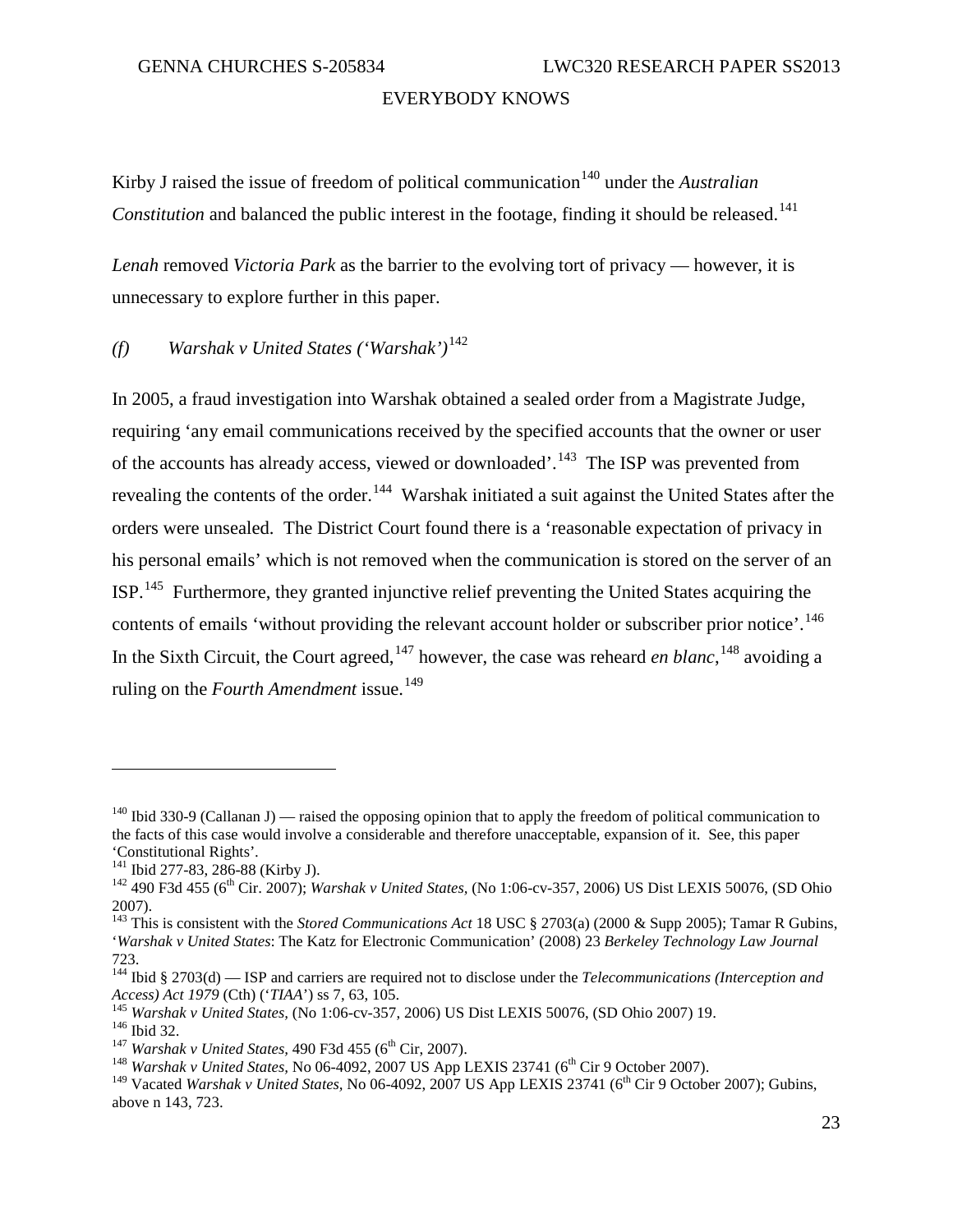# <span id="page-27-0"></span>*2 GPS Cases[150](#page-27-1)*

Due to the ability of metadata to reveal the exact location of a person, this data can be analogised to the use of a GPS tracker.

### *(a) United States v Knotts ('Knotts')*[151](#page-27-2)

Without a warrant, Police placed a GPS tracker on a barrel of chemicals used to manufacture narcotics and followed the signal from the place of purchase to the place of manufacture. A warrant was then obtained to search the premises. Knotts sought to have the search ruled invalid and suggested if the Court found GPS usage valid, then dragnet surveillance could occur across the country without 'judicial knowledge or supervision'.<sup>[152](#page-27-3)</sup> However, the Court found the usage valid as it was only used for a single trip: 'If such dragnet type law enforcement practices as respondent envisions should eventually occur, there will be time enough then to determine whether different constitutional principles may be applicable.<sup>'[153](#page-27-4)</sup>

#### *(b) United States v Jones ('Jones')* [154](#page-27-5)

In *Jones*, a GPS tracker was fitted to Jones's motor vehicle for 28 days without a warrant. Sotomayor J discussed the intrusive nature of such a device as it generates a comprehensive record of an individual's movements. She questioned the 'chill factor'<sup>[155](#page-27-6)</sup> associated with the knowledge the government is watching and highlighted the very real ability of the executive to misuse such a powerful form of surveillance. Similar concerns were raised in *People v* 

<span id="page-27-3"></span>

<span id="page-27-5"></span><span id="page-27-4"></span>

<span id="page-27-6"></span>

<span id="page-27-2"></span><span id="page-27-1"></span><sup>&</sup>lt;sup>150</sup> Global Positioning System.<br>
<sup>151</sup> United States v Knotts, 460 US 276 (1983).<br>
<sup>152</sup> Ibid 283; Emas and Pallas, above n 126, 133.<br>
<sup>152</sup> Ibid 284; Emas and Pallas, above n 126, 134.<br>
<sup>154</sup> 132 US 945 (2012).<br>
<sup>155</sup> S Security Regime' (2012) 9(2) *Privacy Law Bulletin* 14, 16.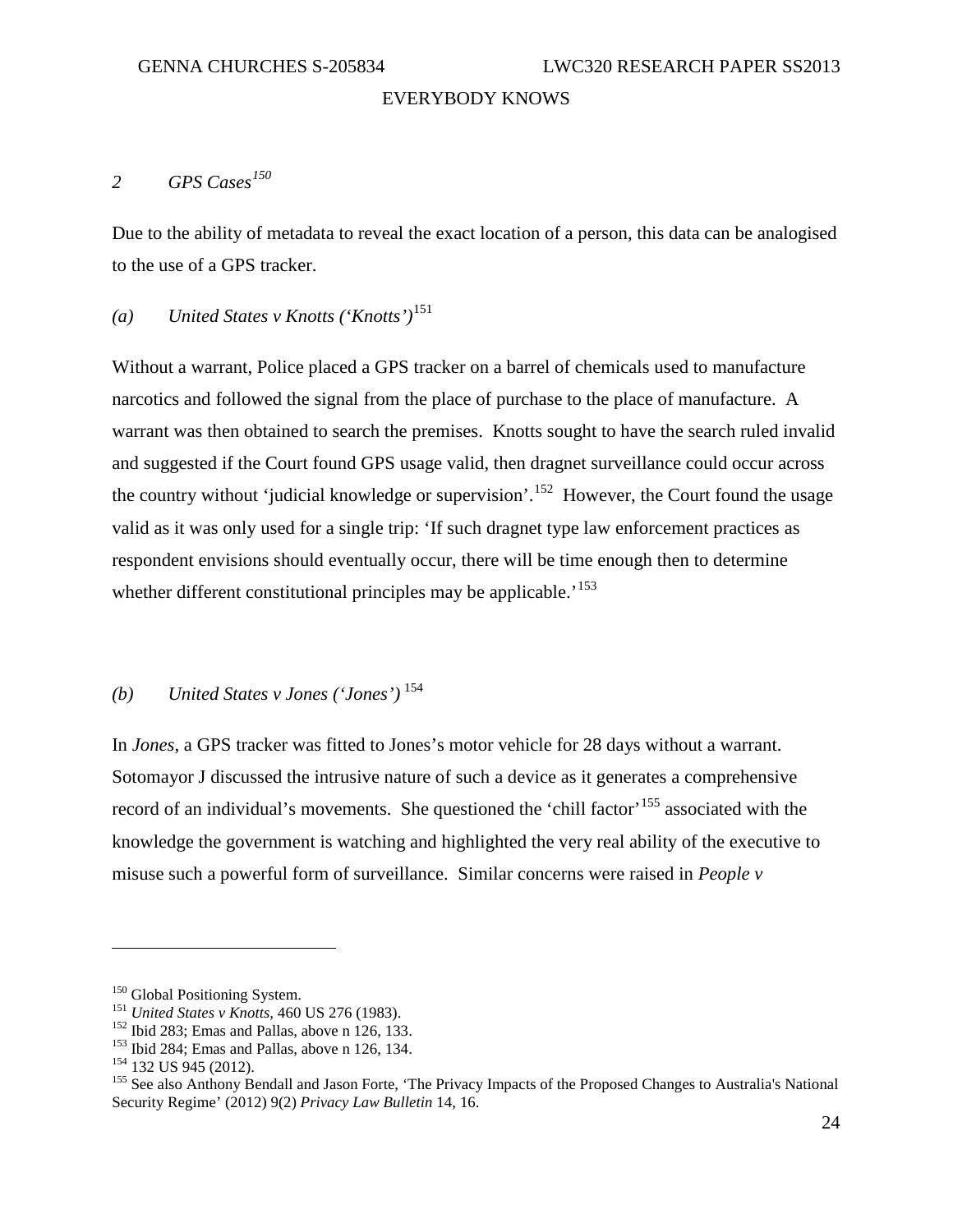*Weaver*, [156](#page-28-0) with both cases finding GPS devices breach the *Fourth Amendment* amongst other principles.

#### *(c) United States v Maynard ('Maynard')* [157](#page-28-1)

Arising from the same fact scenario as *Jones*, the Court in *Maynard* was given the opportunity to answer the pertinent question raised in the case of *Knotts*<sup>[158](#page-28-2)</sup> — was blanket 24-hour surveillance of citizens throughout the country without judicial knowledge or supervision constitutionally sound? The Court responded: 'The police used the GPS device not to track Jones's "movements from one place to another," but to track Jones's movements 24 hours a day for 28 days as he moved among scores of places, thereby discovering the totality and pattern of his movements from place to place to place.'<sup>[159](#page-28-3)</sup>

The court applied the *Katz* principle, considering what Jones had knowingly exposed to the public:

whether something is exposed to the public as that term was used in *Katz* … what a reasonable person expects another might actually do … We hold the whole of a person's movements over the course of a month is not actually exposed to the public because *the likelihood a stranger would observe all those movements is not just remote, it is essentially nil*. [160](#page-28-4)

The Police suggested Jones had 'constructively exposed' those movements, individually, to the public over the entire period. The Court held: 'the whole may be *more* revealing than the parts. Applying the precedent to the circumstances of this case, we hold the information the police discovered using the GPS device was not constructively exposed.<sup>'[161](#page-28-5)</sup>

<span id="page-28-1"></span><span id="page-28-0"></span><sup>&</sup>lt;sup>156</sup> 12 NY 3d 433 (2009); Bender, above n 130, 5.<br><sup>157</sup> 615 F 3d 568 (2010). <sup>158</sup> *United States v Knotts*, 460 US 276 (1983).

<span id="page-28-4"></span><span id="page-28-3"></span><span id="page-28-2"></span><sup>&</sup>lt;sup>159</sup> *United States v Maynard*, 615 F 3d 568, 609-10 (2010); Emas and Pallas, above n 126, 140-1.<br><sup>160</sup> Ibid 560. (emphasis added); Emas and Pallas, above n 126, 140.

<span id="page-28-5"></span>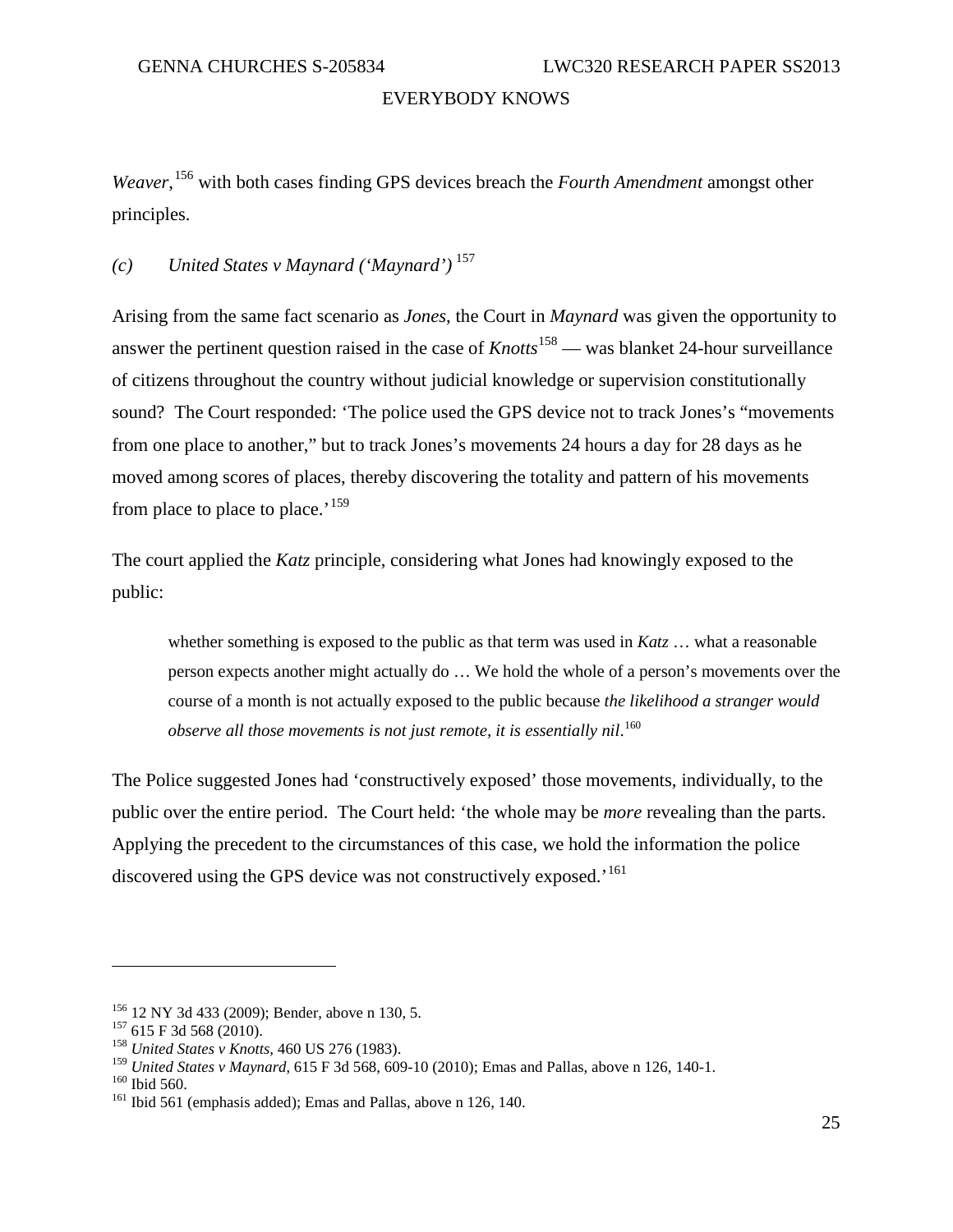The Court considered 'mosaic theory' — the GPS tracker may not collect any more information than a 'traditional' surveillance operation, but it is impossible for such traditional methods to be so cheap, comprehensive and limitless in time.<sup>[162](#page-29-1)</sup> With a GPS trackers, the State can acquire every detail of movements, similar to a 'pattern of life' search as conducted by the NSA and AIC. Again, the problem is not the individual 'snippets' of information but the *information as a whole* is so detailed and so limitless that the *whole becomes more revealing than the parts*.

#### <span id="page-29-0"></span>3 *Jurisprudence Summary*

Australian and US jurisprudence establishes something which is done with the expectation of privacy, or something which is done behind closed doors or behind a fence, draws the expectation of privacy. These concepts are analogous with modern technologies as follows:

#### *(a) Metadata*

Metadata is produced every time a call, email or internet search is undertaken. Is it an expectation such data will be kept private? Are these activities conducted behind a 'fence'?

The answer to both these questions is a resounding yes. Users take steps to protect the privacy of devices through passwords, firewalls, anti-virus and anti-theft software. Telephone calls are similarly shielded by closing a door or seeking seclusion from the 'uninvited ear' and even public computers are generally contained within a semi-enclosed booth — protection measures which parallel closing the telephone booth in *Katz*, the fence in *Victoria Park*, the images in *Kyllo* and the relevant *expectation* of privacy.<sup>163</sup>

Similarly, the test enunciated in *Lenah* indicates where individuals seek to protect their privacy, and such expectations are not unreasonable, their activities and information should be deemed to be private.

<span id="page-29-2"></span><span id="page-29-1"></span><sup>&</sup>lt;sup>162</sup> Emas and Pallas, above n 126, 141.<br><sup>163</sup> See also *Klayman v Obama*, (D DC, Dkt # 13 (No 13-0851), # 10 (No 13-0881, 16 February 2013) Memorandum Opinion 58.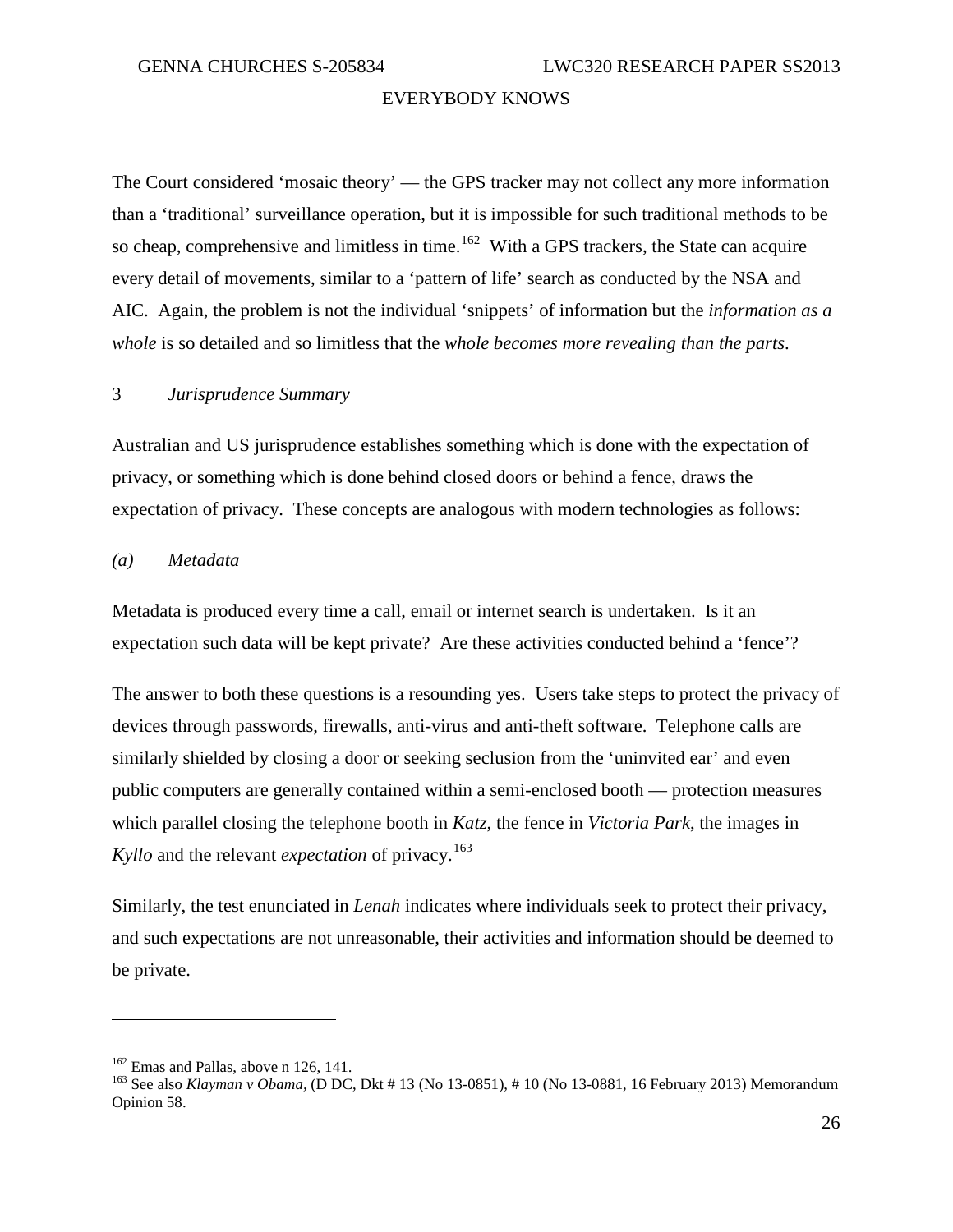Furthermore, the privacy of such data is recognised in the *TIAA*, <sup>[164](#page-30-1)</sup> demonstrating Parliament's recognition.

*(b) Location Data*

 $\overline{a}$ 

Whilst individuals' movements outside of their homes are exposed to the public gaze, it is the ability of location data to show the whole picture, which, as demonstrated in *Maynard*, is more revealing than the part.

The ACLU has initiated a suit against the United States government stating: '[collecting metadata] gives the government a comprehensive record of our associations and public movements, revealing a wealth of detail about our familial, political, professional, religious and intimate associations.' [165](#page-30-2)

The 'Petraeus scandal' in the US was based on metadata — General David Petraeus, former head of the CIA and his mistress were tracked through their metadata, revealing simultaneous meeting points. Actual content was not required.<sup>[166](#page-30-3)</sup>

There are several Acts which limit the use of GPS trackers, demonstrating Parliament's recognition of need for protections.<sup>[167](#page-30-4)</sup>

# C *Human Rights*[168](#page-30-5)

<span id="page-30-6"></span><span id="page-30-0"></span>The *UDHR*<sup>[169](#page-30-6)</sup> enshrines privacy at art 12: 'No one shall be subjected to arbitrary interference with his privacy, family, home or correspondence, nor attacks upon his honour and reputation. Everyone has the right to the protection of the law against such interference or attacks.'

<span id="page-30-3"></span>

<span id="page-30-2"></span><span id="page-30-1"></span><sup>&</sup>lt;sup>164</sup> See, this paper, 'Legislative Power — Mass Metadata Collection'.<br><sup>165</sup> American Civil Liberties Union v Clapper (D NY No 13 Civ 3994, 11 June, 2013) [1].<br><sup>166</sup> [Hal Hodson,](http://www.newscientist.com/search?rbauthors=Hal+Hodson) 'How Metadata Brought Down CIA Boss David Pe November 2012 <http://www.newscientist.com/article/dn22511-how-metadata-brought-down-cia-boss-davidpetraeus.html#.UxDQZoW2V5d>.<br><sup>167</sup> See, eg, Surveillance Devices Act 2004 (Cth); Surveillance Devices Act 1998 (WA).

<span id="page-30-4"></span>

<span id="page-30-5"></span><sup>&</sup>lt;sup>168</sup> Universal Declaration of Human Rights, GA Res 217A (III), UN GAOR, 3rd session, 183 plen mtg, UN Doc A/810 (10 December 1948) ('*UDHR*').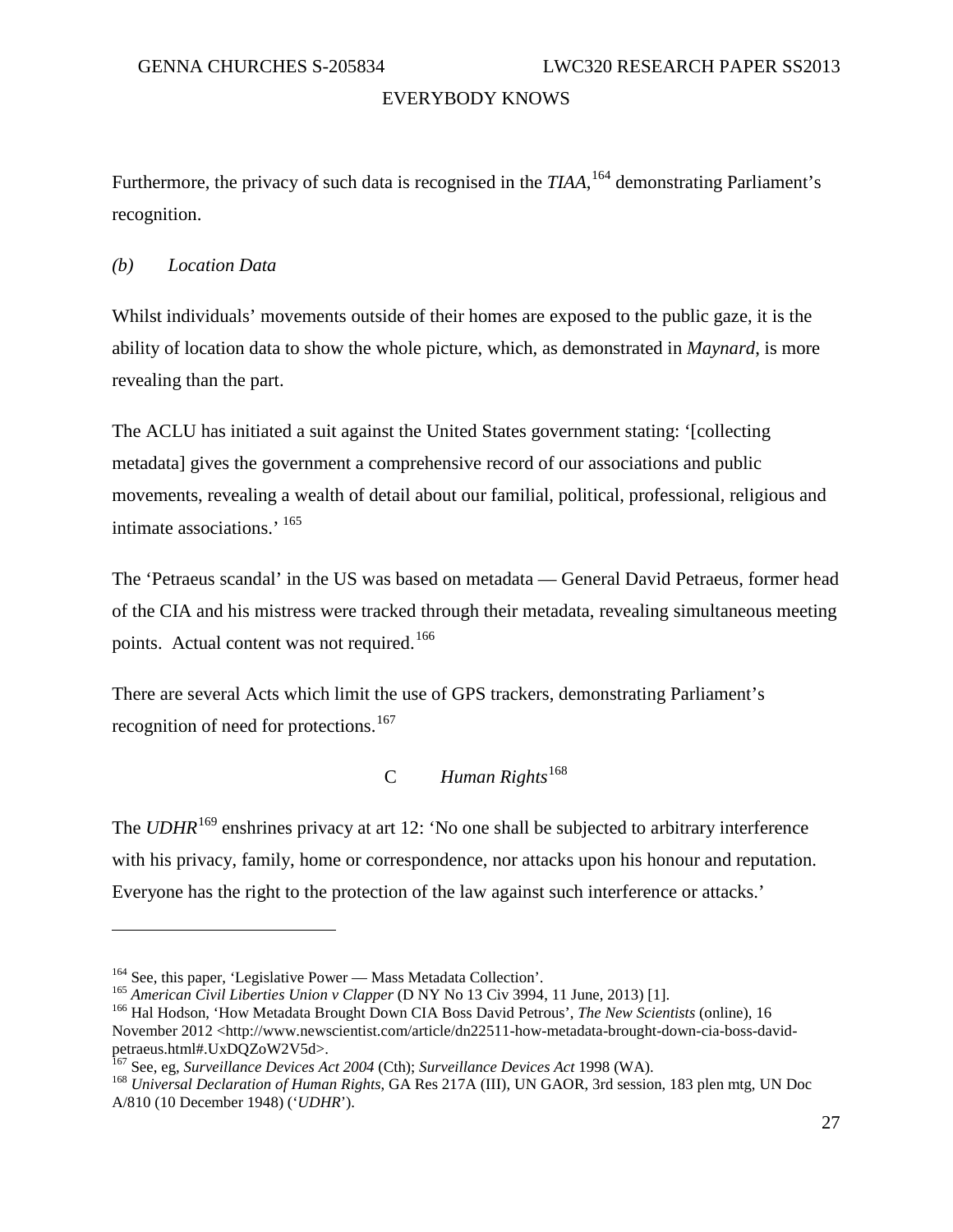Similar wording is used in the *International Covenant on Civil and Political Rights* ('*ICCPR*') art  $17$ .<sup>[170](#page-31-0)</sup> With both treaties ratified, Australia, operating under its dualist system, has enacted *some* domestic legislation to give effect to these treaties. [171](#page-31-1)

However, the primary privacy legislation, the *PA*, only regulates the way information collected by *certain* government agencies and organisations is handled and disseminated. This is known as informational privacy which grants *some* protections to medical and government records amongst others.<sup>[172](#page-31-2)</sup>

Legislation to protect citizens from arbitrary surveillance has not been so successful. Whilst there are some provisions in, for instance, the *TIAA*, to ensure law enforcement agencies obtain warrants before the interception of communications, <sup>[173](#page-31-3)</sup> AIC are bound by less stringent requirements.[174](#page-31-4)

United Nations High Commissioner, Navi Pillay, commented: 'People need to be confident that their private communications are not being unduly scrutinised by the State. The right to privacy,

<span id="page-31-0"></span><sup>&</sup>lt;sup>169</sup> Ibid.<br><sup>170</sup> International Covenant On Civil And Political Rights International Covenant on Civil and Political Rights, opened for signature 16 December 1966, ratified Australia 13 November 1980, 999 UNTS 171 (entered into force 23 March 1976) ('*IPPCR*') — article 17 has the addition of the word unlawfully — no one shall be subjected to arbitrary or unlawful interference.

<span id="page-31-1"></span> $171$  This comment must be qualified by the occasions where the High Court has considers Australia's international obligations under treaties which may not have received adequate domestic legislation to give them domestic force. See, eg, Mabo *v Queensland* (No 2) (1992) 175 CLR 1; see also Kirsten Walker, 'International Law as a Tool of Constitutional Interpretation' (2001) 28(2) *Monash University Law Review* 86.

<span id="page-31-2"></span>Constitutional Interpretation' (2001) 28(2) *Monash University Law Review* 86. <sup>172</sup> D Banisar and Simon Davies, Electronic Privacy Information Centre and Privacy International, *Privacy And Human Rights 2000: An International Survey Of Privacy Law And Developments*,

<sup>&</sup>lt;http://gilc.org/privacy/survey/intro.html> — considers there are several different types of privacy, being informational privacy, bodily privacy which covers genetic testing cavity searches et cetera, privacy of communications which covers email, mail telephones et cetera and territorial privacy which considers the intrusion into personal spaces such as the home or the workplace or public space in general.<br><sup>173</sup> Telecommunications (Interception and Access) Act 1979 (Cth) ('TIAA') s 39; prohibition s 7.<br><sup>174</sup> Telecommunications (Interception an

<span id="page-31-3"></span>

<span id="page-31-4"></span>than warrants for content; other acts such as *Surveillance Devices Act 2004* (Cth); *Surveillance Devices Act* 1998 (WA) have been legislated but exceptions and reduced requirements apply to AIC.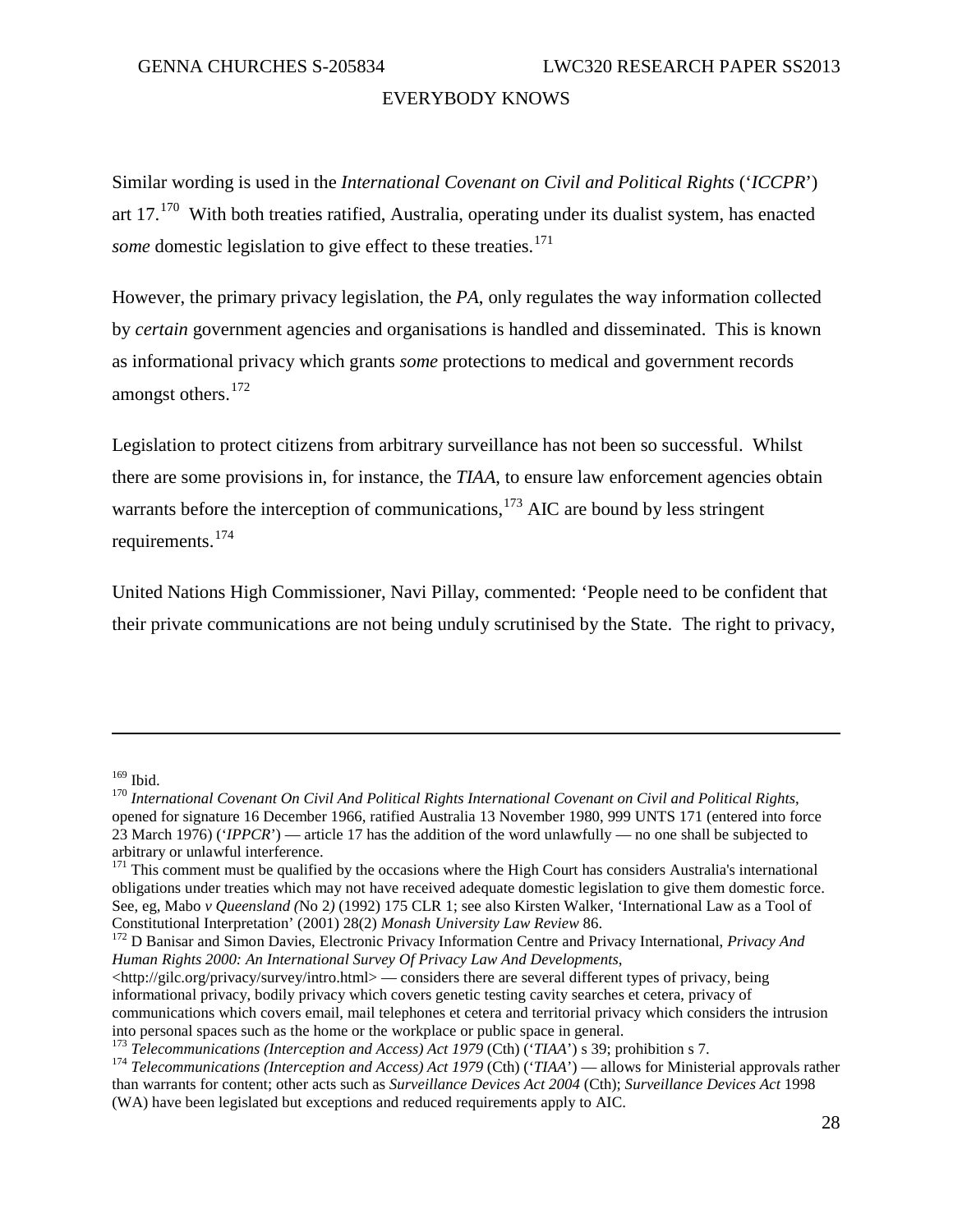the right to access, to information and freedom of expression are closely linked. The public has the democratic right to take part in the public affairs  $\ldots$ <sup>[175](#page-32-0)</sup>

Various comments by the Human Rights Committee<sup>[176](#page-32-1)</sup> have confirmed the *ICCPR* should be interpreted as guaranteeing rights to privacy against 'state authorities or from natural or legal persons<sup>'[177](#page-32-2)</sup> — unlawful interferences include actions by state authorities which do not comply with the basis of law, and provisions and objectives of the covenant.<sup>[178](#page-32-3)</sup> Further: 'State parties are under a duty themselves not to engage in interferences inconsistent with article 17 of the covenant, and to provide the legislative framework prohibiting such acts by natural or legal persons.<sup>'[179](#page-32-4)</sup> It also states: 'surveillance, whether electronic or otherwise, interceptions of telephonic, telegraphic and other forms of communication, wiretapping and recording of conversations should be prohibited.<sup>'[180](#page-32-5)</sup>

Furthermore, where decisions are made to authorise interference, it must be done so under the respective domestic law and on an individual case basis, upholding the confidentiality of communications. Such interference should be balanced with the interests of society, but only insofar as it is *essential* to protect society's interests.<sup>[181](#page-32-6)</sup>

Considering there have been no terrorism prosecutions attributed to the blanket collection of metadata,<sup>[182](#page-32-7)</sup> it is hard to argue such collections are essential to protect society's interests. There

<span id="page-32-0"></span><sup>&</sup>lt;sup>175</sup> Office of the High Commissioner for Human Rights, 'Mass Surveillance: Pillay Urges Respect for Right to Privacy and Protection of Individuals Revealing Human Rights Violations' (Media Release, 2 July 2013) <http://www.ohchr.org/EN/NewsEvents/Pages/DisplayNews.aspx?NewsID=13534&>.

<span id="page-32-1"></span><sup>176</sup> *CCPR General Comment Number 16: Article 17 (Right To Privacy) The Right to Respect Of Privacy, Family, Home And Correspondence, And Protection Of Honour And Reputation*, 3<sup>rd</sup> Comm, 32<sup>nd</sup> Sess (8 April 1988); see also *Draft Resolution — The Right To Privacy In The Digital Age*, 3rd comm, 68th sess, agenda item 69(b), UN Doc A/C.3/68/L.45/Rev.1 (20 November 2013).

<span id="page-32-2"></span><sup>177</sup> *CCPR General Comment Number 16: Article 17 (Right To Privacy) The Right to Respect of Privacy, Family, Home and Correspondence, and Protection of Honour and Reputation*, 3<sup>rd</sup> Comm, 32<sup>nd</sup> Sess (8 April 1988).<br><sup>178</sup> Ibid [3].<br><sup>179</sup> Ibid [9].

<span id="page-32-7"></span><span id="page-32-6"></span>

<span id="page-32-5"></span><span id="page-32-4"></span><span id="page-32-3"></span><sup>&</sup>lt;sup>180</sup> Ibid [9].<br><sup>180</sup> Ibid [8].<br><sup>181</sup> Ibid [7].<br><sup>182</sup> See, eg, Melanie Hunter, 'Deputy AG: Governments Meta Data Collection May Have Resulted in One Criminal Case' *CNS News* (online), 4 February 2014 <http://cnsnews.com/news/article/melanie-hunter/deputy-ag-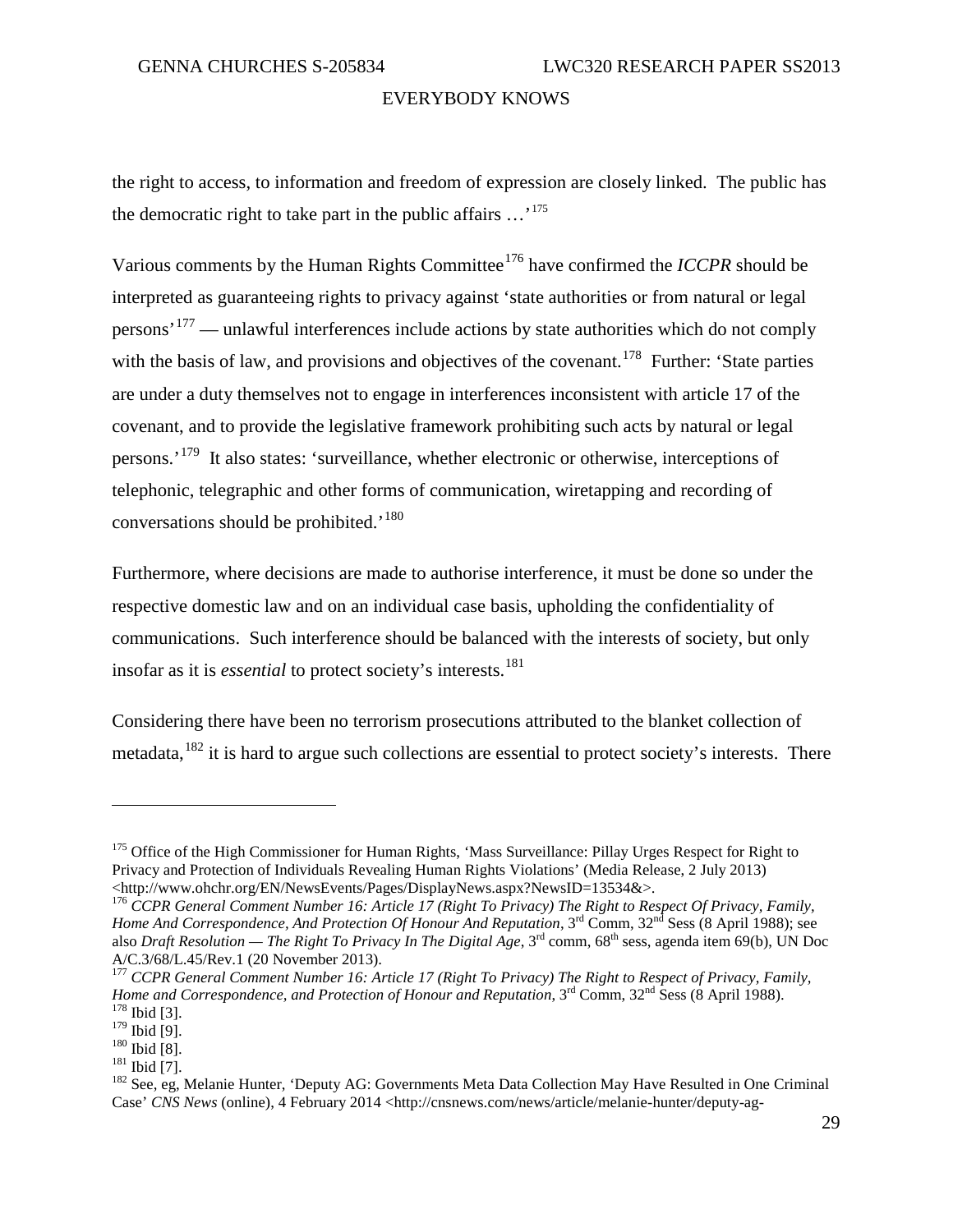are no domestic laws which allow for such collection, $183$  making collection inconsistent with domestic law and the provisions and objectives of the *ICCPR* and *UDHR*.

government-s-metadata-collection-may-have-resulted-one> — there has been possibly one criminal case which has resulted in the US.

<span id="page-33-0"></span><sup>&</sup>lt;sup>183</sup> See, this paper, 'Legislative Authority — Mass Metadata Collection'.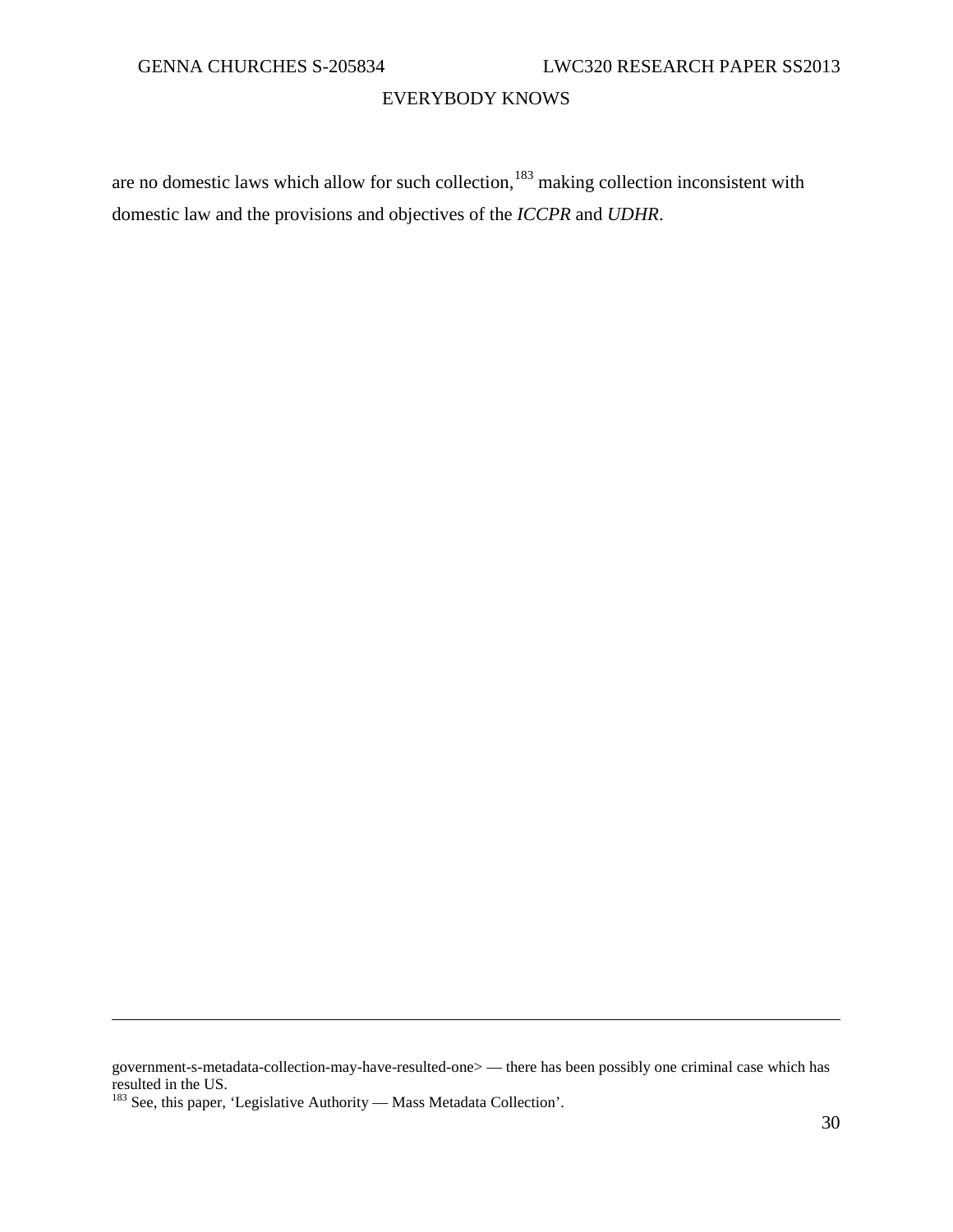#### V LEGISLATIVE AUTHORITY — MASS METADATA COLLECTION

<span id="page-34-0"></span>The *TIAA* and the *Intelligence Services Act* 2001 (Cth) ('*ISA*') both limit the ability to undertake *any* surveillance, let alone blanket surveillance. The *PA* places limitations upon sharing information which has been legally collected but AICs are excluded.

A *Telecommunications (Interception and Access) Act 1979 (Cth) ('TIAA')*

<span id="page-34-1"></span>The Explanatory Memorandum to the 2006 Amendment Bill states:

telecommunications interception and access to stored communications, the Act makes clear that the general position is that these activities are prohibited, except in certain clearly defined situations. This reflects the primary focus of the Act which is to protect the privacy of communications.[184](#page-34-2)

The *TIAA*, despite its antiquated language, <sup>[185](#page-34-3)</sup> still restricts the collection of metadata. Metadata is not defined, but is covered under 'telecommunications data'.<sup>[186](#page-34-4)</sup> To access metadata,  $^{187}$  $^{187}$  $^{187}$  the *Act* requires an ASIO officer seek authorisation from the Director General of Security, the Deputy Director General of Security or other approved officer.<sup>[188](#page-34-6)</sup> The authorising officer must be satisfied 'that the disclosure would be in connection with the performance by the Organisation of its functions.'[189](#page-34-7) Whilst there are a number of broad 'functions' under which to obtain the information,[190](#page-34-8) there are *no blanket provisions* which allow ASIO to collect bulk metadata without individual authorisation. Furthermore, authorisations are limited to 90 days.<sup>[191](#page-34-9)</sup>

Similarly, other law enforcement agencies must adhere to an authorisation scheme which requires the authorisation to be 'reasonably necessary' for the enforcement of criminal law or

<span id="page-34-3"></span><span id="page-34-2"></span><sup>&</sup>lt;sup>184</sup> Explanatory Memorandum, Telecommunications (Interception) Amendment Bill 2006 (Cth) pt 3-1.<br><sup>185</sup> See, eg, Rodrick above n 22.<br><sup>186</sup> Ibid 388.<br><sup>187</sup> *Telecommunications (Interception and Access) Act 1979* (Cth) (*'T* 

<span id="page-34-4"></span>

<span id="page-34-5"></span>

<span id="page-34-7"></span><span id="page-34-6"></span><sup>&</sup>lt;sup>189</sup> Ibid s 175(3); for prospective documents s 176(4).

<span id="page-34-8"></span><sup>190</sup> *Australian Security Intelligence Organisation Act 1979* (Cth) ('*ASIOA*') s 17.

<span id="page-34-9"></span><sup>191</sup> *Telecommunications (Interception and Access) Act 1979* (Cth) ('*TIAA*') s 176(5)(b).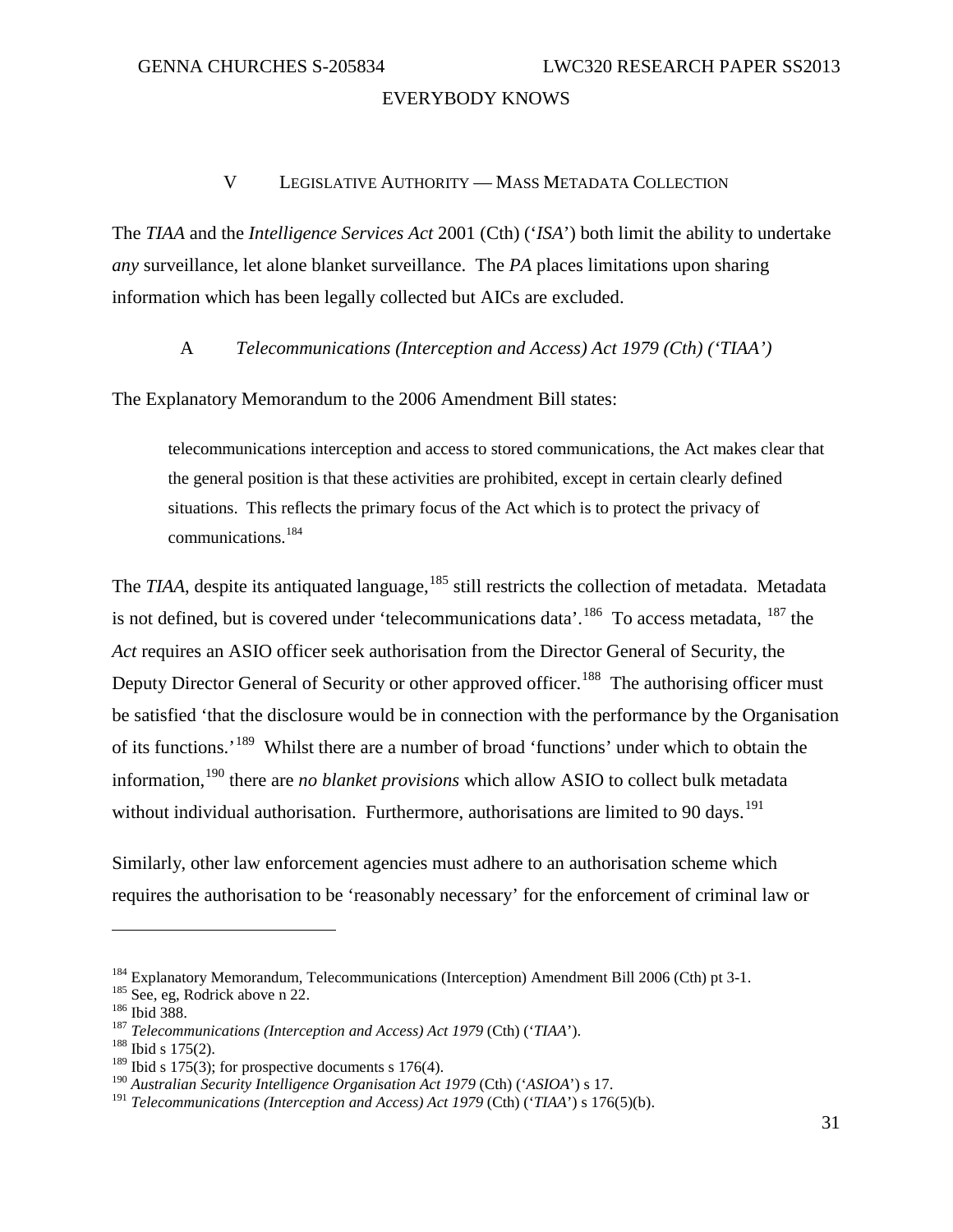protecting revenue.<sup>[192](#page-35-1)</sup> Access to content is more difficult, with interceptions and access to stored communications requiring a warrant issued by the Attorney-General.<sup>[193](#page-35-2)</sup>

Whilst the above provisions effectively allow ASIO to circumvent judicial approvals, the Acts still *seriously limit* the ability to undertake blanket metadata from everyday citizens. Whilst it is possible these agencies may obtain separate authorisation for each and every individual, it would be a time-consuming task, fraught with danger of being caught issuing authorisations without valid reasons. [194](#page-35-3)

#### B *Intelligence Services Act 2001 (Cth) ('ISA')*

<span id="page-35-0"></span>The DSD and Australian Secret Intelligence Service (ASIS) conduct their activities under this *Act*. These organisations are primarily tasked with foreign intelligence activities. However, with Ministerial authorisation, <sup>[195](#page-35-4)</sup> they are able to undertake activities to produce intelligence on an Australian, providing the Minister is satisfied the activity is necessary for the proper performance of the function of the agency,  $196$  the authorisation will not be exceeded  $197$  and arrangements have been made to ensure the nature and consequences of acts done will be reasonable.<sup>[198](#page-35-7)</sup>

Further, the Minister must be satisfied the Australian person is likely to be involved in activities which range from a threat to security,<sup>[199](#page-35-8)</sup> risks to the person's safety,<sup>[200](#page-35-9)</sup> the proliferation of

<span id="page-35-1"></span><sup>192</sup> Ibid ss 178(3), 179(3); *Telecommunications Act 1997* (Cth) ('*TA*') ss 276, 277.

<span id="page-35-2"></span><sup>193</sup> *Telecommunications (Interception and Access) Act 1979* (Cth) ('*TIAA*') ss 9, 109.

<span id="page-35-3"></span><sup>&</sup>lt;sup>194</sup> Attorney-Generals Department, Australian Government, *Telecommunications (Interception and Access) Act 1979, Annual Report 2012-13 (2013).* 

<span id="page-35-4"></span><sup>&</sup>lt;sup>195</sup> Intelligence Services Act 2001 (Cth) ('ISA') ss 8, 9.

<span id="page-35-5"></span> $196$  Ibid s  $9(1)(a)$ .

<span id="page-35-6"></span> $197$  Ibid s 9(1)(b).

 $198$  Ibid s 9(1)(c).

<span id="page-35-9"></span><span id="page-35-8"></span><span id="page-35-7"></span><sup>&</sup>lt;sup>199</sup> Ibid ss 9(1A)(a), (b).<br><sup>200</sup> Ibid s 9(1A)(a)(i)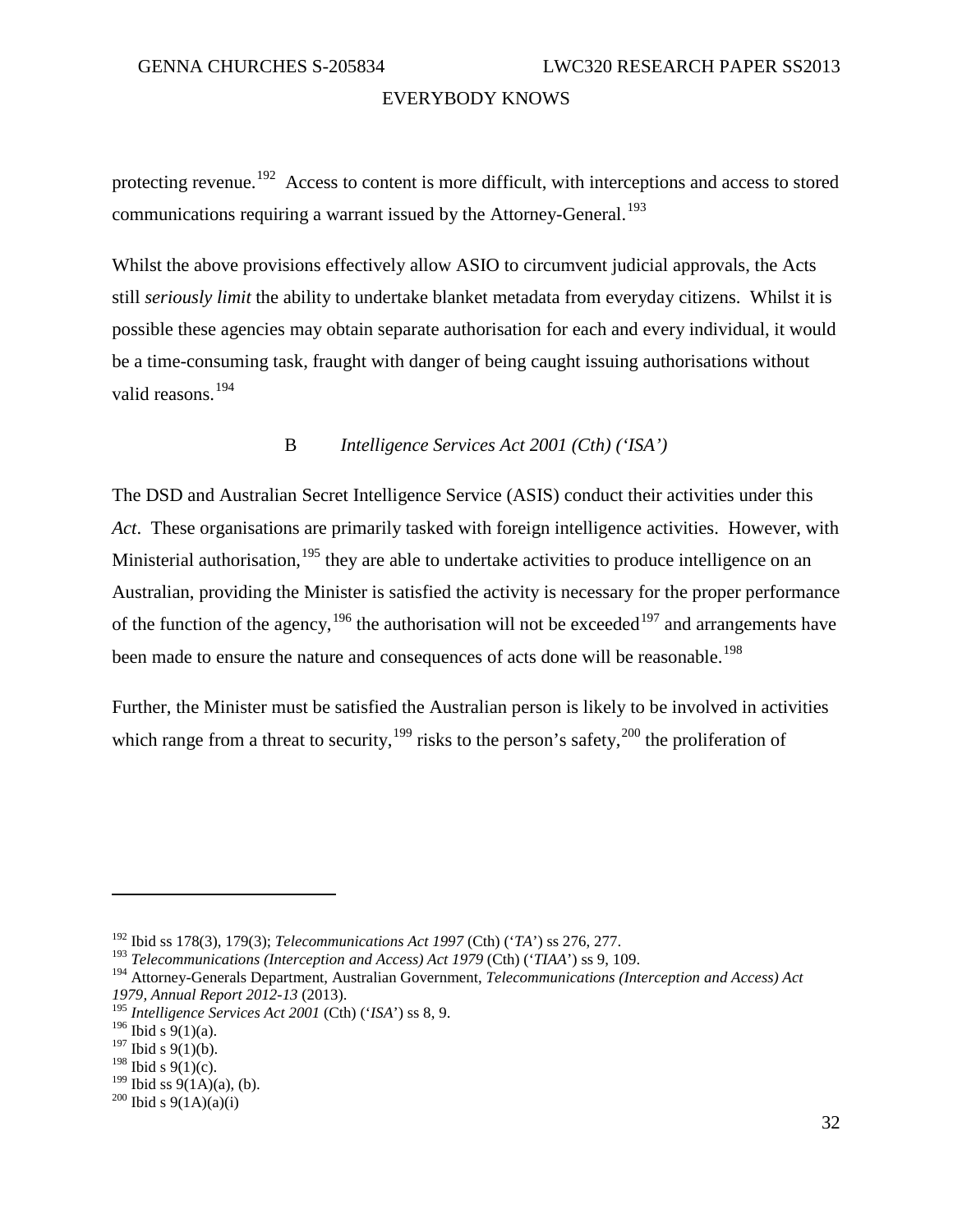weapons of mass destruction,  $201$  a serious crime involving money, goods, people,  $202$  or intellectual property<sup>[203](#page-36-2)</sup> and using electromagnetic energy.<sup>[204](#page-36-3)</sup>

It is unlikely many Australians could be construed to fit the above without some *serious* misinterpretation. There is nothing in this *Act* which authorises blanket collection of metadata on Australian citizens in Australia.

However, something more sinister lurks at s  $15^{205}$  $15^{205}$  $15^{205}$  Every Minister responsible for one of the agencies must create a set of written rules regulating the communication and retention of intelligence information concerning Australian people.<sup>206</sup> This must be done in consultation with the Directors of the relevant agencies and the Inspector General of Intelligence and Security ('IGIS') and the Attorney-General. These privacy rules must be consistent with the proper performance of these agencies' duties.

On inspecting the rules for ASIS, r 4 (Communication of Information not deliberately collected) reads:

- 4.1 ASIS may communicate intelligence information concerning an Australian person that was not deliberately collected to an authority that ASIS is permitted to cooperate with, provided the authority has been approved by the Minister for the purpose of this rule.
- 4.2 Before approving an authority for the purpose of rule 4.1, the Minister is to be satisfied that there are satisfactory arrangements in place to ensure that the authority will abide by the ASIS privacy rules. $207$

<span id="page-36-2"></span>

<span id="page-36-3"></span>

<span id="page-36-5"></span><span id="page-36-4"></span>

<span id="page-36-1"></span><span id="page-36-0"></span><sup>&</sup>lt;sup>201</sup> Ibid s 9(1A)(a)(iv).<br>
<sup>202</sup> Ibid s 9(1A)(a)(v).<br>
<sup>203</sup> Ibid s 9(1A)(a)(vi).<br>
<sup>203</sup> Ibid s 9(1A)(a)(vii).<br>
<sup>204</sup> Ibid s 15.<br>
<sup>206</sup> Australian Secret Intelligence Service, Australian Government, *Privacy Rules* <http: rules.html>.

<span id="page-36-6"></span> $207$  Ibid.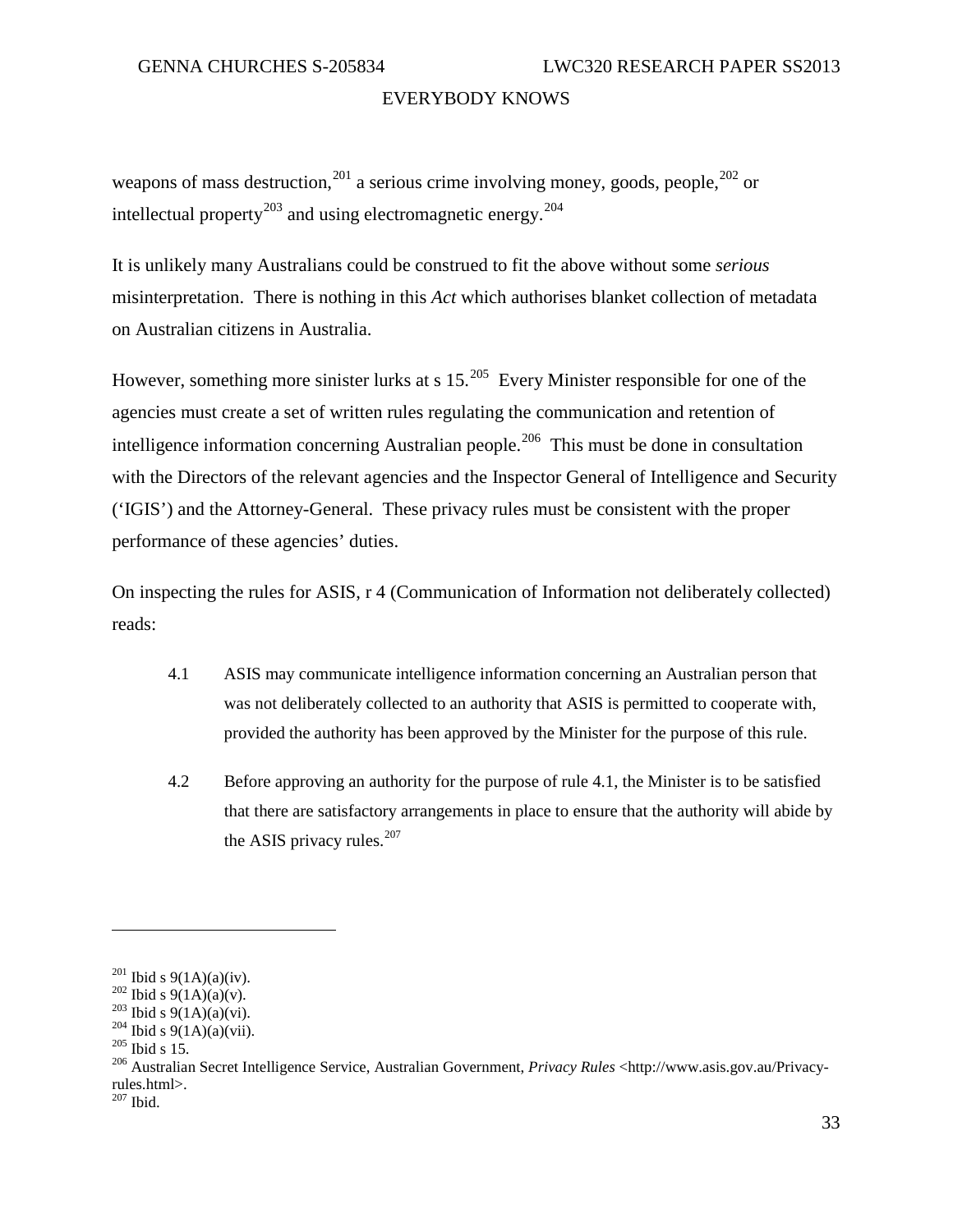Rule 4 in the *DSD Privacy Rules* is identical.<sup>208</sup> Serious questions have to be asked — why would information 'not deliberately collected' be kept? Surely a Ministerial approval under s 9 would not allow for the retention of such data?<sup>[209](#page-37-1)</sup> And why would this, arguably unlawful data, be shared? How could such data be necessary for the proper performance of the agencies' functions? Is *all* data being collected, and targeted individuals' information filtered out, leaving *massive* amounts of information which could technically be deemed 'not deliberately collected'?

Is this the point where it can only be assumed there *is* blanket data collection occurring, with authority for such collections somewhat akin to an iceberg — the majority of which lays hidden from public view, whilst occasional glimpses atop the ocean, such as these Privacy Rules, giving reason to know of its presence?

This is not the first time the DSD and its activities have been brought into question. In 1999, similar surveillance claims were made, codenamed 'Echelon'.<sup>[210](#page-37-2)</sup> In response to such claims, DSD confirmed it is bound by the *TIAA* and classified *Rules on Signit and Australian Persons* which prohibit:

the deliberate interception of communications between Australians in Australia, the dissemination of information relating to Australian persons gained accidentally… or the reporting or recording of the names of Australian persons mentioned in foreign communications.<sup>[211](#page-37-3)</sup>

 $\overline{a}$ 

 $\langle$ http://sgp1.paddington.ninemsn.com.au/sunday/cover\_stories/transcript\_335.asp>; Inspector General of Intelligence and Security, *Report MV Tampa, August – September 2001 – Collection And Reporting Of Intelligence Relating To Australians* Document Number 20502/02

<span id="page-37-0"></span><sup>208</sup> Defence Signals Directorate, Australian Government, *Privacy Rules, Rules to Protect the Privacy of Australians* <http://www.asd.gov.au/publications/dsdbroadcast/20121002-privacy-rules.htm>.<br><sup>209</sup> Intelligence Services Act 2001 (Cth) ('ISA').

<span id="page-37-1"></span>

<span id="page-37-2"></span><sup>&</sup>lt;sup>210</sup> Ross Colthart, 'Big Brother Is Listening', *Sunday Program* 

 $\langle$ http://www.defence.gov.au/minister/13tpl.cfm?CurrentId=1441> — In 2001, accusations of phone tapping of the Maritime Union of Australia and the International Transport Federation were investigated.

<span id="page-37-3"></span><sup>211</sup> Letter from Martin Brandy, Director, Defence Signals Directorate to Ross Colthart, Reporter, *Sunday Program* 16 March 1999 <http://cryptome.org/jya/dsd-sigint.htm>.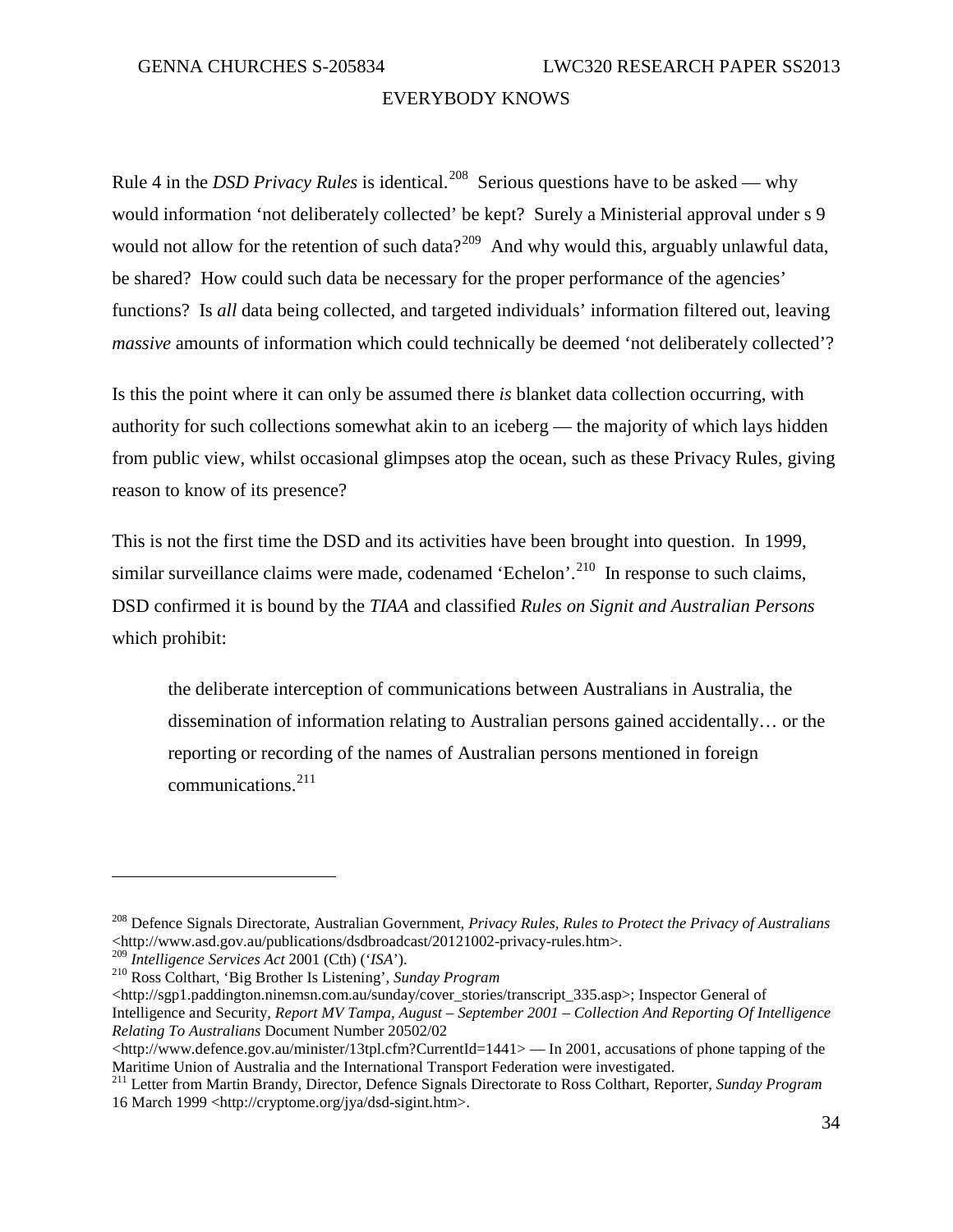Furthermore, the DSD claims that any Australian communications *inadvertently* collected are destroyed, which is clearly contrary to the privacy rules above. $212$ 

# C *Australian Security Intelligence Organisation Act 1979 (Cth) ('ASIOA')*

ASIO's controlling legislation allows the organisation to use GPS tracking devices, but only with approval of the Minister<sup>[213](#page-38-1)</sup> and not for more than 6 months.<sup>[214](#page-38-2)</sup> However, the *TIAA* allows ASIO to obtain authorisation to metadata, which can be used to track an individual, thus circumventing the restrictions imposed under *ASIOA*.

## D *Privacy Act 1988 (Cth) ('PA')*

The *PA* contains principles regarding the collection, storage disclosure of personal information by some private organisations<sup>[215](#page-38-3)</sup> and government agencies.<sup>[216](#page-38-4)</sup> Personal information is defined as: 'Information or an opinion… whether true or not, and whether recorded in a material form or not, about an individual whose identity is apparent, or can reasonably be ascertained, from the information or opinion. $217$ 

However, AIC are exempted from this *Act*. [218](#page-38-6)

<span id="page-38-0"></span><sup>&</sup>lt;sup>212</sup> Ibid; see also Parliamentary Joint Committee on Intelligence and Security, Parliament of the Commonwealth of Australia, *Report of the Inquiry into Potential Reforms of Australia's National Security Legislation*, May 2013, 139<br>— report on the proposed 'Data Retention Scheme' further demonstrating a lack of legislative power.

<span id="page-38-1"></span><sup>&</sup>lt;sup>213</sup> Australian Security Intelligence Organisation Act 1979 (Cth) ('ASIOA') s 26B; objects s 26C.<br><sup>214</sup> Ibid s 26B(5); objects s 26C(5).<br><sup>215</sup> Privacy Act 1988 (Cth) ('PA') s 6C.<br><sup>216</sup> Ibid s 6(1).<br><sup>217</sup> Ibid.<br><sup>217</sup> Ibid

<span id="page-38-2"></span>

<span id="page-38-3"></span>

<span id="page-38-4"></span>

<span id="page-38-5"></span>

<span id="page-38-6"></span>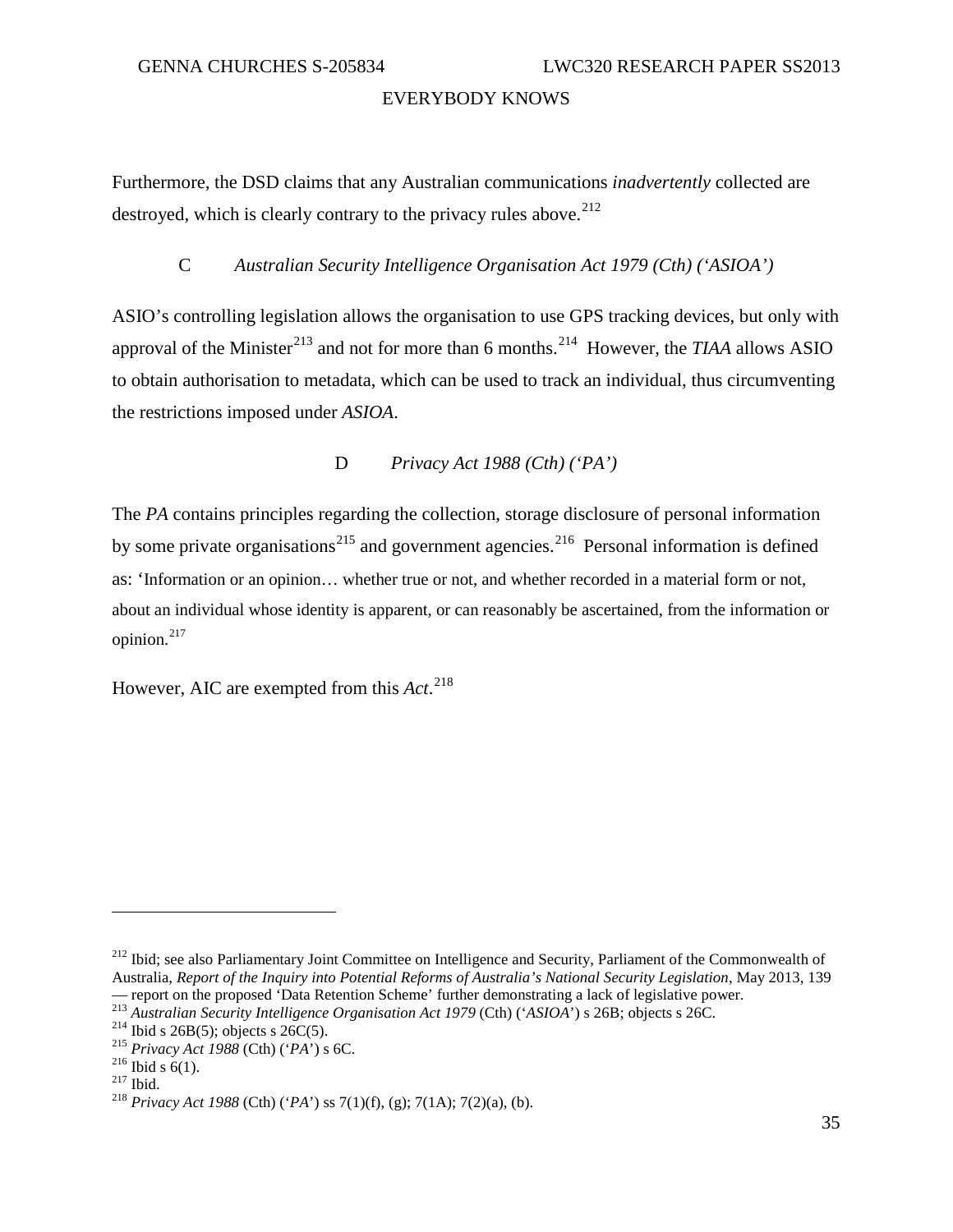# E *Surveillance Devices Acts[219](#page-39-0)*

These *Acts* regulate the use of surveillance devices such as GPS trackers on employees<sup>[220](#page-39-1)</sup> and prevent usage by private individuals. In Western Australia, the use of trackers by law enforcement agencies requires a judicial warrant,  $^{221}$  $^{221}$  $^{221}$  but applying only to state-based offences.  $^{222}$  $^{222}$  $^{222}$ In all other circumstances, the Commonwealth Act applies, allowing the use of trackers without authorisation from approved officers<sup>[223](#page-39-4)</sup> — such restrictions do not apply to AIC.

# F *Summary of Legislative Authority*

AIC have vast powers to intercept metadata. Whilst there are legislative protections as to whose data can be collected, the secret nature of such agencies prevents many disclosures. However, it is clear there are *no* provisions for the widespread collection of metadata.<sup>224</sup>

<span id="page-39-2"></span>

<span id="page-39-1"></span><span id="page-39-0"></span><sup>&</sup>lt;sup>219</sup> See, eg, *Surveillance Devices Act 2004* (Cth); *Surveillance Devices Act* 1998 (WA).<br><sup>220</sup> See, eg, *Workplace Surveillance* Act 2005 (NSW) s 16.<br><sup>221</sup> Surveillance Devices Act 1998 (WA) s 12; save an emergency s 2 Surveillance Devices Act 2004 (Cth); see also R v Giannakopoulos [2013] SASCFC 50.<br><sup>222</sup> See, eg, R v Giannakopoulos [2013] SASCFC 50; Surveillance Devices Act 2004 (Cth) s 7.<br><sup>223</sup> Surveillance Devices Act 2004 (Cth) s 3

<span id="page-39-4"></span><span id="page-39-3"></span>

<span id="page-39-5"></span>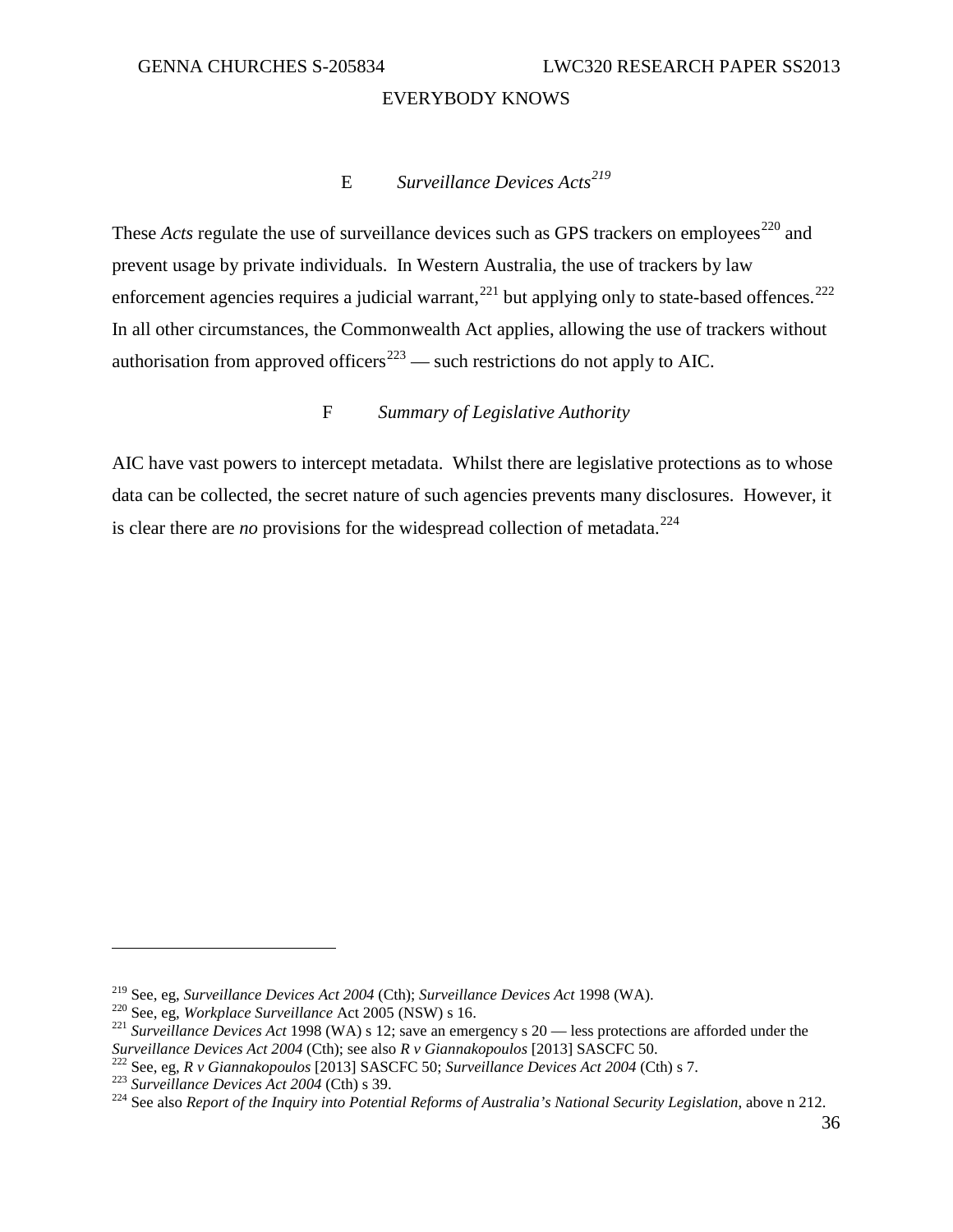# VI OTHER LEGAL PROTECTIONS AND PRINCIPLES

# A *Legally Privileged Information*

AIC have demonstrated their willingness to share privileged and confidential information.<sup>[225](#page-40-0)</sup> Privilege is vital in conferring trust and candour between lawyer and client, with clients necessarily requiring the ability to give frank disclosure to their lawyer, <sup>[226](#page-40-1)</sup> without fear such disclosures may prejudice their position.<sup>[227](#page-40-2)</sup> Australia has been implicated in spying on US lawyers advising Indonesia in trade talks and disclosing the information to US businesses,<sup>[228](#page-40-3)</sup> raising further concern regarding the liability of lawyers if client confidentiality<sup>[229](#page-40-4)</sup> is breached by  $AIC.<sup>230</sup>$  $AIC.<sup>230</sup>$  $AIC.<sup>230</sup>$ 

# B *Rule of Law*

[T]he absolute supremacy or predominance of regular law as opposed to the influence of arbitrary power … means … equality before the law or the equal subjection of all classes to the ordinary law of the land administered by the ordinary courts; the 'rule of law' in this sense excludes the idea of any exemption to officials or others from the duty of obedience to the law which governs other citizens or from the jurisdiction of the ordinary tribunals. $^{231}$  $^{231}$  $^{231}$ 

 $\overline{a}$ 

<http://www.theguardian.com/world/2014/feb/15/us-law-firm-nsa-surveillance-indonesia-australia>.

<span id="page-40-1"></span><span id="page-40-0"></span><sup>&</sup>lt;sup>225</sup> McAskill, Ball and Murphy, above n 38.<br><sup>226</sup> Daniels Corporation International Pty Ltd v Australian Competition and Consumer Commission (2002) 313 CLR 543.

<span id="page-40-2"></span><sup>&</sup>lt;sup>227</sup> See, eg, *Smith v Jones* [1999] 1 SCR 455; G E Dal Pont, *Lawyers Professional Responsibility* (Lawbook, 5<sup>th</sup> ed, 2013) 356-409.

<span id="page-40-3"></span><sup>&</sup>lt;sup>228</sup> See, eg, Birdie Jabour, 'Australia spied on Indonesia talks with US law firm in 2013', *The Guardian* (online), <http://www.theguardian.com/world/2014/feb/16/australia-spied-indonesia-talks-us-firm>; Martin Pengelly, 'US Law Firm Was Caught in NSA Surveillance Net in Indonesia — Report', *The Guardian* (online),

<span id="page-40-4"></span> $229$  Dal Pont, above n 227, 333-54 — the duty to keep client information confidential is found in contract, equity and professional conduct rules.

<span id="page-40-5"></span><sup>230</sup> Leanne Mezrani, 'Spying Case Raises Questions Of Liability', *Lawyers Weekly* (online), 25 Feburary 2014 <http://www.lawyersweekly.com.au/news/spying-case-raises-concerns-about-law-firm-

liabili?utm\_source=Cirrus+Media+Newsletters&utm\_campaign=21b70018d3-Lawyers+Weekly+Newsletter+-+20140225111724&utm\_medium=email&utm\_term=0\_fe913f1856-21b70018d3-59556813>.<br><sup>231</sup> AV Dicey, *Introduction to the Study of the Law of the Constitution* (Macmillan, 6<sup>th</sup> ed, 1902), 198.

<span id="page-40-6"></span>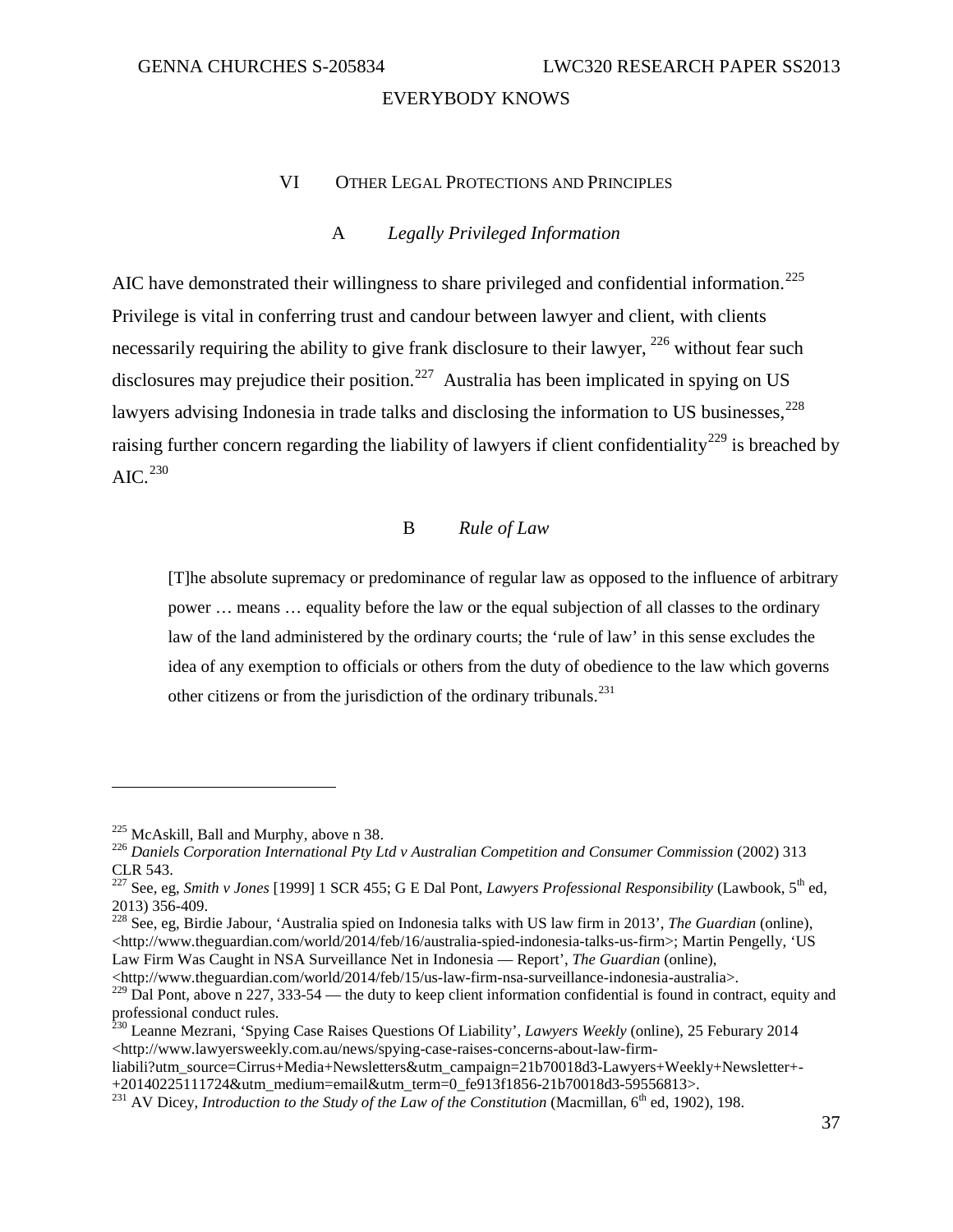The rule of law protects people from 'arbitrariness, prerogative or even of wide discretionary authority on the part of the government'.<sup>[232](#page-41-0)</sup> However, since the days of AV Dicey, modern governments have grown to where, particularly in the AIC, there is immense executive discretion — arguably one which should lie with the judiciary. The judiciary are required not only as a check on the executive but also to interpret what the law is. 'It is empirically the province and duty of the judicial department to say what the law is'.<sup>[233](#page-41-1)</sup>

Blanket metadata collection can only be described as arbitrary and unauthorised by law, making such actions contrary to the rule of law.

Furthermore, strong argument could be made that the law is not being prescribed equally — that the data of every citizen is being scrutinised by AIC and yet, in the realms of law enforcement, only the data of persons of interest. This double standard favours the person who may be guilty of wrongdoing — they are protected by authorisation to intercept the data.

# C *General Warrants*

'[O]ur law holds the property of every man so sacred, that no man can set his foot upon his neighbour's close without his leave; if he does he is a trespasser, though he does no damage at all; if he tread upon his neighbour's ground, he must justify it by law.<sup>[234](#page-41-2)</sup>

During the time of King Henry VIII, the printing press allowed publications seen as seditious and non-conformist to be published. Henry introduced a license system regulating the publication of materials, and to tackle 'black market' publications, searches and seizures became commonplace.<sup>[235](#page-41-3)</sup> Many of these searches were undertaken under a warrant termed 'general'. These warrants were identity non-specific — any person at any time could be searched. Agents

<span id="page-41-1"></span>

<span id="page-41-3"></span><span id="page-41-2"></span>

<span id="page-41-0"></span><sup>&</sup>lt;sup>232</sup> Ibid 198.<br><sup>233</sup> Marbury v Maddison, 5 US 137, 177 (1803).<br><sup>234</sup> Entick v Carrington (1765) 95 ER 807.<br><sup>234</sup> Otis Stephens and Richard Glenn, *Unreasonable Searches and Seizures* — Rights and Liberties under the Law (ABC Cilo, 2006), 30.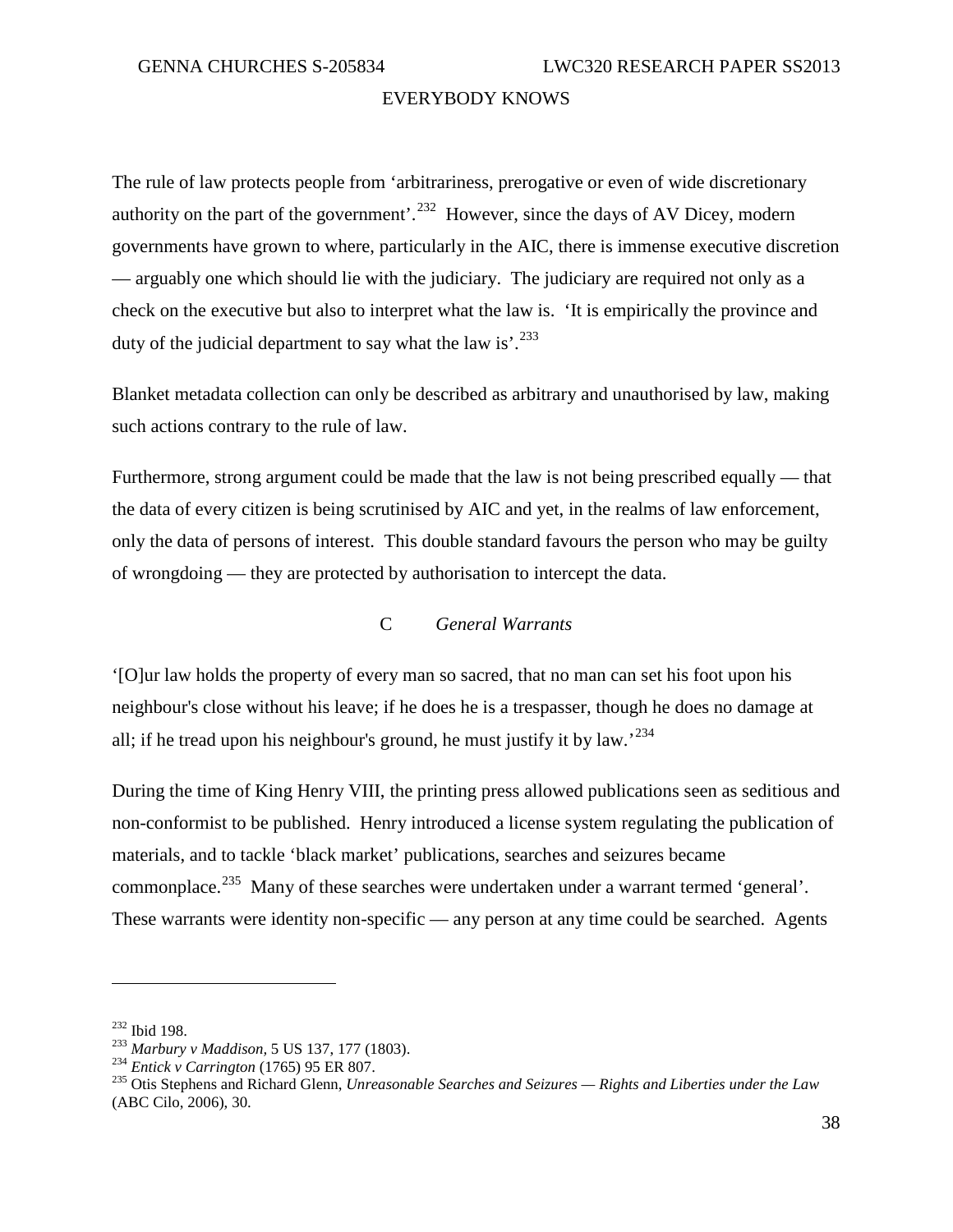of the Crown who undertook searches could have been members of designated private entities such as the Stationers Company, the corporate body tasked with regulating the printing system.

Sir Edward Coke<sup>[236](#page-42-0)</sup> was searched as he lay on his deathbed. His residence and law chambers were searched and items such as manuscripts of his legal writings, his valuables and a poem addressed to his children, were seized.<sup>[237](#page-42-1)</sup>

In *Wilkes v Wood*, [238](#page-42-2) John Wilkes, a Member of Parliament, printed pamphlets criticising the British government. A general warrant was issued for the search and arrest of the authors and 49 people were arrested over a three day period. Pratt  $CI$ ,<sup>[239](#page-42-3)</sup> found the warrant was 'totally subversive of the liberty [and] the person and property of every man in this kingdom'.

Editor of *The Monitor*, John Entick, found himself subjected to a general warrant. In *Entick v Carrington*, Pratt CJ said general warrants allow searches of: 'the secret cabinets and bureaus of every subject in this kingdom … whenever the Secretary of State shall think to charge, or even to suspect, a person to be the author printer or publisher of a seditious libel.<sup>[240](#page-42-4)</sup>

Similar to the blanket collection of metadata, these warrants were non-specific, removing the requirement of reasonable suspicion.

<span id="page-42-1"></span><span id="page-42-0"></span><sup>&</sup>lt;sup>236</sup> A great English jurist and writer (1552-1634).<br><sup>237</sup> Stephens and Glenn, above n 235, 31.<br><sup>238</sup> (1763) 19 Howell's State Trials 1153.<br><sup>239</sup> Shortly thereafter elevated to Lord Camden.

<span id="page-42-2"></span>

<span id="page-42-3"></span>

<span id="page-42-4"></span><sup>&</sup>lt;sup>240</sup> Entick v Carrington (1765) 95 ER 807, 1063; Stephens and Glenn, above n 235.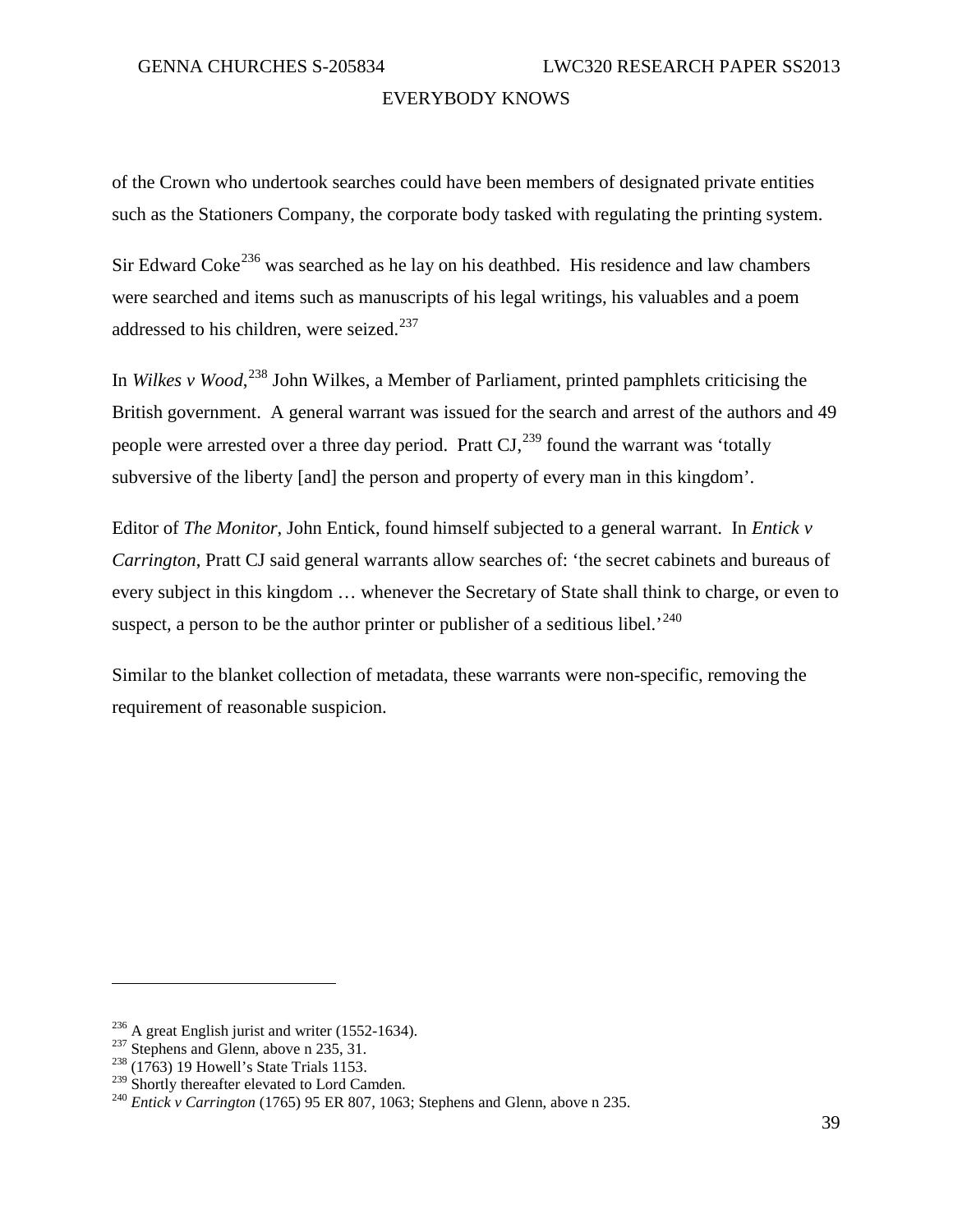### D *Constitutional Rights*

In *Nationwide News Pty Ltd v Wills* ('*Nationwide*')<sup>[241](#page-43-0)</sup> and *Australian Capital Television Proprietary Ltd v Commonwealth* ('*ACTV*'),<sup>[242](#page-43-1)</sup> an implied right to the freedom of political communication was found by the High Court within the *Australian Constitution*. In *Nationwide*, it was held provisions in the *Industrial Relations Act 1988* (Cth) relating to criticising the Australian Industrial Relations Commission or a member, were invalid. The majority found such provisions infringed upon freedoms to discuss governments — a process which is vital to the dissemination of information when individuals are preparing to vote — Deane and Toohey JJ lamented:

The people of the Commonwealth would be unable responsibly to discharge and exercise the powers of governmental control which the Constitution reserves to them *if each person was an island, unable to communicate with any other person*. The actual discharge of the very *function of voting in an election or referendum involves communication* … thesis of the doctrine is that the powers of government belong to, and are derived from, the governed, that is to say, the people of the Commonwealth. $^{243}$  $^{243}$  $^{243}$ 

To be able to discharge their responsibility as voters in the doctrine of representative government, individuals need to disseminate information and communicate freely.

In *ACTV*, similar facts were found when the Commonwealth attempted to impose a blanket prohibition on political advertisements on radio or television, except for those parties granted free time. Free time was allocated at the discretion of the Australian Broadcasting Tribunal however, 90 per cent was reserved for parties represented in the previous Parliament. This was

<span id="page-43-1"></span><span id="page-43-0"></span><sup>&</sup>lt;sup>241</sup> (1992) 177 CLR 1.<br><sup>242</sup> (1992) 177 CLR 106; see also *Lange v Australian Broadcasting Corporation* (1997) 189 CLR 529; see also *Australian Broadcasting Corporation v Lenah Game Meats Pty Ltd* (2001) 208 CLR 199, 280 (Kirby J); Elisia Arcioni, 'Developments in Free Speech Law in Australia: Coleman and Mulholland' (2005) 33 *Federal Law Review* 333; see also Jude McCulloch and Joo-Cheong Tham, 'Secret State, Transparent Subject: The Australian Security Intelligence Organisation in the Age of Terror' (2005) 38(3) *Australian and New Zealand Journal of Criminology* 400.

<span id="page-43-2"></span><sup>&</sup>lt;sup>243</sup> *Nationwide News Ptv Ltd v Wills* (1992) 177 CLR 1 (Deane and Toohey JJ) (emphasis added).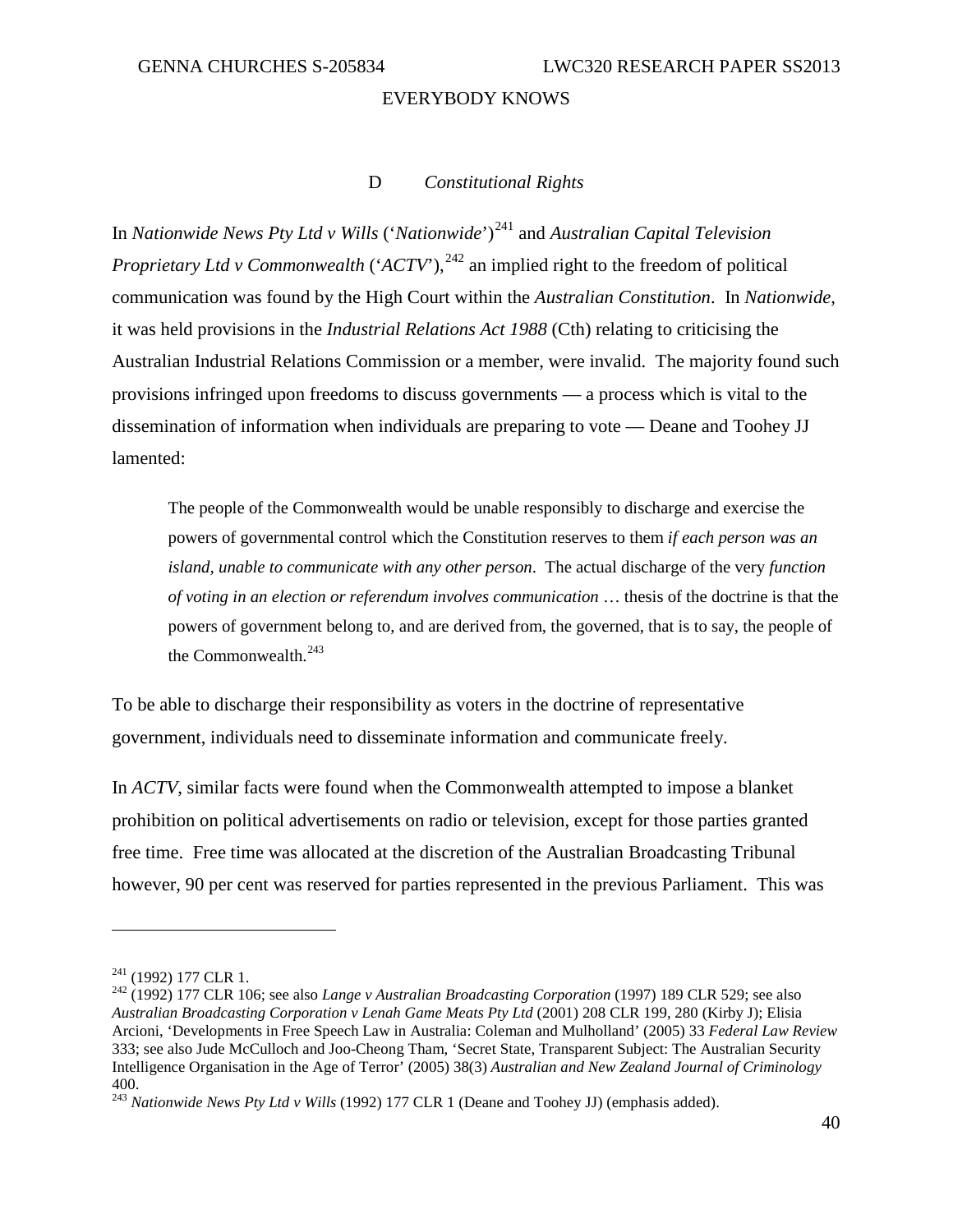found to be a breach of the implied freedom of political communication and as such the provisions were invalid. Mason CJ, enunciated a test:

*Only a compelling justification will warrant the imposition of a burden on free communication by way of restriction and the restriction must be no more than is reasonably necessary to achieve the protection of the competing public interest which is invoked to justify the burden on communication.* Generally speaking, it will be extremely difficult to justify restrictions imposed on free communication which operate by reference to the character of the ideas or information. But, even in these cases, it will be necessary to waive the competing public interests, *though ordinarily paramount weight would be given to the public interest in freedom of communication.* So, in the area of public affairs and political discussion, *restrictions of the relevant kind will ordinarily amounts to an unacceptable form of political censorship.*[244](#page-44-0)

The test has been further clarified in the case of *Lange v Australian Broadcasting Corporation*. [245](#page-44-1) The two-stage test asks: 'does the law effectively burden freedom of communication about government or political matters either in its terms, operation or effect?' If so, is that burden justifiable? $^{246}$  $^{246}$  $^{246}$ 

In the case of metadata, statistics have demonstrated Australians feel they should be able to criticise their government online<sup>[247](#page-44-3)</sup> — however, has such a freedom been impaired and is that burden justifiable in the public interest?

The collection of metadata is not proportional to national security or the public interest. The public interest is better served by freedom of political communication than the stifling gaze of Big Brother. [248](#page-44-0)

<span id="page-44-0"></span><sup>244</sup> *Australian Capital Television Proprietary Ltd v Commonwealth* (1992) 177 CLR 106, 142–3 (Mason CJ) (emphasis added).<br> $245$  (1997) 189 CLR 520.

<span id="page-44-2"></span><span id="page-44-1"></span><sup>&</sup>lt;sup>246</sup> The second limb of the two-stage test was augmented in *Coleman v Power* (2004) 220 CLR 1, 50 (McHugh J) — 'is the law reasonably appropriate and adapted to serve a legitimate end which is compatible with the maintenance of the constitutionally prescribed system of representative and responsible government?'; see Sarah Joseph and Melissa Castan, *Federal Constitutional Law, A Contemporary View* (Lawbook, 3<sup>rd</sup> ed, 2010) 444-5. <sup>247</sup> See, this paper, 'Metadata'.

<span id="page-44-3"></span>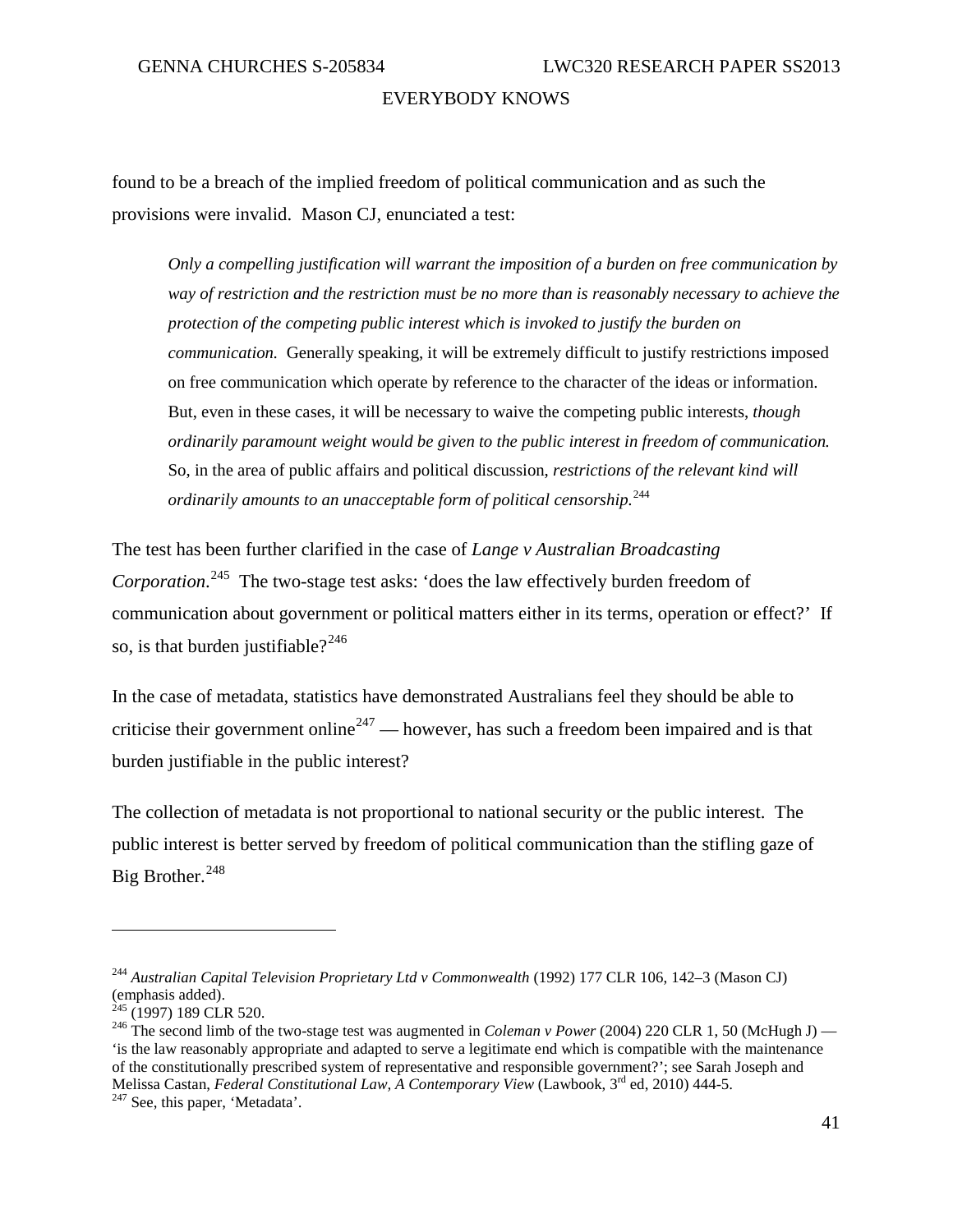# VII WHO IS TO BLAME?

# A *The Relevant Minister or AIC?*

The doctrine of responsible government holds the Minister accountable when a department underperforms. In turn, the Minister is responsible to Parliament and ultimately responsible to the voters. However, this doctrine has been rendered somewhat impotent by the majority, twoparty nature of Australian politics, and does not effectively open the executive voter scrutiny.<sup>249</sup>

Moreover, *could* a Minister act against the advice of his department when something as important as national security is involved? Or *would* a Minister be *able* to act against a department which had a full set of retained metadata ready to be used as leverage?

# B *Office of the Inspector General of Intelligence and Security*

This Department, headed by Dr Vivian Thom, is tasked with overseeing the actions of AIC.<sup>[250](#page-45-1)</sup> Civil Liberties Australia ('CLA') made a written request<sup>[251](#page-45-2)</sup> that Dr Thom undertake an inquiry on surveillance as disclosed by the Snowden documents — she responded it was 'not my department' and 'definitely not my department' in her subsequent response.<sup>[252](#page-45-3)</sup>

Her refusal is concerning as she is *obliged* to take action on such a written request. Where a complaint is received from outside the Minister's Department, there is an obligation to make enquiries where 'Australian citizens or permanent residents are affected or a law of the Commonwealth, a State or a Territory may be violated'.<sup>[253](#page-45-4)</sup>

Further, the 2012/13 report states:

<sup>&</sup>lt;sup>248</sup> George Orwell, *1984*, read online as an e-book <http://gutenberg.net.au/ebooks01/0100021.txt>.<br><sup>249</sup> Joseph and Castan, above n 246, 10.

<span id="page-45-1"></span><span id="page-45-0"></span><sup>&</sup>lt;sup>250</sup> Authorised by *Inspector General of Intelligence and Security Act 1986* (Cth) and *Intelligence Services Act* 2001

<span id="page-45-3"></span><span id="page-45-2"></span>

<sup>(</sup>Cth) ('*ISA*') pt 3.<br><sup>251</sup> *Inspector General of Intelligence and Security Act 1986* (Cth) s 10.<br><sup>252</sup> Bill Rowlings, 'The Public Deserves a Spy Inquiry Now', *New Matilda* (online), 5 December 2013<br><https://newmatilda.co

<span id="page-45-4"></span><sup>253</sup> *Inspector General of Intelligence and Security Act 1986* (Cth) s 8(2); powers of enquiry s 8(4).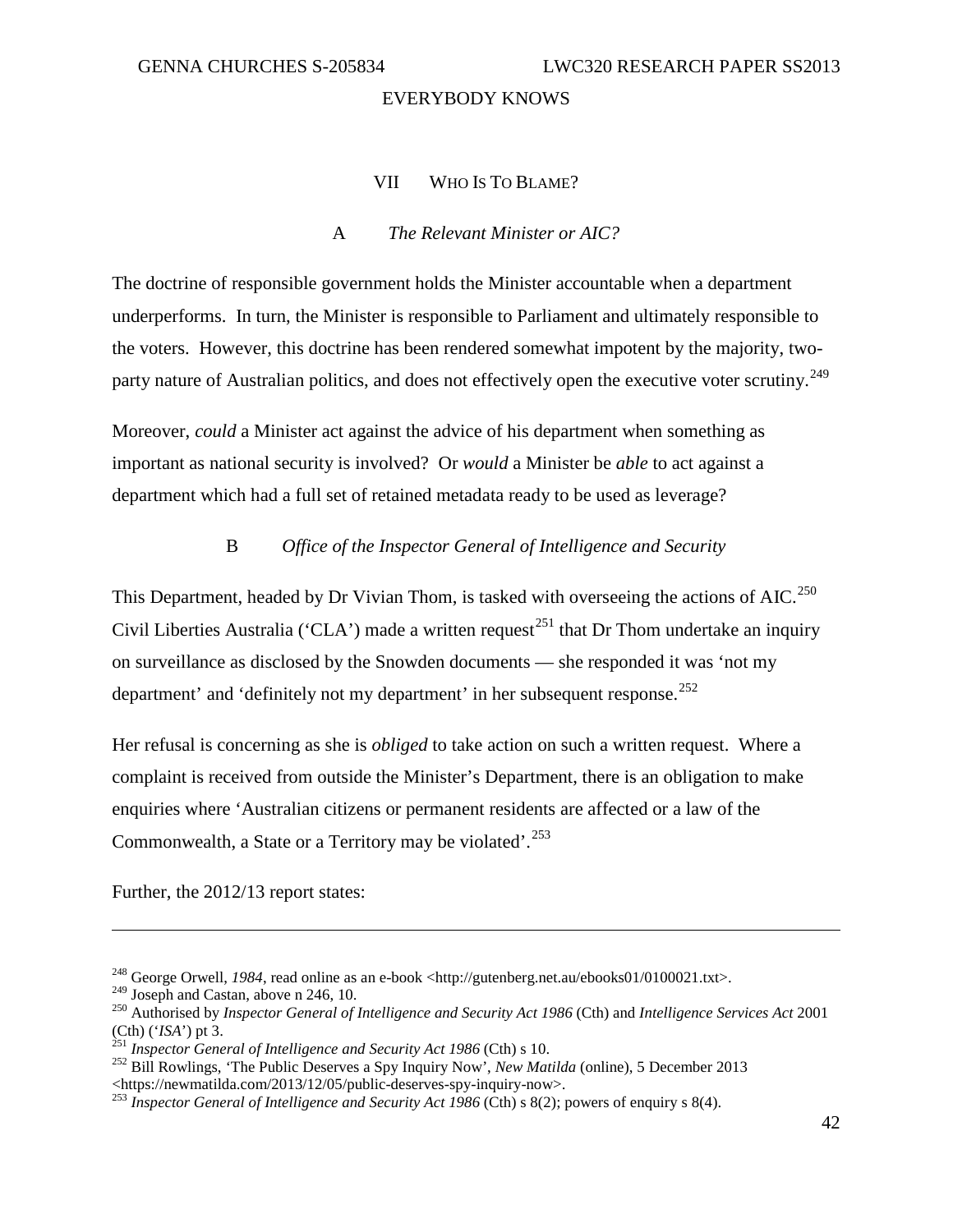The role of the IGIS … broadly, to assist Ministers in the oversight and review of the legality and propriety of the activities of … (AIC) … ensuring that these activities are consistent with human rights … in assuring the Parliament and the public that intelligence and security matters relating to Commonwealth agencies are open to scrutiny.<sup>[254](#page-46-0)</sup>

If Dr Thom will not initiate an inquiry then who will?

<span id="page-46-0"></span><sup>254</sup> Inspector General of Intelligence and Security, Australian Government, *Annual Report 2012 – 2013*, 1*.*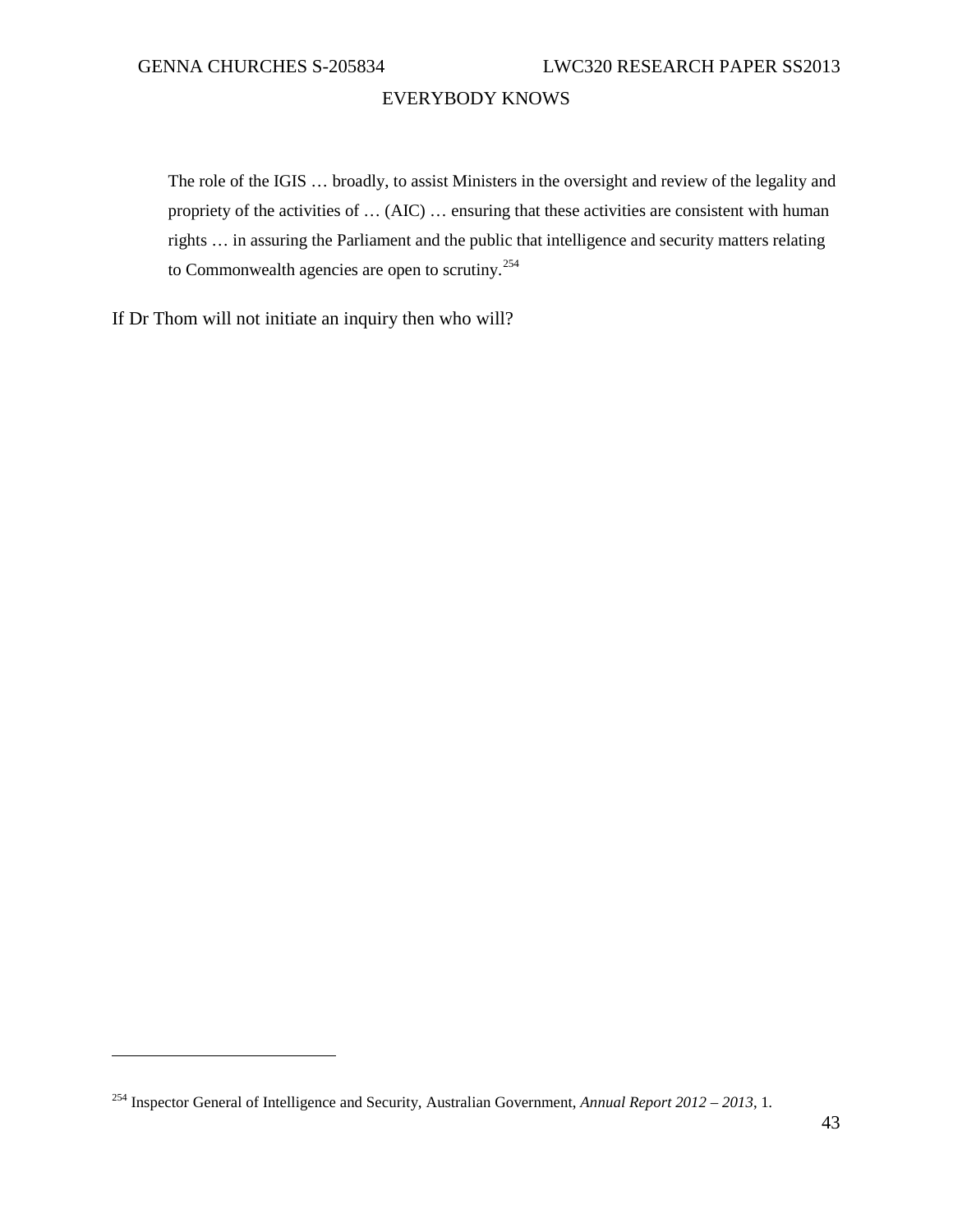#### VIII DOES PRIVACY MATTER?

It cannot be said the downfall of privacy was not foretold. In his book, *1984[255](#page-47-0)* Orwell predicted a form of surveillance-state type dystopia. Leonard Cohen proposed that *Everybody Knows* [256](#page-47-1) and countless others have predicted totalitarian regimes and dystopias where society is constantly surveilled.<sup>[257](#page-47-2)</sup>

Why are these predictions of society always negative? Why do individuals want to escape the tyranny of surveillance?

The answer is disconcerting. To have a truly free society where democracy reigns supreme, individuals must have the right of free thought, the right to disagree with government, the right to have different religious beliefs, the right to have political free speech against the powers that be. The term, 'intellectual privacy', has been coined where individuals have the right to think, read and communicate without surveillance or interference.<sup>258</sup>

Brandeis J commented in the case of *Whitney v California*: [259](#page-47-4)

Those who won our independence believed that the final end of the state was to make a men free to develop their faculties; and that, in its government, the deliberative forces should prevail over the arbitrary. They valued liberty both as an end, and as a means. They believed liberty to be the secret of happiness, and courage to be the secret of liberty. They believed that freedom to think as you will and to speak as you think are means indispensable to the discovery and spread of political truth. $^{260}$  $^{260}$  $^{260}$ 

<span id="page-47-3"></span>

<span id="page-47-2"></span>

<span id="page-47-1"></span><span id="page-47-0"></span><sup>&</sup>lt;sup>255</sup> Orwell, above n 248.<br><sup>256</sup> Leonard Cohen, *Everybody Knows* (I'm Your Man, 1988) — a popular singer and song writer.<br><sup>257</sup> See, eg, Aldous Huxley, *Brave New World*, read online as an e-book <http://www.huxley.net/b Alexander Linklater, 'The Circle, by Dave Eggers — Book Review', *The Guardian* (online), 13 October 2013 <http://www.theguardian.com/books/2013/oct/12/the-circle-dave-eggers-review>. <sup>258</sup> Neil M Richards, 'The Dangers of Surveillance' (2013) 126 *Harvard Law Review* 1934, 1935.

<span id="page-47-5"></span><span id="page-47-4"></span><sup>&</sup>lt;sup>260</sup> Whitney v California, 274 US 357, 375-6 (Brandeis J) (1927).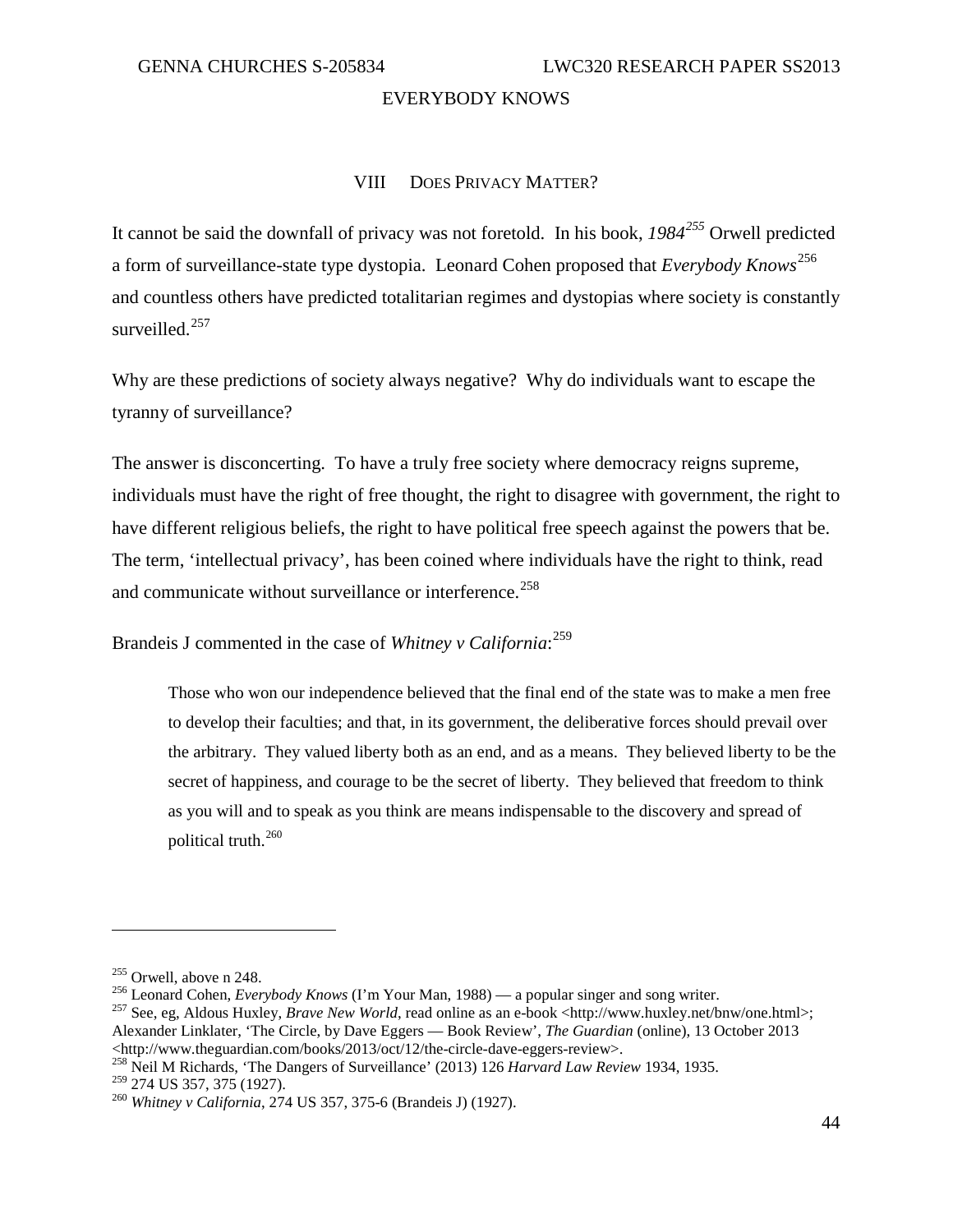Freedom of thought is essential to a free and democratic society. Consider *Australian Communist Party v Commonwealth*, [261](#page-48-0) where the High Court held invalid the *Communist Party Dissolution Act 1951* (Cth). Whilst the *Act* was struck down for being ultra vires, freedom of association and freedom of political communication were protected. Kirby J later commented:

lawyers and citizens in Australia have looked back with appreciation and gratitude to this Court's enlightened majority decision in the *Communist Party* case. Truly, it was a judicial outcome worthy of a 'free and confident society' which does not bow the head at every law that diminishes liberty beyond the constitutional design … In the face of contemporary dangers from terrorism, it is essential that this Court should insist on the steady observance of settled constitutional principles. … It should reject legal and constitutional exceptionalism. Unless this Court does so, it abrogates the vital role assigned to it by the Constitution and expected of it by the people. That truly would deliver to terrorist's successes that their own acts could never secure in Australia.<sup>[262](#page-48-1)</sup>

Jeremy Bentham conceived the idea of the 'Panopticon',<sup>[263](#page-48-2)</sup> a prison where a surveillance tower granted the warden vision into each of the cells. Bentham explained: 'to be incessantly under the eyes of an inspector is to lose in fact the power of doing ill, and almost the very wish'.<sup>[264](#page-48-3)</sup> Unable to predict when or if they were being watched was sufficient to change prisoners' behaviours to conform to the Warden's ideals.

*1984* depicts overzealous children seeking out 'thought-criminals', the constant fear of being watched and its *conforming* influence:<sup>[265](#page-48-4)</sup>

There was of course no way of knowing whether you were being watched at any given moment. How often, or on what system, the Thought Police plugged in on any individual wire was guesswork. *It was even conceivable that they watched everybody all the time*. But at any rate they could plug in your wire whenever they wanted to. *You have to live — did live, from habit* 

<span id="page-48-2"></span><span id="page-48-1"></span>

<span id="page-48-0"></span><sup>&</sup>lt;sup>261</sup> (1951) 83 CLR 1.<br><sup>262</sup> *Thomas v Mowbray* (2007) 233 CLR 307, 433 [387]-[388] (Kirby J).<br><sup>263</sup> Jeremy Bentham, 'Panopticon of Bentham' in Basil Montagu (ed), *Three Opinions Of Different Authors Of Upon The Punishment Of Death* (1813), 321.<br><sup>264</sup> Ibid, Richards, above n 258.<br><sup>265</sup> Orwell, above n 248.

<span id="page-48-4"></span><span id="page-48-3"></span>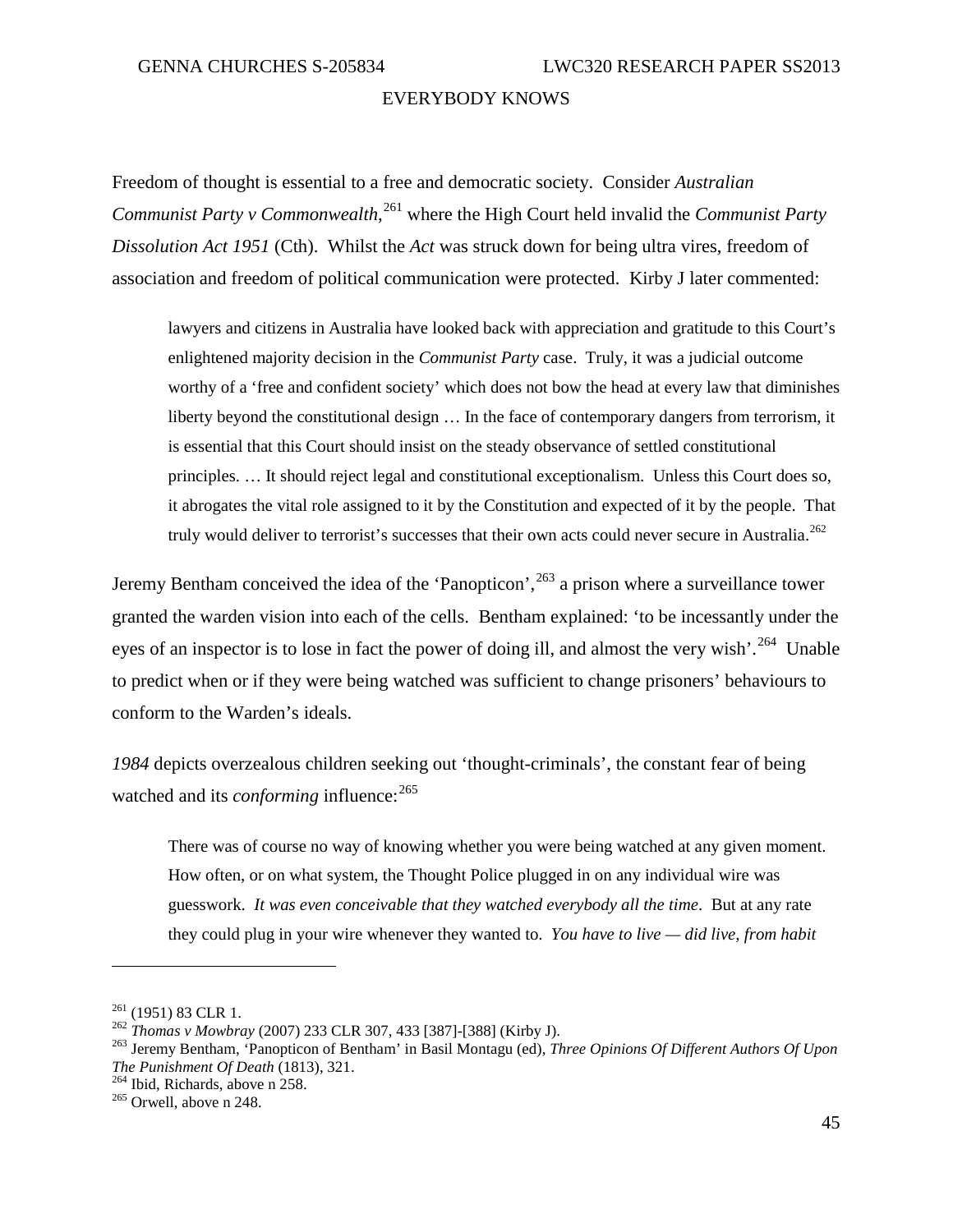*that became instinct — in the assumption that every sound you made was overheard, and, except in darkness, every movement scrutinized.[266](#page-49-0)*

Similarly, the Chinese Government is denigrated over Internet censorship and surveillance of citizens. [267](#page-49-1)

Ramifications such as 'selective prosecutions' and blackmail demonstrate the perverse nature of the 'watcher' and 'watched'. Even the restraint of thoughts or discussions, due to the knowledge they may be recorded for eternity, distorts and twists the free-thinking processes, which are taken for granted. $^{268}$  $^{268}$  $^{268}$ 

Australia's involvement in the widespread collection of data on ordinary citizens, reads like a science fiction novel. No longer can the possibility of constant surveillance be relegated to fantasy and the thoughts of the paranoid deluded<sup>[269](#page-49-3)</sup> — systematic surveillance and 'Big Brother' *are here now.* Furthermore, it is paramount to recognise total surveillance is illegitimate  $270$  that, just as Kirby J commented, this sort of erosion of fundamental rights grant 'terrorists' success beyond what their own actions could ever achieve. $271$ 

<span id="page-49-1"></span><span id="page-49-0"></span><sup>266</sup> Ibid ch 1 (emphasis added). <sup>267</sup> Tom Whitehead, 'Email Monitoring: New Powers to Record Every Phone Call and Email Echoes China' *The Telegraph* (online), 1 April 2012 <http://www.telegraph.co.uk/technology/news/9180191/New-powers-to-recordevery-phone-call-and-email-makes-surveillance-60m-times-worse.html>. <sup>268</sup> Richards, above n 258, 1952–61; Bendall and Forte, above n 155, 16; *Draft Resolution — The Right To Privacy* 

<span id="page-49-2"></span>*In The Digital Age*, 3<sup>rd</sup> comm, 68<sup>th</sup> sess, agenda item 69(b), UN Doc A/C.3/68/L.45/Rev.1 (20 November 2013). <sup>269</sup> See, eg, Renne Grinnell, 'Paranoid Delusion', *PsycCentral*

<span id="page-49-3"></span><sup>&</sup>lt;http://psychcentral.com/encyclopedia/2008/paranoid-delusion/>; Associates in Counselling and Child Guidance, *Delusional Paranoid Disorder*, <http://accg.net/delusional\_paranoid\_disorder.htm>.<br><sup>270</sup> Richards, above n 258, 1961.<br><sup>271</sup> *Thomas v Mowbray* (2007) 233 CLR 307 (Kirby J).

<span id="page-49-4"></span>

<span id="page-49-5"></span>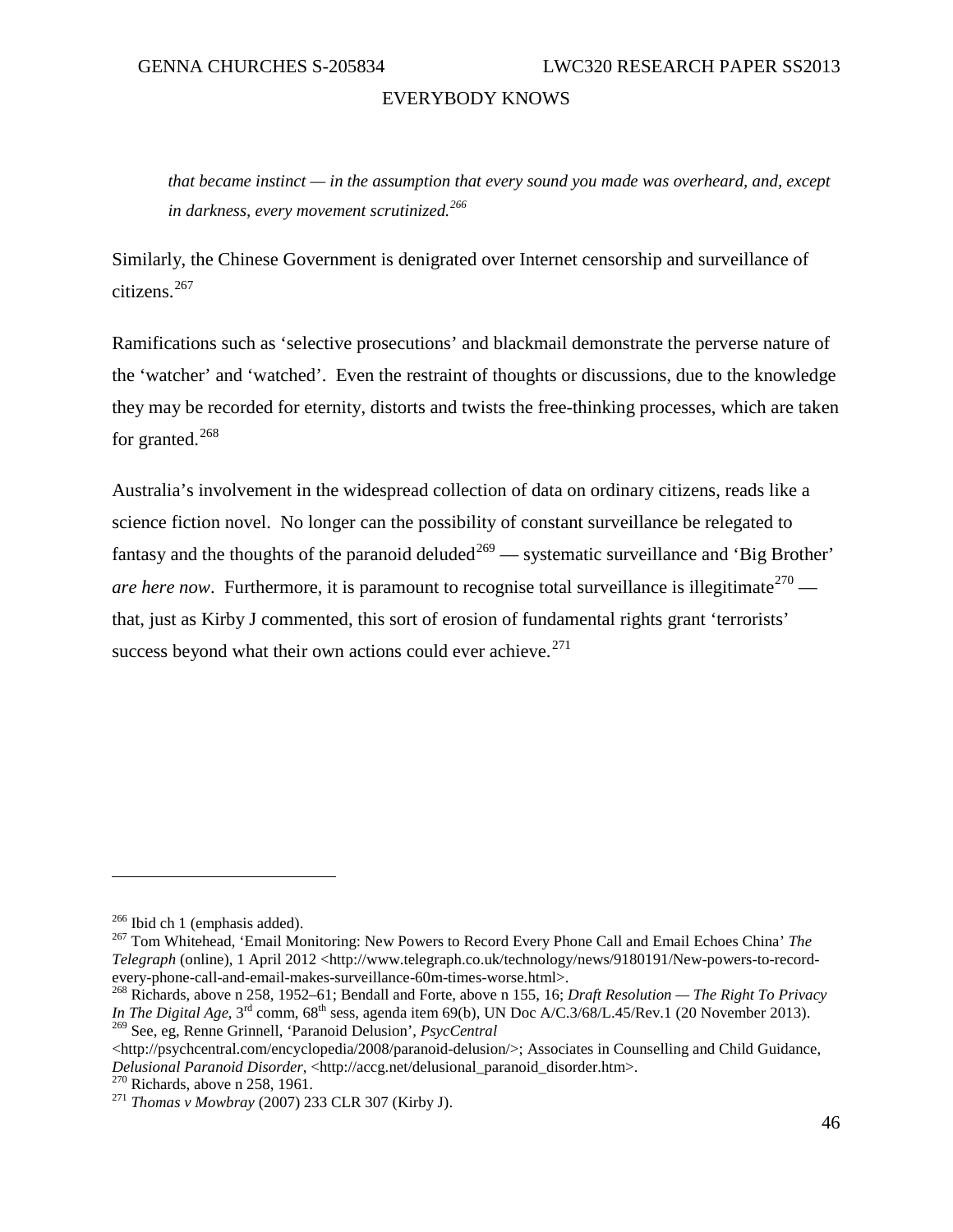#### IX THE REMEDY

A Bill<sup>[272](#page-50-0)</sup> has been proposed by the Greens, requiring a warrant from the Attorney-General before accessing metadata under the *TIAA*. However, the current legislation has not been able to prevent blanket metadata collection, so even more legislation is unlikely to assist.

Royal Commissions into AIC have been numerous<sup> $273$ </sup> — however, the findings are secret, meaning that any 'sunlight'<sup>[274](#page-50-2)</sup> is quickly darkened.

However, there is one remedy which has evolved in the common law<sup>[275](#page-50-3)</sup> to deal with abuses of the rule of law — judicial review.<sup>[276](#page-50-4)</sup> On point is *Church of Scientology v Woodward*,<sup>[277](#page-50-5)</sup> where ASIO gathered intelligence on parishioners, characterising them to others as security risks. The appellants brought an unsuccessful action for injunctive and declaratory relief. However, the decision clears the way for the High Court to be able to review matters of security and intelligence,<sup>[278](#page-50-6)</sup> and reaffirms High Court jurisdiction.<sup>[279](#page-50-7)</sup> Murphy J considered matters of proof, and due to the secrecy of evidence said the Court must look for 'reasonable grounds that ASIO has misused its powers'.<sup>[280](#page-50-8)</sup>

<span id="page-50-1"></span><span id="page-50-0"></span><sup>&</sup>lt;sup>272</sup> Telecommunications Amendment (Get a Warrant) Bill 2013 (Cth), Senator Scott Ludlam.<br><sup>273</sup> See, eg, Commonwealth, Royal Commission on Intelligence and Security *Fourth Report, Volume 1* (1977).<br><sup>274</sup> Brandeis J, 'Wha

<span id="page-50-2"></span> $\langle$ http://www.law.louisville.edu/library/collections/brandeis/node/196> — 'Sunlight is said to be the best of disinfectants; electric light the most efficient policeman.'

<sup>275</sup> Rosanna Panetta, 'Damages for Wrongful Administrative Decisions' (1999) 6 *Australian Journal of* 

<span id="page-50-4"></span><span id="page-50-3"></span>*Administrative Law* 163, 163.<br><sup>276</sup> Standing has been the greatest challenge in the United States of America with the ACLU and Amnesty both being denied standing in *American Civil Liberties Union v Clapper*, (D NY 13 Civ 3994-WHP 12 December 2013); *Clapper v Amnesty International USA*, 568 US 133, 1147 (2013).

<span id="page-50-6"></span><span id="page-50-5"></span><sup>&</sup>lt;sup>277</sup> (1982) 154 CLR 25.<br><sup>278</sup> Church of Scientology v Woodward (1982) 154 CLR 25, 59–61 (Mason J), 68 (Murphy J); Nathan Hancock, *Intelligence Services Bill 2001*, No 11 of 2001–02, 1 August 2001, 10-1.

<span id="page-50-7"></span><sup>279</sup> Ibid 65 (Murphy J); *Australian Constitution* s 75(iii) gives the High Court original jurisdiction and s 75(v) allows the Court to issue the writs of mandamus, prohibition and injunction. <sup>280</sup> Ibid 68 (Murphy J).

<span id="page-50-8"></span>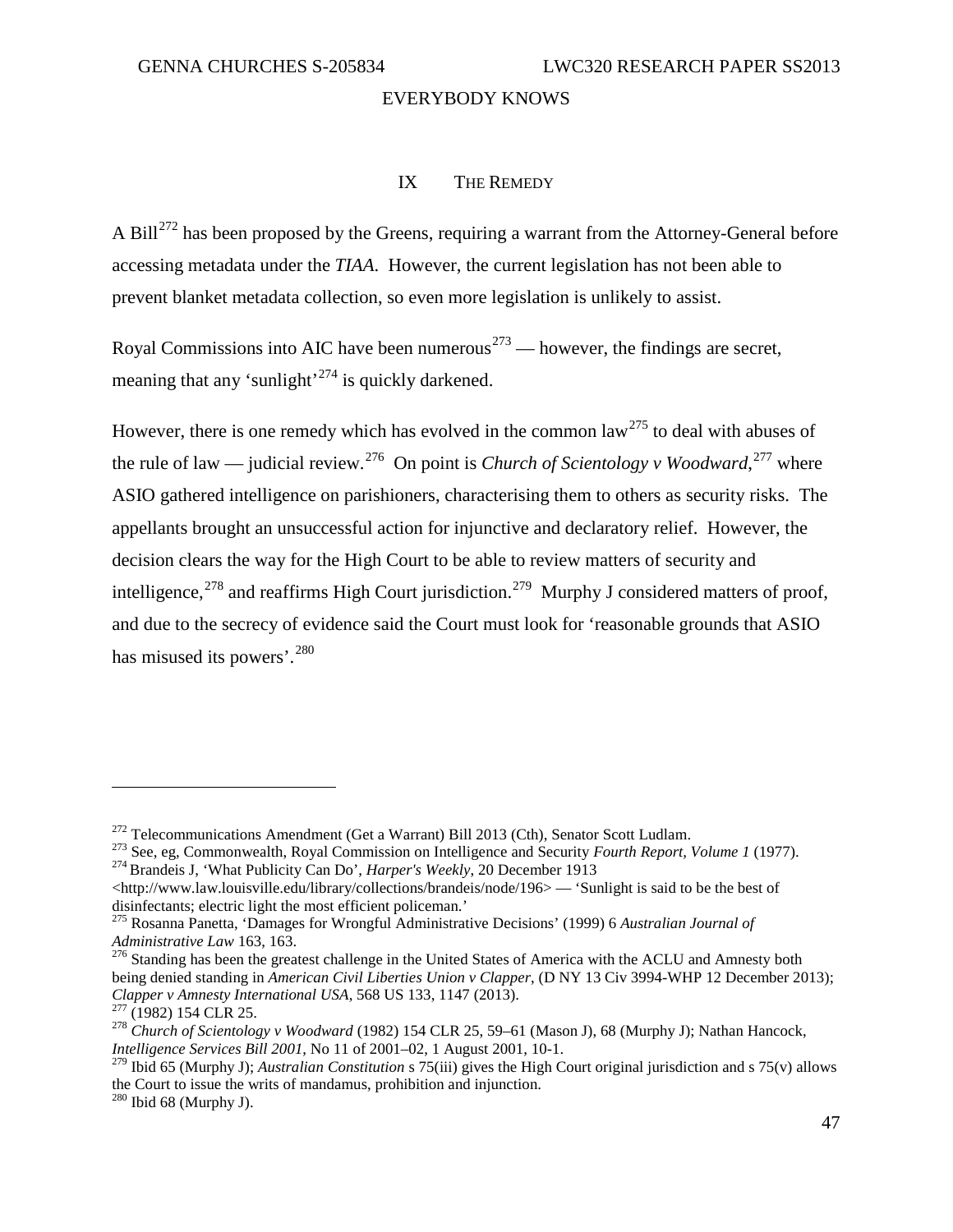Standing could be satisfied under the normal test of special interest, <sup>[281](#page-51-0)</sup> which may require the case to be brought by a body such as Civil Liberties Australia or a relevant law society or legal practice, due to the special interest in maintaining their obligations to clients. It is clear the *Constitution* and rule of law embodied in the common law, *necessitate* the right for judicial review by the High Court.<sup>[282](#page-51-1)</sup> In *A v Hayden*,<sup>[283](#page-51-2)</sup> it was confirmed that the executive must act in 'accordance with the Constitution and the laws of the Commonwealth'. [284](#page-51-3)

Judicial review appears to be the only avenue which may hold the executive to account legislation alone cannot remedy lawlessness.

However, who will have the courage to bring such an action? Who will devote the time and expertise to such a case? Indeed, there are no better experts to understand and advise on such issues than the legal profession. It is the legal profession's role to protect democracy, to act 'in promoting the cause of justice' and 'seek to uphold human rights and fundamental freedoms recognised by national and international law'.<sup>285</sup> It is the profession's duty to push the scales of privacy versus national security back to a level of sanity, fairness and equilibrium. Kirby J commented following the 11 September 2001 bombing of the World Trade Centre:

We have not done enough for law reform  $\ldots$  We have not cared enough for justice. We have just been too busy to repair the holes that we saw. Yet at critical moments in a nation's history, lawyers have upheld the best values of a pluralist democracy. In the future we must do so more wholeheartedly. To preserve liberty we must preserve the rule of law. The rule of law is the

<span id="page-51-1"></span><span id="page-51-0"></span><sup>281</sup> *Australian Conservation Foundation v Commonwealth* (1980) 146 CLR 493. <sup>282</sup> See, eg, *Plaintiff S157/2002 v Commonwealth* (2003) 211 CLR 476; *Enfield City v Development Assessment Commission* (2000) 199 CLR 135; *Australian Communist Party v Commonwealth* (1951) 83 CLR 1; see also Dicey,

<span id="page-51-4"></span>

<span id="page-51-3"></span><span id="page-51-2"></span><sup>&</sup>lt;sup>283</sup> (1984) 156 CLR 532, 595 (Deane J).<br><sup>284</sup> Hancock, above n 278, 9.<br><sup>285</sup> *Basic Principles on the Role of Lawyers* adopted by the 8<sup>th</sup> United Nations Congress on the Prevention Of Crime and The Treatment Of Offenders, Havana, Cuba, 27 August, 7 September 1990, A/Conf.144/28/Rev.1, [16], [17], [23].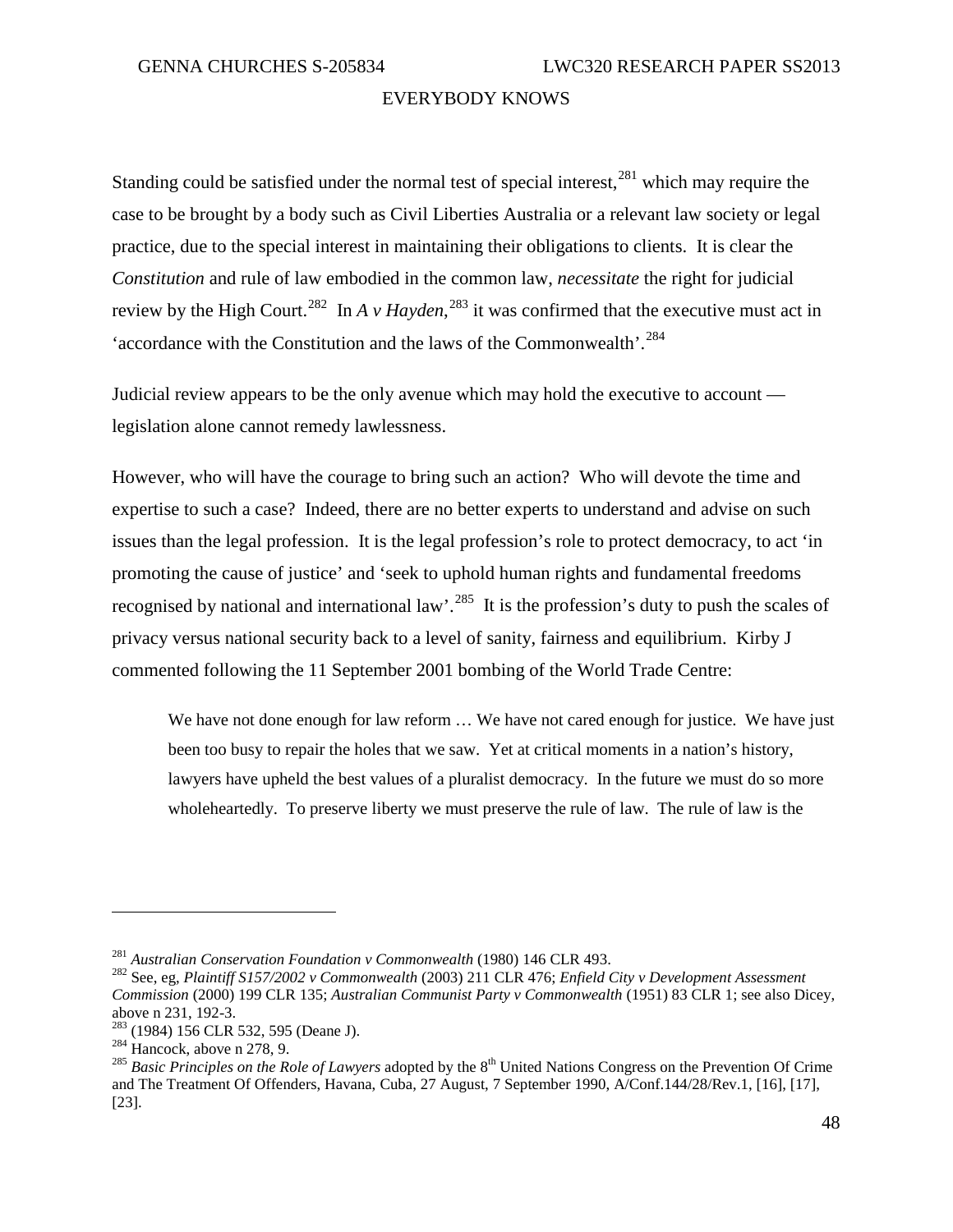$\overline{a}$ 

# EVERYBODY KNOWS

alternative model to the rule of terror, the rule of money and the rule of brute power. That is our justification as a profession.<sup>[286](#page-52-0)</sup>

<span id="page-52-0"></span><sup>286</sup> Michael, Kirby, 'Australian Law — After 11 September 2001' (2001) 21 Australian Bar Review 253, 264.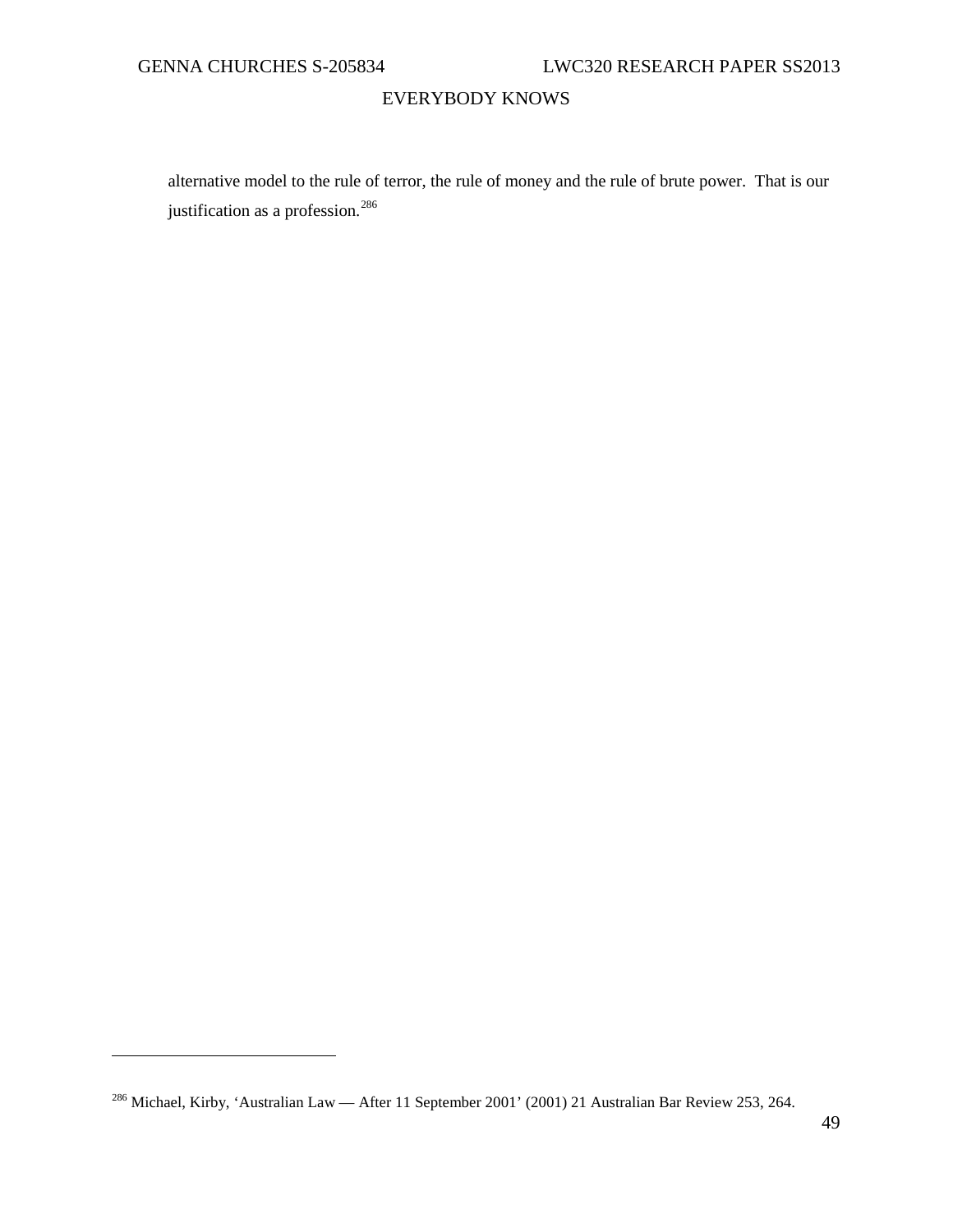$\overline{a}$ 

# EVERYBODY KNOWS

# X CONCLUSION

The Snowden documents have allowed a glimpse into the secret world of AIC. A glimpse which demonstrates widespread metadata collection, sharing and dissemination and, in some cases, content collection. Metadata is important and at *least* as important as content.

It is clear that retained metadata is immensely valuable to AIC and law enforcement agencies at any time, the history of an individual can be searched and exposed. Conversely, society has an expectation of privacy in the content of communications, metadata and location data. Jurisprudence, legislation and legal principle supports such expectations. Yet privacy is being invaded on an unprecedented scale, without legislative provision to do so.

The common law, the Magna Carta, the abolition of slavery, and the US and Australian Constitutions, all demonstrate the constant aspiration of freedom. To have come so far in the liberty of man, only to have the interest of national security erode such liberties away, is too disheartening to bear.

Instead, privacy must stand up to take on a fundamental role in the protection of democracy, free society and become again a primary human right. The 'right to be let alone' and to be free from arbitrary surveillance, requires attentiveness, otherwise privacy and liberty are all but dead and buried.

It is time, again, for the legal profession to evoke its place in common law society<sup>[287](#page-53-0)</sup> and stand up for the rights of citizens against the tyranny of the executive.<sup>[288](#page-53-1)</sup> It is all too true that the 'price of freedom *is* eternal vigilance'.

<span id="page-53-0"></span><sup>287</sup> Cases such as *Mabo v Queensland (No 2*) (1992) 175 CLR 1, *Plaintiff S157*/*2002 v Commonwealth* (2003) 211 CLR 476, etc have had the effect of curtailing executive power; the profession have been active against legislation which has removed or limited civil and human rights such as *Anti-Terrorism Act (No 2) 2005* (Cth) which had implications for Dr Mohamed Haneef.

<span id="page-53-1"></span><sup>288</sup> See, eg, Adam J White, 'Tocqueville's "Most Powerful Barrier": Lawyers in Civic Society' (2013) 13 *AEI American Citizenship* <http://www.citizenship-aei.org/2013/09/tocquevilles-most-powerful-barrier-lawyers-in-civicsociety/#.UxRP9YW2V5c>; Alexis De Tocqueville, *Democracy in America* as quoted in Diarmuid F O'Scannlain,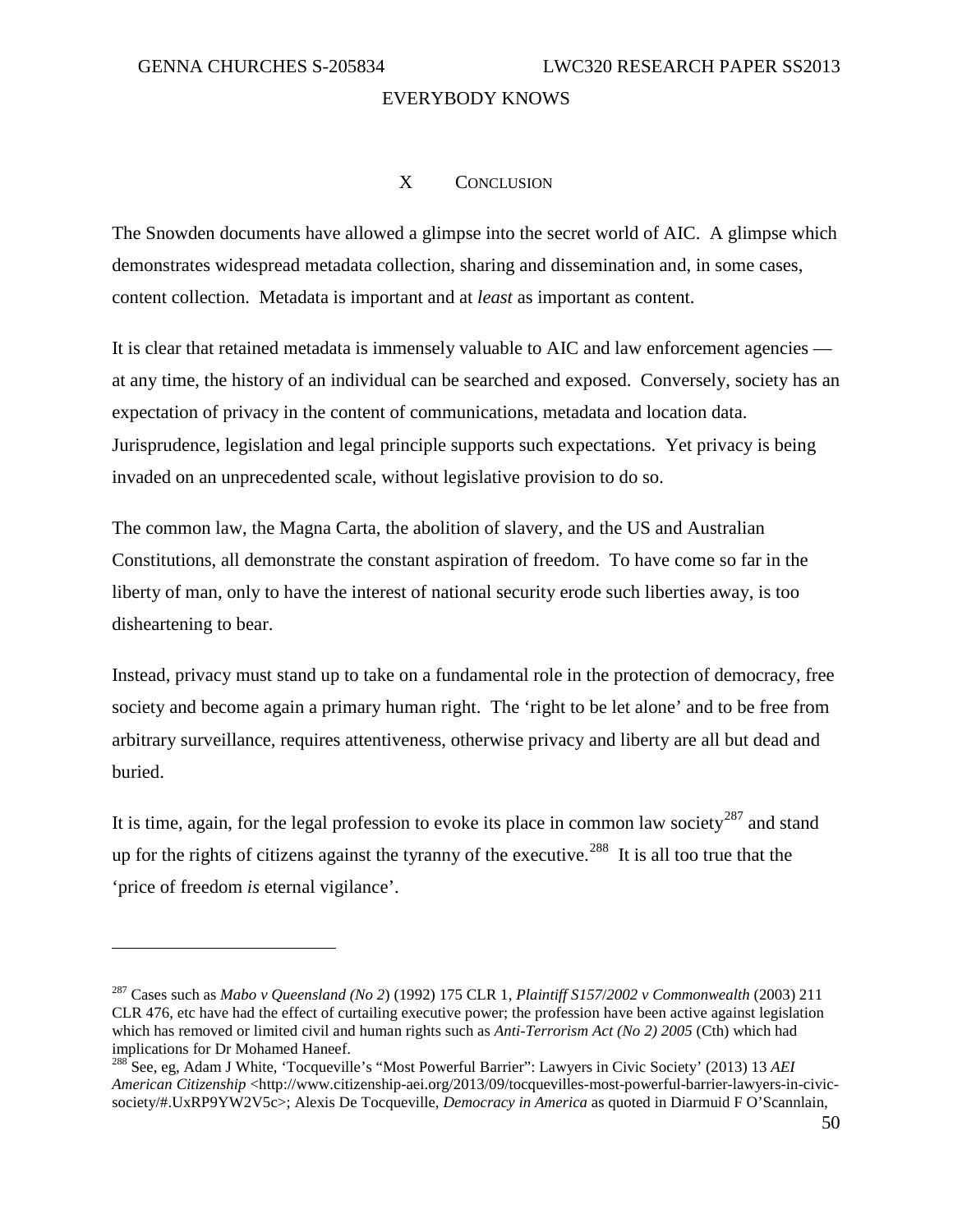$\overline{a}$ 

# EVERYBODY KNOWS

<sup>&#</sup>x27;The Nobility of the American Lawyer' (Speech delivered at Commencement Address to the Class of 2013 Chapman University School of Law Chapman University School of Law California 17 May 2013) — 'When one visits Americans and when one studies their laws, one sees that the authority they have given to lawyers and the influence that they have allowed them to have in the government form the most powerful barrier today against the lapses of democracy.'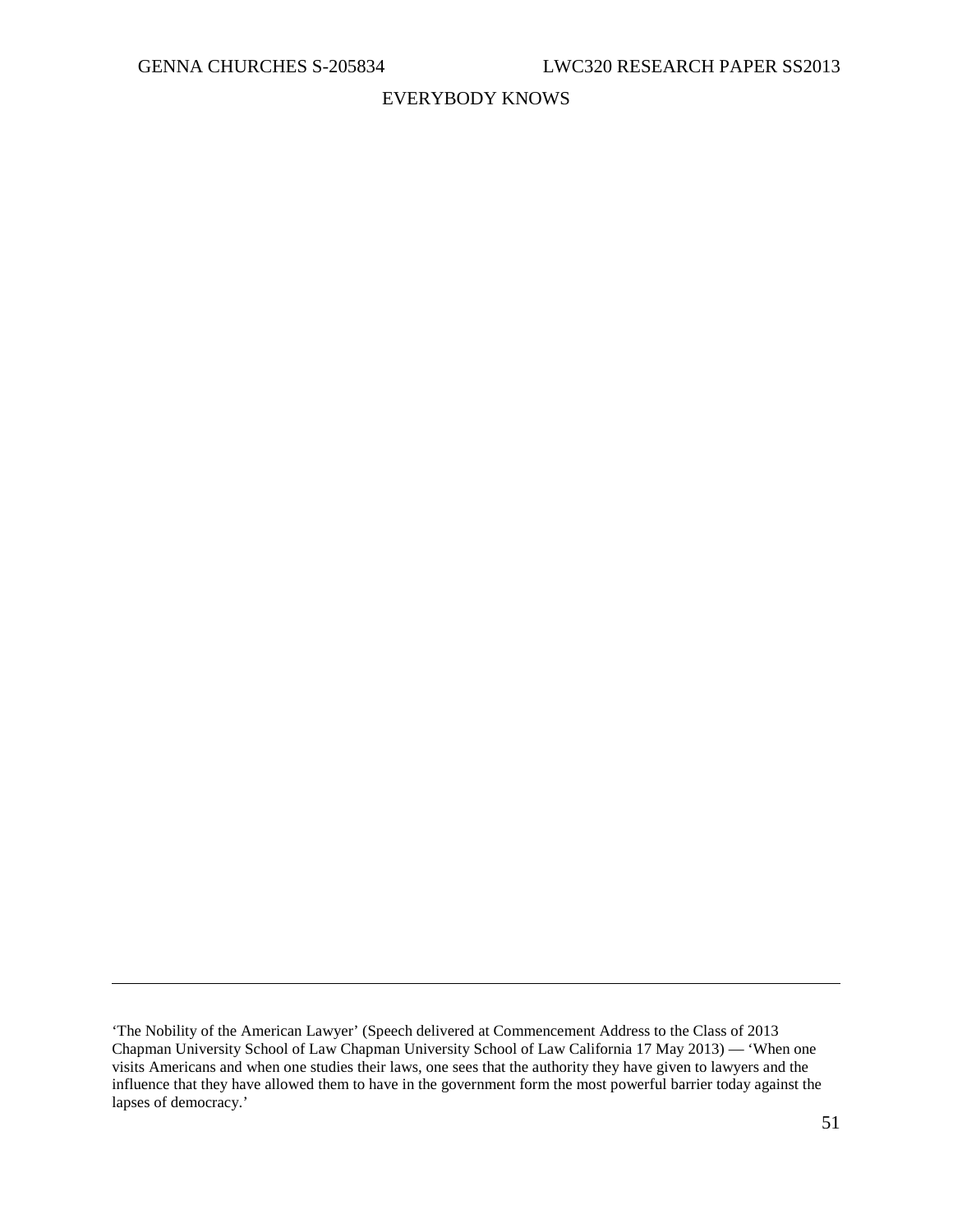#### **BIBLIOGRAPHY**

# *A Articles/Books*

Arcila, Fabio JR, 'Dead Ends: *United States v Jones* and the Katz Conundrum' (2012) 9 *North Carolina Law Review* 1

Arcioni, Elisia, 'Developments in Free Speech Law in Australia: Coleman and Mulholland' (2005) 33 *Federal Law Review* 333

Arnold, CA, 'The Reconstitution of Property: Property as a Web of Interests' (2002) 26 *Harvard Environmental Law Review* 281

Bailey, Peter, 'Australia How Are You Going Mate Without a Bill Of Rights? Or Writing the Constitution' (1993) 5 *Canterbury Law Review* 251

Bailey, Peter, *The Human Rights Enterprise in Australia and Internationally* (LexisNexis 2009)

Banisar, D, and Simon Davies, Electronic Privacy Information Centre and Privacy International, *Privacy and Human Rights 2000: An International Survey of Privacy Law and Developments*, <http://gilc.org/privacy/survey/intro.html>

Banks, William C, 'Programmatic Surveillance and FISA: Of Needles in Haystacks' (2010) 88 *Texas Law Review* 1633

Barbas, Samantha, 'Saving Privacy from History' (2012) 61 *Depaul Law Review* 973

Bendall, Anthony and Jason Forte, 'The Privacy Impacts of the Proposed Changes to Australia's National Security Regime' (2012) 9(2) *Privacy Law Bulletin* 14

Bender, David, 'What You Need To Know About NSA Mass Acquisition of Telephony Metadata' (2013) 30 (9) *Computer & Internet Lawyer* 1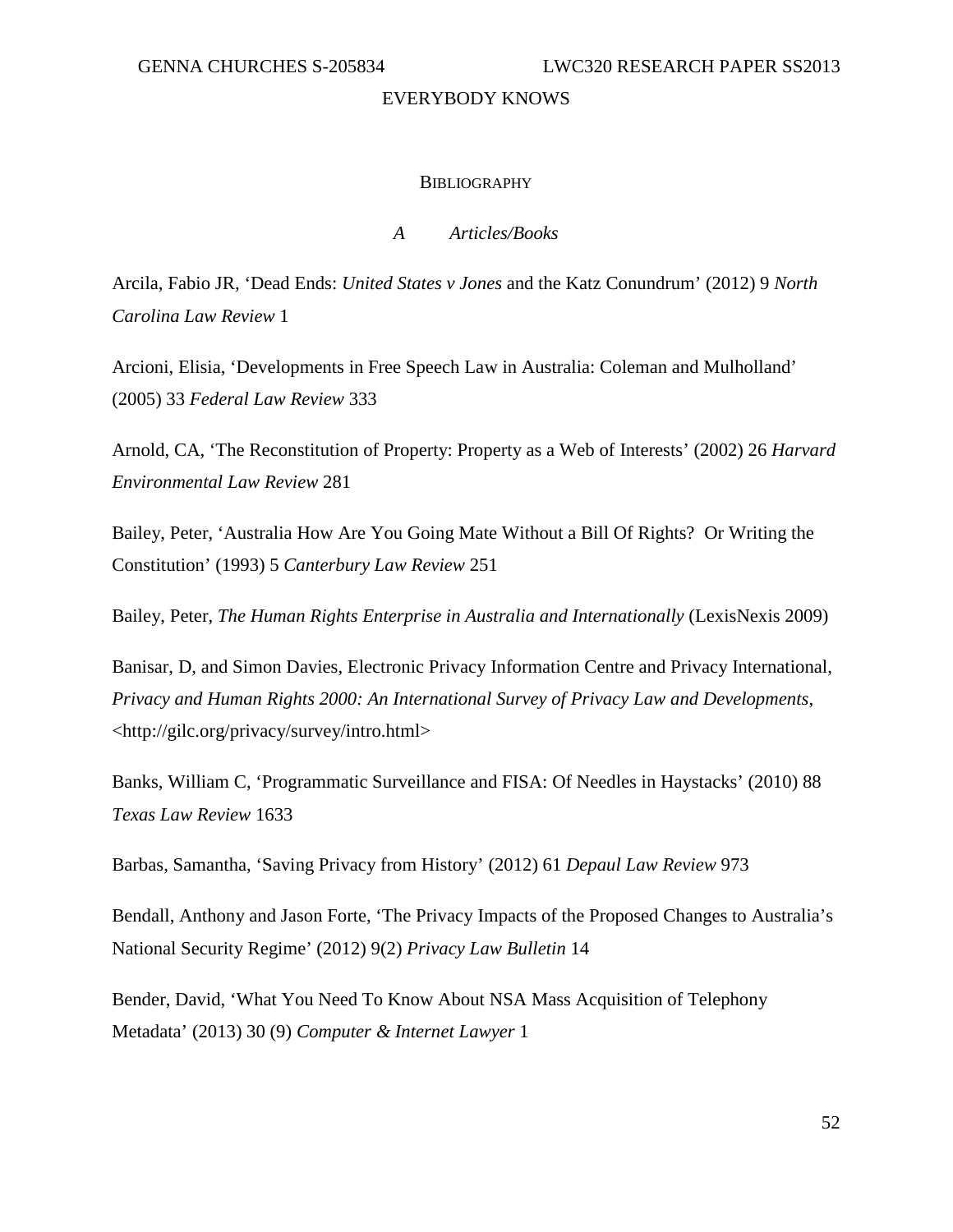Bentham, Jeremy, 'Panopticon of Bentham' in Basil Montagu (ed), *Three Opinions of Different Authors of upon the Punishment of Death* (1813)

Blackshield, Tony and George Williams, *Australian Constitutional Law and Theory Commentary and Materials* (Federation Press, 5<sup>th</sup> ed, 2010)

Blasberg, Stacy, 'Legal Update Law and Technology of Security Measures in the Wake of Terrorism' (2002) 8 *Boston University Journal of Science and Technology Law* 721

Brandeis, Louis, 'What Publicity Can Do' *Harper's Weekly*, 20 December 1913 <http://www.law.louisville.edu/library/collections/brandeis/node/196>

Brendan, Gerard, 'Australia and the Rule of Law' (2003) *Australian International Law Journal* 1

Breyer, Patrick, 'Telecommunications Data Retention and Human Rights: The Compatibility of Blanket Traffic Data Retention with the ECHR' (2005) 11(3) *European Law Journal* 365

Bronitt, Simon, and Bernadette McSherry, *Principles of Criminal Law* (Lawbook, 3<sup>rd</sup> ed, 2010)

Bronitt, Simon, and George Williams, 'Political Freedom as an Outlaw: Republican Theory and Political Protest' (1996) 18 *Adelaide Law Review* 289

Bronitt, Simon, and James Stellios, 'Sedition, Security and Human Rights: Unbalanced' Law Reform in the War on Terror' (2006) 30 *Melbourne University Law Review* 923

Butler, Susan (ed), *Macquarie Concise Dictionary* (Macquarie, 5th edition, 2010)

Butt, Peter and David Hamer (eds), *Concise Australian Legal Dictionary* (LexisNexis, 4<sup>th</sup> ed, 2011)

Cairns, Bernard, *Australia Civil Procedure* (Lawbook, 9<sup>th</sup> ed, 2011)

Carroll, Elizabeth, '*Woolworths Ltd v Pallas Newco Pty Ltd*: A Case Study in the Application of the Rule of Law in Australia' (2006) 87 *Australian Admin Law Journal* 87

53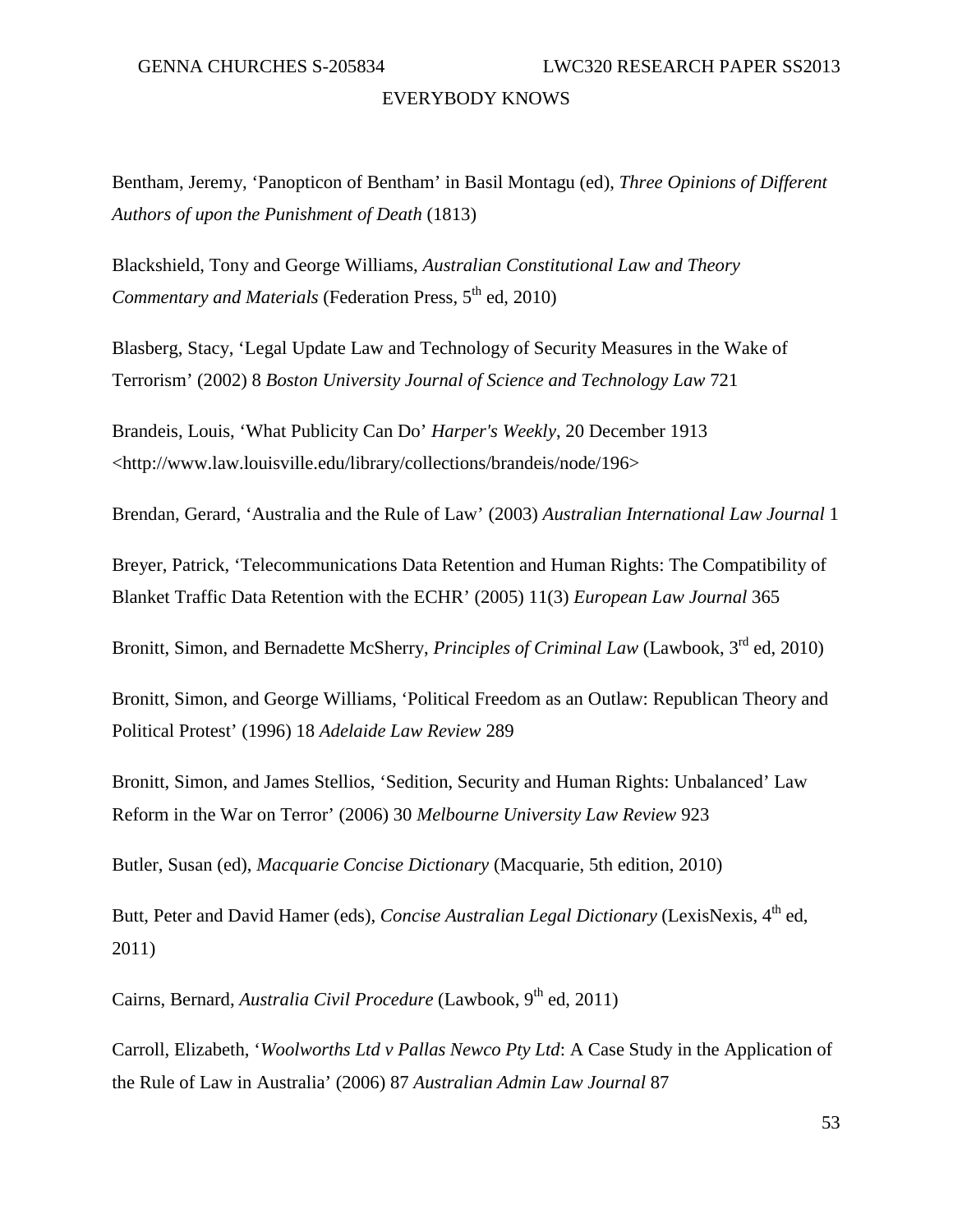Chemerinsky, Erwin, 'Rediscovering Brandeis's Says Right to Privacy' (2006) 45 *Brandeis Law Journal* 643

Citron Keates, Danielle, and David Gray, 'Addressing the Harm of Total Surveillance: A Reply to Professor Neil Richards' (2003) 126 *Harvard Law Review Forum* 262

Cohen, Julie E, 'What Privacy Is For?' (2013) 126 *Harvard Law Review* 1904

Conrad, Sherri, 'Executive Order 12,333: "Unleashing" The CIA Violates the Leash Law' (1985) 70 *Cornell Law Review* 968

Crump, Catherine, 'Data Retention: Privacy, and Anonymity, and Accountability Online' (2013) 56 *Stanford Law Review* 191

Dal Pont, G E, *Lawyers Professional Responsibility* (Lawbook, 5<sup>th</sup> ed, 2013)

Davis Powel, Connie, 'You Already Have Zero Privacy. Get Over It! Would Warren And Brandeis Argue For Privacy For Social Networking?' (2011) 31 *Pace Law Review* 146

Davis, Martha F, 'Human Rights and Modern Rules of Professional Conduct: Intersection and Integration' (2010) 42 *Columbia Human Rights Law Review* 157

De Tocqueville, Alexis, *Democracy in America* as quoted in O'Scannlain, Diarmuid, 'The Nobility of the American Lawyer' (Speech delivered at Commencement Address to the Class of 2013 Chapman University School of Law Chapman University School of Law California 17 May 2013)

Dicey, AV, *Introduction to the Study of the Law of the Constitution* (Macmillan, 6<sup>th</sup> ed, 1902)

Emas, Kevin and Tamara Pallas, 'United States v Jones: Does Katz Still Have Nine Lives?' (2012) 24 *St Thomas Law Review* 116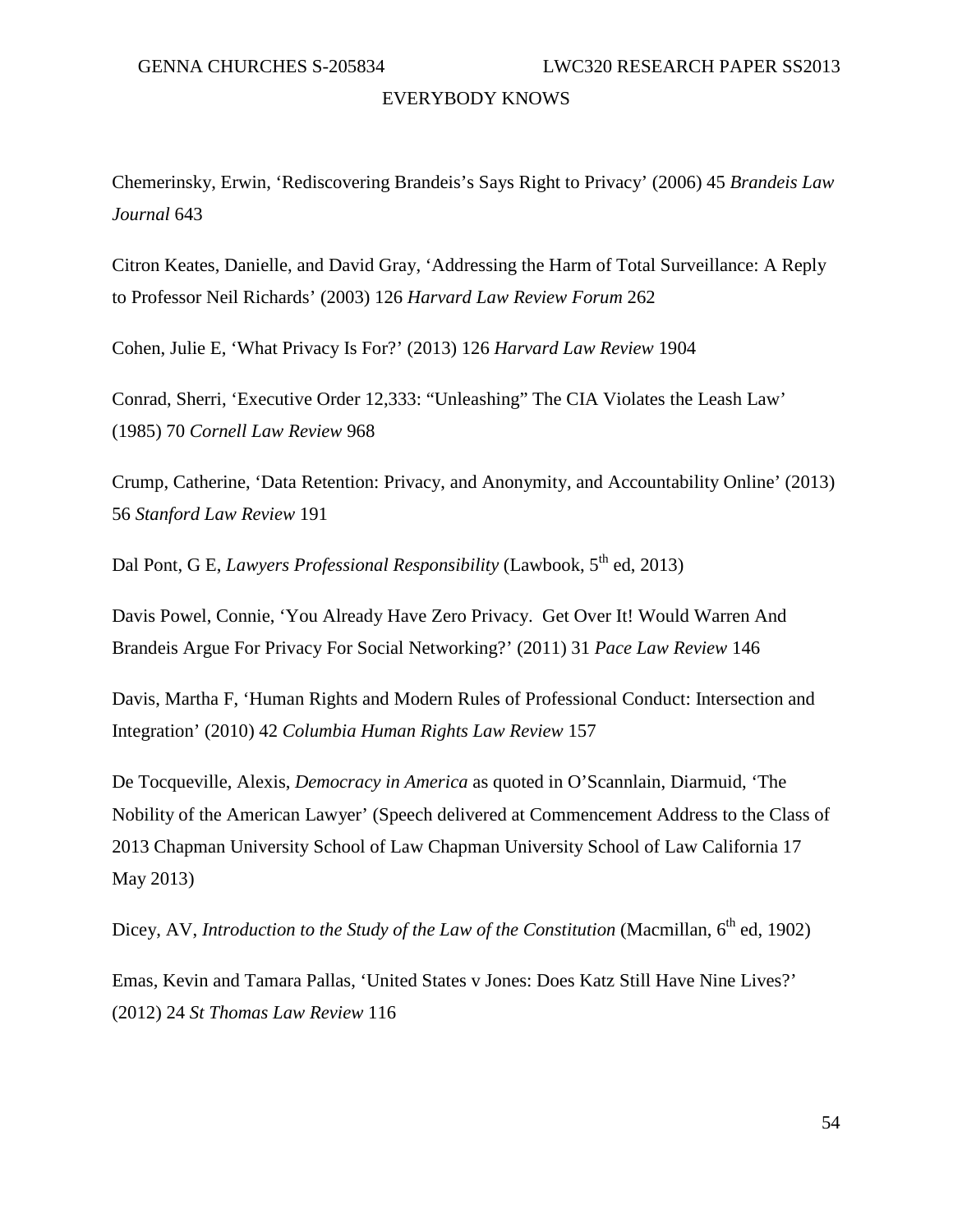Emerton, Patrick, 'Political Freedoms and Entitlements in the Australian Constitution — An Example of Referential Intentions Yielding Unintended Legal Consequences' (2010) 38 *Federal Law Review* 169

Fitzgerald, Brian et al, *Internet and E–commerce Law* (Lawbook 2011)

Gavison, Ruth, 'Privacy and the Limits of Law' (1980) 89 *Yale Law Journal* 421

Gaynor, Randy, 'The NSA's Interception of Emails and Phone Calls in the Us Is Unlawful' (2006) 9(8) *Journal of Internet Law* 1

Gerety, Thomas, 'Doing Without Privacy' (1981) 42 *Ohio State Law Journal* 143

Gerety, Tom, 'Redefining Privacy' (1977) 12(2) *Harvard Civil Rights – Civil Liberties Law Review* 233

Ghoshray, Saby, 'Domestic Surveillance via Drones: Looking Through the Lenses of the Fourth Amendment' (2013) 33 *Illinois University Law Review* 579

Goldsworthy, Geoffrey, 'Constitutional Implications Revisited' (2011) 30(1) *University Of Queensland Law Journal* 9

Graves, Lisa, 'The Right to Privacy In Light Of Presidents Programs: What Project Minaret's Admissions Reveal about Modern Surveillance of Americans' (2010) 88 *Texas Law Review* 1855

Gray, Anthony, 'The Common Law and the Constitution as Protectors of Rights in Australia' (2010) 39 *Common Law World Review* 119

Gray, David and Danielle Citron, 'The Right to Quantitative Privacy' (2013) 98 *Minnesota Law Review* 62

Gray, Kevin, 'Property into Thin Air' (1991) 50(2) *Cambridge Law Journal* 252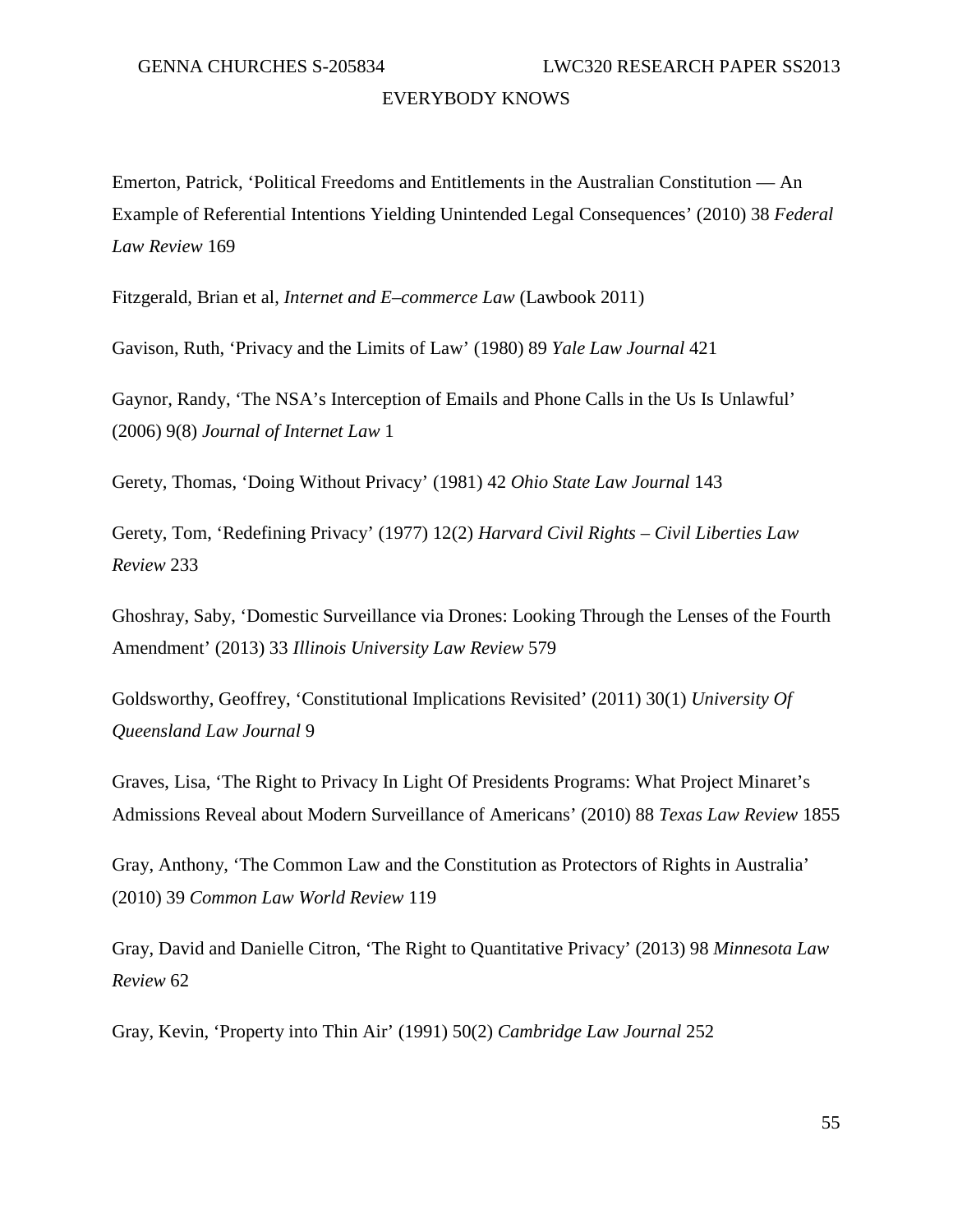Gubins, Tamar R, '*Warshak v United States*: The Katz for Electronic Communication' (2008) 23 *Berkeley Technology Law Journal* 723

Heath, William M, 'Possum Processing, Picture Pilfering, Publication and Privacy: *Australian Broadcasting Corporation v Lenah Game Meats Pty Ltd*' (2002) 28 *Monash University Law Review* 162

Hepburn, Samantha, *Australian Property Law Cases Materials and Analysis* (LexisNexis Butterworths,  $2<sup>nd</sup>$  ed, 2012)

Huxley, Aldous, *Brave New World*, read online as an e-book <http://www.huxley.net/bnw/one.html>

Joseph, Sarah and Melissa Castan, *Federal Constitutional Law, A Contemporary View*  $(Lawbook, 3<sup>rd</sup> ed, 2010)$ 

Kelley, Jamuna D, 'A Computer with A View: Progress, Privacy, and Google' (2008) 74 *Brooklyn Law Review* 187

Keyzer, Patrick, *Principles of Australian Constitutional Law* (LexisNexis Butterworths, 3rd ed, 2010)

Kirby, Michael, 'Australian Law — After 11 September 2001' (2001) 21 *Australian Bar Review* 253

Kris, David S, 'On the Bulk Collection of Tangible Things' (2013) 1(4) *Lawfare Research Paper Series* 1

Lauoie, Andrew, 'The Online Zoom Lens: Why Internet Street Level Mapping Technologies Demand Reconsideration of the Modern Day Tort Notion of the "Public"' (2009) 43 *Georgia Law Review* 575

Levy, Leonard, 'Origins of the Fourth Amendment' (1999) 114(1) *Political Science Quarterly* 77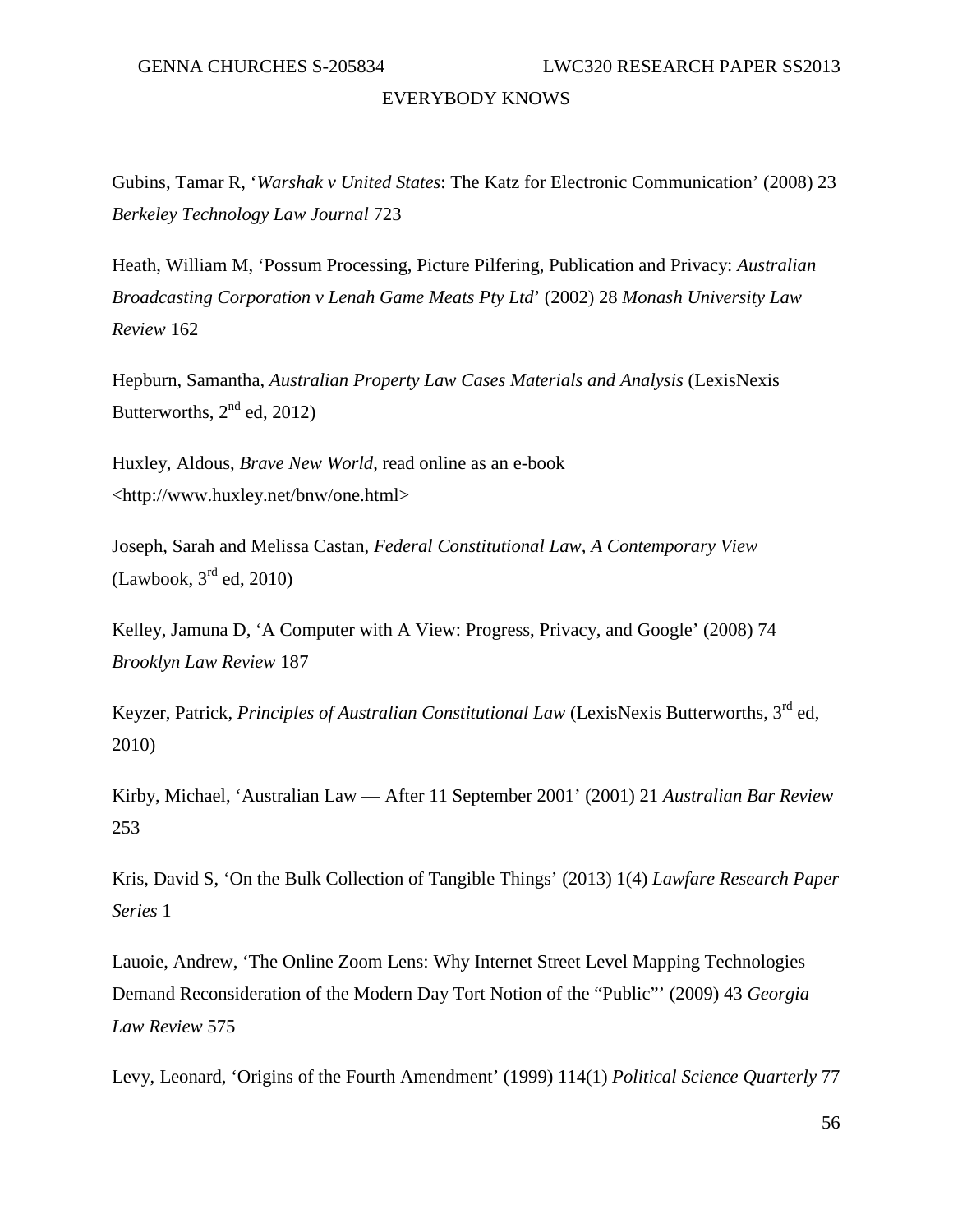Lim, Cheng and Ike Kutlaca, 'An Explanation of Preservation — Australia's New Data Retention Laws' (2012) *November Internet Law Bulletin* 152

Ludlow, Christina, '"The Gentlest Of Predations": Photography and Privacy Law' (2006) 10 *Law Text Culture* 135

McCulloch, Jude and Joo-Cheong Tham, 'Secret State, Transparent Subject: the Australian Security Intelligence Organisation in the Age of Terror' (2005) 38(3) *Australian and New Zealand Journal of Criminology* 400

McGarrity, Nicola and George Williams, 'Counter-Terrorism Laws in a Nation without a Bill of Rights: The Australian Experience' (2010) 2 *City University of Hong Kong Law Review* 45

McGarrity, Nicola, 'An Example of "Worst Practice"? The Coercive Counterterrorism Powers Of the Australian Security Intelligence Organisation' (2010) 4(3) *Vienna Online Journal on International Constitutional Law* 467

McNamara, Jim, and Gail Kenning, 'E Electioneering 2010: Trends in Social Media and Use in Australian Political Communication' (2011) 139 *Media International Australia* 7

McRobert, Andrew, 'Breach of Confidence: Revisiting the Protection of Surreptitiously Obtained Information' (2002) 13 *Australian Intellectual Property Journal* 69

Merrill, TW, 'Property and the Right to Exclude' (1998) 77 *Nebraska Law Review* 730

Meyerson, Denise, 'Why Courts Should Not Balance Rights against the Public Interest' (2007) 31 *Melbourne University Law Review* 873

Michaelsen Christopher, 'International Human Rights on Trial — The United Kingdom's and Australia's Legal Response to 9/11' (2003) 25 *Sydney Law Review* 275

Orwell, George, *1984*, read online as an e-book <http://gutenberg.net.au/ebooks01/0100021.txt>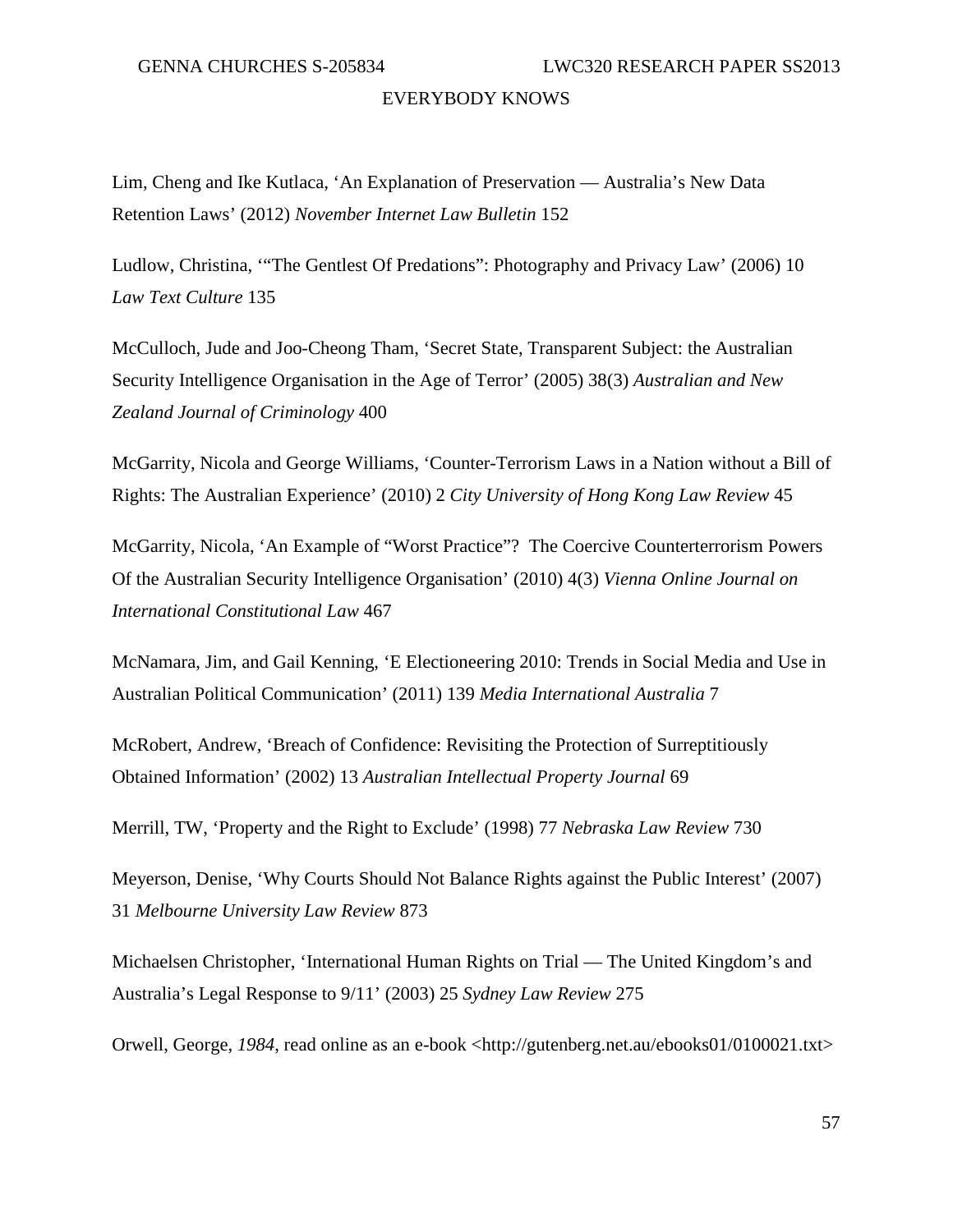Panetta, Rosanna, 'Damages for Wrongful Administrative Decisions' (1999) 6 *Australian Journal of Administrative Law* 163

Peikoff, Amy, 'Beyond Reductionism: Reconsidering the Right to Privacy' (2008) 3(1) *New York University Journal of Law & Liberty* 1

Prosser, William, 'Privacy' (1960) 48(3) *California Law Review* 383

Richards, Neil M, 'The Dangers of Surveillance' (2013) 126 *Harvard Law Review* 1934

Rizk, Hakeem, 'Fundamental Right to Liberty? Online Privacy's Theory for Coexistence with Social Media' (2013) 56 *Howard Law Journal* 951

Robert, McClelland, 'The Future of Security' (2007) 3(4) *Original Law Review* 107

Rodrick, Sharon, 'Accessing Telecommunications Data for National Security and Law Enforcement Purposes' (2009) 37 *Federal Law Review* 375

Sauter, Theresa, and Axel Burns, ARC Centre of Excellence for Creative Industries and Innovation, *Social Media in The Media: How Australian Media Perceive Social Media As Political Tools* (2013)

Stephens, Otis, and Richard Glenn, *Unreasonable Searches and Seizures — Rights and Liberties under the Law* (ABC Cilo, 2006)

Taylor, Greg, 'Why Is There No Common Law Right of Privacy?' (2000) 26(2) *Monash University Law Review* 235

Wacks, Raymond, *Understanding Jurisprudence* (Oxford University Press, 3<sup>rd</sup> ed, 2012)

Walker, Kirsten, 'International Law as a Tool of Constitutional Interpretation' (2001) 28(2) *Monash University Law Review* 86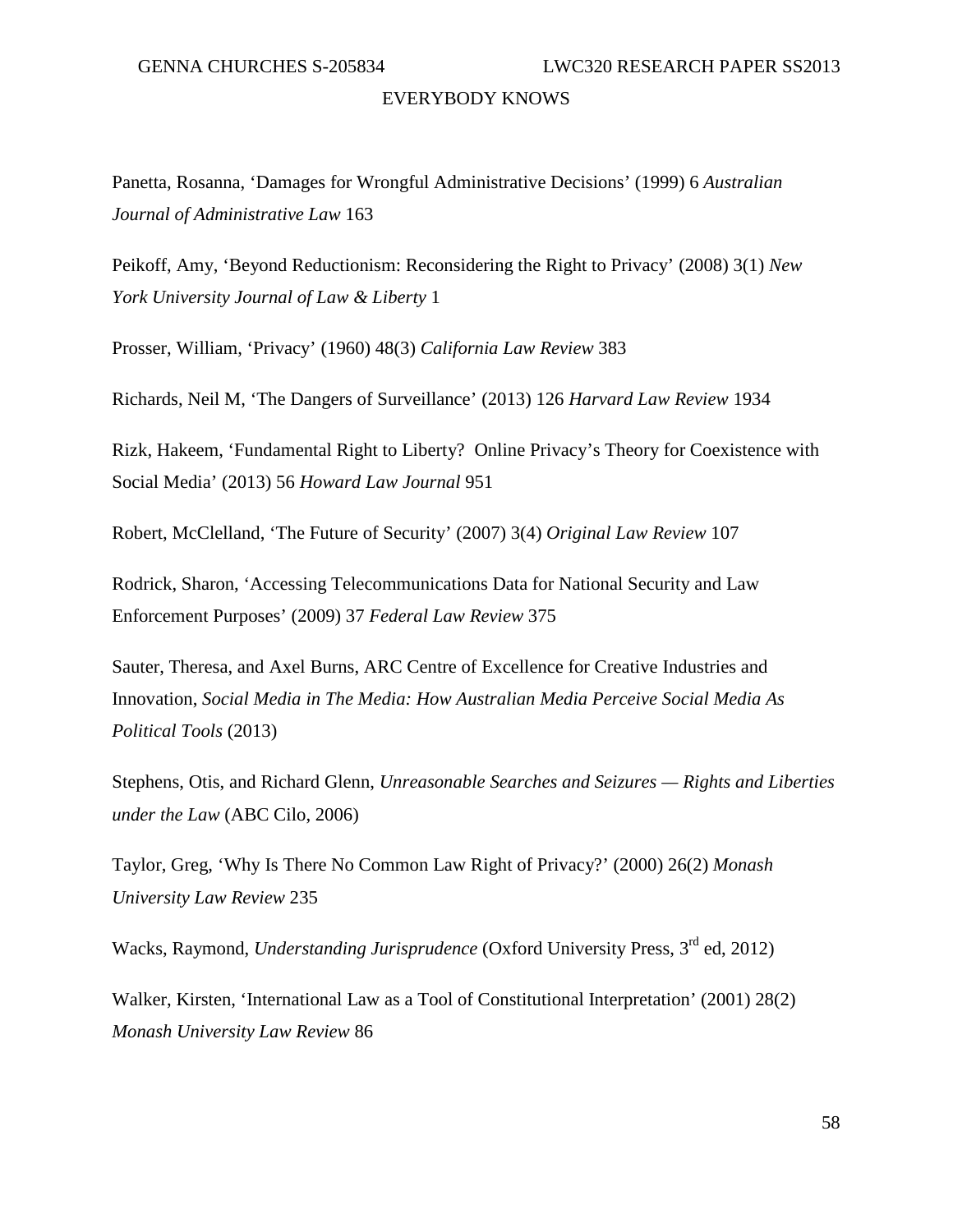Walker, Robert, 'Developing The Common Law: How Far Is Too Far?' (2013) 37 *Melbourne University Law Review* 232

Warren, Samuel D, and Louis D Brandeis, 'The Right to Privacy' (1890) 5(IV) *Harvard Law Review* 193

White, Adam J, 'Tocqueville's "Most Powerful Barrier": Lawyers in Civic Society' (2013) 13 *AEI American Citizenship* <http://www.citizenship-aei.org/2013/09/tocquevilles-most-powerfulbarrier-lawyers-in-civic-society/#.UxRP9YW2V5c>

Withnall, Sarah, and Michelle Evans, *Administrative Law* (LexisNexis, 2010)

Woessner, Matthew, and Barbara Sims, 'Technological Innovation and the Application of the Fourth Amendment: Considering the Implications of *Kyllo v United States* for Law Enforcement and Counterterrorism' (2003) *Journal of Contemporary Criminal Justice*

### *B Cases*

*American Civil Liberties Union v Clapper*, (D NY 13 Civ 3994-WHP 12 December 2013) *American Civil Liberties Union v Clapper,* (D NY No 13 Civ 3994, 11 June, 2013) *Australian Broadcasting Corporation v Lenah Game Meats Pty* Ltd (2001) 208 CLR 199 *Australian Capital Television Proprietary Ltd v Commonwealth* (1992) 177 CLR 106 *Australian Communist Party v Commonwealth* (1951) 83 CLR 1 *Australian Conservation Foundation v Commonwealth* (1980) 146 CLR 493 *Church of Scientology v Woodward* (1982) 154 CLR 25 *Clapper v Amnesty International USA*, 568 US 133, 1147 (2013)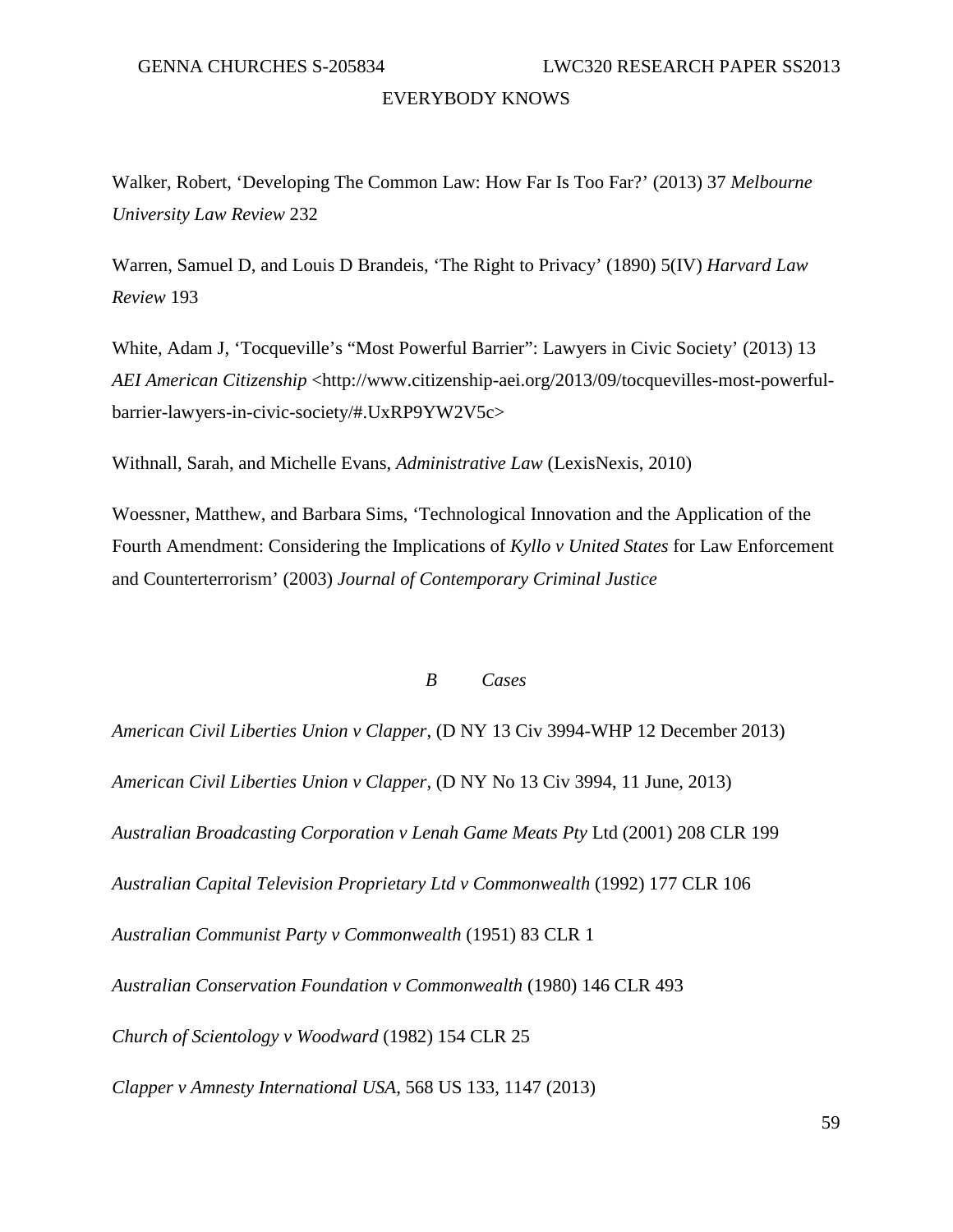# *Coleman v Power* (2004) 220 CLR 1

*Daniels Corporation International Pty Ltd v Australian Competition and Consumer Commission* (2002) 313 CLR 543

*Doe v Australian Broadcasting Corporation* [2007] VCC 281

*Enfield City v Development Assessment Commission* (2000) 199 CLR 135

*Entick v Carrington* (1765) 95 ER 807

*Griswold v Connecticut,* 381 US 479 (1965)

*Grosse v Purvis* (2003) QDC 151

*Katz v United States,* 389 US 347 (1967)

*Khorasandjian v Bush* (1993) QB 727

*Klayman v Obama,* (D DC, Dkt # 13 (No 13-0851), # 10 (No 13-0881, 16 February 2013) Memorandum Opinion 58

*Kyllo v United States,* 190 F 3d 1041 (9<sup>th</sup> Cir, 1999)

*Lange v Australian Broadcasting Corporation* (1997) 189 CLR 520

*Mabo v Queensland (No 2)* (1992) 175 CLR 1

*Marbury v Maddison,* 5 US 137, 177 (1803)

*Nationwide News Pty Ltd v Wills* (1992) 177 CLR 1

*Olmstead v United States,* 277 US 438, (1928)

*Pavesich v New England Life Insurance Co,* 50 SD 68 (1905)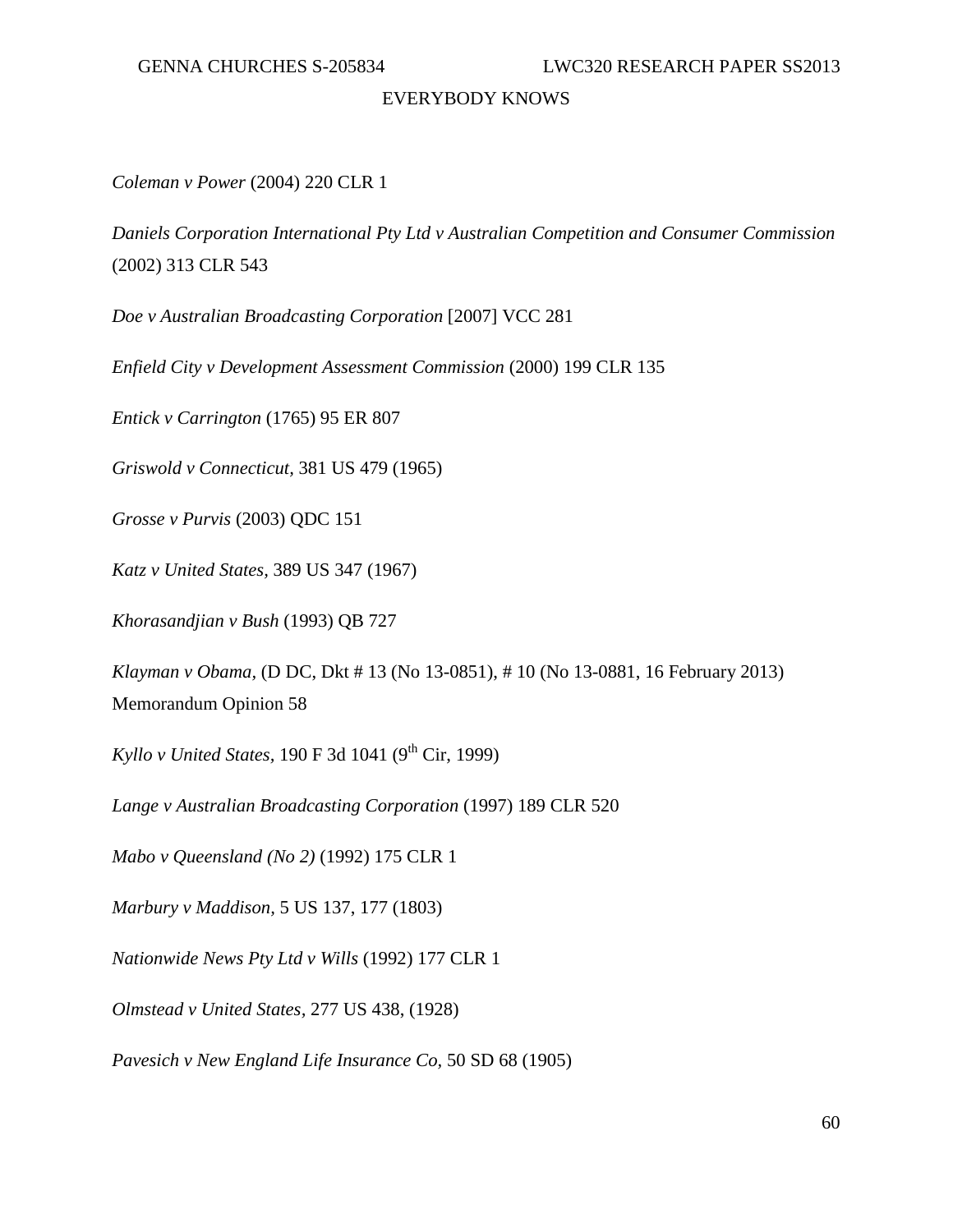*People v Weaver,* 12 NY 3d 433 (2009)

*Plaintiff S157/2002 v Commonwealth* (2003) 211 CLR 476

*Prince Albert v Strange* (1849) 49 ER 1302

*R v Giannakopoulos* [2013] SASCFC 50

*Roberson v Rochester Folding Box Company,* 64 NY 422 (1902)

*Roe v Wade,* 410 US 113 (1973)

*Smith v Jones* [1999]1 SCR 455

*Smith v Maryland,* 422 US 735 (1979)

*Thomas v Mowbray* (2007) 233 CLR 307

*United States v Jones,* 132 US 945 (2012)

*United States v Knotts,* 460 US 276 (1983)

*United States v Kyllo*, 1996 US 3864 (15 March 1996) Affidavit, 190 F 3d 1041 (9<sup>th</sup> Cir 1999) Reviewed 533 US 27 (2001)

*United States v Kyllo,* 533 US 27 (2001)

*United States v Maynard*, 615 F 3d 568 (2010)

Vacated *Warshak v United States, No 06-4092, 2007 US App LEXIS 23741* (6<sup>th</sup> Cir 9 October 2007)

*Victoria Park Racing and Recreation Grounds Co Ltd v Taylor* (1937) 58 CLR 479

*Warshak v United States,* (No 1:06-cv-357, 2006) US Dist LEXIS 50076, (SD Ohio 2007)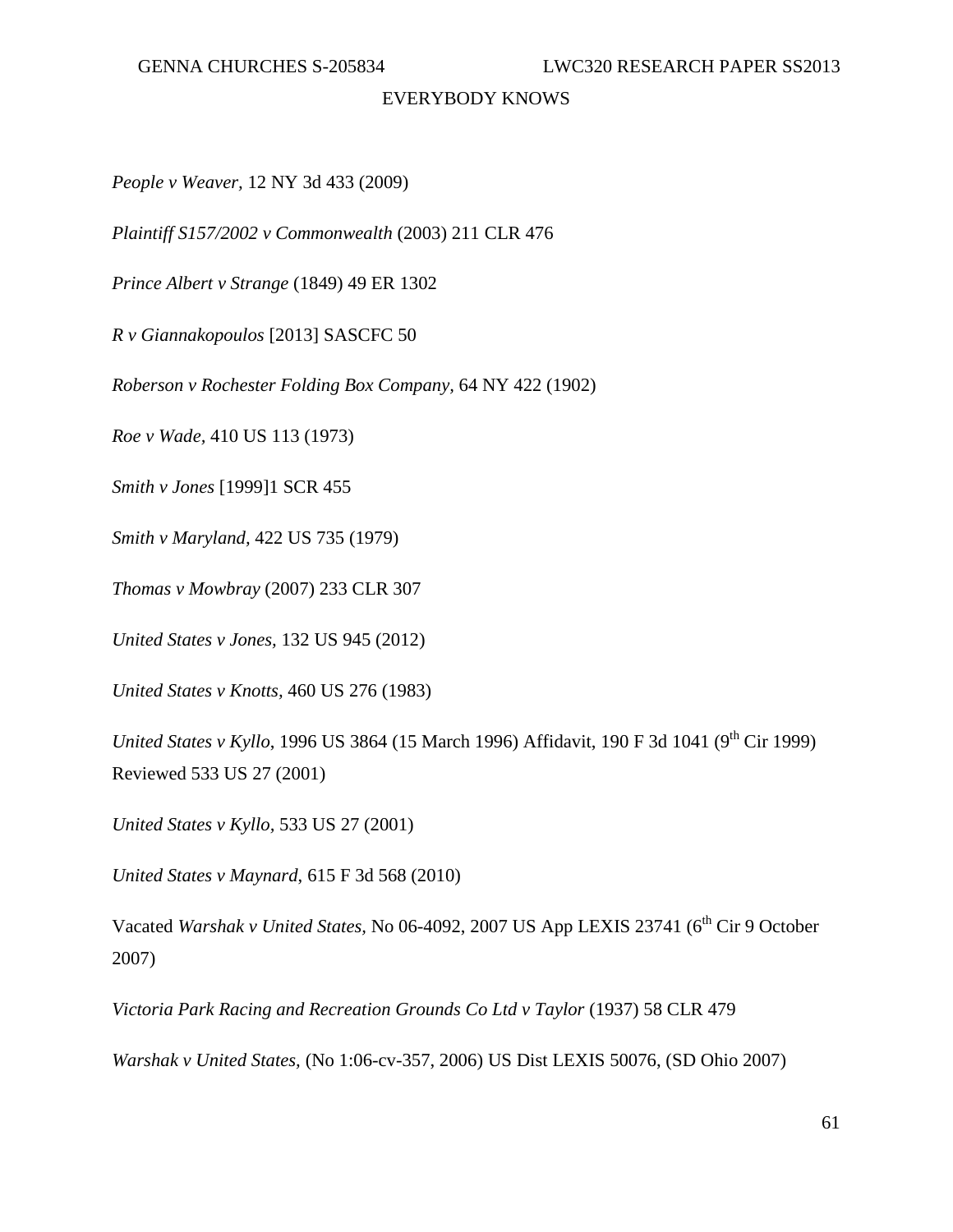GENNA CHURCHES S-205834 LWC320 RESEARCH PAPER SS2013

# EVERYBODY KNOWS

*Warshak v United States,* 490 F 3d 455 (6<sup>th</sup> Cir, 2007)

*Warshak v United States, No 06-4092, 2007 US App LEXIS 23741 (6<sup>th</sup> Cir 9 October 2007)* 

*Whitney v California*, 274 US 357 (1927)

*Wilkes v Wood* (1763) 19 Howell's State Trials 1153

*Wyatt v Wilson* (1820) unreported

# *C Legislation*

*American Law Institute, Restatement (Second) of Torts* (1976) SEC 652C

*Anti-Terrorism Act (No 2) 2005* (Cth)

*Australian Constitution*

*Australian Constitution*.

Australian Secret Intelligence Service, Australian Government, *Privacy Rules* <http://www.asis.gov.au/Privacy-rules.html>

*Australian Security Intelligence Organisation Act 1979* (Cth)

*Australian Security Intelligence Organisation Act 1979* (Cth)

Defence Signals Directorate, Australian Government, *Privacy Rules, Rules to Protect the Privacy of Australians, <http://www.asd.gov.au/publications/dsdbroadcast/20121002-privacy*rules.htm>

Explanatory Memorandum, Telecommunications (Interception) Amendment Bill 2006 (Cth)

*Inspector General of Intelligence and Security Act 1986* (Cth)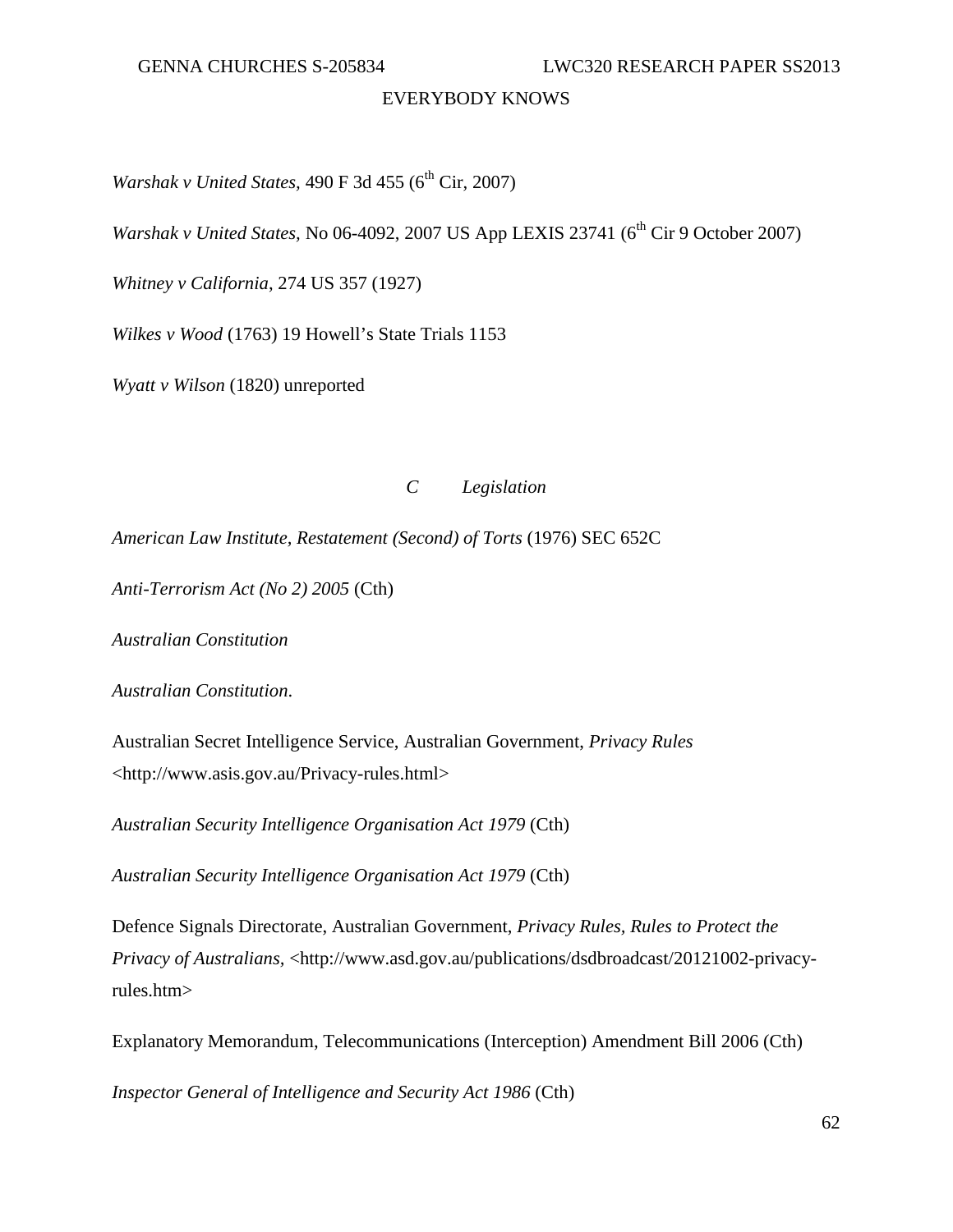*Intelligence Services Act* 2001 (Cth)

*Privacy Act 1988* (Cth)

*Stored Communications Act* 18 USC § 2703(a) (2000 & Supp 2005)

*Surveillance Devices Act* 1998 (WA)

*Surveillance Devices Act 2004* (Cth)

*Telecommunications (Interception and Access) Act 1979* (Cth)

*Telecommunications Act 1997* (Cth)

Telecommunications Amendment (Get a Warrant) Bill 2013 (Cth)

*United States Constitution*

*Workplace Surveillance* Act 2005 (NSW)

## *D UN Documents/Declarations*

*Basic Principles on the Role of Lawyers* adopted by the 8<sup>th</sup> United Nations Congress on the Prevention of Crime and the Treatment of Offenders, Havana, Cuba, 27 August, 7 September 1990, A/Conf.144/28/Rev.1

*CCPR General Comment Number 16: Article 17 (Right To Privacy) The Right to Respect of Privacy, Family, Home and Correspondence, and Protection of Honour And Reputation*, 3rd Comm,  $32<sup>nd</sup> Sess (8 April 1988)$ 

*Draft Resolution — The Right to Privacy in the Digital Age*,  $3<sup>rd</sup>$  comm,  $68<sup>th</sup>$  sess, agenda item 69(b), UN Doc A/C.3/68/L.45/Rev.1 (20 November 2013)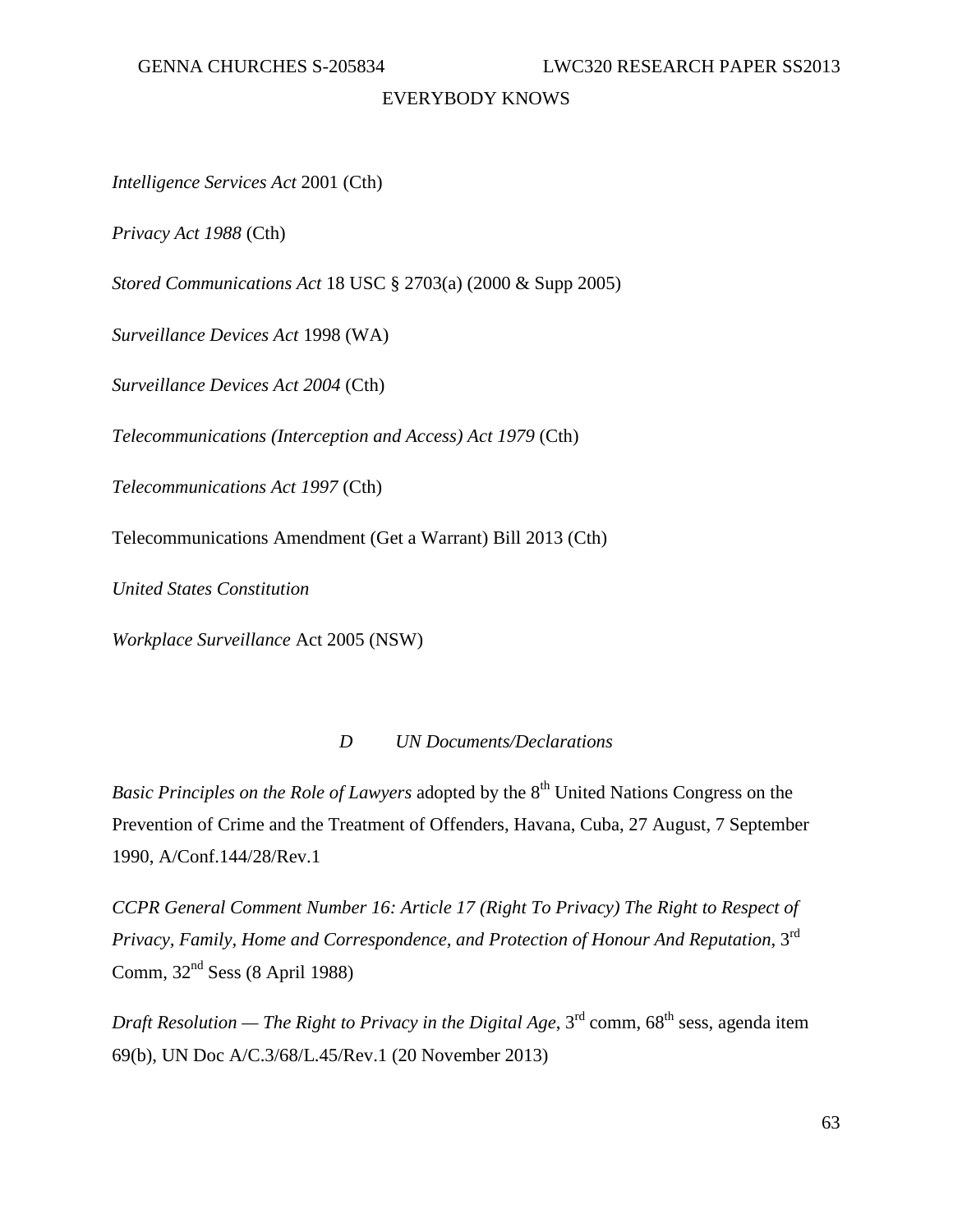*International Covenant On Civil And Political Rights International Covenant on Civil and Political Rights*, opened for signature 16 December 1966, ratified Australia 13 November 1980, 999 UNTS 171 (entered into force 23 March 1976)

*Universal Declaration of Human Rights*, GA Res 217A (III), UN GAOR, 3rd session, 183 plen mtg, UN Doc A/810 (10 December 1948)

# *E Reports/Inquiries/Royal Commissions/Bill Digests*

Attorney-General's Department, Australian Government, *Telecommunications (Interception and Access) Act 1979, Annual Report 2012-13*

Australian Communications and Media Authority, *Communications Report 2011–12 Series, Report 3—Smartphones and tablets Take-up and use in Australia* (2013)

Australian Communications and Media Authority, *Communications Report 2011–12 Series, Report 2—Australia's Progress in the Digital Economy, Participation, Trust and Confidence* (2012)

Australian Law Reform Commission, *For Your Information: Australian Privacy and Law Practice*, Report No 108 (2008)

Cavoukian, Ann, Information and Privacy Commissioner, Ontario Canada, *A Primer on Metadata: Separating Fact from Fiction'* July 2013 <http://www.privacybydesign.ca/index.php/paper/a-primer-on-metadata-separating-fact-fromfiction/>

Commonwealth, Royal Commission on Intelligence and Security *Fourth Report, Volume 1* (1977)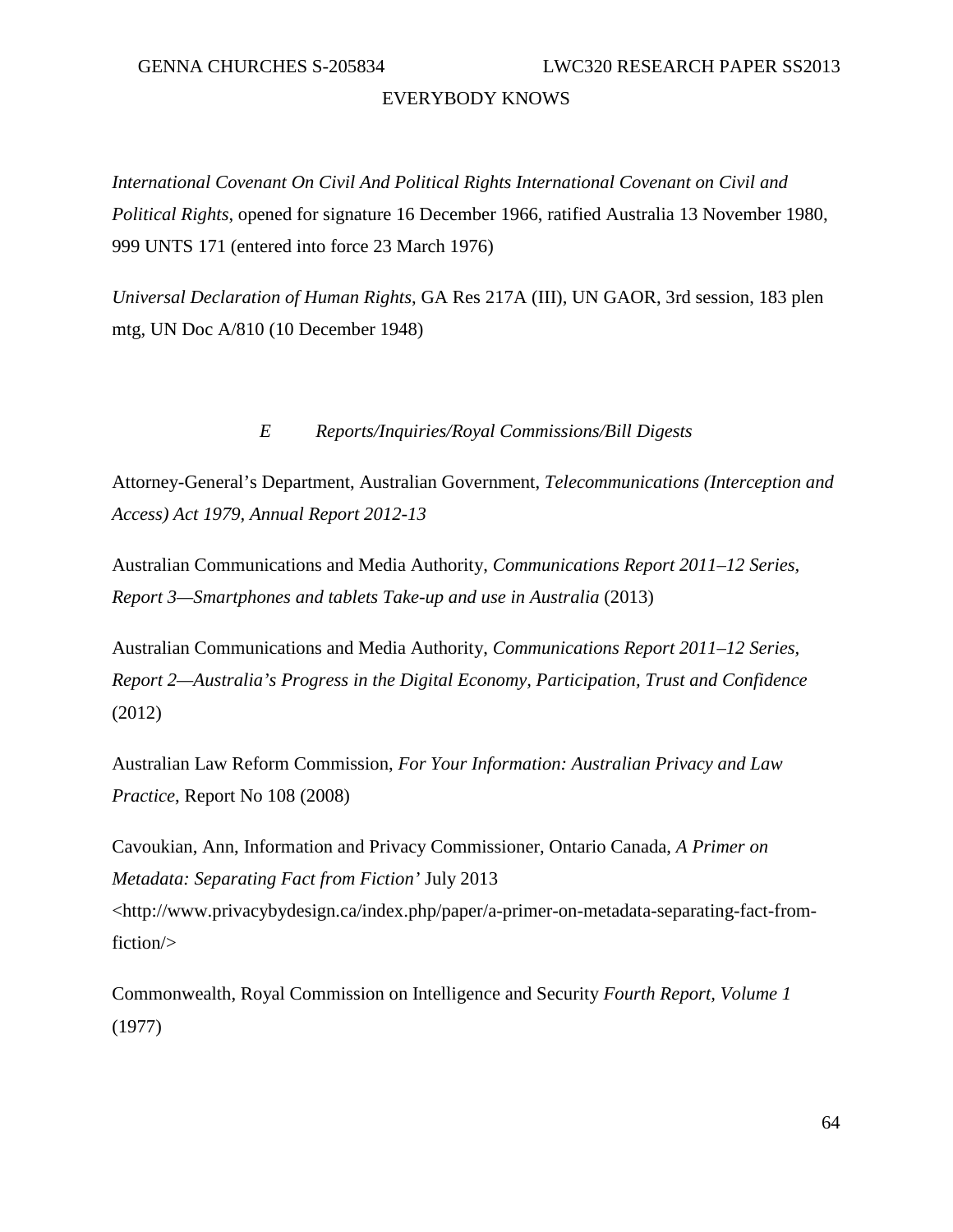European Parliament, Committee on Civil Liberties, Justice and Home Affairs, *Draft Report on the US NSA Surveillance Program, Surveillance Bodies in Various Member States and the Impact on EU Citizens of Fundamental Rights and on Transatlantic Cooperation in Justice and Home Affairs*, Doc No 2013/2188 (INI), 8 January 2014

Ewing, Scott, and Julian Thomas, ARC Centre of Excellence for Creative Industries and Innovation, *CCi Digital Futures 2010 the Internet in Australia* (2010)

Hancock, Nathan, Information and Research Services, Parliament of Australia, *Intelligence Services Bill 2001*, No. 11 2001-02 of 2001, 1 August 2001

Hancock, Nathan, *Intelligence Services Bill 2001*, No 11 of 2001–02, 1 August 2001

Inspector General of Intelligence and Security, Australian Government, *Annual Report 2012 – 2013*

Inspector General of Intelligence and Security, *Report MV Tampa, August – September 2001 – Collection and Reporting of Intelligence Relating to Australians* Document Number 20502/02 <http://www.defence.gov.au/minister/13tpl.cfm?CurrentId=1441>

Leveson LJ, Leveson Inquiry, *The Report into the Culture, Practices and Ethics of the Press*, 29 November 2012 <http://www.levesoninquiry.org.uk/>

OECD Guidelines on the Protection of Privacy and Transborder Flows of Personal Data (2013) <http://www.oecd.org/internet/ieconomy/oecdguidelinesontheprotectionofprivacyandtransborder flowsofpersonaldata.htm>

Parliamentary Joint Committee on Intelligence and Security, Parliament of Australia, *Report of the Inquiry into Potential Reforms of Australia's National Security Legislation*, May 2013

Ubiquitous Computing — International Telecommunications Union, 'The Internet of Things', (2005) <http://www.itu.int/osg/spu/publications/internetofthings/>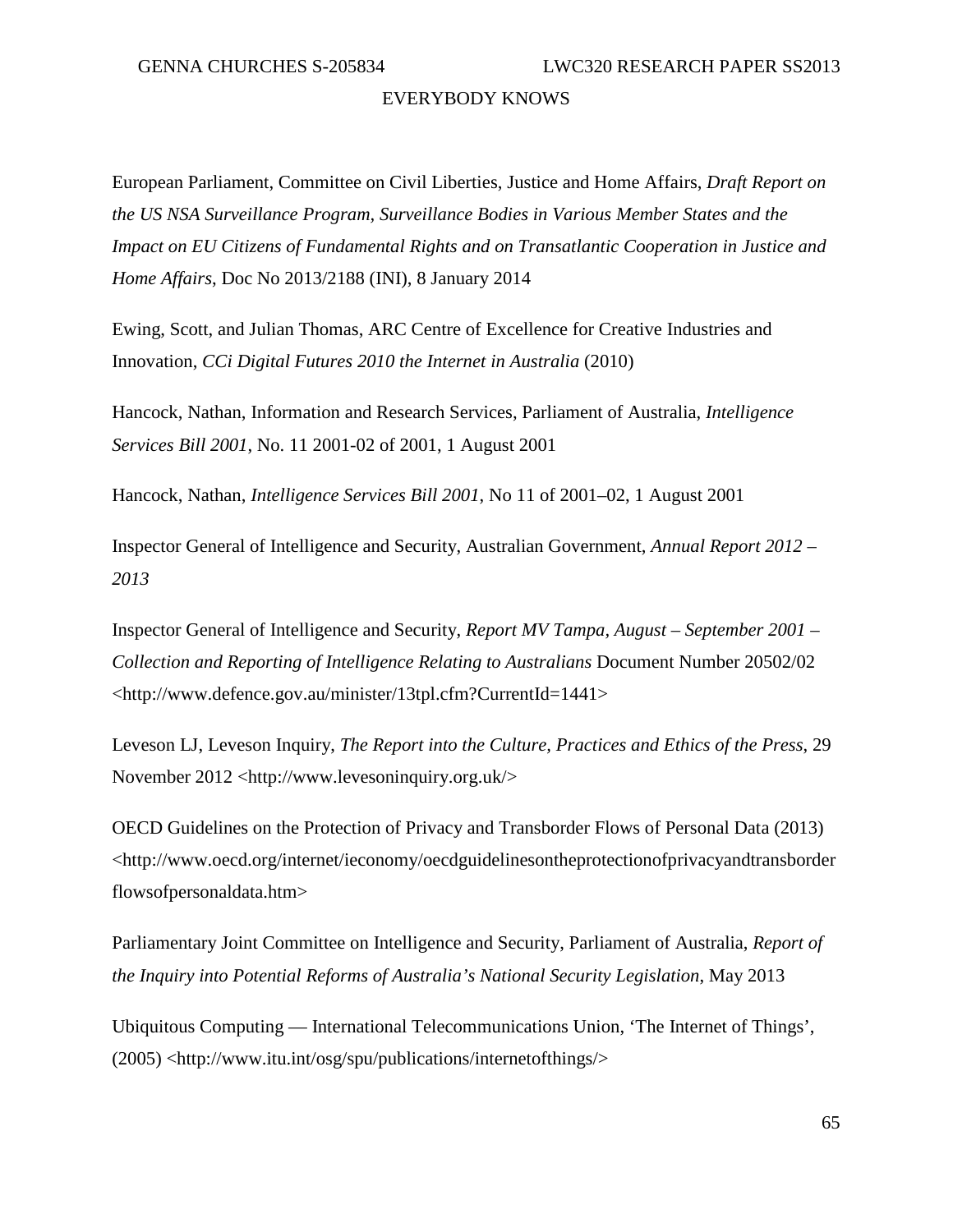# *F Online Newspapers/Internet Materials/Media Releases/Transcripts*

'City of London Corporation Wants "Spy Bins" Ditched', *The Guardian* (online), 13 August 2013 <http://www.theguardian.com/world/2013/aug/12/city-london-corporation-spy-bins>

'Greenwald: "Explosive" NSA Spying Reports Are Imminent', *Spiegel Online International* (online), 19 July 2013 <http://www.spiegel.de/international/world/journalist-says-explosivereports-coming-from-snowden-data-a-912034.html>

'How the NSA Is Tracking People Right Now', *The Washington Post* (online),  $\lt$ http://apps.washingtonpost.com/g/page/world/how-the-nsa-is-tracking-people-right-now/634/>

'NSA Defends Global Cellphone Tracking', *news.com.au* (online), 7 December 2013 <http://www.news.com.au/world/breaking-news/nsa-defends-global-cellphone-tracking/storye6frfkui-1226777696658>

'XKeyscore Presentation from 2008 – Read in Full', *The Guardian* (online), 31 July 2013 <http://www.theguardian.com/world/interactive/2013/jul/31/nsa-xkeyscore-program-fullpresentation>

AAP, 'US Government Appeals Ruling on NSA Data Program', *SBS* (online), 4 January 2014 <http://www.sbs.com.au/news/article/2014/01/04/us-govt-appeals-ruling-nsa-data-program>

Ackerman, Spencer, 'NSA Statement Does Not Deny Spying on Members Of Congress', *The Guardian* (online), 5 January 2014 <http://www.theguardian.com/world/2014/jan/03/nsa-askedspying-congress-bernie-sanders>

Ackerman, Spencer, and Dan Roberts, 'The Obama Presents NSA Reforms with Planned to End Government Storage of Call Data', *The Guardian* (online), 18 January 2014 <http://www.theguardian.com/world/2014/jan/17/obama-nsa-reforms-end-storage-americanscall-data>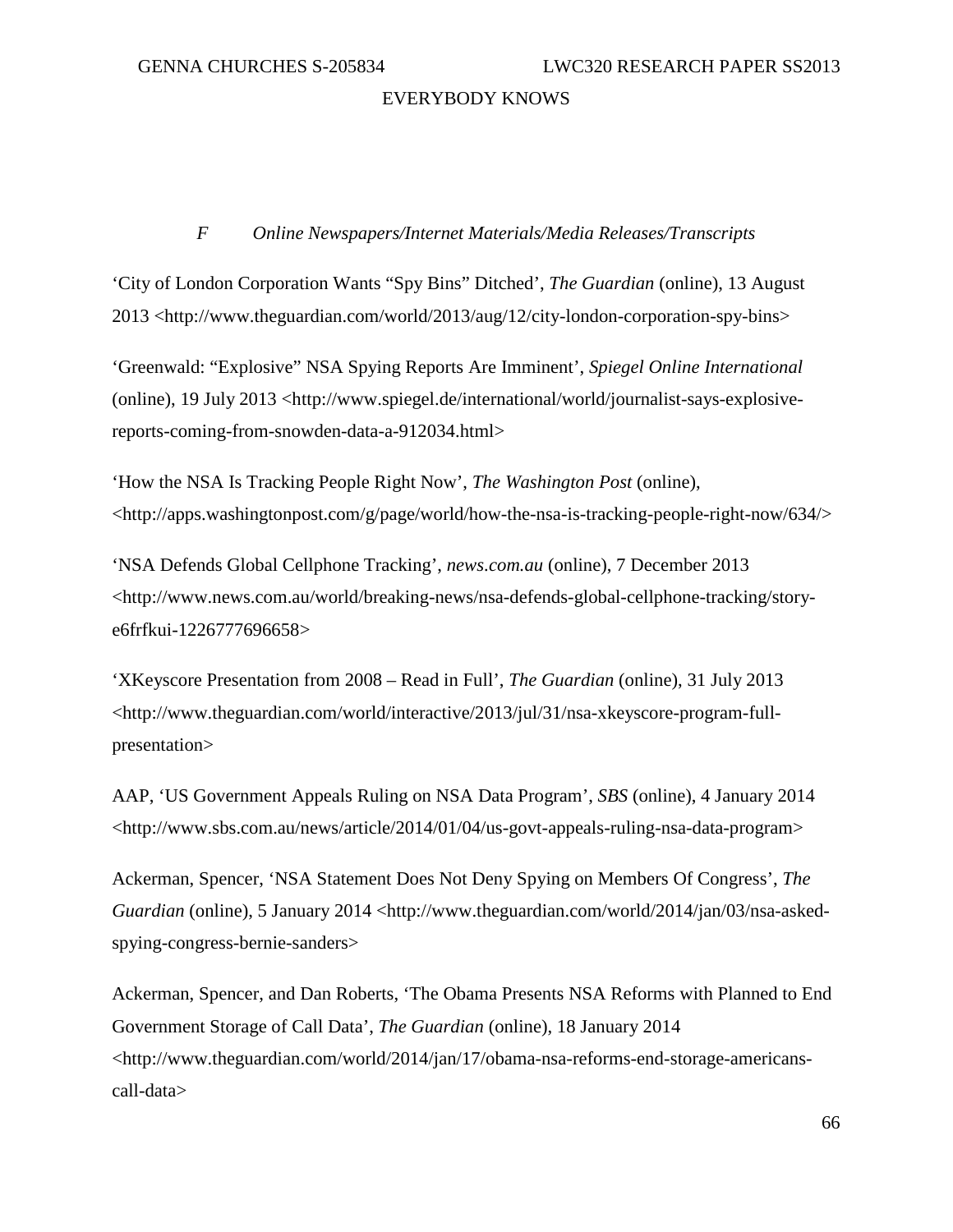Ackerman, Spencer, and Dominic Rushe, 'Microsoft, Facebook, Google and Yahoo Release US Surveillance Requests', *The Guardian* (online), 4 February 2014 <http://www.theguardian.com/world/2014/feb/03/microsoft-facebook-google-yahoo-fisasurveillance-requests>

Allard, Tom, 'Intelligence Agency Failed To Investigate Spying Claims, Lawyer Bernard Collaery Claims', *Sydney Morning Herald* (online), 5 December 2013 <http://www.smh.com.au/federal-politics/political-news/intelligence-agency-failed-toinvestigate-spying-claims-lawyer-bernard-collaery-claims-20131204-2yr3m.html>

American Civil Liberties Union <https://www.aclu.org/>

Associates in Counselling and Child Guidance, *Delusional Paranoid Disorder*, <http://accg.net/delusional\_paranoid\_disorder.htm>

Australia Federation Press, 'US "Spied On Radicals" Porn Habit, According To Documents from Edward Snowden', *The Australian* (online), 28 November 2013 <http://www.theaustralian.com.au/news/world/us-spied-on-radicals-porn-habits-according-todocuments-from-edward-snowden/story-e6frg6so-1226770374222>

Australian Associated Press, 'Government Defends ASIO Raids', *Perth Now* (online), 4 December 2013 <http://www.perthnow.com.au/news/breaking-news/brandis-defends-asio-spyraids/story-fnhrvfuw-1226775148265>

Australian Broadcasting Corporation, 'In Google We Trust', *Four Corners*, 10 September 2013 <http://www.abc.net.au/4corners/stories/2013/09/09/3842009.htm>

Ball, James, 'How Obama Took on Six Major Areas of Concern about NSA Surveillance', *The Guardian*, (online), 18 January 2014 <http://www.theguardian.com/world/2014/jan/17/howobama-took-on-six-major-areas-concern-nsa-surveillance>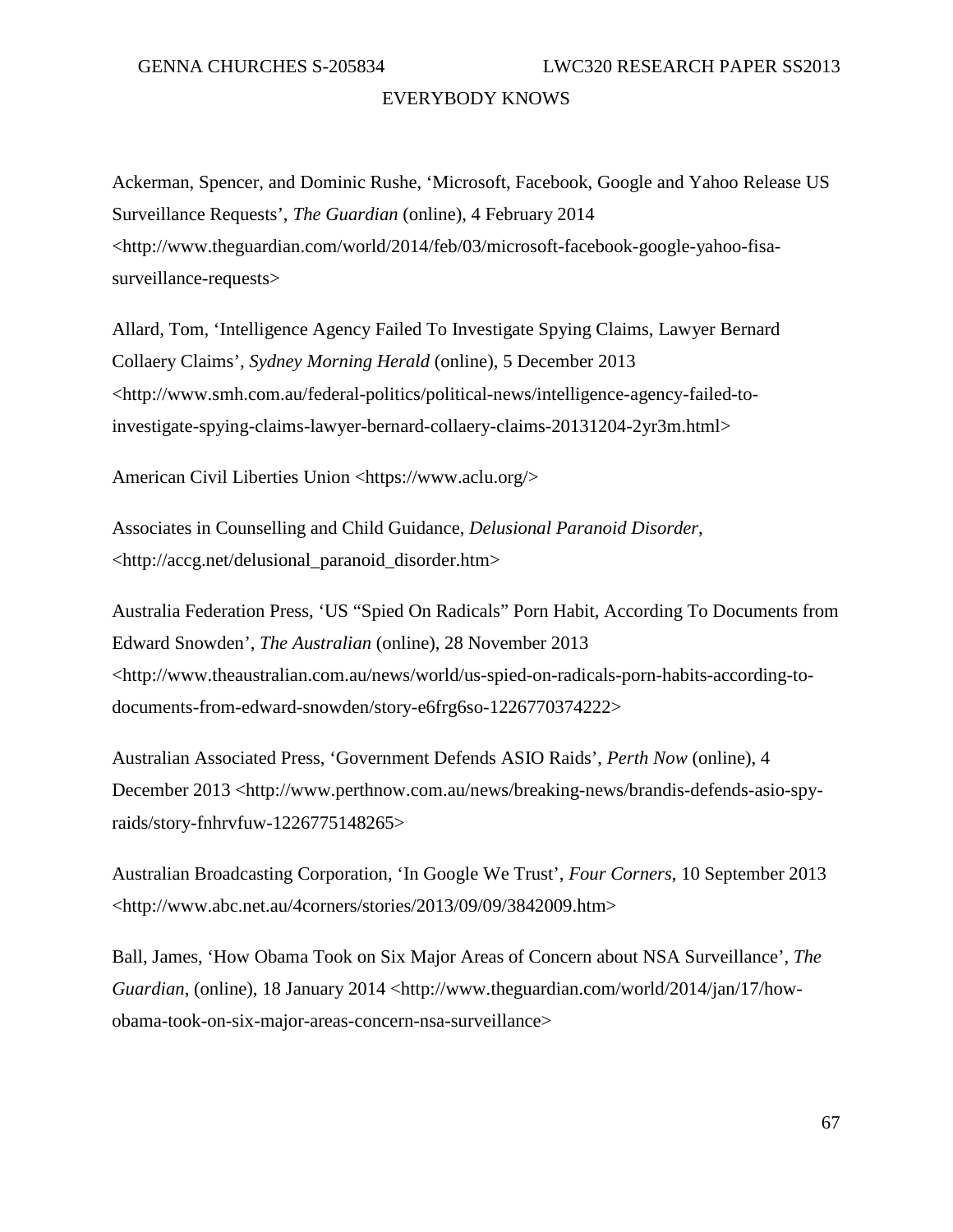Ball, James, 'NSA Stores Metadata of Millions of Web Users for up to a Year, Secret Files Show', *The Guardian* (online), 1 October 2013 <http://www.theguardian.com/world/2013/sep/30/nsa-americans-metadata-year-documents>

Brennan, Frank, 'ASIO Raids Designed to Show Timor Who's Boss', *The Age* (online), 5 December 2013 <http://www.theage.com.au/comment/asio-raids-designed-to-show-timor-whosboss-20131204-2yqxq.html>

Buckley, Nick, 'More Spy Leaks to Come: Minister', *The West Australian* (online), 3 December 2013 <http://au.news.yahoo.com/thewest/latest/a/20119934/more-spy-leaks-to-come-minister/>

Chadwick, Paul, 'Balancing Security and Privacy: Bob Hawke Faced Dilemmas Familiar Today', *The Guardian* (online), 1 January 2014 <http://www.theguardian.com/world/2013/dec/31/balancing-security-and-privacy-bob-hawkefaced-dilemmas-familiar-today>

Civil Liberties Australia <http://www.cla.asn.au/>

Crook, Clive, 'Is The US Still The Land Of The Free?', *Bloomberg* (online), 11 June 2013 <http://www.bloomberg.com/news/2013-06-11/is-the-u-s-still-the-land-of-the-free-.html>

Curnyn, Sean, 'Everybody Knows (Starting with the NSA)', *The Cinch Review* (online), 13 June 2013 <http://www.cinchreview.com/everybody-knows-starting-with-nsa/10482/>

Davies, Trefor, 'Government Web Surveillance: "Expensive, Impractical, Totalitarianism"', *The Telegraph* (online), 02 April 2012 <http://www.telegraph.co.uk/technology/news/9180577/Government-web-surveillance-Expensive-impractical-totalitarian.html>

Dorling, Phillip, 'Australian Spies in Global Deal to Undersea Cables', *Sydney Morning Herald* (online), 29 August 2013 <http://www.smh.com.au/technology/technology-news/australianspies-in-global-deal-to-tap-undersea-cables-20130828-2sr58.html>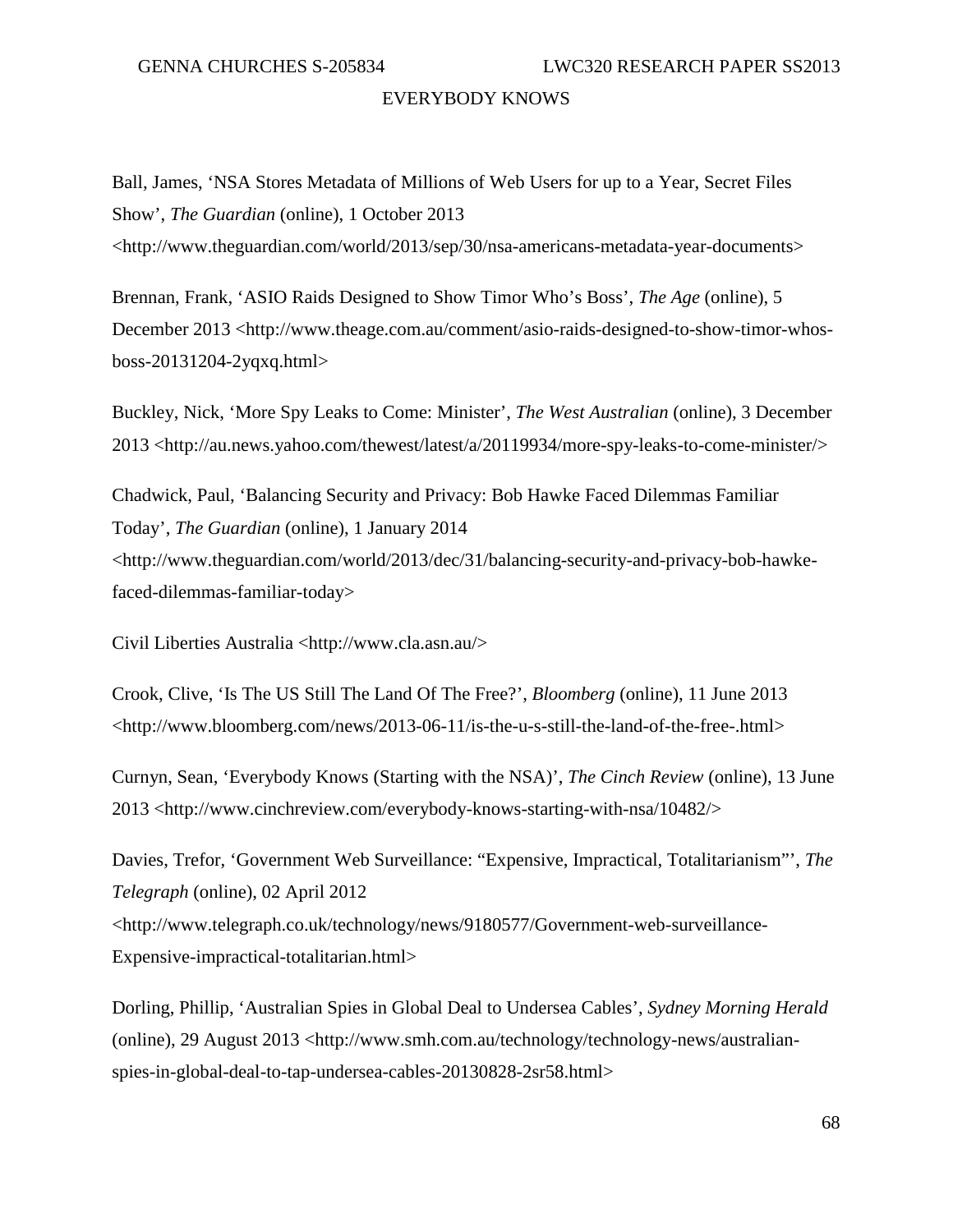Dworkin, Ronald, 'A Special Supplement: Taking Rights Seriously', (1970) *The New York Review of Books* <http://www.nybooks.com/articles/archives/1970/dec/17/a-special-supplementtaking-rights-seriously/>

Farrell, Paul, 'History of Five Eyes — Explainer', *The Guardian* (online), 2 December 2013 <http://www.theguardian.com/world/2013/dec/02/history-of-5-eyes-explainer>

Farrell, Paul, 'Intelligence Agencies Should Be Subject To FoI, Haitian, Says Information Commissioner', *The Guardian* (online), 4 February 2014 <http://www.theguardian.com/world/2014/feb/03/intelligence-agencies-foi-laws>

Gabbatt, Adam, 'Obama Acknowledges Edward Snowden Disclosures in NSA Reform Speech', *The Guardian* (online), 18 January 2014 <http://www.theguardian.com/world/2014/jan/17/obama-acknowledges-edward-snowden-nsareform>

Gaouette, Nicole, 'Microsoft, Google Security: Edward Snowden Won Where Barack Obama Failed', *Live Mint* (online), 29 November 2013 <http://www.livemint.com/Consumer/ZD6Bc7SRBoOib9bLbsRSPN/Microsoft-Googlesecurity-Edward-Snowden-won-where-Barack.html>

Gellman, Barton and Soltani, Ashkan, 'NSA Infiltrates Links to Yahoo, Google Data Centres Worldwide, Snowden Documents Say', *The Washington Post* (online), <http://www.washingtonpost.com/world/national-security/nsa-infiltrates-links-to-yahoo-googledata-centers-worldwide-snowden-documents-say/2013/10/30/e51d661e-4166-11e3-8b74 d89d714ca4dd\_story.html>

Gellman, Barton, 'Edward Snowden, after Months of NSA Revelations, Says His Mission's Accomplished,' *The Guardian* (online), 24 December 2013 <http://www.washingtonpost.com/world/national-security/edward-snowden-after-months-of-nsarevelations-says-his-missions-accomplished/2013/12/23/49fc36de-6c1c-11e3-a523 fe73f0ff6b8d\_story.html>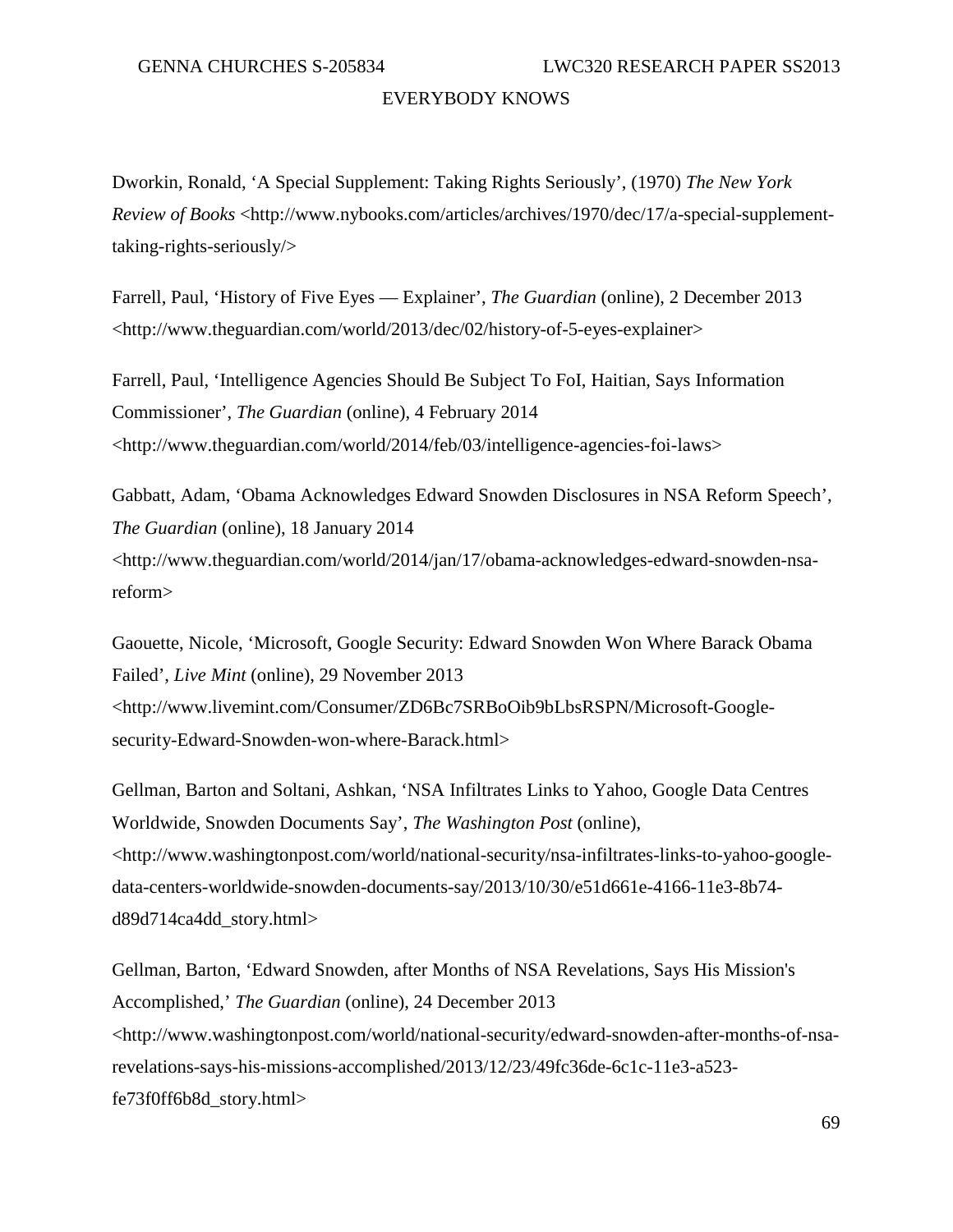Gellman, Barton, and Ashkan Soltani, 'NSA Tracking Cellphone Locations Worldwide, Snowden Documents Show', *The Washington Post* (online), 5 December 2013 <http://www.washingtonpost.com/world/national-security/nsa-tracking-cellphone-locationsworldwide-snowden-documents-show/2013/12/04/5492873a-5cf2-11e3-bc56 c6ca94801fac\_story.html>

Golgowski, Nina, 'How Target Knows When Its Shoppers Are Pregnant – and Figured out a Teen Was before Her Father Did', *The Daily Mail* (online), <http://www.dailymail.co.uk/news/article-2102859/How-Target-knows-shoppers-pregnant- figured-teen-father-did.html#ixzz2uOkwgc3X>

Greenwald, Glenn 'NSA Prism Program Taps In To User Date Of Apple, Google And Others', *The Guardian* (online), 7 June 2013 <http://www.theguardian.com/world/2013/jun/06/us-techgiants-nsa-data>

Greenwald, Glenn, 'Obama's NSA "Reforms" Are Little More Than a PR Attempt to Mollify the Public', *The Guardian* (online), 18 January 2014 <http://www.theguardian.com/commentisfree/2014/jan/17/obama-nsa-reforms-bulk-surveillanceremains>

Greenwald, Glenn, and Ewen McAskill, 'NSA Prism Program Taps In To User Data Of Apple, Google And Others', *The Guardian* (online), 7 June 2013 <http://www.theguardian.com/world/2013/jun/06/us-tech-giants-nsa-data>

Greenwald, Glenn, Ewen MacAskill and Laura Poitras, 'Edward Snowden: The Whistle-Blower behind the NSA Surveillance Revelations', *The Guardian* (online), 10 June 2013 <http://www.theguardian.com/world/2013/jun/09/edward-snowden-nsa-whistleblowersurveillance>

Greenwald, Glenn, Ewen MacAskill and Laura Poitras, 'Edward Snowden: The Whistle-blower behind the NSA Surveillance Revelations', *The Guardian* (online), 10 June 2013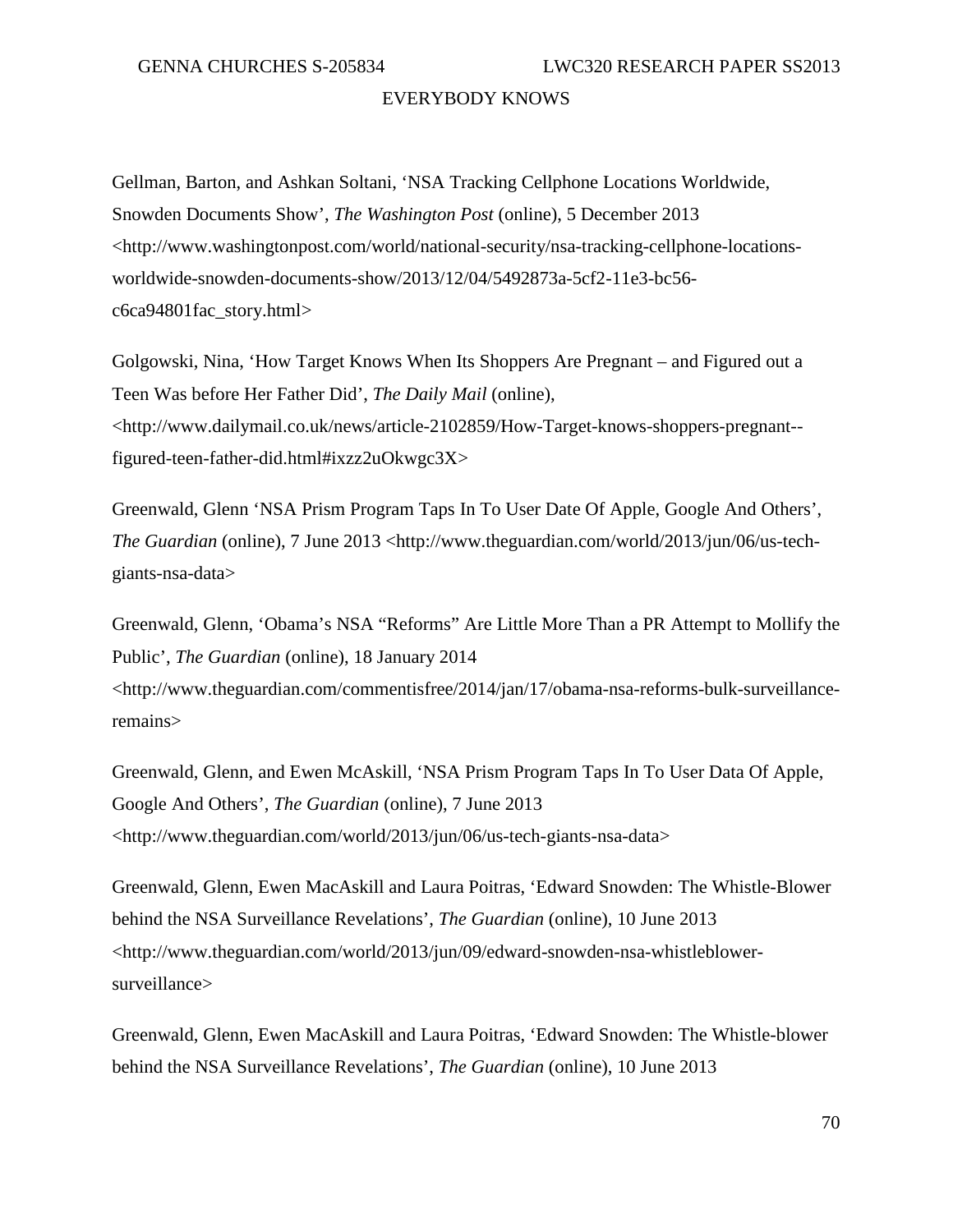<http://www.theguardian.com/world/2013/jun/09/edward-snowden-nsa-whistleblowersurveillance>

Greenwald, Glenn, Gallagher, Ryan and Grim, Ryan, 'Top-Secret Document Reveals NSA Spied On Porn Habits As Part Of Plan To Discredit "Radicalizers"', *The Huffington Post* (online), 26 November 2013< http://www.huffingtonpost.com/2013/11/26/nsa-pornmuslims  $n$  4346128.html>

Grinnell, Renne, 'Paranoid Delusion', *PsycCentral* <http://psychcentral.com/encyclopedia/2008/paranoid-delusion/>

Hodson, Hal, 'How Metadata Brought Down CIA Boss David Petrous', *The New Scientists* (online), 16 November 2012 <http://www.newscientist.com/article/dn22511-how-metadatabrought-down-cia-boss-david-petraeus.html#.UxDQZoW2V5d>

Hopkins, Nick, 'Huge Swathes of GCHQ Mass Surveillance Is Illegal, Says Top Lawyer', *The Guardian* (online), 29 January 2014 <http://www.theguardian.com/uk-news/2014/jan/28/gchqmass-surveillance-spying-law-lawyer>

Hopkins, Nick, and Ian Traynor, 'NSA and GCHQ Activities Appear Illegal, Says EU Parliamentary Enquiry', *The Guardian* (online), 10 January 2014 <http://www.theguardian.com/world/2014/jan/09/nsa-gchq-illegal-european-parliamentaryinquiry>

Horgan, John, 'US Never Really Ended Creepy "Total Information Awareness" Programme', *Scientific American* (online), 7 June 2013 <http://blogs.scientificamerican.com/crosscheck/2013/06/07/u-s-never-really-ended-creepy-total-information-awareness-program/>

Hunter, Melanie, 'Deputy AG: Governments Meta Data Collection May Have Resulted in One Criminal Case', *CNS News* (online), 4 February 2014 <http://cnsnews.com/news/article/melaniehunter/deputy-ag-government-s-metadata-collection-may-have-resulted-one>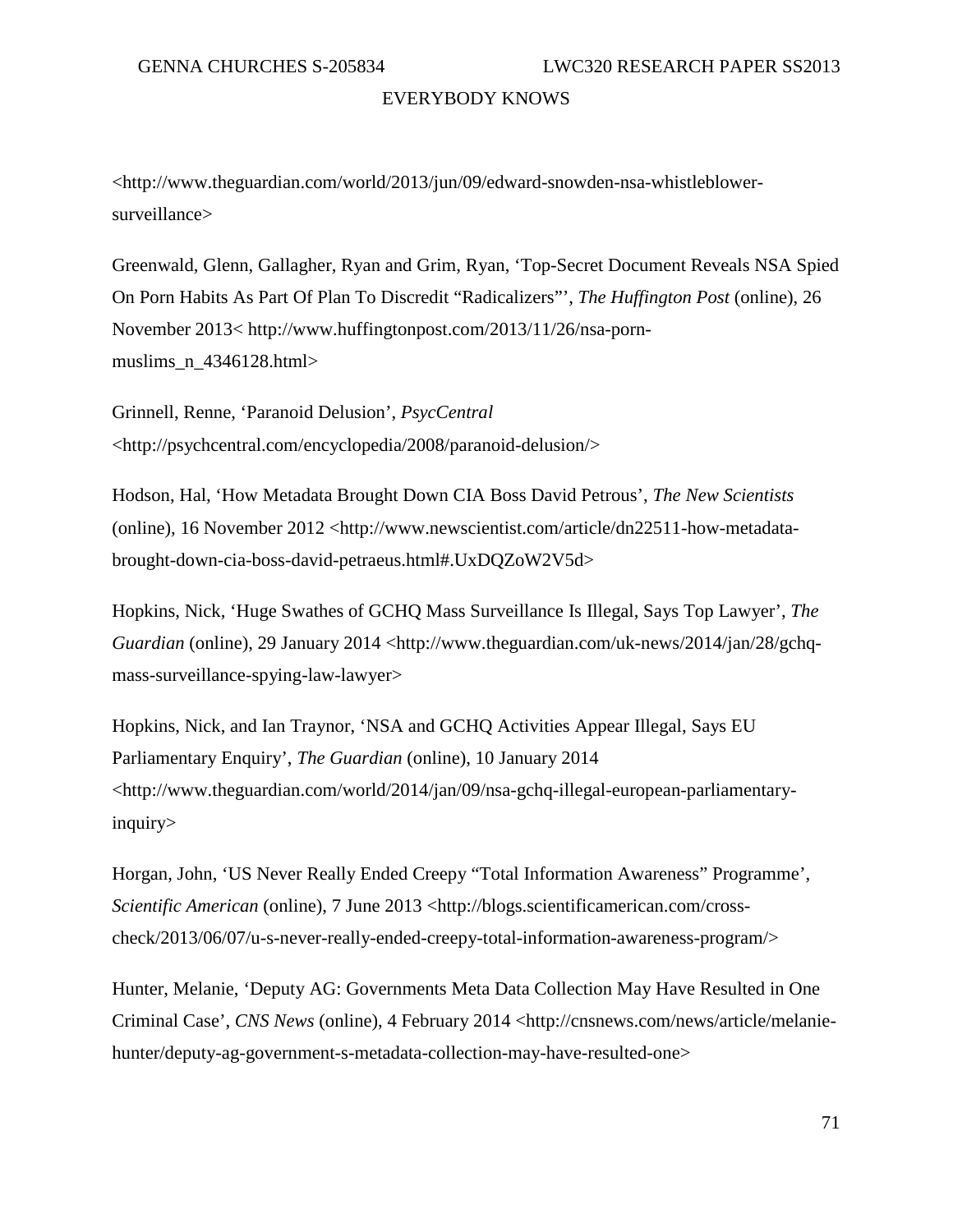Isquith, Elias, 'Reports: NSA Spied on Online Sexual Habits of Muslims to Discredit "Radicalisers"', *Salon* (online), 27 November 2013  $\lt$ http://www.salon.com/2013/11/27/report\_nsa\_spied\_on\_online\_sexual\_habits\_of\_muslims\_to discredit\_radicalizers/>

Jabour, Birdie, 'Australia Spied on Indonesia Talks with US Law Firm In 2013', *The Guardian* (online), 16 February 2014 <http://www.theguardian.com/world/2014/feb/16/australia-spiedindonesia-talks-us-firm>

Kay, Jonathan, 'We All Have Something to Hide From Big Brother, We Just Don't Know It Yet', *National Post* (online), 14 June 2013 <http://fullcomment.nationalpost.com/2013/06/14/we-all-have-something-to-hide-from-bigbrother-we-just-dont-know-it-yet/>

Keane, Bernard, 'Australia's Supine Reaction to our Surveillance Planet', *Crikey* (online), 14 June 2013 <http://www.crikey.com.au/2013/06/14/australias-supine-reaction-to-oursurveillance-planet/>

Kelley, Michael, 'NSA: Snowden Stole 1.7 Million Classified Documents and Still Has Access to Most of Them', *Business Insider Australia* (online), 14 December 2013 <http://www.businessinsider.com.au/how-many-docs-did-snowden-take-2013-12>

Kravets, David, 'Reading between the Lines of Redacted NSA Documents', *Wired* (online), 19 February 2014 <http://www.wired.com/threatlevel/2014/02/nsa-gallery/>

Laughland, Oliver, 'Metadata: Is It Simply "Billing Data", or Something More Personal?', *The Guardian* (online), 2 December 2013 <http://www.theguardian.com/world/2013/dec/02/metadata-should-it-be-dismissed-as-billingdata-or-is-it-personal-material>

Lemay, Renai, 'Labour Open to Surveillance Discussion', *Delimiter* (online), 4 December 2013 <http://delimiter.com.au/2013/12/04/labor-open-surveillance-discussion/>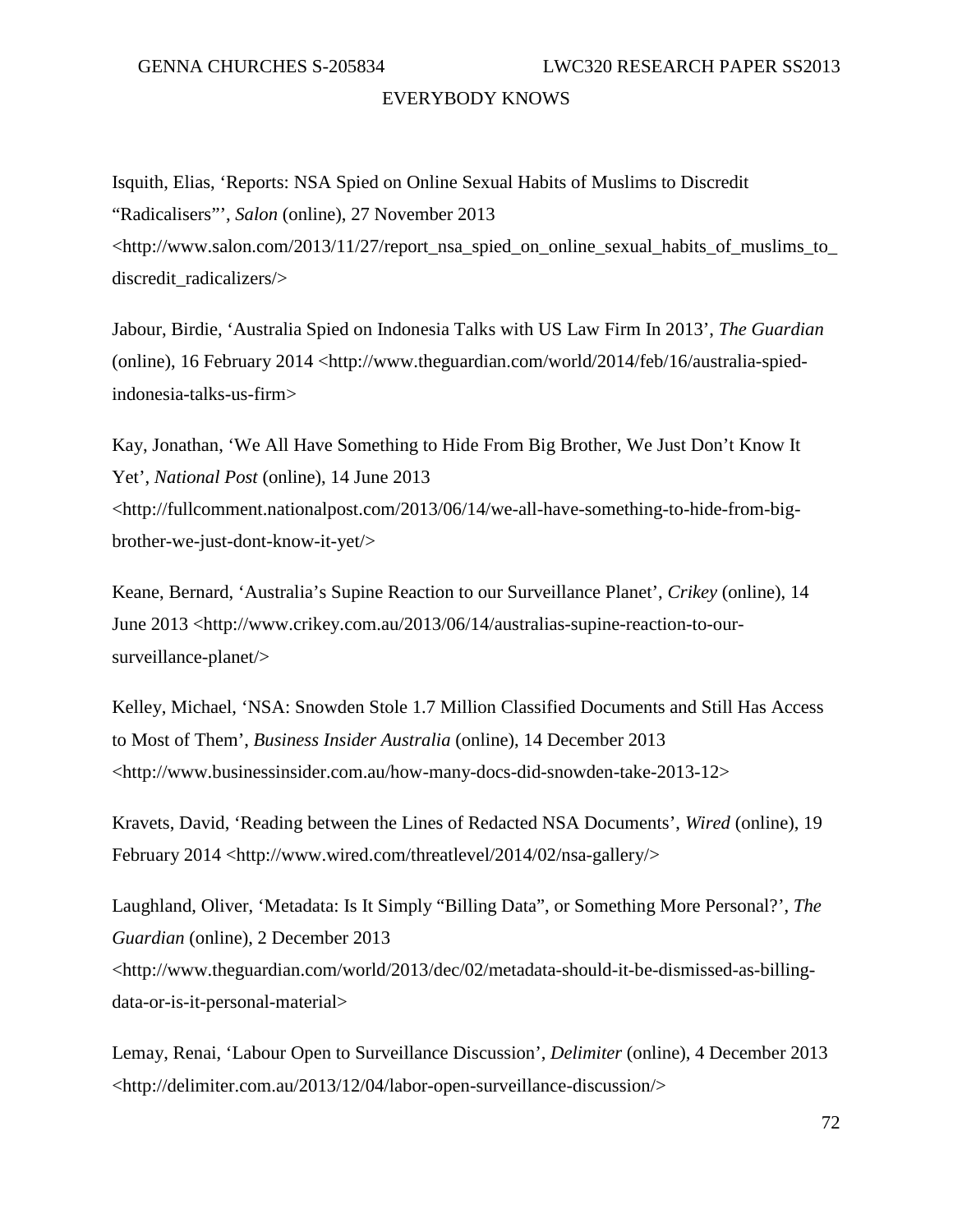GENNA CHURCHES S-205834 LWC320 RESEARCH PAPER SS2013

# EVERYBODY KNOWS

Lennard, Natasha, 'Secret Deal let NSA Spy on Ordinary UK Citizens', *Salon* (online), 21 November, 2013

 $\lt$ http://www.salon.com/2013/11/21/secret\_deal\_let\_nsa\_spy\_on\_ordinary\_u\_k\_citizens/>

Lennard, Natasha, 'UN to Investigate NSA, GHCQ Spying', *Salon* (online), 3 December 2013 <http://www.salon.com/2013/12/03/u\_n\_to\_investigate\_nsa\_ghcq\_spying/>

Lennard, Natasha, and Glenn Greenwald, 'Here Is How to Stop the NSA', *Salon* (online), 1 October 2013 <http://www.salon.com/2013/10/01/greenwald\_surveillance\_power/>

Leonard, Andrew, Dave Eggers, 'To The Internet: Just Stop!', *Salon* (online), 8 October 2013 <http://www.salon.com/2013/10/08/dave\_eggers\_to\_the\_internet\_just\_stop/>

Leonhard, Andrew, 'Turnkey Totalitarianism', *Salon* (online), 17 June 2013 <http://www.salon.com/2013/06/17/turnkey\_totalitarianism/>

Lewis, Paul, 'Snowden Documents Show NSA Gathering 5,000,000,000 Cell Phone Records Daily', *The Guardian* (online), 5 December 2013 <http://www.theguardian.com/world/2013/dec/04/nsa-storing-cell-phone-records-dailysnowden>

Linklater, Alexander, 'The Circle, by Dave Eggers — Book Review', *The Guardian* (online), 13 October 2013 <http://www.theguardian.com/books/2013/oct/12/the-circle-dave-eggers-review>

McAskill, Ewen, 'NSA Collected Details Of Online Sexual Activity of Islamist Radicals', *The Guardian* (online), 27 November 2013 <http://www.theguardian.com/world/2013/nov/27/nsadetails-online-sexual-activity-islamist-radicals>

McAskill, Ewen, James Ball and Katherine Murphy, 'Revealed: Australian Spy Agency Offered to Share Data about Ordinary Citizens', *The Guardian* (online), 2 December 2013 <http://www.theguardian.com/world/2013/dec/02/revealed-australian-spy-agency-offered-toshare-data-about-ordinary-citizens>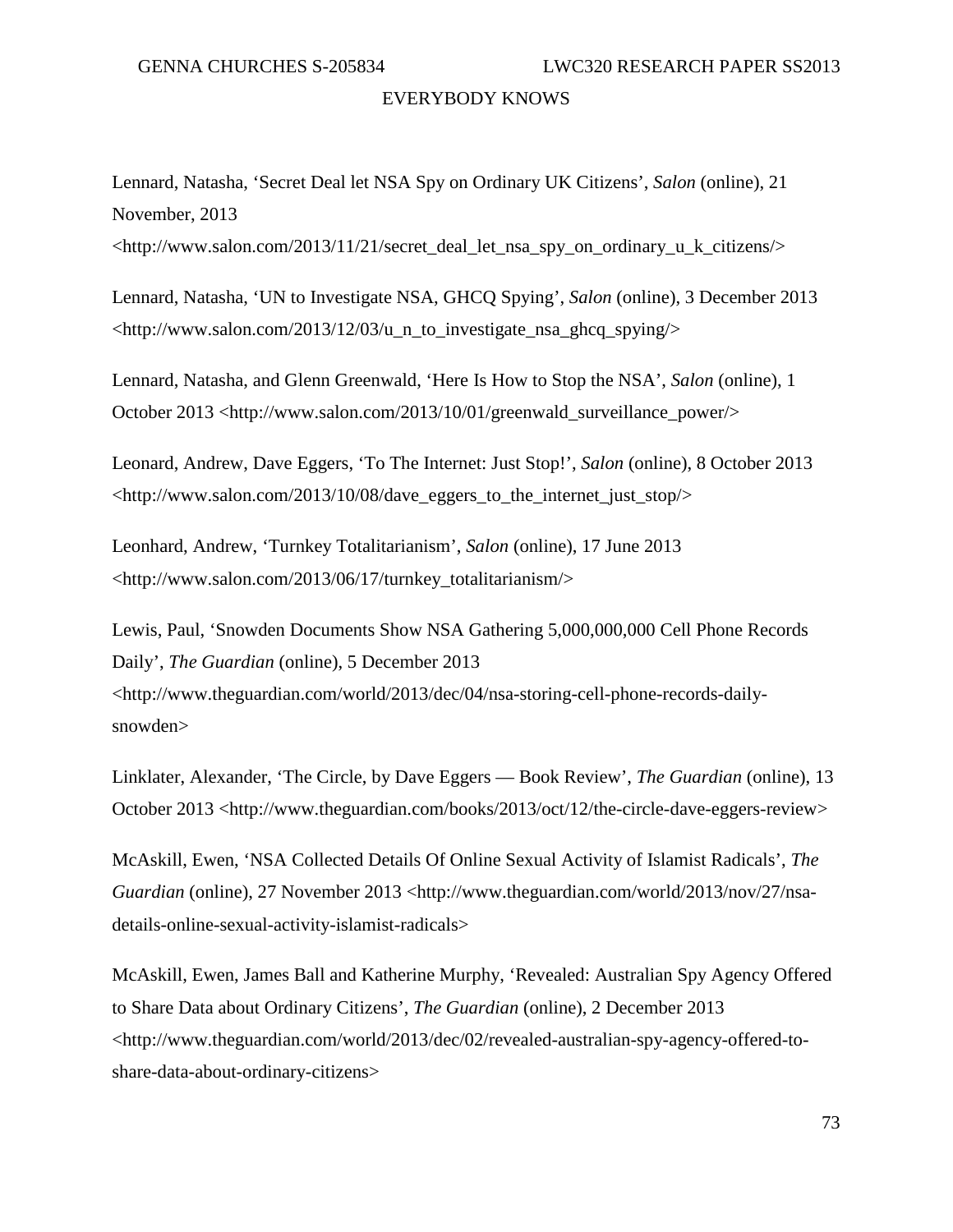McCarthy, Tom, 'Obama Announces New Limits on NSA Surveillance Programs Live Reaction', *The Guardian* (online), 18 January 2014 <http://www.theguardian.com/world/2014/jan/17/obama-nsa-surveillance-reforms-speech-live>

Mcstravick, Alan, 'UK Intelligence Using NSA Technique to Spy on Citizens: Snowden', *Red Orbit* (online), 12 November 2013 <http://www.redorbit.com/news/technology/1113000232/edward-snowden-claims-uk-spyingnsa-techniques-111213/>

Mezrani, Leanne, 'Spying Case Raises Questions Of Liability', *Lawyers Weekly* (online), 25 February 2014 <http://www.lawyersweekly.com.au/news/spying-case-raises-concerns-aboutlaw-firm-liabili?utm\_source=Cirrus+Media+Newsletters&utm\_campaign=21b70018d3- Lawyers+Weekly+Newsletter+-

+20140225111724&utm\_medium=email&utm\_term=0\_fe913f1856-21b70018d3-59556813>

Michaelsen, Chris, 'No Secret, This Spying Stinks', *The Canberra Times* (online), 6 December 2013 <http://www.canberratimes.com.au/comment/no-secret-this-spying-stinks-20131205- 2ytm5.html>

Murphy, Katherine, 'Australia's Surveillance Has "Achieved Too Much" to Stop, Says David Johnson', *The Guardian* (online), 3 December 2013 <http://www.theguardian.com/world/2013/dec/03/australias-surveillance-achieved-too-much-tostop-david-johnston/print>

O'Carroll, Lisa, 'Rebekah Brooks to Begin her Defence at Phone-hacking Trial', *The Guardian* (online), <http://www.theguardian.com/uk-news/2014/feb/18/rebekah-brooks-defence-phonehacking-trial-andy-coulson?CMP=ema\_546>

Ockenden, Will, 'Australia Prepared Briefing On US Global Internet Spying Program Prism Before Snowden Revelations', *ABC News* (online), 8 October 2013 <http://www.abc.net.au/news/2013-10-08/australia-prepared-briefing-on-prism-spyingprogram/5004290>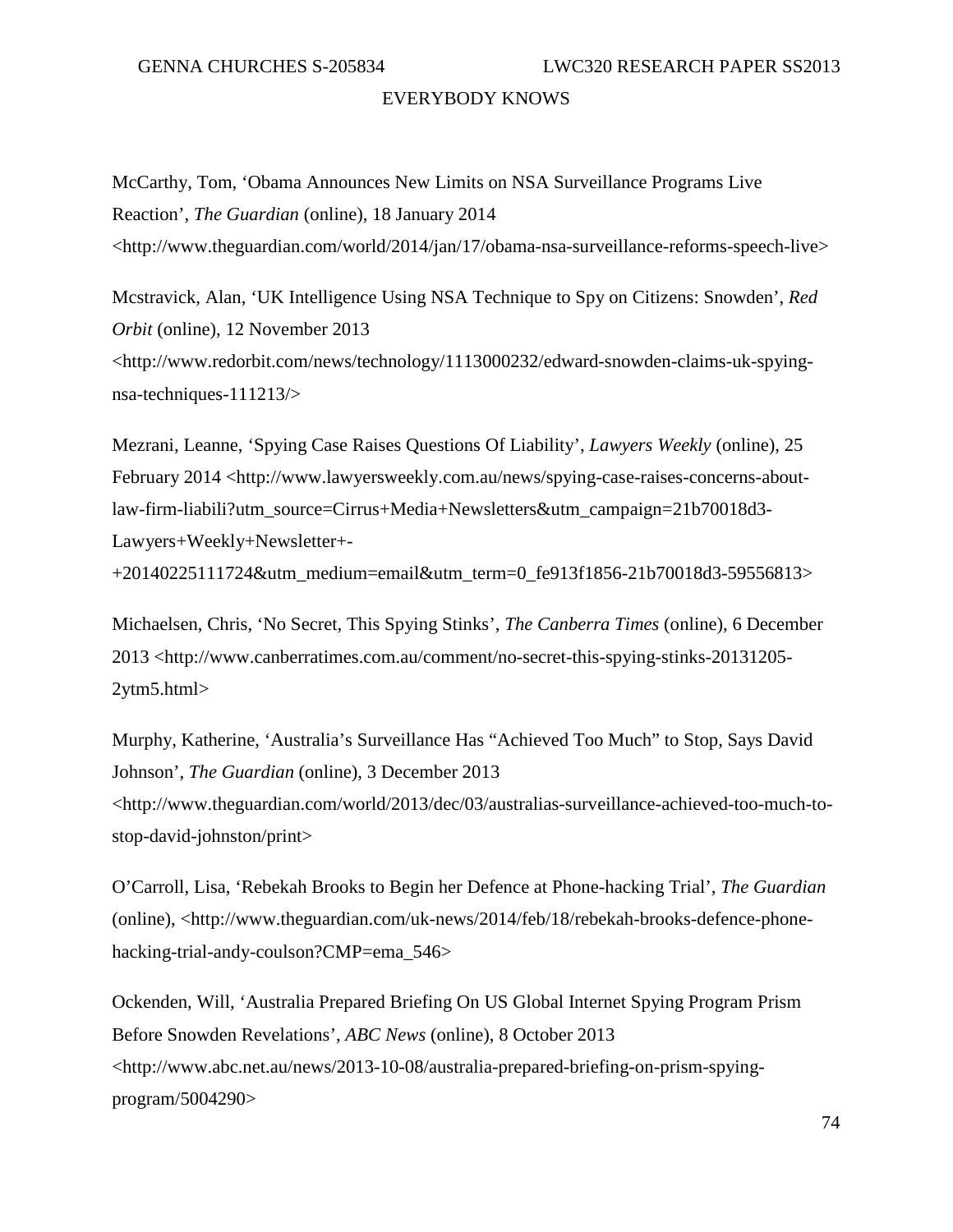Office of the High Commissioner for Human Rights, 'Mass Surveillance: Pillay Urges Respect for Right to Privacy and Protection of Individuals Revealing Human Rights Violations', (Media Release, 2 July

2013) <http://www.ohchr.org/EN/NewsEvents/Pages/DisplayNews.aspx?NewsID=13534&>

Pengelly, Martin, 'US Law Firm Was Caught in NSA Surveillance Net in Indonesia — Report', *The Guardian* (online), <http://www.theguardian.com/world/2014/feb/15/us-law-firm-nsasurveillance-indonesia-australia>

Pfaffenbach, Kai, 'Australian Government Talked PRISM Before Snowden Revelations', *RT News* (online), 8 October 2013 <http://rt.com/news/australia-knew-prism-before-879>

Roberts, Dan and Spencer Ackerman, 'Obama Review Panel: Strip NSA of Power to Collect Phone Data Records', *The Guardian* (online), 19 December 2013 <http://www.theguardian.com/world/2013/dec/18/nsa-bulk-collection-phone-date-obamareview-panel>

Robertson, Geoffrey, 'The Privacy of Ordinary Australians Is under Serious Threat', *The Guardian* (online), 2 December 2013 <http://www.theguardian.com/commentisfree/2013/dec/02/privacy-australians-surveillancemetadata>

Rowlings, Bill, 'The Public Deserves a Spy Inquiry Now', *New Matilda* (online), 5 December 2013 <https://newmatilda.com/2013/12/05/public-deserves-spy-inquiry-now>

Rushe, Dominic and James Ball, 'Prism Scandal: Tech Giants Flatly Deny Allowing NSA Direct Access to Servers', *The Guardian* (online), 7 June 2013 <http://www.theguardian.com/world/2013/jun/07/prism-tech-giants-shock-nsa-data-mining>

Rushe, Dominic, 'UN Advances in Surveillance Resolution Reaffirming Human Right to Privacy', *The Guardian* (online), 27 November 2013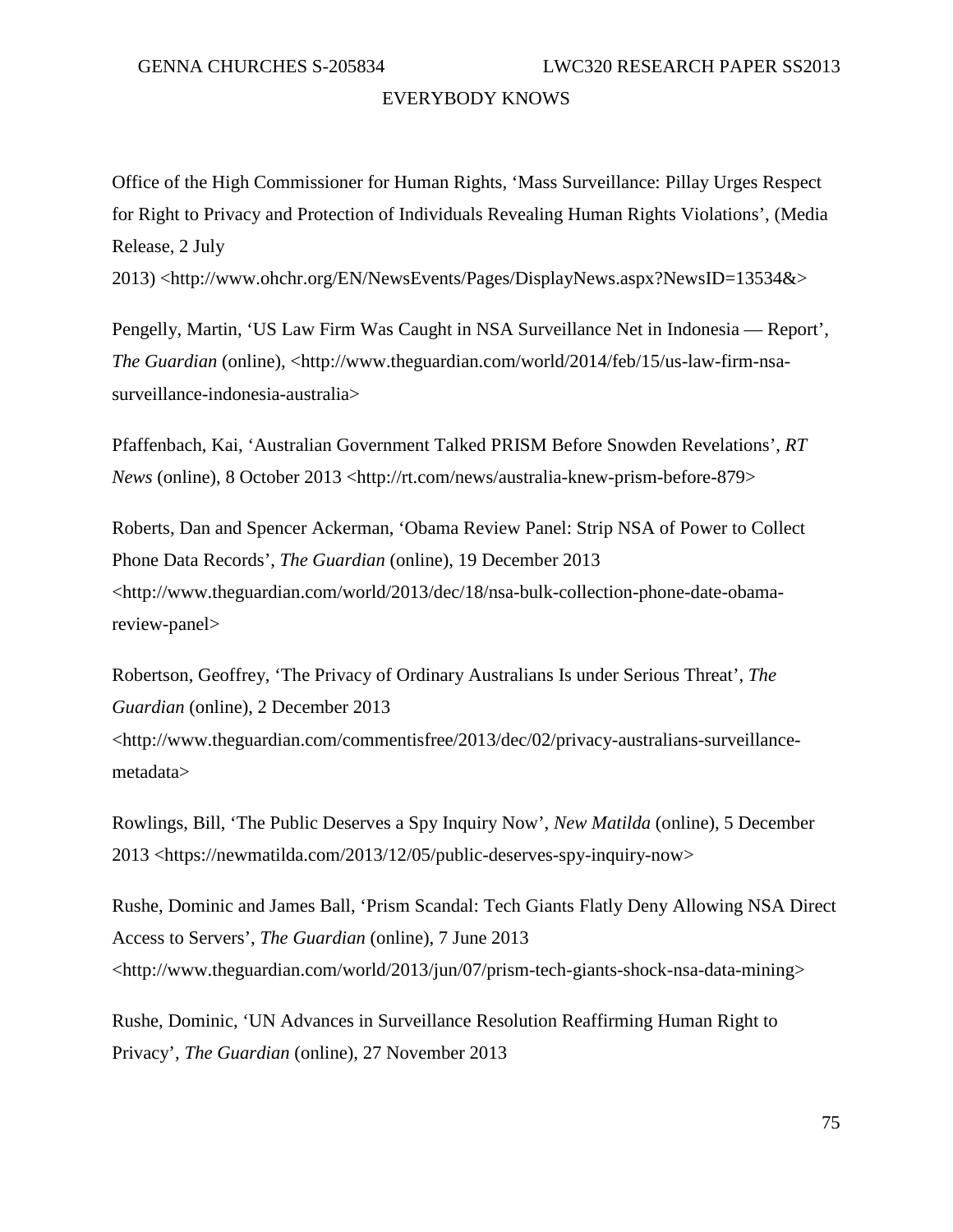<http://www.theguardian.com/world/2013/nov/26/un-surveillance-resolution-human-rightprivacy>

Saarinen, Juha, 'Aussie Government Knew Of PRISM And Ahead of Snowden Leaks', *IT News* (online), 8 October 2013 <http://www.itnews.com.au/News/359750aussie-govt-knew-aboutprism-ahead-of-snowden-leaks.aspx>

Sanchez, Julian, 'A Reply to Epstein and Pilon on NSA's Metadata Program', *Cato Liberty* (online), 16 June 2013 <http://www.cato.org/blog/reply-epstein-pilon-nsas-metadata-program>

Sanchez, Julian, 'How Rand Paul Can Take on the NSA', *Bloomberg* (online), 11 June 2013 <http://www.bloomberg.com/news/2013-06-11/how-rand-paul-can-take-on-the-nsa.html>

Siddique, Haroon, 'Internet Privacy as Important as Human Rights Says UN's Navi Pillay', The Guardian (online), 27 December 2013 <http://www.theguardian.com/world/2013/dec/26/unnavi-pillay-internet-privacy>

Taylor, Lenore, 'Australians will Be Troubled by Google, Facebook and Our Poor Surveillance by US', *The Guardian* (online), 7 June 2013

<http://www.theguardian.com/world/2013/jun/07/australians-troubled-us-surveillance-googlefacebook-apple>

*Telecommunications Interception and Access Laws*, Electronic Frontiers Australia <https://www.efa.org.au/Issues/Privacy/tia.html>

The Guardian, *The NSA Files* <http://www.theguardian.com/world/the-nsa-files>

Traynor, Ian, Philip Oltermann, and Patrick Wintour, 'Obama NSA Reforms Receive Mixed Response in Europe and Brazil', *The Guardian* (online), 18 January 2014 <http://www.theguardian.com/world/2014/jan/17/obama-nsa-reforms-reaction-europe-brazil>

Whitehead, Tom, 'Email Monitoring: New Powers to Record Every Phone Call and Email Echoes China' *The Telegraph* (online), 1 April 2012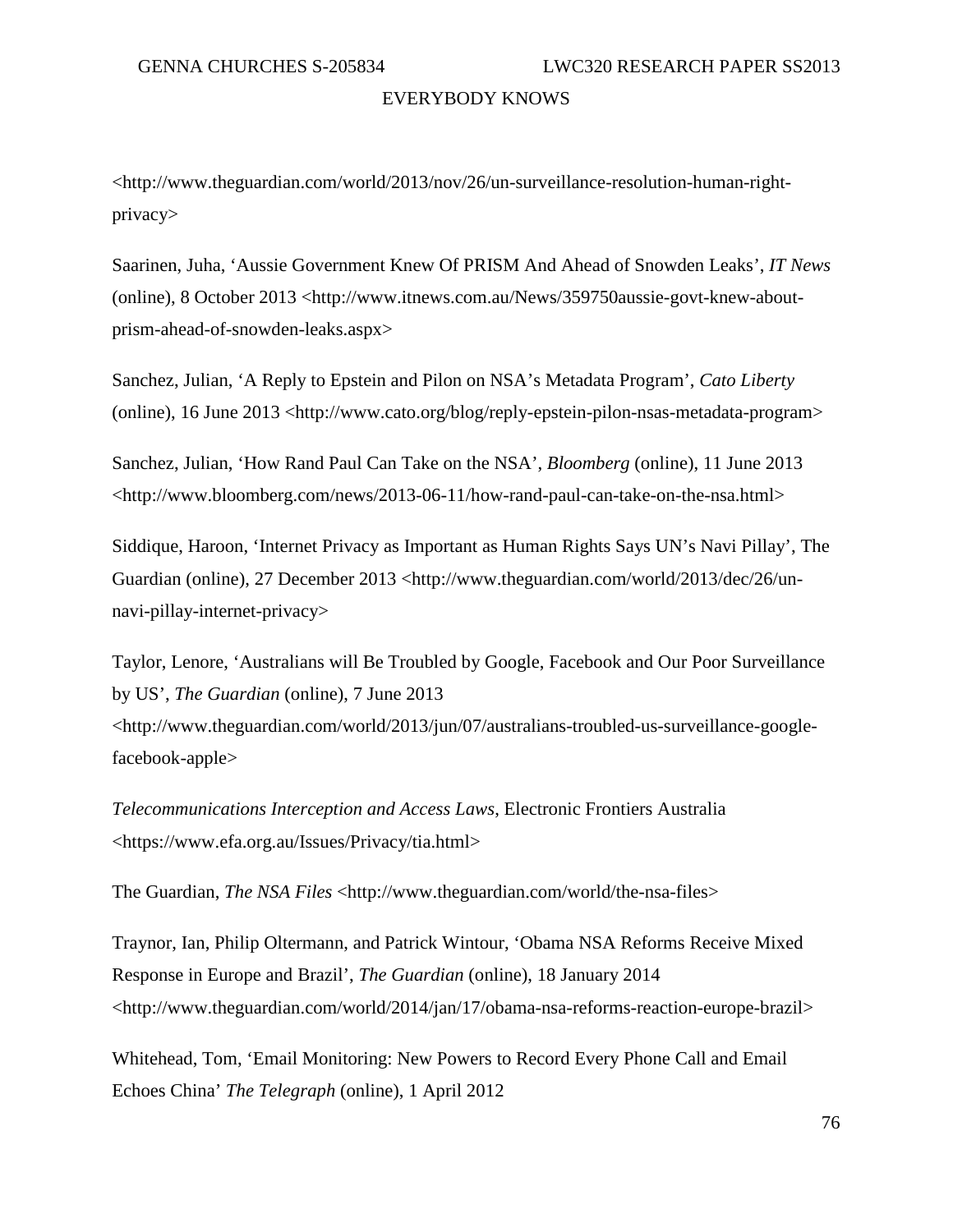<http://www.telegraph.co.uk/technology/news/9180191/New-powers-to-record-every-phonecall-and-email-makes-surveillance-60m-times-worse.html>

Whitehead, Tom, 'Email Monitoring: New Powers to Record Every Phone Call and Email Echoes China', *The Telegraph* (online), 1 April 2012 <http://www.telegraph.co.uk/news/uknews/law-and-order/9179117/Email-monitoring-Newpowers-to-record-every-phone-call-and-email-echoes-China.html>

Wilentz, Sean, 'Would You Feel Differently about Snowden, Greenwald and Assange If You Knew What They Really Thought?', *New Republic* (online), 19 January 2014 <http://www.newrepublic.com/article/116253/edward-snowden-glenn-greenwald-julian-assangewhat-they-believe>

Wittes, Benjamin, and Hasan Dinjer, 'Takes a Look at the Parliamentary Legal Advice on GCHQ Surveillance', *Lawfare Hard National Security Choices* (online), 2 February 2014 <http://www.lawfareblog.com/2014/02/hasan-dindjer-takes-a-look-at-the-parliamentary-legaladvice-on-gchq-surveillance/#.UwQz\_IWPuxk>

Wolf, Naomi, 'The New Totalitarianism of Surveillance Technology', *The Guardian* (online), 16 August 2012 <http://www.theguardian.com/commentisfree/2012/aug/15/new-totalitarianismsurveillance-technology>

Womack, Brian, and Sylvia Wier, 'Facebook Releases Information on Security Data Requests', *Bloomberg* (online), 15 June 2013 <http://www.bloomberg.com/news/2013-06-15/facebookreleases-information-on-security-data-requests.html>